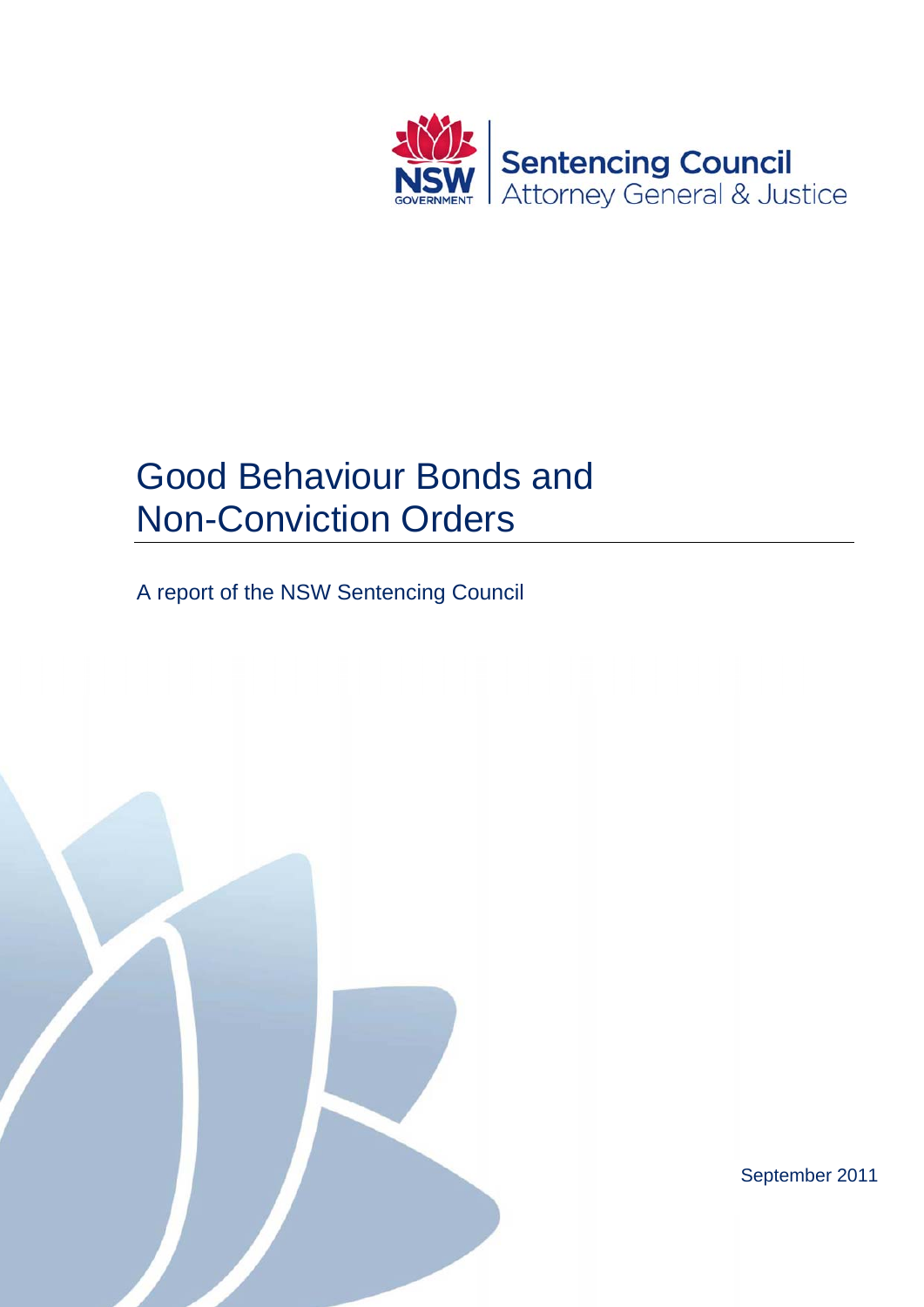#### **NSW Sentencing Council**

www.lawlink.nsw.gov.au/sentencingcouncil Phone: 02 8061 9333 Email: sentencingcouncil@agd.nsw.gov.au GPO Box 6 SYDNEY NSW 2001

#### **Copyright permissions**

© New South Wales Sentencing Council, Sydney, 2011

You may copy, distribute, display, download and otherwise freely deal with this work for any purpose, provided that you attribute the owner. However, you must obtain permission if you wish to (a) charge others for access to the work (other than at cost), (b) include the work in advertising or a product for sale, or (c) modify the work.

#### **Disclaimers**

The views expressed in this report do not necessarily reflect the private or professional views of individual Council members or the views of their individual organisations. A decision of the majority is a decision of the Council – Schedule 1A, clause 12 *Crimes (Sentencing Procedure) Act 1999* (NSW).

This document has been prepared by the NSW Sentencing Council for general information purposes and while every care has been taken in relation to its accuracy, no warranty is given or implied. Recipients should obtain their own independent advice before making any decisions that rely on this information.

This publication deals with the law at the time it was first published and may not necessarily represent the current law.

#### **Translating and Interpreter Service**

If you need an interpreter ring 131 450 and ask the operator to contact us on the above number.

For alternative formats (audio tape, electronic or Braille versions) of this publication contact the NSW Sentencing Council or Diversity Services:

email: diversityservices@agd.nsw.gov.au,

phone: 02 8688 7507

fax: 02 8688 9626

02 8688 7733 for people who have a speech or hearing impairment.

**ISBN** 978-1-921590-67-2 (Print)

978-1-921590-74-0 (Online)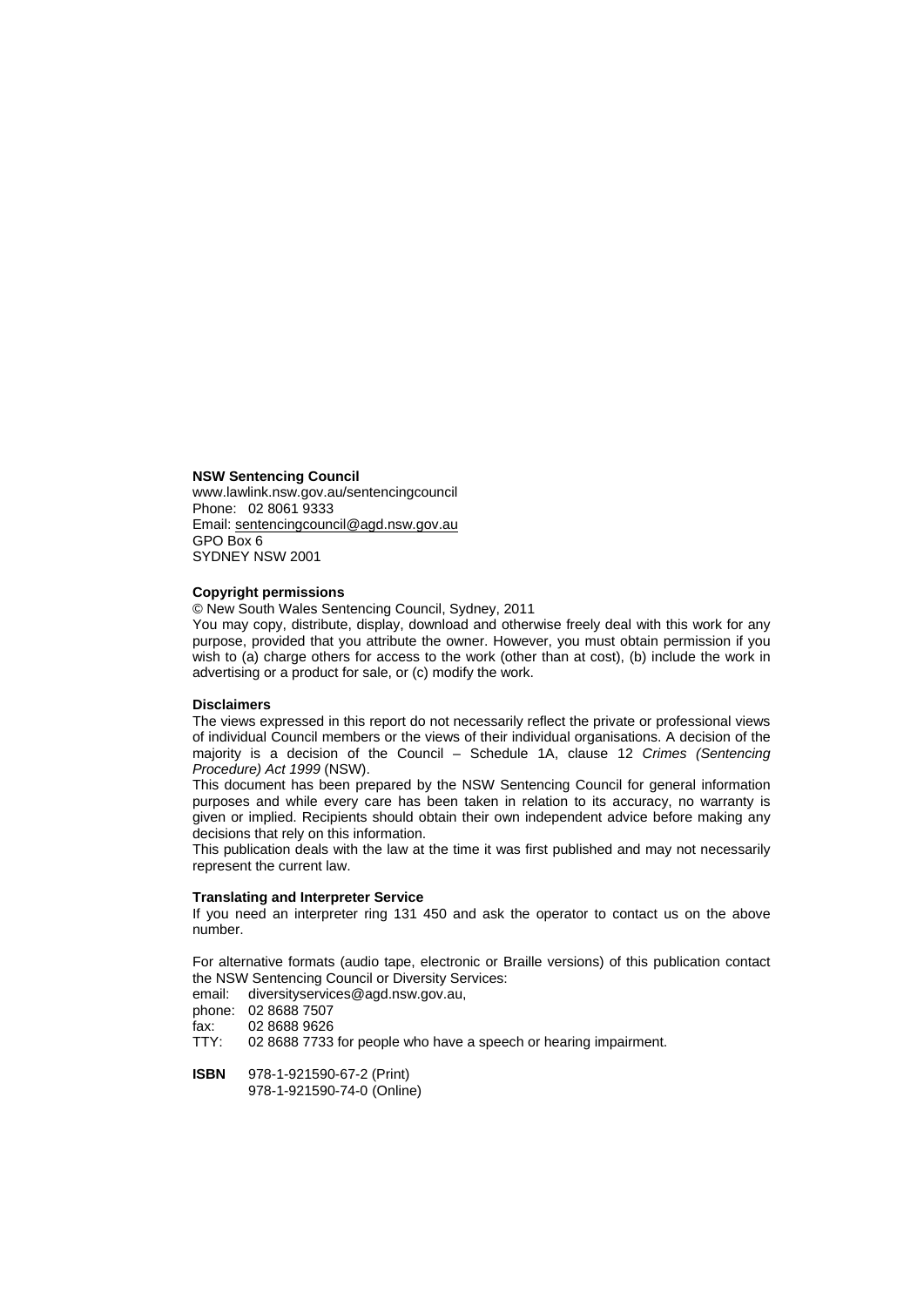## **CONTRIBUTORS**

### **The Council**

Hon Jerrold Cripps QC, Chairperson

Hon James Wood AO QC, Deputy Chairperson

Mr David Hudson APM, NSW Police

Professor David Tait, Justice Research Group, University of Western Sydney

Mr Howard Brown OAM, Victims of Crime Assistance League

Mr Ken Marslew AM, Enough is Enough Anti-Violence Movement

Mr Nicholas Cowdery AM QC

Mr Mark Ierace SC, Public Defenders Office

Ms Martha Jabour, Homicide Victims Support Group

Ms Megan Davis, Indigenous Law Centre, University of NSW

Ms Penny Musgrave, NSW Department of Attorney General and Justice

Mr Ronald Woodham PSM, Corrective Services NSW

#### **Observers**

The Council acknowledges the contribution of Mr Luke Grant, Corrective Services NSW.

### **Officers of the Council**

| <b>Executive Officer</b>            | Anna Butler (until September 2010)<br>Sarah Waladan (from September 2010) |
|-------------------------------------|---------------------------------------------------------------------------|
| <b>Policy and Research Officers</b> | Huette Lam (until September 2010)<br>Bridget O'Keefe (from July 2011)     |
| <b>Legal Intern</b>                 | Jacqueline Au (from July 2011)                                            |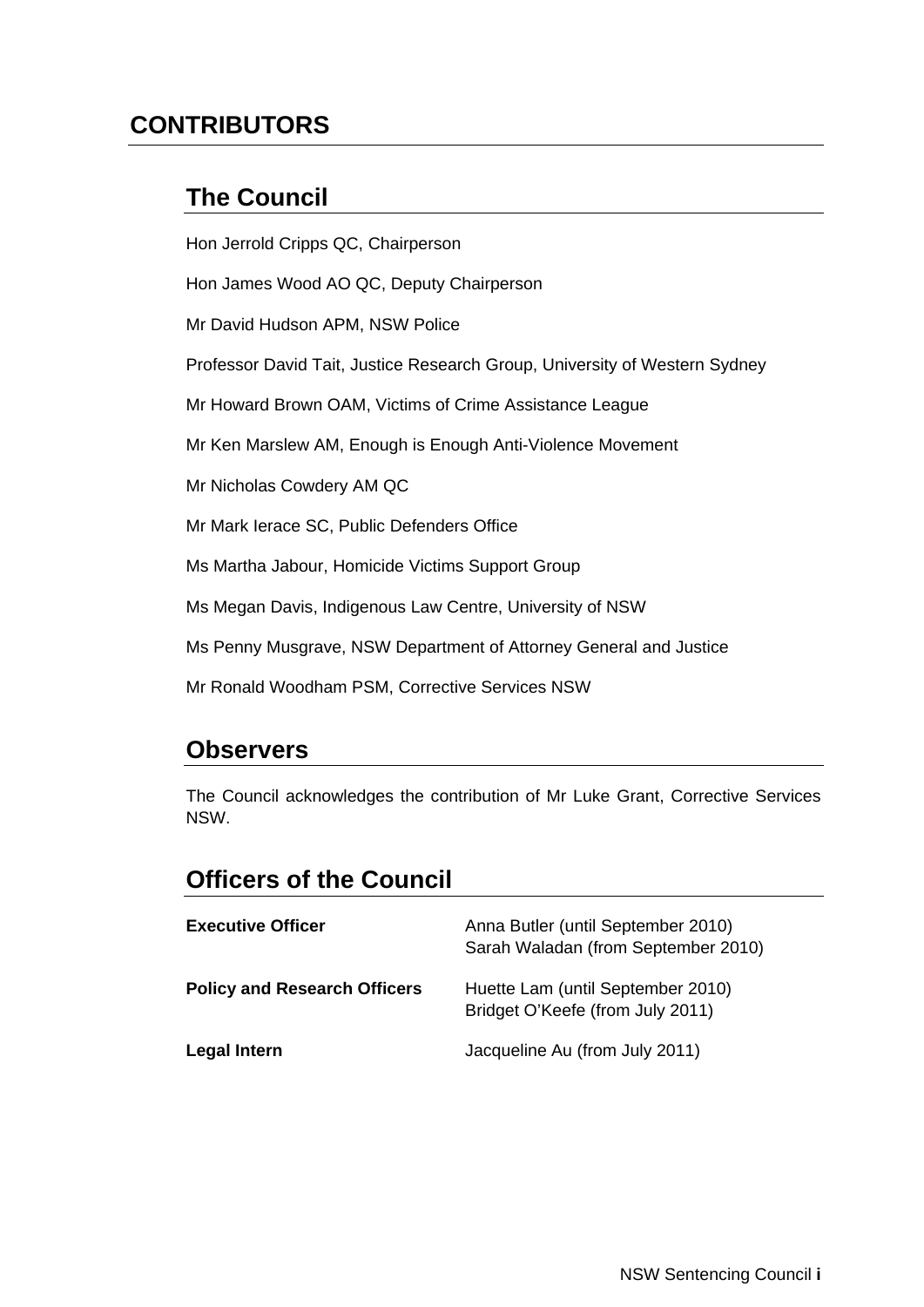## **TABLE OF CONTENTS**

| Discharge on condition of entering into an agreement to participate in an intervention |  |
|----------------------------------------------------------------------------------------|--|
|                                                                                        |  |
|                                                                                        |  |
| Advantages and Disadvantages of Good Behaviour Bonds and Non-Conviction Orders 24      |  |

#### **3. STATISTICAL ANALYSIS OF THE USE OF BONDS AND NON-CONVICTION**

| Summary of the Use of Bonds and Non-Conviction Orders in NSW Local Court  27            |  |
|-----------------------------------------------------------------------------------------|--|
| What types of offences are section 10 dismissals and bonds primarily used for? 30       |  |
| Are section 10 dismissals and bonds used disproportionately, compared to other types of |  |
|                                                                                         |  |
|                                                                                         |  |
| Are section 9 bonds used disproportionately, compared to other types of penalties? 33   |  |
| Use of Bonds and Non-Conviction Orders in Relation to PCA Matters 34                    |  |
|                                                                                         |  |
| The use of s 10 orders for PCA offenders with prior or multiple offences  36            |  |
| Use of Bonds and Non-Conviction Orders in Relation to Other Matters  38                 |  |
| Use of Bonds and Non-Conviction Orders in relation to parking matters  38               |  |
| Use of Bonds and Non-Conviction Orders in relation to companion animal offences  39     |  |
| Consistency Among NSW Local Court Locations in the Use of Non-Conviction Orders and     |  |
|                                                                                         |  |
|                                                                                         |  |
|                                                                                         |  |
| Re-Offending Rates Following the Imposition of Non-Conviction Orders and Bonds  43      |  |
| Summary of the Use of Bonds and Non-Conviction Orders in NSW Higher Courts  44          |  |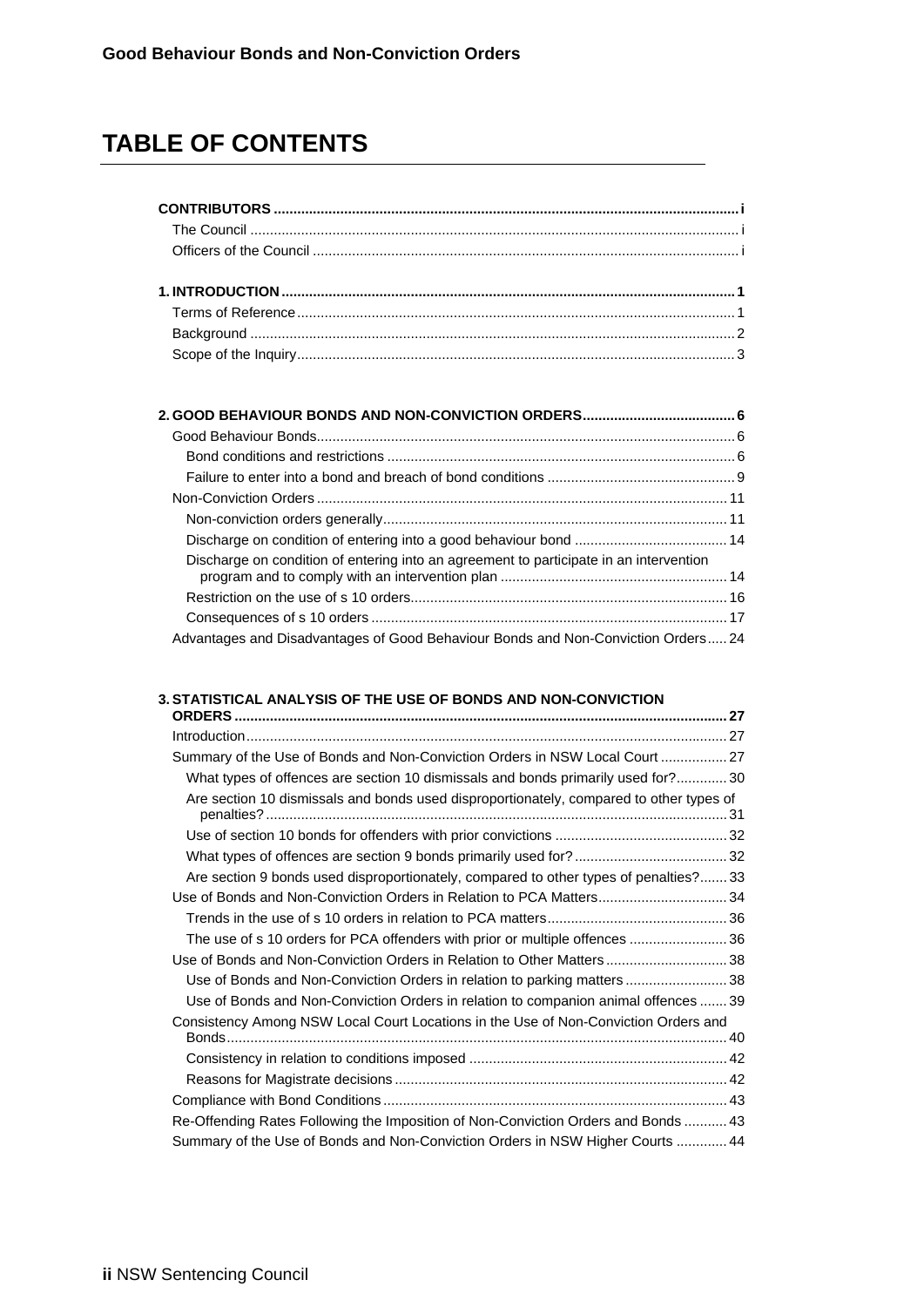|           | Option 1: Mandate or specify the conditions that may be attached to a good behaviour    |
|-----------|-----------------------------------------------------------------------------------------|
|           | Option 2: Improve the availability and operation of bonds in rural and remote areas  56 |
|           |                                                                                         |
| Option 3: | Restrict the use of s 10 based on subjective circumstances of the offender 60           |
| Option 4: |                                                                                         |
| Option 5: |                                                                                         |
| Option 6: | Remove or amend the list of factors to be taken into account for the                    |
| Option 7: | Application for a guideline judgment in relation to low-range and/or mid-range          |
| Option 8: |                                                                                         |
|           |                                                                                         |
|           | Option 10: Limit the adverse effects of s 10 orders in certain circumstances  77        |
|           | Option 11: Allow prosecuting bodies to apply for costs where a s 9 or s 10 order is     |

| APPENDIX A: TWENTY MOST COMMON PROVEN STATUTORY OFFENCES 79         |     |
|---------------------------------------------------------------------|-----|
| APPENDIX B: USE OF s 10 FOR OFFENDERS WITH PRIOR CONVICTIONS 80     |     |
| APPENDIX C: USE OF s 9 AND 10 ORDERS - CONSISTENCY ACROSS NSW LOCAL |     |
| APPENDIX D: PROGRAM AVAILABILITY IN NSW LOCAL COURT LOCATIONS 86    |     |
| APPENDIX E: USE OF NON-CONVICTION ORDERS AND BONDS IN HIGHER        | .90 |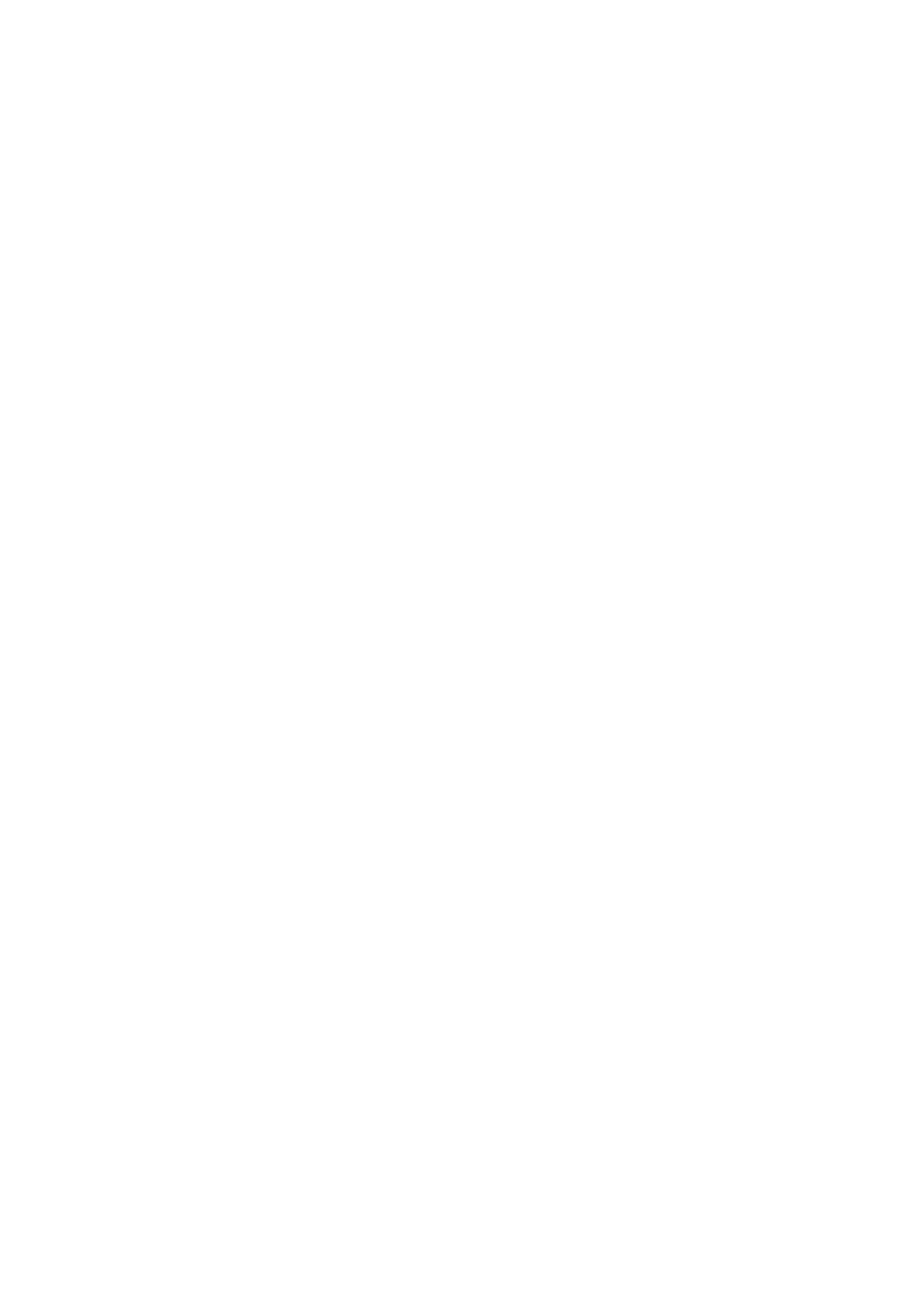### **1. INTRODUCTION**

### **Terms of Reference**

- 1.1 In July 2009, the former Attorney General requested that the Council examine the use of non-conviction orders and good behaviour bonds under the *Crimes (Sentencing Procedure) Act 1999* (NSW), ('the Act') in accordance with the below terms of reference:
	- 1. An analysis of the primary types or categories of offences in which non-conviction orders and bonds are utilised significantly or disproportionately when compared with other sanctions;
	- 2. The extent to which there is consistency among NSW Local Courts in the use of non-conviction orders and bonds in respect of different offence types and categories of offenders;
	- 3. An examination of the use across offence categories of non-conviction orders and bonds, the nature of conditions imposed and their enforcement;
	- 4. The identification, and relative frequency, of the reasons behind sentencing decisions by Magistrates in relation to non-conviction orders and bonds;
	- 5. What is the extent of compliance with conditions imposed on bonds and the rates of re-offending following the imposition of non-conviction orders and bonds;
	- 6. Whether further limitations should be imposed on the ability of Magistrates to impose non-conviction orders and bonds;
	- 7. Whether offences for which there is a high rate of non-conviction orders and bonds can be adequately addressed within the existing sentencing regime or if other sentencing alternatives are necessary or appropriate;
	- 8. Any other relevant matter.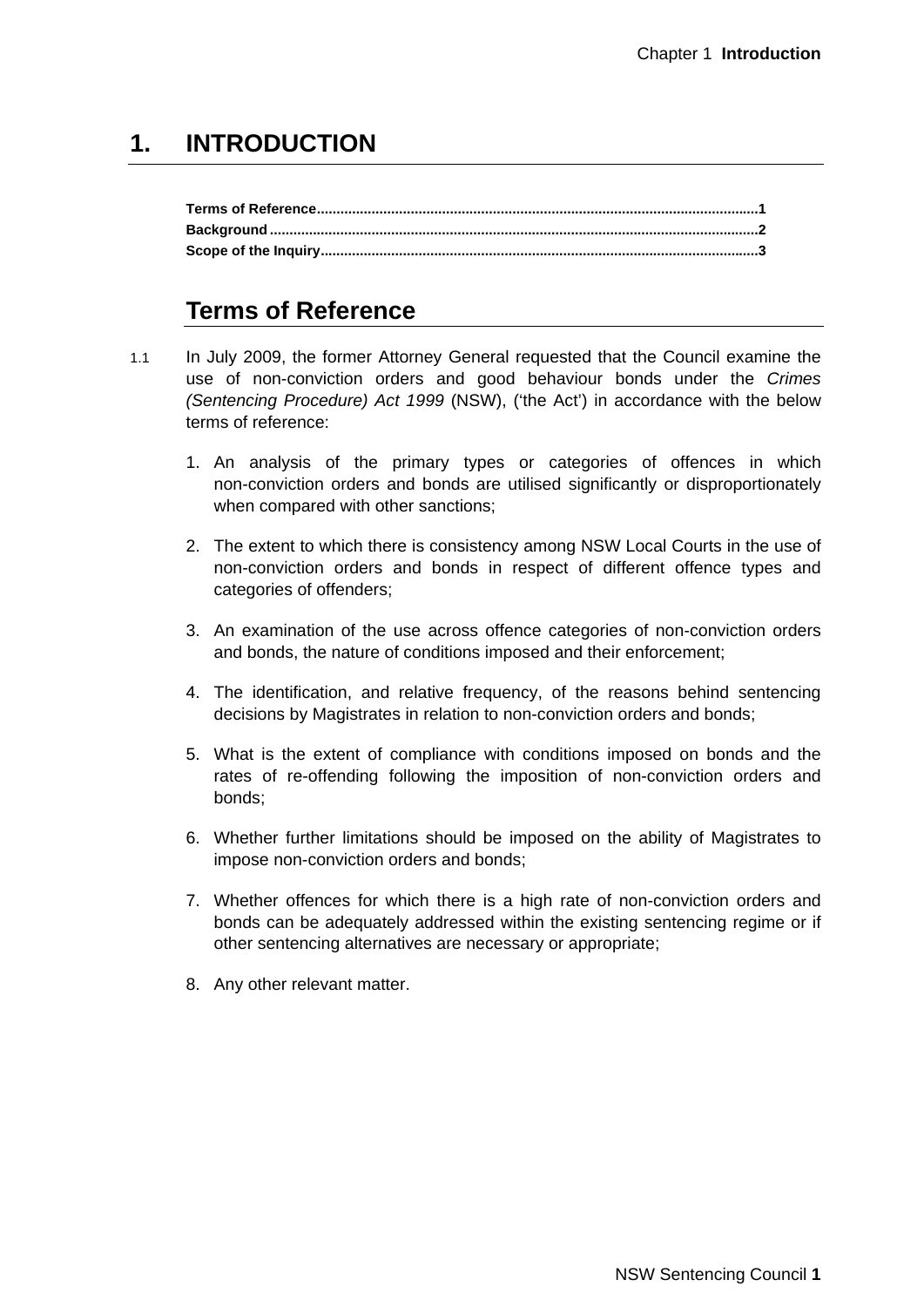1.2 The Council understands the terms of reference to require consideration of the circumstances in which, and the extent to which, courts are dealing with offenders under s 10(1) of the Act.

## **Background**

- 1.3 In early 2004, the NSW Bureau of Crime Statistics and Research (BOCSAR) conducted a study that showed a significant increase in the use of s 10 orders between 1993 and 2002, across each category of Prescribed Concentration of Alcohol (PCA) offences (that is, low, middle and high-range PCA offences), as well as significant variations between court locations in the use of such orders. It was noted that s 10 orders did not result in licence disqualification, despite the proven effectiveness of disqualification in reducing recidivism by drink drivers. The study concluded that the increase in the use of s 10 orders was unjustified; and that the disparity between court locations in the use of s 10 orders was likely to be due to their assessment of the seriousness of the offences, as well as of the fairness of automatic licence disqualification in particular circumstances. It was suggested that magistrates should be provided with greater guidance on the appropriate use of s 10 orders. $1$
- 1.4 Partly as a result of the 2004 BOCSAR study, the NSW Court of Criminal Appeal (NSWCCA), upon the application of the Attorney General, issued a guideline judgment on high-range PCA offences (the Guideline Judgment). As discussed in Chapter 2, the Court held that cases in which it would be appropriate to apply s 10 orders to high-range PCA offences would be rare, and 'exceedingly rare' for second or subsequent offenders.<sup>2</sup>
- 1.5 In 2005, the Judicial Commission of NSW released a study of the impact of the Guideline Judgment on sentencing NSW drink drivers. $3$  It was found that after the issue of the Guideline Judgment, there was a dramatic reduction in the use of s 10 orders, an increase in licence disqualification, as well as lengthier disqualification periods. The study also showed that there was more consistent sentencing for

<sup>1.</sup> NSW Bureau of Crime Statistics and Research, *Sentencing Drink-drivers: The use of Dismissals and Conditional Discharges,* Crime and Justice Bulletin 81 (2004). See also NSW Bureau of Crime Statistics and Research, *The Impact of Increased Drink-driving Penalties on Recidivism Rates in NSW,* Alcohol Studies Bulletin 5 (2004), where it was found that a 1998 increase in penalties for drink driving offences had resulted in a significant reduction in recidivism, but also a modest increase in s 10 dismissals, which allowed 20% of drink drivers to escape licence disqualification. It was noted that the effectiveness of the increase in statutory penalties would have been improved if almost all offenders had been disqualified from holding a drivers licence for a period of time.

<sup>2.</sup> *Application by the Attorney General under section 37 of the Crimes (Sentencing Procedure) Act*  for a Guideline Judgment concerning the Offence of High Range Prescribed Concentration of *Alcohol under section 9(4) of the Road Transport (Safety and Traffic Management) Act 1999 (No 3 of 2002)* [2004] NSWCCA 303.

<sup>3.</sup> Judicial Commission of NSW, *Impact of the High Range PCA Guideline Judgment on Sentencing Drink Drivers in NSW*, Sentencing Trends & Issues 35 (2005).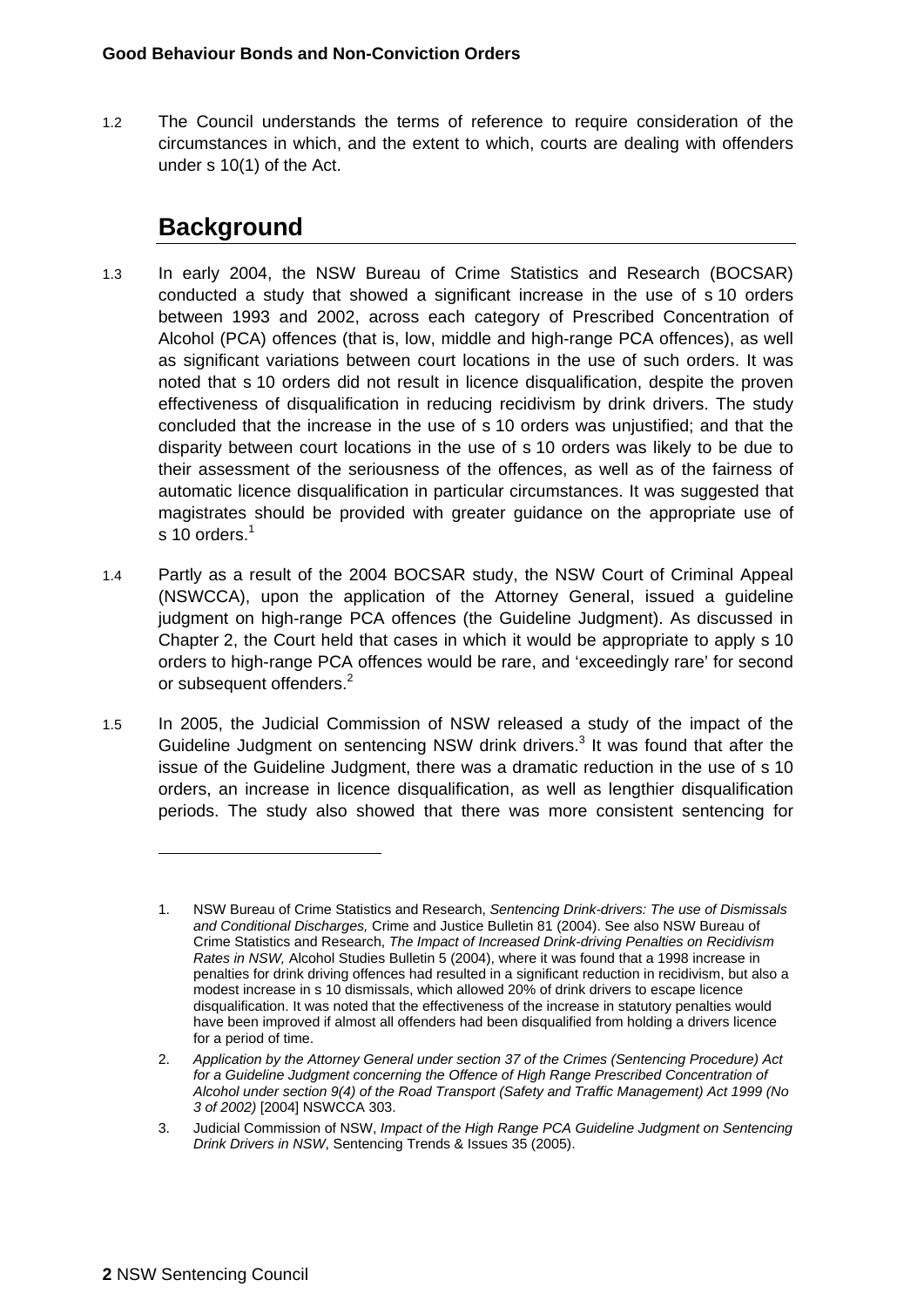high-range PCA offences between court locations following the Guideline Judgment—including more consistent use of s 10 orders, more uniform length of disqualification, and a clearer distinction in sentencing outcomes between first offenders, subsequent offenders, and subsequent offenders whose previous offence was a high-range PCA offence. $4$ 

- 1.6 The study revealed that after the issue of the Guideline Judgment, there had been a slight increase in appeals to the District Court against the severity of the sentence, with a success rate of around 80%. However, successful appeals were less likely to lead to a change in the type of sanction imposed and more likely to result in a decrease in the amount or duration of the penalty. The study also found that the application of the Guideline Judgment had a flow-on effect to low and mid-range PCA offences, including a further decrease in the use of s 10 orders, an increase in licence disqualification, and lengthier disqualification periods. It was concluded that the Local Court seemed to have followed and applied the Guideline Judgment; and increased the severity of the sentences for high-range PCA offences.<sup>5</sup>
- 1.7 BOCSAR also examined the impact of the Guideline Judgment in a 2008 study, building on the Judicial Commission's findings by examining longer-term trends. $6$ As with the Judicial Commission, BOCSAR found that the Guideline Judgment resulted in more severe sentences and fewer s 10 orders for high-range PCA matters; greater consistency in the use of s 10 orders across court locations; and a flow-on reduction in the use of s 10 orders for mid-range PCA matters.<sup>7</sup>

### **Scope of the Inquiry**

- 1.8 The power of the Court to make an order requiring a person to enter into a good behaviour bond, or to enter into an intervention program, without proceeding to a conviction arises under s 10(1) of the Act, which states:
	- (1) Without proceeding to conviction, a court that finds a person guilty of an offence may make any one of the following orders:
		- (a) an order directing that the relevant charge be dismissed,
		- (b) an order discharging the person on condition that the person enter into a good behaviour bond for a term not exceeding 2 years,
		- (c) an order discharging the person on condition that the person enter into an agreement to participate in an intervention program and to comply with any intervention plan arising out of the program.

5. Ibid.

<sup>4.</sup> Ibid.

<sup>6.</sup> NSW Bureau of Crime Statistics and Research, *The impact of the high range PCA guideline judgment on sentencing for PCA offences in NSW,* Crime and Justice Bulletin 123 (2008).

<sup>7.</sup> Ibid, 8–9.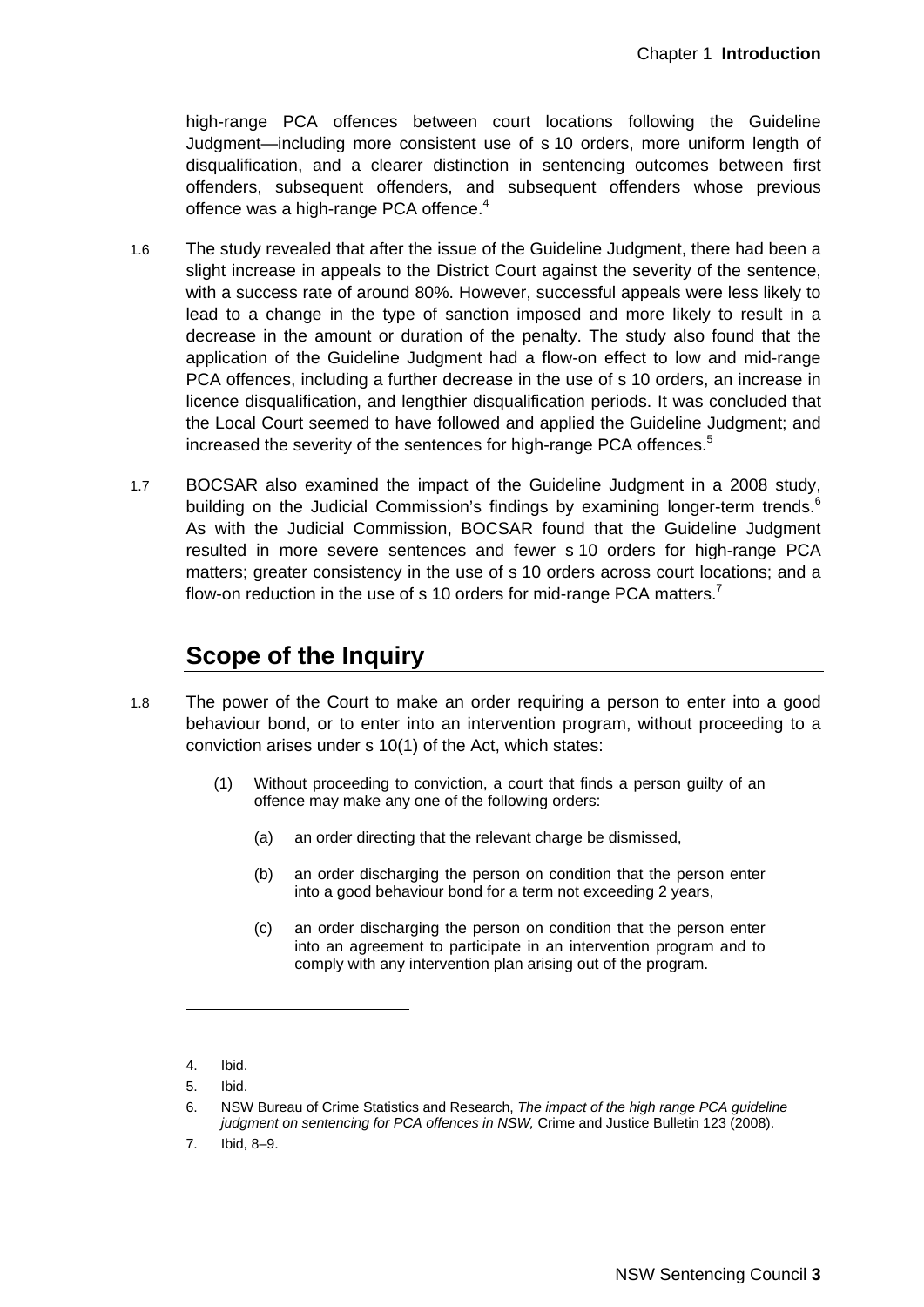- 1.9 The Act provides the following direction in relation to the exercise of the discretion to make an order under s 10(1):
	- (2) An order referred to in subsection (1)(b) may be made if the court is satisfied:
		- (a) that it is inexpedient to inflict any punishment (other than nominal punishment) on the person, or
		- (b) that it is expedient to release the person on a good behaviour bond.
	- $(2A)$  An order referred to in subsection  $(1)(c)$  may be made if the court is satisfied that it would reduce the likelihood of the person committing further offences by promoting the treatment or rehabilitation of the person.
	- (3) In deciding whether to make an order referred to in subsection (1), the court is to have regard to the following factors:
		- (a) the person's character, antecedents, age, health and mental condition,
		- (b) the trivial nature of the offence,
		- (c) the extenuating circumstances in which the offence was committed,
		- (d) any other matter that the court thinks proper to consider.
- 1.10 The Council notes that s 10 takes its place alongside:
	- section 9, which permits a court, following conviction, to make an order directing an offender to enter into a good behaviour bond (for a term not exceeding 5 years) instead of imposing a sentence of imprisonment;<sup>8</sup>
	- section 10A, which permits a court, following conviction, to dispose of the proceedings without imposing any other penalty; and
	- section 12(1), which permits a court, following conviction, to impose a sentence of imprisonment (for a term not exceeding two years) and to suspend execution of that sentence conditional upon the offender entering into a bond to be of good behaviour during its term.
- 1.11 Although this reference is primarily concerned with s 10 orders, some reference is made in this report to judicial decisions and trends relating to the use of good behaviour bonds in the wider context noted. This course has been taken because of the overlapping discretion which sentencing officers are required to exercise when imposing a sentence, which may require, in particular, that consideration be given to the s 9 and s 10A options.

<sup>8.</sup> This section is subject to the provisions of Part 8 of the Act.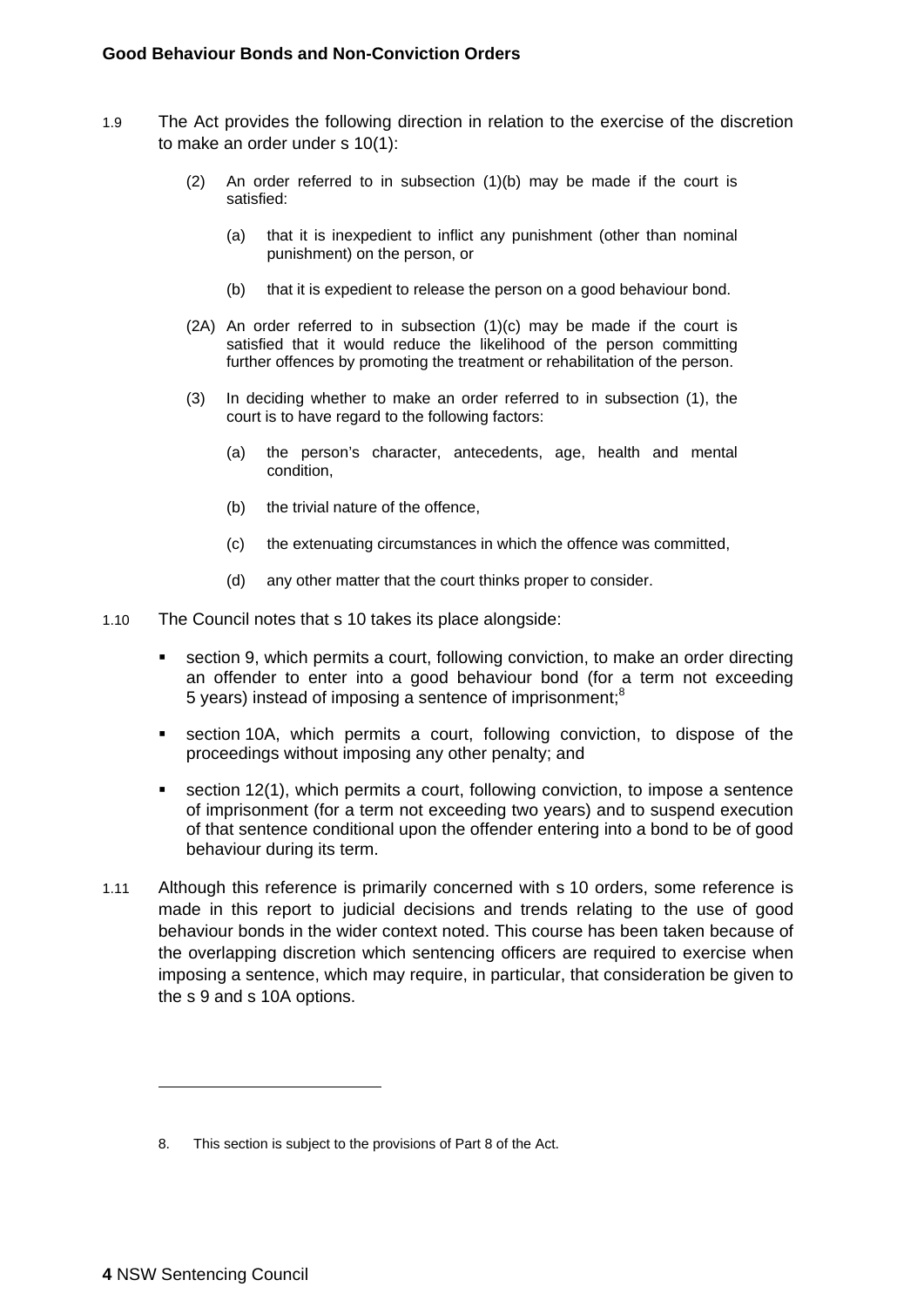1.12 The Council is examining the use of suspended sentences of imprisonment as part of a separate reference, and as a consequence suspended sentences and good behaviour bonds imposed under s 12 of the Act will not be dealt with in this report.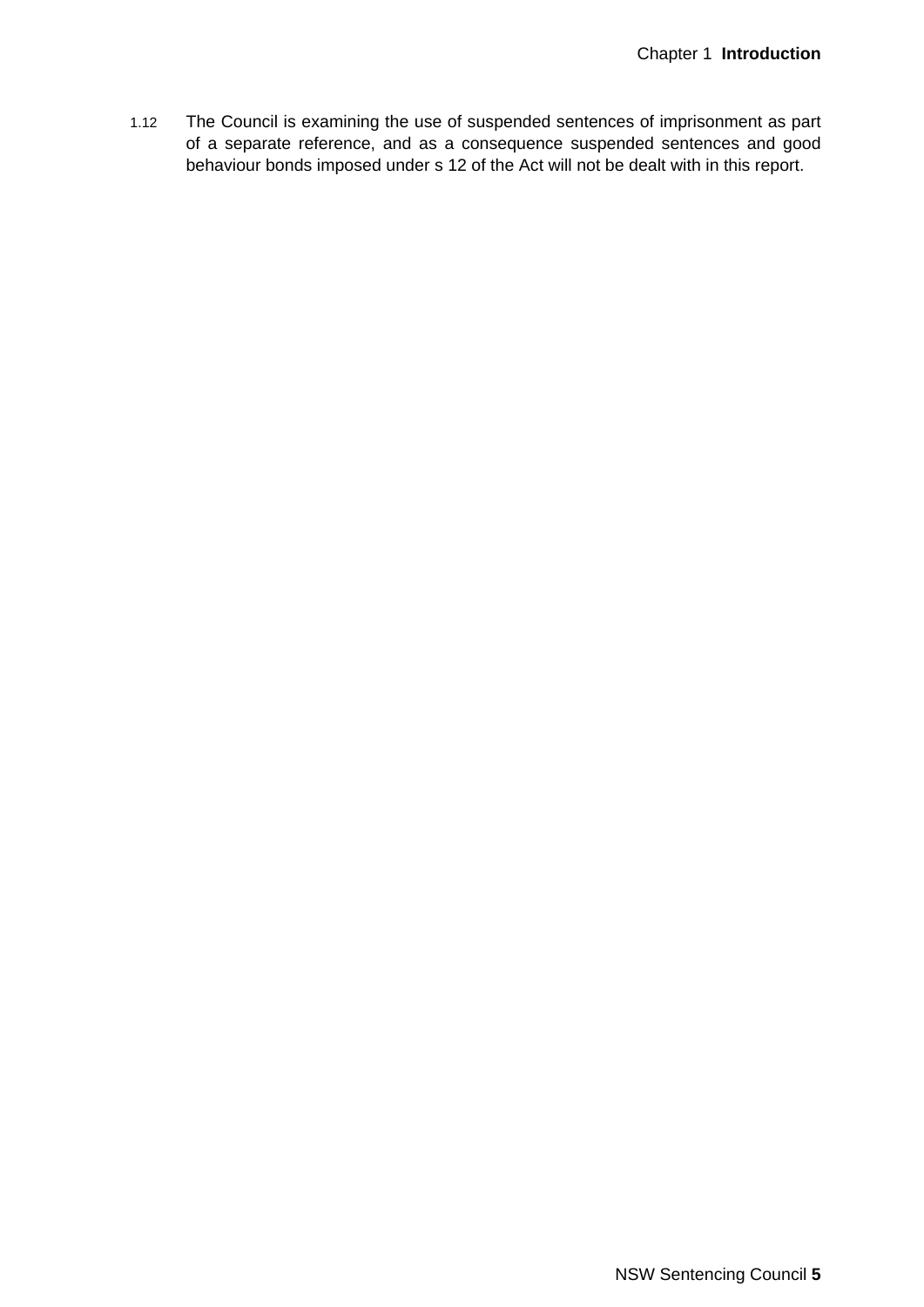## **2. GOOD BEHAVIOUR BONDS AND NON-CONVICTION ORDERS**

| Discharge on condition of entering into an agreement to participate in an intervention |  |
|----------------------------------------------------------------------------------------|--|
|                                                                                        |  |
|                                                                                        |  |
| Advantages and Disadvantages of Good Behaviour Bonds and Non-Conviction Orders 24      |  |

## **Good Behaviour Bonds**

#### **Bond conditions and restrictions**

- 2.1 Part 8 (ss 94–100) of the Act deals with sentencing procedures for good behaviour bonds, whether imposed under s 9, s 10 or s 12 of the Act.
- 2.2 Section 95 of the Act requires that a good behaviour bond contain conditions that the person will appear before the court if required to do so during the term of the bond; and that he or she will be of good behaviour during that term.<sup>1</sup> The bond may contain other conditions, for example, conditions requiring the offender to: participate in an intervention program and to comply with any intervention plan

<sup>1.</sup> *Crimes (Sentencing Procedure) Act 1999* (NSW) s 95(a)–(b).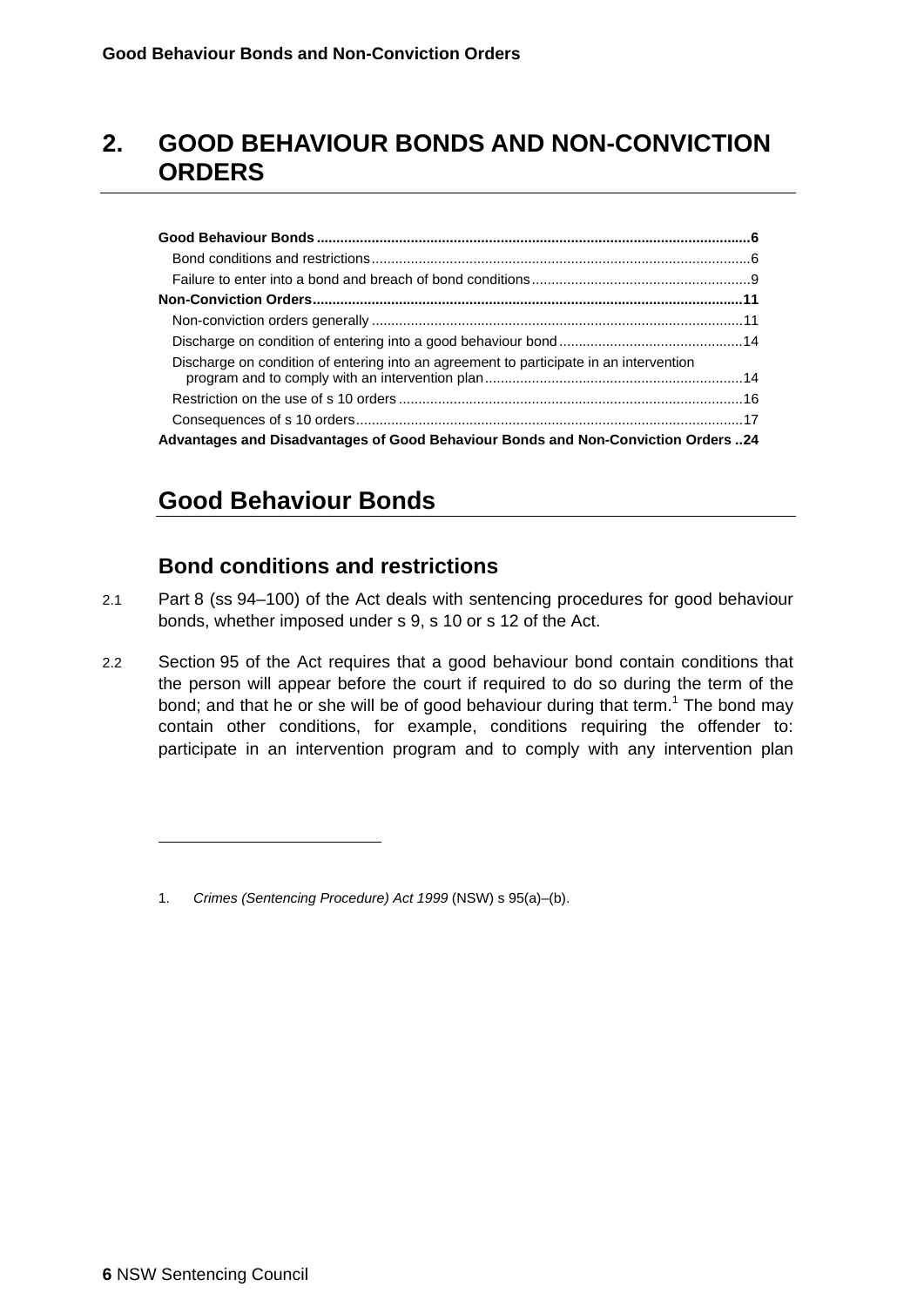arising out of the program;<sup>2</sup> be supervised by a probation officer; attend drug or alcohol counselling; or reside at a particular rehabilitation centre.<sup>3</sup>

- 2.3 It has been contended that s 9 bonds cannot be ordered in relation to offences that are punishable only by way of a fine, although there is not unanimity in that respect.<sup>4</sup> The statistics summarised in Chapter 3 do suggest that, in practice, s 9 bonds have in fact been imposed in the Local Court in relation to some offences for which the maximum penalty is a fine. $5$
- 2.4 A court cannot make both a community service order and impose a good behaviour bond for the same offence,<sup>6</sup> and such a bond may not contain a condition requiring the person to perform community service work.<sup>7</sup> Additionally the bond may not contain a condition requiring the offender to make payments, whether by way of a fine, compensation or otherwise.<sup>8</sup> A fine may, however, be imposed *in addition to* a good behaviour bond, provided that the offender was convicted and the offence is one for which the penalty that may be imposed includes a fine. $9$  The court may also, in addition to a bond, direct a convicted person to pay compensation, not exceeding \$50,000, to any aggrieved person for injury sustained through or by reason of the

<sup>2.</sup> Ibid s 95A(1). This condition may not be imposed unless the court is satisfied: '(a) that the offender is eligible to participate in the intervention program in accordance with the terms of the program, and (b) that the offender is a suitable person to participate in the intervention program, and (c) that the intervention program is available in the area in which the offender resides or intends to reside, and (d) that participation by the offender would reduce the likelihood of the offender committing further offences by promoting the treatment or rehabilitation of the offender': s 95A(2). Before imposing such a condition, the court may refer the offender for assessment as to his or her suitability to participate in an intervention program under s 95B. After the imposition of a bond containing such a condition, the offender may decide not to participate, or not to continue to participate, in the intervention program or the intervention plan, in which case, the sentencing court (or any court of like jurisdiction) may call on the offender to appear before it: s 99A(1), (3). Failure to appear in those circumstances may result in the issue of a warrant for the offender's arrest: s 99A(4). When the offender appears before the court, the court may vary the conditions of, or impose further conditions, on the bond, or it may revoke the bond and re-sentence the offender for the offence for which the bond was imposed: s 99A(5)–(6).

<sup>3.</sup> Judicial Commission of NSW, *Sentencing Bench Book* (online edition, 2009) [4-740].

<sup>4.</sup> Section 9 of the *Crimes (Sentencing Procedure) Act 1999* (NSW) provides that good behaviour bonds may be used 'instead of imposing a sentence of imprisonment', which suggests that s 9 bonds can be used only in relation to offences that carry a penalty of imprisonment. This construction has been favoured by some commentators. Justice Rod Howie, writing extra-curially, has been critical of this construction: R Howie, 'Amendments to the Law of Sentencing' (2000) 7 *Criminal Law News* 1135, while George Zdenkowski has offered a contrary view: G Zdenkowski, 'Non-financial Non-custodial Sentencing Options in the Crimes (Sentencing Procedure) Act 1999' (2003) 6 *Judicial Review* 198.

<sup>5.</sup> See Chapter 3, paragraph 3.4. The 2007 NSW Local Court statistics indicate that in relation to the offence of low-range PCA, 1.3% of penalties imposed were s 9 bonds; in relation to driving an unregistered vehicle 0.1% of penalties imposed were s 9 bonds, and in relation to negligent driving not causing death or grievous bodily harm 0.7% of penalties were s 9 bonds.

<sup>6.</sup> *Crimes (Sentencing Procedure) Act 1999* (NSW) s 13.

<sup>7.</sup> Ibid s 95(c)(i).

<sup>8.</sup> Ibid s 95(c)(ii).

<sup>9.</sup> Ibid s 14.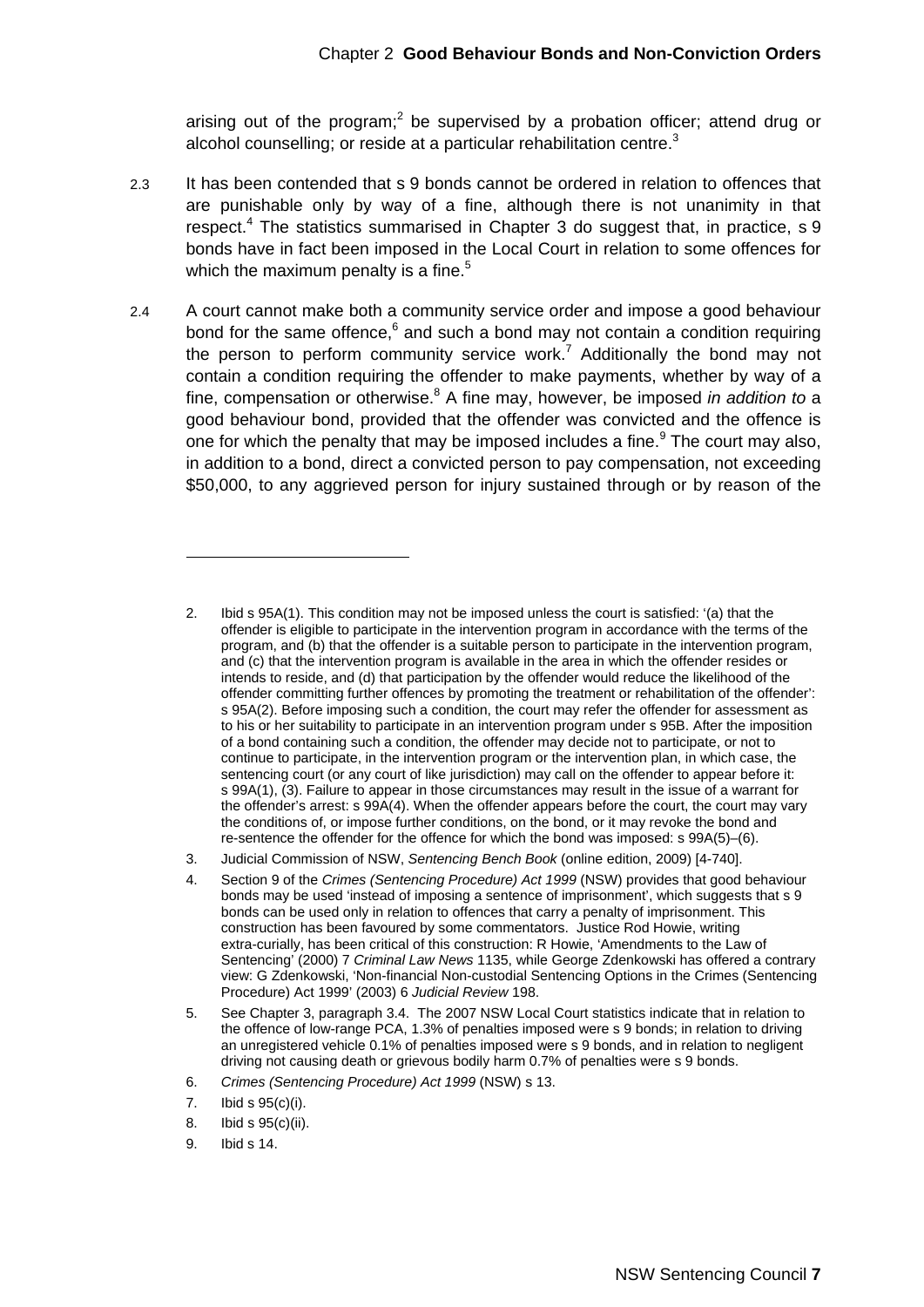offence.<sup>10</sup> Non-association orders<sup>11</sup> and restriction orders<sup>12</sup> can be made in addition to, but not instead of,  $a$  s 9 bond.<sup>13</sup>

- 2.5 While there is a broad discretion to impose conditions attaching to a good behaviour bond, that discretion is not unlimited. In  $R$   $v$  Bugmy,<sup>14</sup> Kirby J summarised the principles that apply to the fixing of bond conditions as follows:
	- First, the discretion as to conditions that may be attached to a bond is broad but not unlimited. The conditions must reasonably relate to the purpose of imposing a bond, that is, the punishment of a particular crime. They must therefore relate either to the character of that crime or the purposes of punishment for that crime, including deterrence and rehabilitation.
	- Secondly, the conditions must each be certain, defining with reasonable precision the conduct that is proscribed.
	- Thirdly, the conditions should not in their operation be unduly harsh or unreasonable or needlessly onerous.<sup>15</sup>
- 2.6 Earlier, in *R v Harvey*, 16 it was held by the NSWCCA that a condition requiring the offender to report to the police periodically for the term of the recognisance of five years, in addition to a condition requiring the offender to accept the supervision of the Probation and Parole Service for the entire term, was needlessly onerous. Although it was accepted that a reporting condition could provide a possible deterrent against further criminal activity, error was found to have occurred in the requirement that the condition operate for the whole term of the recognisance, since the offender was also to be subject to probationary and parole supervision for that period.
- 2.7 In  $R$  v Bugmy,<sup>17</sup> it was held by the NSWCCA that a bond condition that the offender was 'to remain away from Wilcannia during the term of the sentence unless he has,

- 14. *R v Bugmy* [2004] NSWCCA 258.
- 15. Ibid, at [61].

- 16. *R v Harvey* (1989) 40 A Crim R 102 applied in a similar factual context where the period of supervision applied or the full term of the bond and see *Philp v the Queen* (1999) 108 A Crim R 336.
- 17. *R v Bugmy* [2004] NSWCCA 258.

<sup>10.</sup> *Victims Support and Rehabilitation Act 1996* (NSW) s 71(1). An 'aggrieved person' is defined in s 70 as: '(a) in relation to an offence other than an offence in respect of the death of a person, a person who has sustained injury through or by reason of: (i) an offence for which the offender has been convicted, or (ii) an offence taken into account (under Division 3 of Part 3 of the *Crimes (Sentencing Procedure) Act 1999*) when sentence was passed on the offender for that offence, or (b) in relation to an offence in respect of the death of a person, a member of the immediate family of the person'.

<sup>11.</sup> Non-association orders are orders 'prohibiting the offender from associating with a specified person for a specified term': *Crimes (Sentencing Procedure) Act 1999* (NSW) s 17A(2)(a).

<sup>12.</sup> Place restriction orders are orders 'prohibiting the offender from frequenting or visiting a specified place or district for a specified term': Ibid s 17A(2)(b).

<sup>13.</sup> Ibid s 17A(4), which also provides that such orders cannot be made if the only other penalty for the offence is an order under s 10 or s 11 of the Act.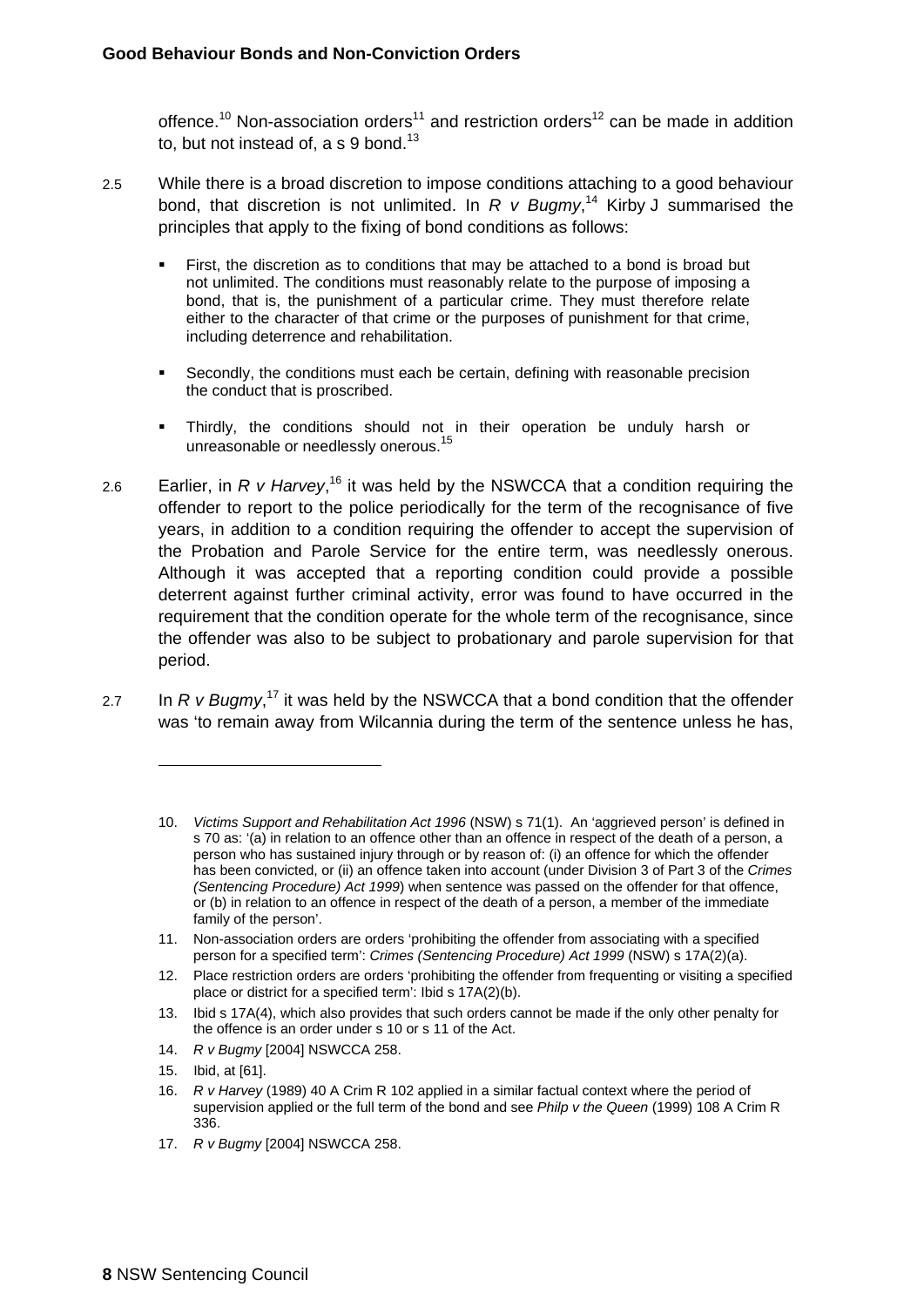upon prior application to [the judge], been permitted to do so' was too uncertain, as well as unduly harsh. It was noted that s 95 of the Act did not authorise the kind of supervision contemplated by the condition, and that the exception to the exclusion was administrative, rather than judicial, in nature, and failed to provide any defined procedure for making an application, including the right for the Crown to be present during such an application, or for any obvious right of appeal. The exception, it was held, was a matter for the Probation and Parole Service, as it was responsible for the offender's day-to-day supervision. The condition was also held to be unduly harsh and unreasonable on the basis that two years was a long time to exclude a person from normal physical contact with his family.<sup>18</sup>

2.8 In  $R$  v JJS,<sup>19</sup> a bond condition that the offender was 'not to have unsupervised contact with children under the age of twelve years', was also held by the NSWCCA to be uncertain. Noting that the offender was only 16 years old and resided with his nine-year-old sister, the bond condition was considered to be too imprecise because 'contact', and what constituted 'supervision' were not defined. In addition, the five-year period of the bond was held to be unnecessarily burdensome, particularly since the offender had been subject to, and compliant with, stringent bail conditions for 20 months prior to the bond being imposed.<sup>20</sup>

#### **Failure to enter into a bond and breach of bond conditions**

- 2.9 If the offender fails to enter into a good behaviour bond pursuant to a court order, the court may sentence, or convict and sentence, the offender as if the order had not been made.<sup>21</sup>
- 2.10 Where the offender is suspected of failing to comply with a condition of a good behaviour bond, he or she may be called upon to appear before a court.<sup>22</sup> Any failure to appear may result in the issue of a warrant for the offender's arrest.<sup>23</sup> If the court is satisfied the offender has failed to comply with a condition of the bond, it may decide to take no action, vary the conditions of the bond, impose further conditions on the bond, or revoke the bond.<sup>24</sup>

21. *Crimes (Sentencing Procedure) Act 1999* (NSW) s 97.

<sup>18.</sup> Ibid, at [64], [65], [68], [71]. Kirby J expressed the view that it would have been open to the sentencing judge to require the exclusion of the offender from Wilcannia for a short period of time, say six months, in the interests of the offender's rehabilitation.

<sup>19.</sup> *R v JJS* [2005] NSWCCA 225.

<sup>20.</sup> Ibid, at [18]–[21], [24].

<sup>22.</sup> Only certain courts may call on the offender to appear before it in this regard—namely, '(a) the court with which the offender has entered into the bond, or (b) any other court of like jurisdiction, or (c) with the offender's consent, any other court of superior jurisdiction': Ibid s 98(1). In this context, a court of superior jurisdiction is 'a court to which the offender has (or has had) a right of appeal with respect to the conviction or sentence from which the bond arises': s 98(1C).

<sup>23.</sup> Ibid s 98(1A)–(1B).

<sup>24.</sup> Ibid s 98(2).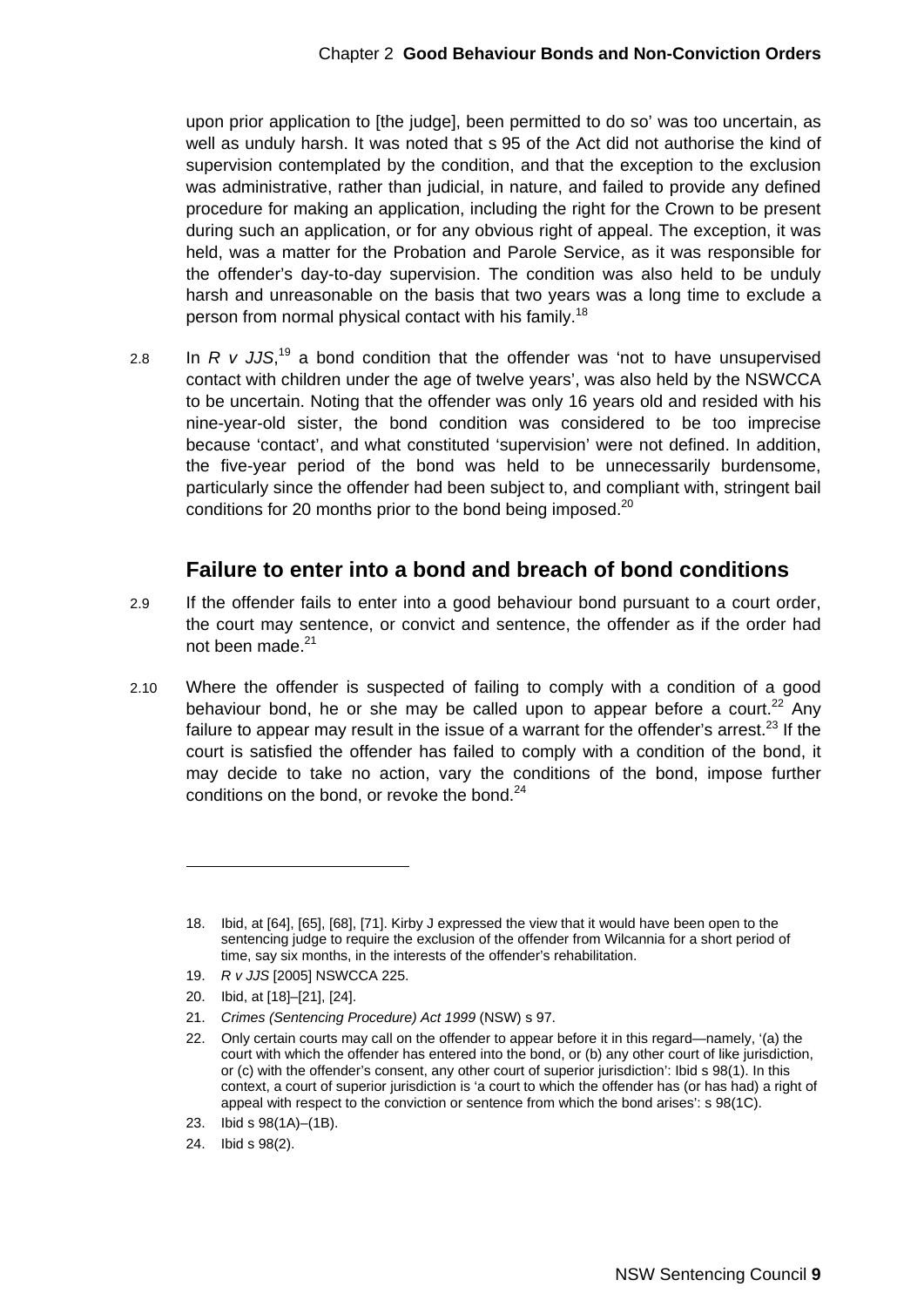- 2.11 If the court revokes a bond imposed under s 9, it can re-sentence the offender for the offence to which the bond relates.<sup>25</sup> In the case of a s 10 bond, the Court can convict and sentence the offender for the offence to which the bond relates.<sup>26</sup> In the case of a s 12 bond, the order suspending the execution of the sentence ceases to have effect and the provisions of Part 4 of the Act relating to the procedure for imprisonment apply, as if the sentence were being imposed following revocation of the bond.<sup>27</sup>
- 2.12 The NSWCCA has emphasised the importance of closely monitoring an offender's adherence to bond conditions, and of promptly bringing breaches to the attention of the court. Breaches are dealt with seriously since failure to do so will potentially discredit the system of non-custodial sentencing options, and may result in reluctance by the courts to extend those options to offenders. Unless a breach is technical, trivial, or can be readily excused in the light of the offender's circumstances or circumstances beyond his or her control, it should result in revocation of the bond and imposition of an appropriate sentence. While that sentence should not exceed the appropriate range for the offence and what is appropriate to the objective circumstances, it should reflect the fact that the offender has rejected the trust placed in him or her by the previous sentencing court, shown a lack of remorse and cast doubt upon his or her prospects of rehabilitation.<sup>28</sup>
- 2.13 An offender who is called upon to appear before the court for a breach of a bond is to be punished for his or her original offence, rather than for the breach.<sup>29</sup> In determining the appropriate punishment for the original offence, the court must take into account the fact that the offender has been the subject of a good behaviour bond, as well as anything that he or she has done in compliance with it.<sup>30</sup> It must not ignore the penalty that may have been imposed by it, or by another court, in respect of the conduct constituting the breach. $31$  The principle of totality applies to the sentence to be imposed in respect of the offence giving rise to the breach and thereafter in respect of the original offence. $32$
- 2.14 If the court decides to revoke a good behaviour bond following a breach, it must make that order before determining what further orders are to be made and what penalty, if any, should be imposed for the conduct constituting the breach. This is to ensure that the revocation is a 'demarked and separate sentencing exercise';<sup>33</sup> and
	- 25. Ibid s 99(1)(a).

 $\overline{a}$ 

26. Ibid s 99(1)(b).

- 30. *Crimes (Sentencing Procedure) Act 1999* (NSW) s 24(b).
- 31. *R v Morris* (Unreported, NSW Court of Criminal Appeal, 14 July 1995).
- 32. Ibid.
- 33. *R v Cooke*; *Cooke v The Queen* [2007] NSWCCA 184, [18].

<sup>27.</sup> Ibid s 99(1)(c).

<sup>28.</sup> *R v Morris* (Unreported, NSW Court of Criminal Appeal, 14 July 1995), quoted with approval in *R v Doyle* (1996) 84 A Crim R 287, 289–291; *R v Kerr* (Unreported, NSW Court of Criminal Appeal, 12 November 1993).

<sup>29.</sup> *R v Morris* (Unreported, NSW Court of Criminal Appeal, 14 July 1995); *Ho v DPP (NSW)* (1995) NSWLR 393; *Champion v The Queen* (1992) 64 A Crim R 244, 253–4.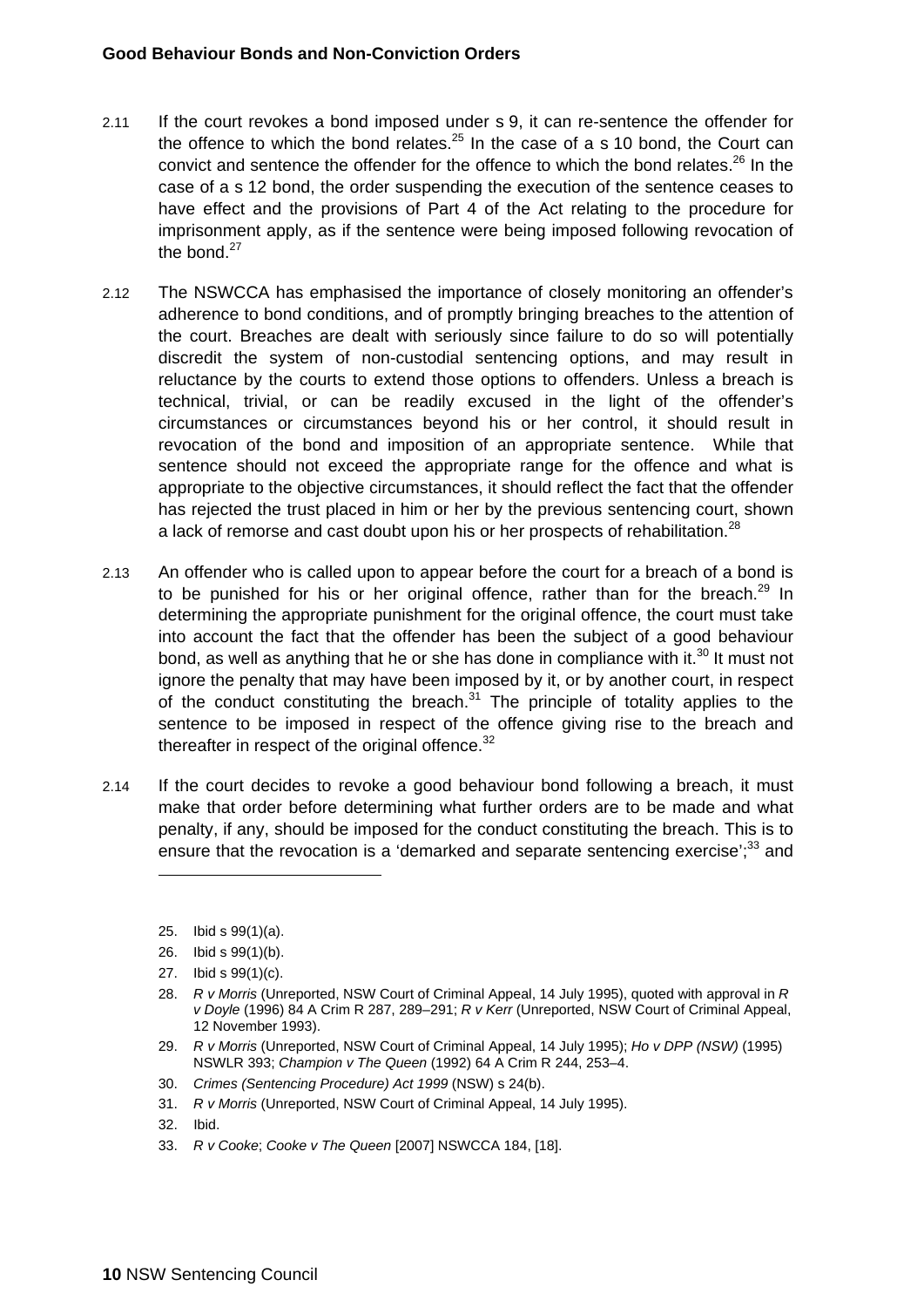to allow the totality principle to operate in the event that both the breach and the conduct giving rise to it are punished by a term of imprisonment. Failure to revoke the bond, however, does not constitute an error that would invalidate any orders made consequent upon revocation.<sup>34</sup>

#### **Non-Conviction Orders**

#### **Non-conviction orders generally**

- 2.15 In considering whether to make a non conviction order under s 10(1) of the Act, and to dismiss the charge, $35$  or to order a conditional discharge, $36$  the court must take into account a number of factors—namely, the person's character, antecedents, age, health and mental condition; the trivial nature and extenuating circumstances of the offence; and any other matter that the court thinks proper to consider.<sup>37</sup>
- 2.16 While the court has a 'wide-ranging' discretion to make an order under s  $10$ ,  $38$  it is 'a judicial discretion, to be exercised consistently with the scheme and purpose of the section as a whole<sup>'.39</sup> The scope and purpose of s 10 will vary between offences, and it extends beyond the elements of the 'relevant charge'.<sup>40</sup> A factor that is irrelevant on sentencing can be a proper matter to be considered when exercising the discretion under s  $10<sup>41</sup>$
- 2.17 Although none of the factors set out in s 10(3) are conclusive, all of them must be taken into account in applying  $s$  10.<sup>42</sup> The NSWCCA has expressed conflicting opinions on whether the trivial nature of the offence is a pre-requisite for the exercise of the discretion under s 10. The Court in *R v Paris* held that since the factors listed in s 10(3) are disjunctive and non-exhaustive, the offence need not be trivial for the application of s 10;<sup>43</sup> while the majority of the Court in  $R$  v Piccin (No 2)

38. *Thorneloe v Filipowski* [2001] NSWCCA 213, [151].

<sup>34.</sup> Ibid, [18]–[19].

<sup>35.</sup> *Crimes (Sentencing Procedure) Act 1999* (NSW) s 10(1)(a).

<sup>36.</sup> Ibid s  $10(1)(b)$ –(c).

<sup>37.</sup> Ibid s 10(3).

<sup>39.</sup> *R v Ingrassia* (1997) 41 NSWLR 447, 449.

<sup>40.</sup> *Thorneloe v Filipowski* [2001] NSWCCA 213, [154]–[155].

<sup>41.</sup> Ibid, at [155]–[156]. For example, the risk of potential harm to society was held to be a relevant and proper consideration to be taken into account in deciding whether to dismiss charges, even in the context of a strict liability offence for which potential harm was not a sentencing consideration. The Court also noted that an additional consideration in applying s 10 in cases of strict liability offences is what the accused could have done to avert the adverse consequences of the conduct: at [171], [178], [204]–[205].

<sup>42.</sup> *R v Paris* [2001] NSWCCA 83, [48].

<sup>43.</sup> Ibid, at [42].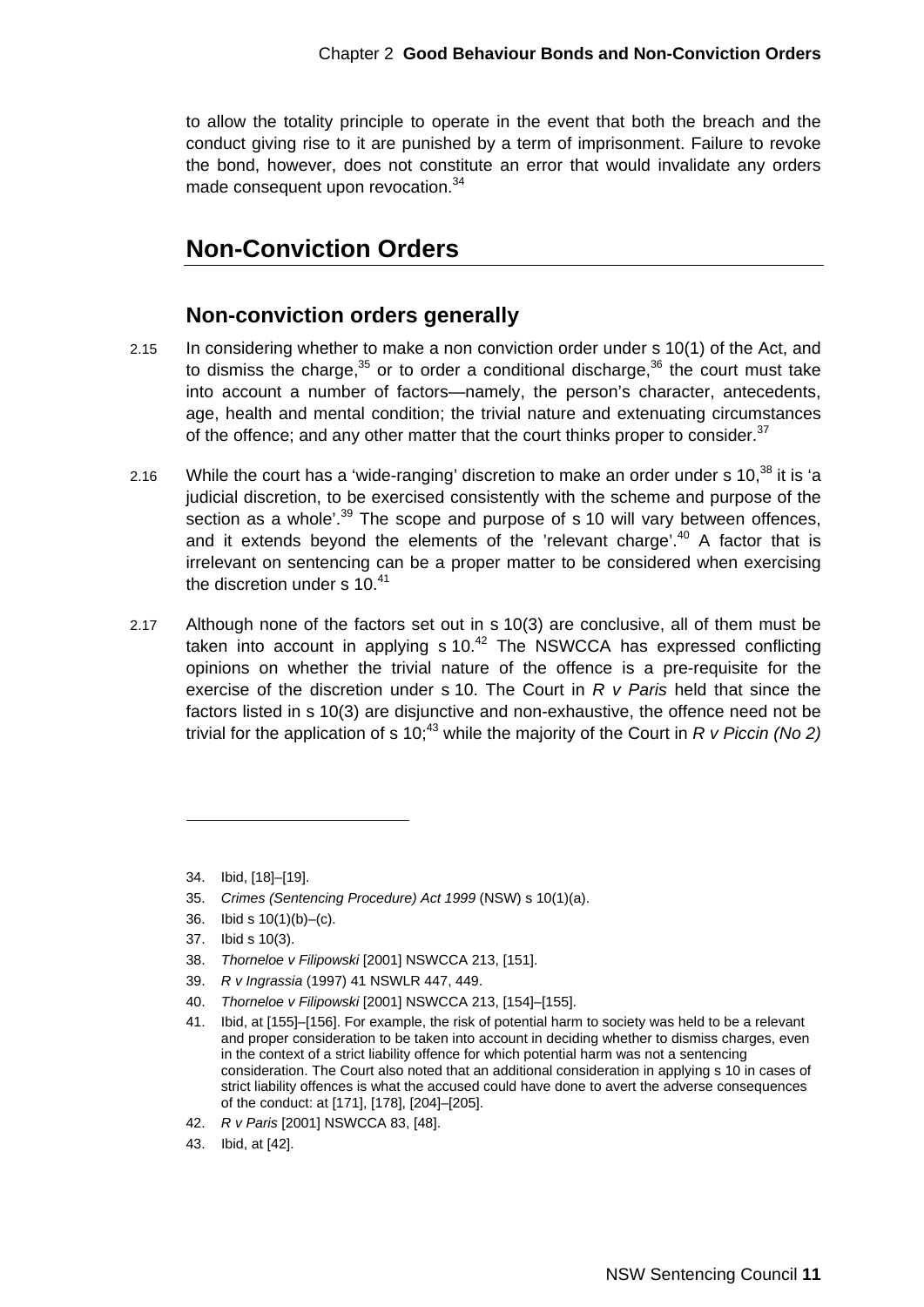held that the offence must be trivial for s 10 to apply.<sup>44</sup> However, as is clear from the decision in *R v KNL,*45 the scope for the making of a s 10 order will decrease depending on the objective seriousness of the offence.

2.18 The scope for the operation of s 10 necessarily decreases in cases where the offence is objectively serious and where general deterrence and denunciation are important sentencing factors.<sup>46</sup> While it is rarely appropriate to make a s 10 order in relation to an objectively serious offence, there can be extenuating circumstances that justify such an order—for example, where the offending is technical instead of trivial and the conduct posed no real risk of damage or injury; $47$  or where a person is compelled to drive a motor vehicle with a high-range PCA in an emergency situation.<sup>48</sup> A s 10 order may also be appropriate for first offenders in certain circumstances. The capacity of the court to impose a s 10 order, it has been observed, reflects 'the willingness of the legislature and the community to provide certain first offenders with a second chance to maintain a reputation of good character'.49 It is impossible, however, and inappropriate, to set out all the situations that might warrant a s 10 order despite the objective seriousness of the offence.<sup>50</sup>

45. *R v KNL* [2005] NSWCCA 260, [46]–[48].

- 47. *Application by the Attorney General under section 37 of the Crimes (Sentencing Procedure) Act*  for a Guideline Judgment concerning the Offence of High Range Prescribed Concentration of *Alcohol under section 9(4) of the Road Transport (Safety and Traffic Management) Act 1999 (No 3 of 2002)* [2004] NSWCCA 303, [130].
- 48. Ibid, [133].

- 49. *R v Nguyen* [2002] NSWCCA 183, [50]. In this case, the NSWCCA held that the sentencing judge did not fall into error in considering the respondent 'a person of good character with no relevant criminal history', notwithstanding the fact that the respondent's criminal record included charges of assaulting police officers and using offensive language, which were dismissed under the predecessor of s 10 of the *Crimes (Sentencing Procedure) Act 1999* (NSW).
- 50. *Application by the Attorney General under section 37 of the Crimes (Sentencing Procedure) Act*  for a Guideline Judgment concerning the Offence of High Range Prescribed Concentration of *Alcohol under section 9(4) of the Road Transport (Safety and Traffic Management) Act 1999 (No 3 of 2002)* [2004] NSWCCA 303, [131].

<sup>44.</sup> *R v Piccin (No 2)* [2001] NSWCCA 323, [22]. While Hulme J agreed with the Majority decision, he expressly disagreed that it was a necessary precondition of a s 10 order that the offence be trivial (at [25]). The better view would seem to be that the approach in *Paris* is correct.

<sup>46.</sup> *Application by the Attorney General under section 37 of the Crimes (Sentencing Procedure) Act*  for a Guideline Judgment concerning the Offence of High Range Prescribed Concentration of *Alcohol under section 9(4) of the Road Transport (Safety and Traffic Management) Act 1999 (No 3 of 2002)* [2004] NSWCCA 303, [133]. See, eg, *R v Lord* [2001] NSWCCA 533, in which the NSWCCA held that in the circumstances of the case, it was wrong to apply s 10 to a charge of aggravated break and enter with intent to commit a serious indictable offence, due to the objective seriousness of the offence, the lack of extenuating circumstances and the need for deterrence (at [18], [30]). Compare with *R v Goh* [2002] NSWCCA 234, where the NSWCCA held that the sentencing judge did not err in applying s 10 to a charge of affray, despite the fact that a s 10 order is uncommon for an offence tried on indictment, that the location of the affray had 'an unfortunate history of violence' and that there are strong policy reasons for the sentence to reflect general deterrence (at [15]). The Court held that, having regard to the youth and antecedents of the respondent, the characterisation of the offence as being at the bottom of the scale of seriousness, and the existence of extenuating circumstances, the sentence was not manifestly inadequate. (at [14]).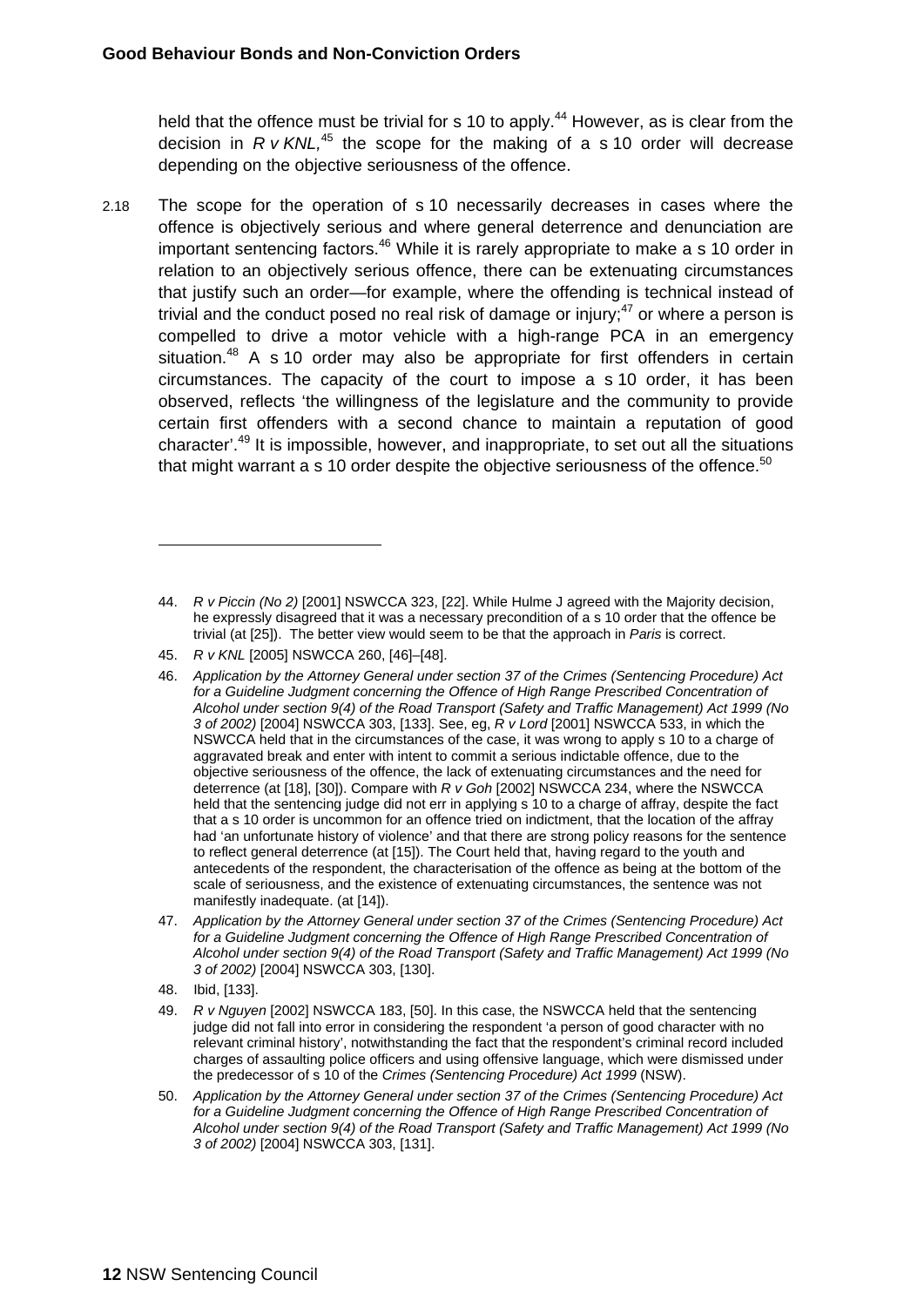- 2.19 Whether an offence is trivial is determined by considering the conduct that constitutes the offence and the circumstances in which the offence is committed, rather than by looking at the prescribed maximum penalty.<sup>51</sup> Although a s 10 order is rarely appropriate for strict liability offences, it remains a permissible sentencing option, within the sentencing officer's discretion.<sup>52</sup>
- 2.20 The court may make a s 10 order even where the jury has returned a verdict of guilty but a conviction has not been formally recorded, since conviction is a matter for the court rather than the jury.<sup>53</sup> Accordingly it is important that a sentencing judge expressly state whether a person is to be convicted and whether the discretion to make a s 10 order is to be exercised.<sup>54</sup>
- 2.21 It has been held that where the objective criminality of the offence warrants a conviction, the matter should not be disposed of without conviction, for the sole purpose of avoiding some legislative consequence or restriction that would otherwise be applicable.<sup>55</sup> for example, where a conviction would result in the accused:
	- being disqualified from managing a corporation:<sup>56</sup>
	- being disqualified from holding a drivers licence;<sup>57</sup> or
	- being subject to registration requirements under the *Child Protection (Offenders Registration) Act 2000 (NSW).*<sup>58</sup>
- 2.22 In the 2004 Guideline Judgment, the NSWCCA stated that s 10 orders have been over-used in dealing with such offences.<sup>59</sup> The Court held that, although there will be circumstances where it is appropriate to apply s 10 to high-range PCA offences,

- 52. *DPP (NSW) v Roslyndale Shipping Pty Ltd* [2003] NSWCCA 356, [23].
- 53. *R v Reinsch* [1978] 1 NSWLR 483, 486–7.
- 54. *R v Gillan* (1991) 54 A Crim R 475, 478.
- 55. *Fing v The Queen* (Unreported, NSW Court of Criminal Appeal, 4 October 1994).
- 56. Ibid.

<sup>51.</sup> *Walden v Hensler* (1987) 163 CLR 561, 577.

<sup>57.</sup> *Application by the Attorney General under section 37 of the Crimes (Sentencing Procedure) Act*  for a Guideline Judgment concerning the Offence of High Range Prescribed Concentration of *Alcohol under section 9(4) of the Road Transport (Safety and Traffic Management) Act 1999 (No 3 of 2002)* [2004] NSWCCA 303, [132]–[133].

<sup>58.</sup> *R v KNL* [2005] NSWCCA 260, [48]–[51]. Latham J observed that although there might be cases where the requirements of the *Child Protection (Offenders Registration) Act 2000* (NSW) would constitute extra-curial punishment, this case fell far short of that characterisation, notwithstanding the registration requirements and the potential restriction on employment (at [50]). The very least sentence that could reflect the objective gravity of the offence is a conviction (at [52]).

<sup>59.</sup> *Application by the Attorney General under section 37 of the Crimes (Sentencing Procedure) Act*  for a Guideline Judgment concerning the Offence of High Range Prescribed Concentration of *Alcohol under section 9(4) of the Road Transport (Safety and Traffic Management) Act 1999 (No 3 of 2002)* [2004] NSWCCA 303, [133].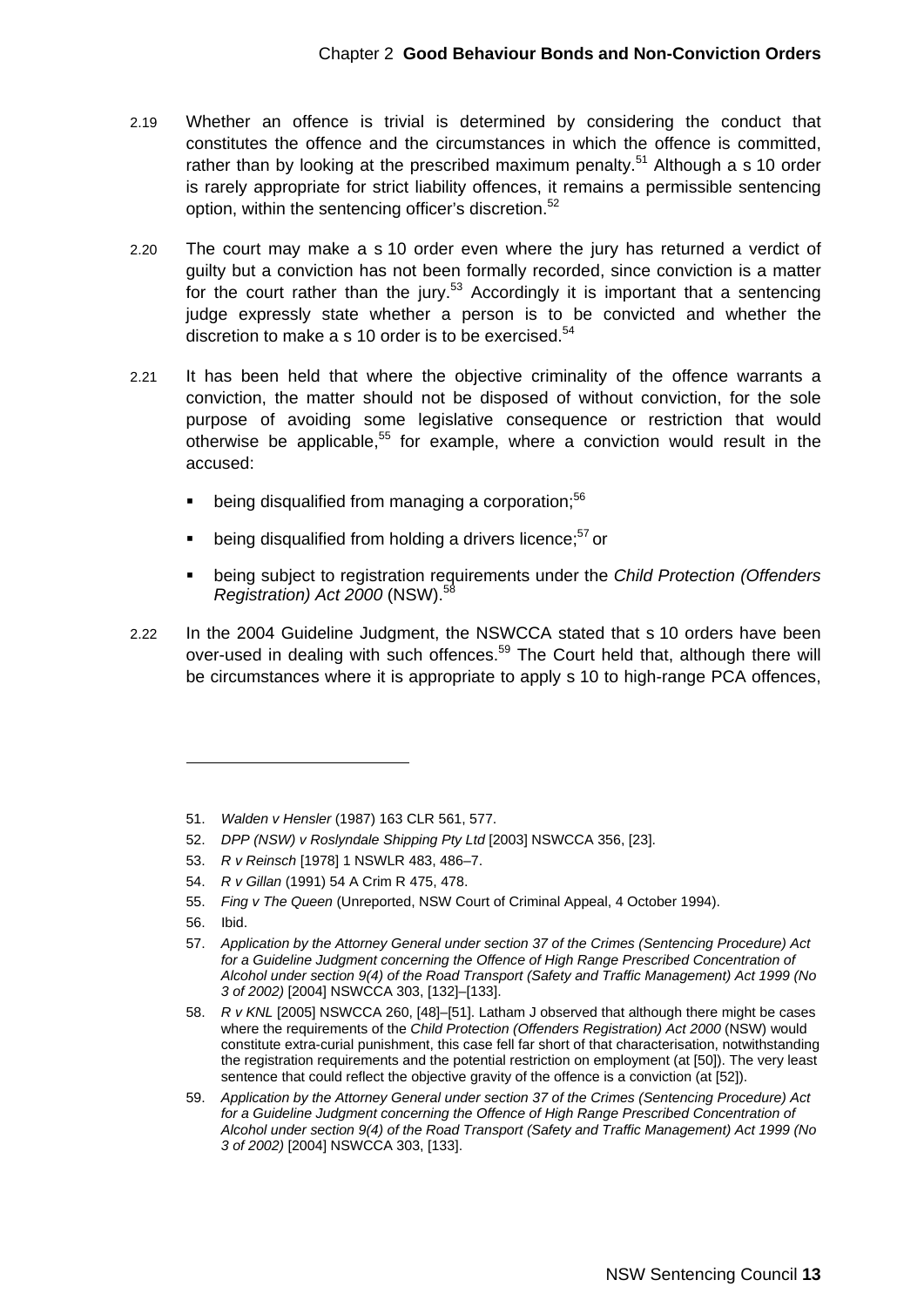those cases must be rare, and 'exceedingly rare' for a second or subsequent offence.<sup>60</sup>

#### **Discharge on condition of entering into a good behaviour bond**

- 2.23 An order under s 10(1)(b) discharging a person, on condition that he or she enters a good behaviour bond, may be made only if the court is satisfied that:
	- it is inexpedient to inflict any punishment, (other than nominal punishment), on the person; or that
	- it is expedient to release the person on a good behaviour bond. $61$
- 2.24 As noted above, Part 8 of the Act, which deals with sentencing procedures for good behaviour bonds, applies to a bond imposed under s 10(1)(b). The conditions attached to a bond imposed under s 10(1)(b) cannot be in the nature of 'punishment for an offence of which, by hypothesis, the offender has not been convicted', even if it involves a 'donation' to the State Treasury, charities or victims.<sup>62</sup>
- 2.25 It has been held that, where the Court considers that the appropriate penalty is a fine (other than a nominal fine), then the court should convict the accused and impose a fine, rather than make a s 10 order. $63$
- 2.26 If the court revokes a bond imposed under s 10, it may convict and sentence the offender for the offence to which the bond relates.<sup>64</sup>

#### **Discharge on condition of entering into an agreement to participate in an intervention program and to comply with an intervention plan**

- 2.27 An intervention program order under s 10(1)(c) of the Act may be made if the court is satisfied that:
	- the order would reduce the likelihood of the person committing further offences by promoting his or her treatment or rehabilitation;<sup>65</sup>
	- the offender is eligible, and is a suitable person, to participate in the intervention program;66 and

- 61. *Crimes (Sentencing Procedure) Act 1999* (NSW) s 10(2).
- 62. *R v Ingrassia* (1997) 41 NSWLR 447, 450–1.
- 63. *Fing v The Queen* (Unreported, NSW Court of Criminal Appeal, 4 October 1994).
- 64. *Crimes (Sentencing Procedure) Act 1999* (NSW) s 99(1)(b).
- 65. Ibid s 10(2A).

<sup>60.</sup> Ibid, [130].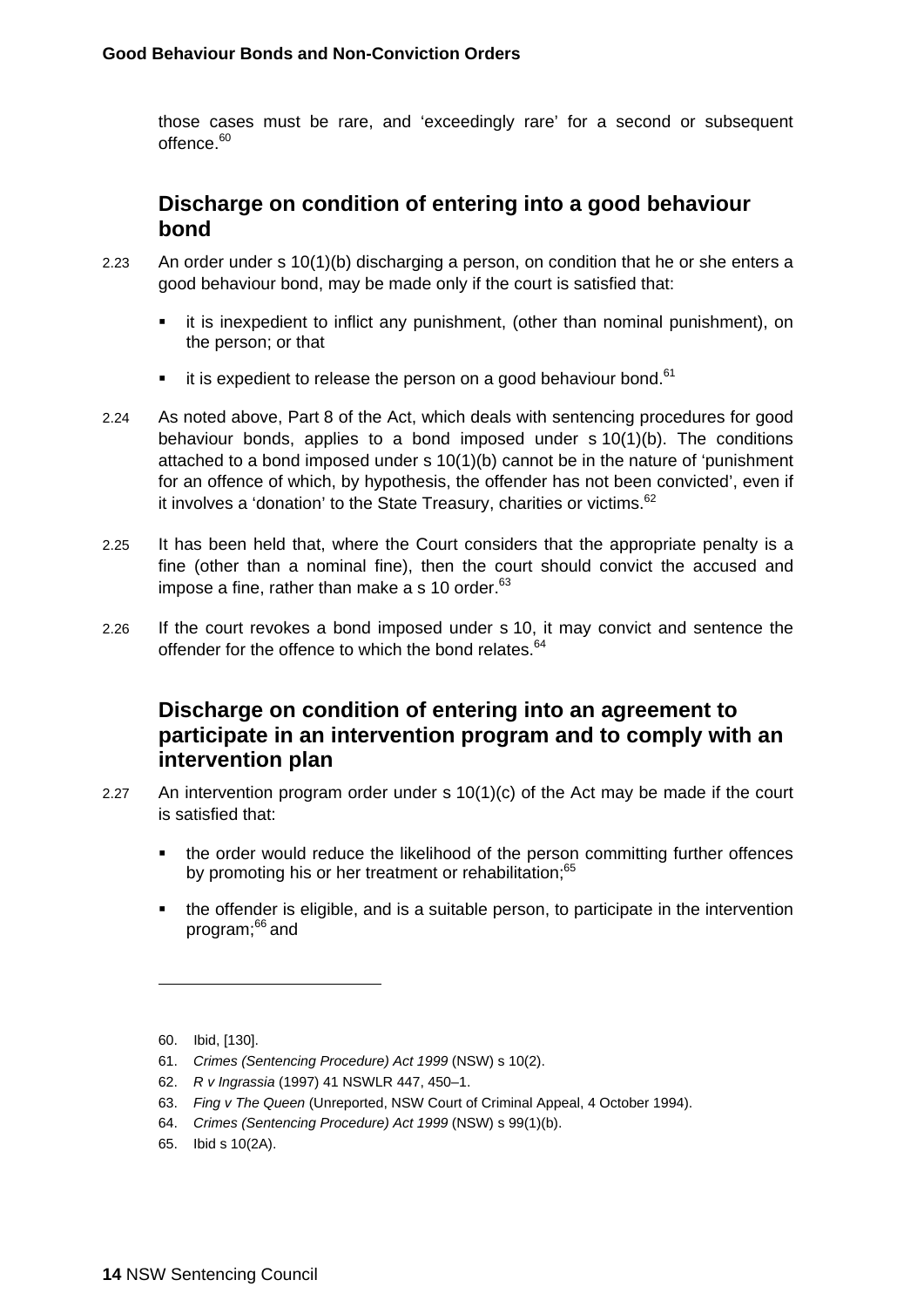- the program is available in the area in which the offender resides or intends to reside.<sup>6</sup>
- 2.28 An 'intervention program' means a program of measures declared to be an intervention program under s 347 of the *Criminal Procedure Act 1986* (NSW).<sup>68</sup> The purposes of such a program may include:
	- (a) promoting the treatment or rehabilitation of offenders or accused persons,
	- (b) promoting respect for the law and the maintenance of a just and safe community,
	- (c) encouraging and facilitating the provision by offenders of appropriate forms of remedial actions to victims and the community,
	- (d) promoting the acceptance by offenders of accountability and responsibility for their behaviour,
	- (e) promoting the reintegration of offenders into the community. $69$
- 2.29 At present, programs declared to be intervention programs include the circle sentencing intervention program, the forum sentencing intervention program and the traffic offender intervention program. $70$
- 2.30 Before sentencing, a court may refer the offender for assessment as to his or her suitability to participate in an intervention program.<sup>71</sup>
- 2.31 If an offender fails to enter into an agreement to participate in an intervention program in accordance with an intervention program order, the court that made the order may sentence, or convict and sentence, the offender, as if the order had not been made.<sup>72</sup>
- 2.32 An offender may be called upon to appear in the court that made the order (or a court of like jurisdiction) for any suspected breach of the intervention program order.<sup>73</sup> Where the court is satisfied that there was a breach of the order, it may decide to take no action, or it may revoke the order.<sup>74</sup> If a court revokes an

- 66. Ibid s 100N(a)–(b).
- 67. Ibid s 100N(c).
- 68. Ibid s 3(1).

- 69. *Criminal Procedure Act 1986* (NSW) s 347(2).
- 70. *Criminal Procedure Regulation 2010* (NSW) Pt 6–8.
- 71. *Crimes (Sentencing Procedure) Act 1999* (NSW) s 100O.
- 72. Ibid s 100Q.
- 73. Ibid (NSW) s 100R(1).
- 74. Ibid (NSW) s 100R(3).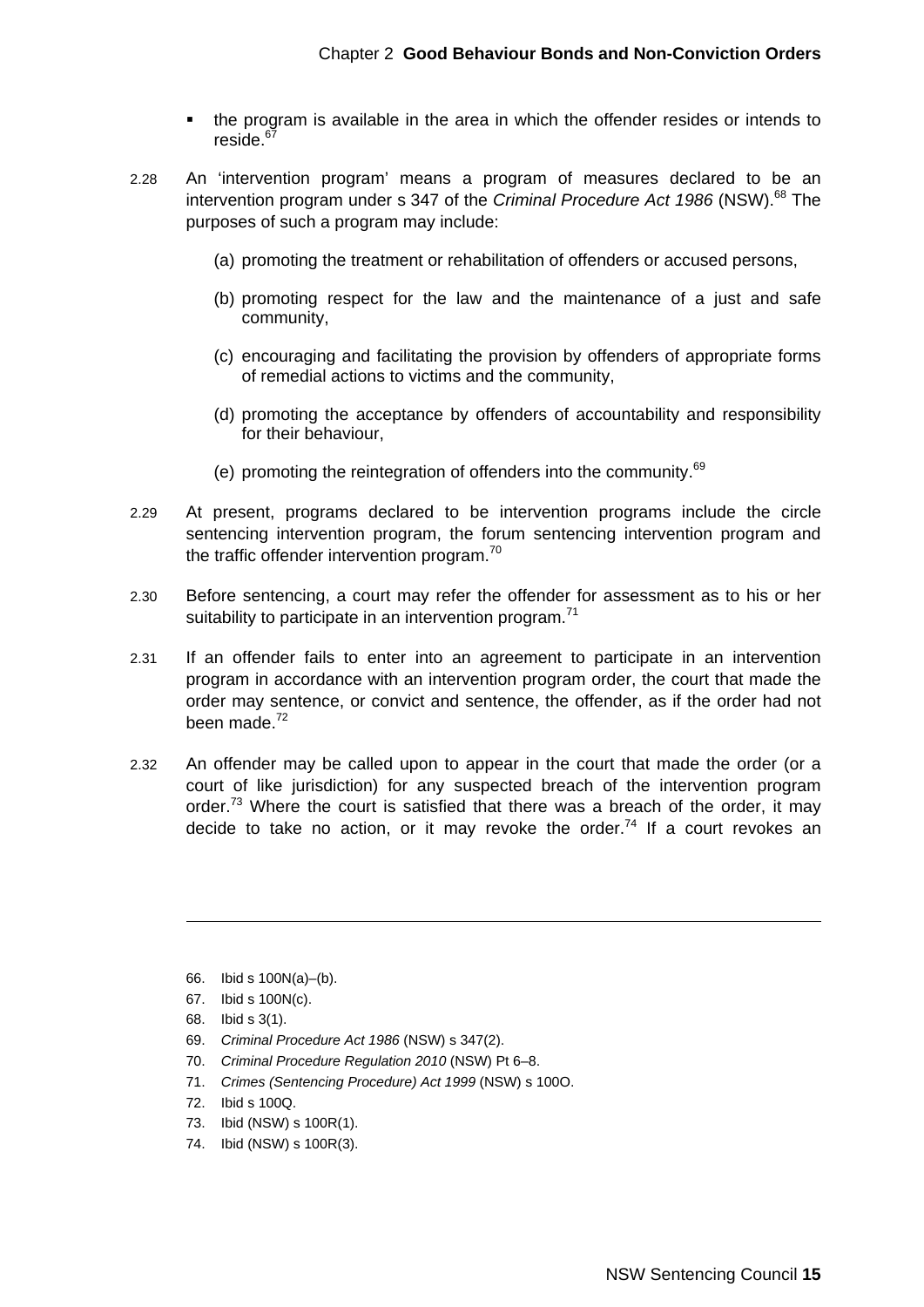intervention program order, it may convict and sentence the offender for the offence in respect of which the order was imposed. $75$ 

2.33 At any time after entering into an agreement to participate in an intervention program, an offender may decide not to participate, or to not continue to participate, in the intervention program or relevant intervention plan.<sup>76</sup> Following such a decision, the sentencing court (or any court of like jurisdiction) may call upon the offender to appear before it; $^{77}$  and may revoke the intervention program order and either make another s 10 order (other than an intervention program order), or convict and sentence the offender for the offence in respect of which the intervention program order was imposed.<sup>78</sup>

#### **Restriction on the use of s 10 orders**

- 2.34 Non-association and place restriction orders cannot be made if the only other penalty for the offence is a s 10 order.<sup>79</sup>
- 2.35 As with s 9 bonds, good behaviour bonds attached to s 10 orders cannot include a condition that the accused make any payment, whether in the nature of a fine, compensation or otherwise. $80$  However, the court may, in addition to making an order under s 10, direct a person to pay compensation, not exceeding \$50,000, to any aggrieved person for injury sustained through or by reason of the offence.<sup>81</sup>
- 2.36 Section 187 of the *Road Transport (General) Act 2005* (NSW) provides that s 10 of the Act does not apply to a person who is charged with a certain class of traffic offence, if he or she has received a s 10 order for any such offence at the time of, or in the five years immediately before, the court's determination of the present charge.<sup>82</sup> The relevant offences under s 187 are those which relate to:
	- negligent, furious or reckless driving;<sup>83</sup>
	- driving or attempted use of a vehicle while intoxicated;<sup>84</sup>

- 82. *Road Transport (General) Act 2005* (NSW) s 187(6)(a)–(f).
- 83. That is, an offence under s 42 of the *Road Transport (Safety and Traffic Management) Act 1999*  (NSW).
- 84. That is, an offence under s 9, 11B or 12(1) of the *Road Transport (Safety and Traffic Management) Act 1999* (NSW).

<sup>75.</sup> Ibid (NSW) s 100S(1).

<sup>76.</sup> Ibid (NSW) s 100T(1).

<sup>77.</sup> Ibid s 100T(3). Failure to appear may result in the issue of a warrant for the offender's arrest: s 100T(4).

<sup>78.</sup> Ibid s 100T(5).

<sup>79.</sup> Ibid s 17A(4).

<sup>80.</sup> Ibid s 95(c)(ii).

<sup>81.</sup> *Victims Support and Rehabilitation Act 1996* (NSW) s 71(1). The definition of 'conviction' for the purposes of this Act includes an order under s 10: *Crimes (Sentencing Procedure) Act 1999* (NSW) s 10(4)(b).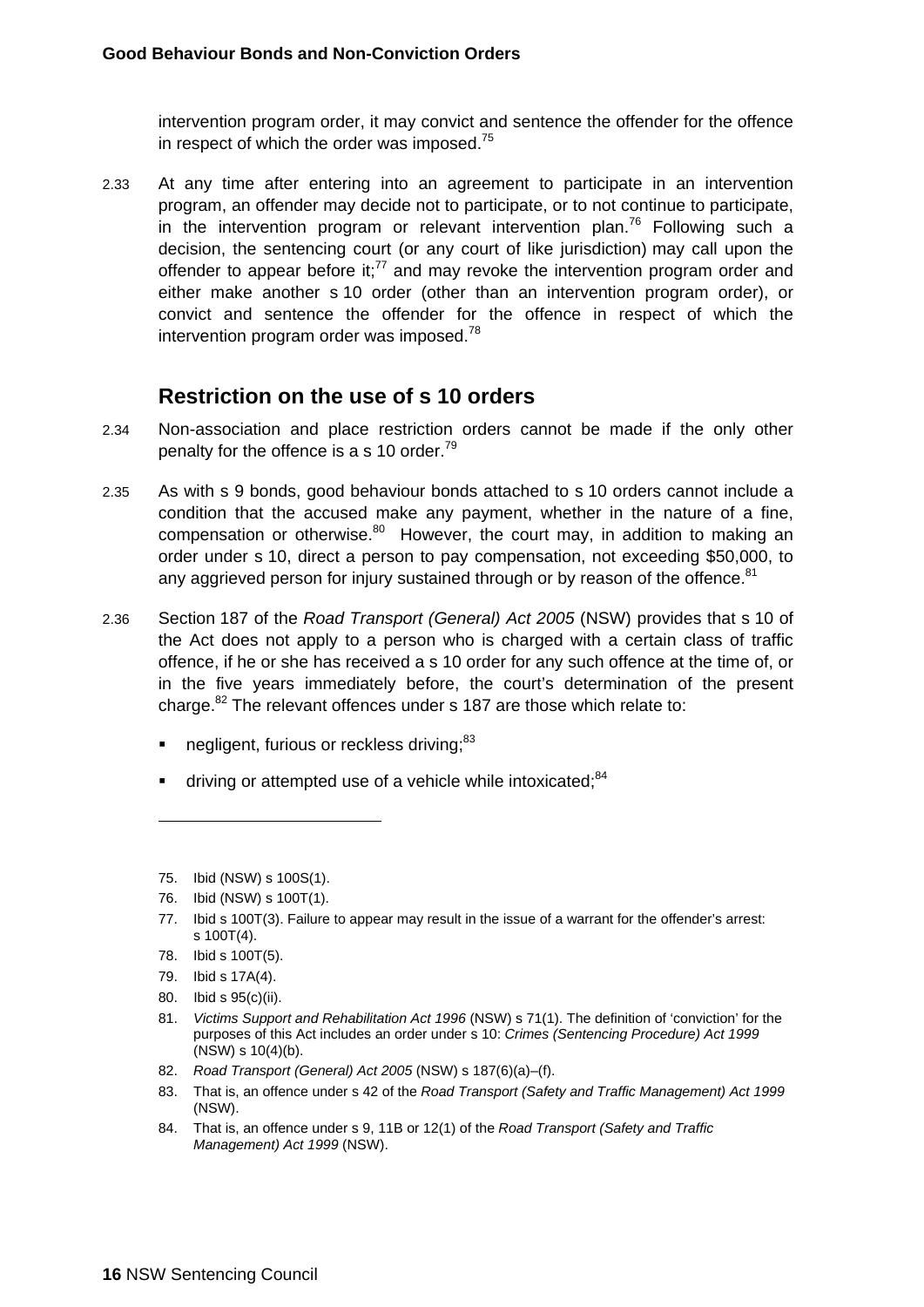- **F** refusal or failure to submit to testing or sampling for alcohol or certain drugs in certain circumstances: 85
- wilfully altering the alcohol concentration or the amount of drugs present in the person's blood, oral fluid or urine following request for testing, analysis or sampling;<sup>86</sup>
- driving in a manner that menaces another person, either with the intention of menacing that person or where the driver ought to have known that such person might be menaced:<sup>87</sup>
- failure to stop and assist after impact occasioning death, grievous bodily harm or injury to another person:<sup>88</sup>
- severe risk breaches of a mass, dimension or load restraint requirement by use of a heavy vehicle and/or a combination that includes a heavy vehicle;<sup>89</sup> and
- aiding, abetting, counselling or procuring the commission of any such offence.<sup>90</sup>
- 2.37 In addition, s 10 of the Act does not apply to or in respect of a person charged with an 'alcohol or drug offence' under s 24 or 28 of the *Marine Safety Act 1998* (NSW), or an offence of aiding, abetting, counselling or procuring the commission of such an offence if, within the preceding 5 years, the offender has received a s 10 order in relation to another alcohol or driving offence.<sup>91</sup>

#### **Consequences of s 10 orders**

- 2.38 Despite the fact that no conviction is recorded pursuant to an order under s 10, such orders are treated as a 'conviction' for a range of legislative purposes.<sup>92</sup>
	- 85. That is, an offence under s 15(4) 18D(2), 18E(9) or 24D(1)(a) of the *Road Transport (Safety and Traffic Management) Act 1999* (NSW).
	- 86. That is, an offence under s 16, 18G(1) or 24D(1)(b) of the *Road Transport (Safety and Traffic Management) Act 1999* (NSW).
	- 87. That is, an offence under s 43 of the *Road Transport (Safety and Traffic Management) Act 1999* (NSW).
	- 88. That is, an offence under s 70 of the *Road Transport (Safety and Traffic Management) Act 1999* (NSW) or s 52AB of the Crimes Act 1900 (NSW).
	- 89. As set out in Pt 3.3 of the *Road Transport (General) Act 2005* (NSW).
	- 90. The specified traffic offences also include offences referred to in s 10(5) of the *Traffic Act 1909* (NSW) (which are in similar terms to s 187(6) of the *Road Transport (General) Act 2005* (NSW)) committed before that Act was repealed: s 187(6)(f).
	- 91. *Marine Safety Act 1998* (NSW) s 28B(1). An 'alcohol or drug offence' under the Marine Safety Act means the offence of:

 - Operating a vessel in any waters while there is present in the person's breath or blood one or other of the ranges of concentration of alcohol prescribed under the Act;

- Operating a vessel in any waters while under the influence of alcohol or any other drug; or

- Permitting a person to operate in any waters a vessel in the charge of the master of a vessel if the master is aware, or has reasonable cause to believe, that the person is under the influence of alcohol or any other drug.

92. *Crimes (Sentencing Procedure) Act 1999* (NSW), s 10. See also footnotes 103–121.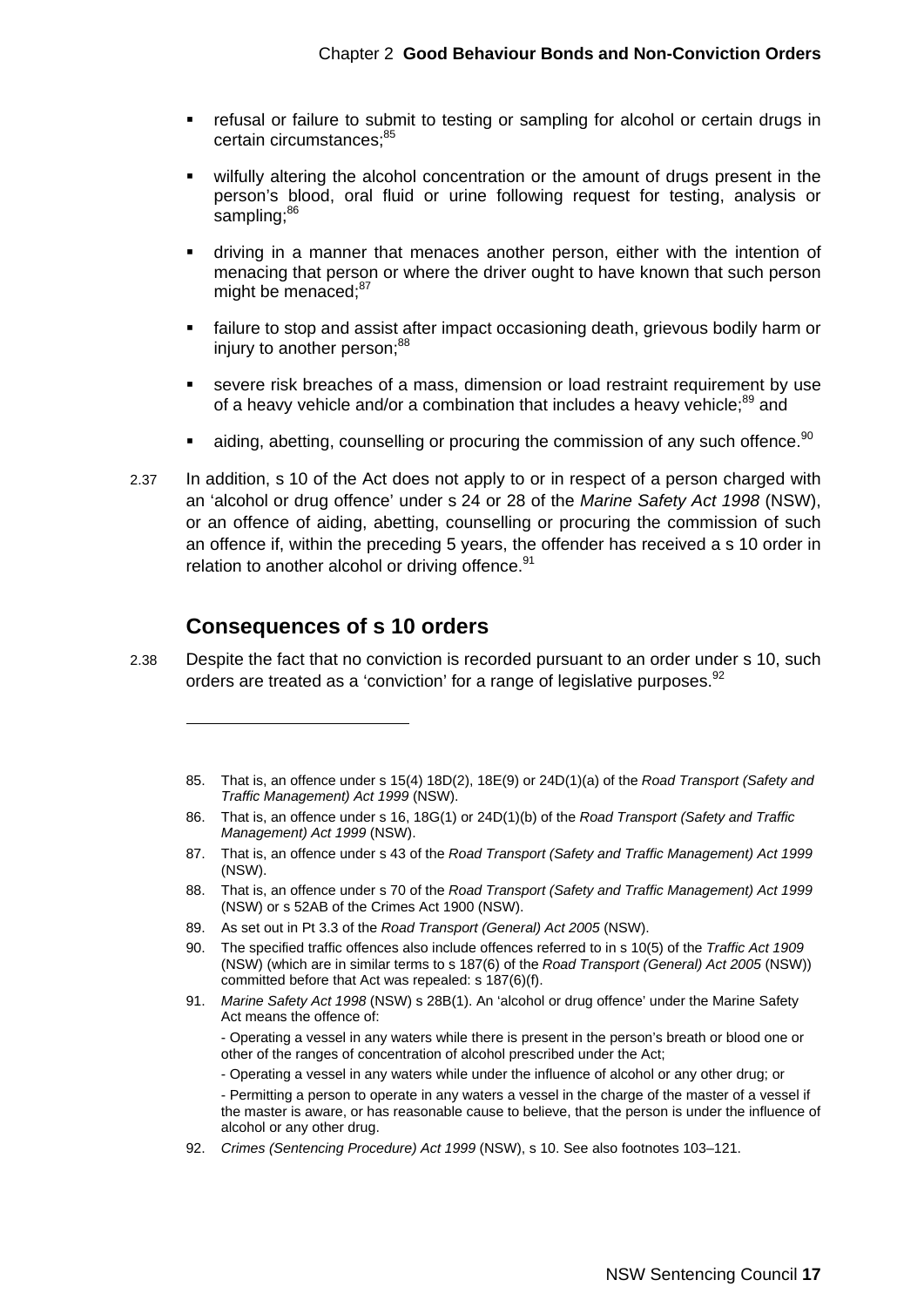- 2.39 For example s 10 orders are treated as a 'conviction' for the purposes of:
	- bail applications;<sup>93</sup>
	- the recording of domestic violence offences on a person's criminal record;<sup>94</sup>
	- the making of an apprehended violence order following a guilty plea or a finding of guilt in respect of a domestic violence offence or an offence of stalking or intimidation with intent to cause fear of physical or mental harm;<sup>95</sup>
	- the declaration of a person as an habitual traffic offender.<sup>96</sup> or for the making of a supervisory intervention order where a court considers an offender to be a systematic or persistent offender against the *Dangerous Goods (Road and Rail Transport) Act 2008* (NSW) or the regulations under that Act;<sup>97</sup>
	- the confiscation of proceeds of crime;<sup>98</sup>
	- the making of orders for payment of compensation, restitution or a compensation levy, as well as restraining orders relating to the disposal of property, under the *Victims Support and Rehabilitation Act 1996* (NSW);<sup>9</sup>
	- the making of court orders for compensation;<sup>100</sup> restoration and prevention;<sup>101</sup> repayment of monetary benefits received from the commission of the offence;<sup>102</sup>
	- 93. *Bail Act 1978* (NSW) s 4 (definition of 'conviction'). In addition, *Criminal Records Regulation 2004* (NSW) cl 12 expressly provides that conviction (including a finding of guilt only) for a serious personal violence offence is not spent for the purposes of refusing bail to a repeat offender in respect of a serious personal violence offence unless there are exceptional circumstances pursuant to s 9D of the *Bail Act*.
	- 94. *Crimes (Domestic and Personal Violence) Act 2007* (NSW) ss 3(4), 12.
	- 95. Ibid, ss 3(4), 39.

- 96. *Road Transport (General) Act 2005* (NSW) s 198.
- 97. *Dangerous Goods (Road and Rail Transport) Act 2008* (NSW) ss 49(2)(b), 53 (a supervisory intervention order may require the offender to: do specified things (eg, train or supervise staff, obtain expert advice); conduct specified monitoring, compliance, managerial or operational practices, systems or procedures; furnish compliance reports; and/or appoint a person with responsibilities for assisting the offender in improving compliance, monitoring the offender's compliance and furnishing compliance reports.
- 98. *Confiscation of Proceeds of Crime Act 1989* (NSW) s 5(1)(b). See also *Travel Agents Act 1986* (NSW) s 38(3) (if a person is convicted by the Supreme Court of the offence of carrying on business as a travel agent: (a) otherwise than in accordance with his or her authority under a travel agent's licence, or (b) in partnership with a person who does not hold a travel agent's licence; the Court may order the offender to pay the Crown an amount not exceeding the proceeds derived by the person from the commission of the offence).
- 99. *Victims Support and Rehabilitation Act 1996* (NSW) Dictionary (definition of 'conviction'), ss 44, 46, 49 (orders for restitution); pt 2 div 9 (restraining orders and orders relating to disposal of property by offenders); s 71 (directions for compensation for injury), s 77B (directions for compensation for loss), s 79 (compensation levy).
- 100. For example, under: *Travel Agents Act 1986* (NSW) s 38; *Motor Dealers Act 1974* (NSW) s 55B; *Crown Lands Act 1989* (NSW) ss 155, 156, 157; *Anzac Memorial (Building) Act 1923* (NSW) s 11; *Forestry Act 1916* (NSW) s 48; *Parramatta Park Trust Act 2001* (NSW) s 34; *Summary Offences Act 1988* (NSW) s 30A(1), (4); *Dangerous Goods (Road and Rail Transport) Act 2008* (NSW) ss 49(2)(b), 56(1); *Mining Amendment Act 2008,* sch 1 item [258] (ss 378Y(2)(b), 378ZA); *Pesticides Act 1999* (NSW) ss 92(2)(b), 95(1); *Protection of the Environment Operations Act 1997* (NSW) ss 243(2)(b), 246(1). See also *Workers Compensation Act 1987* (NSW) ss 156, 175.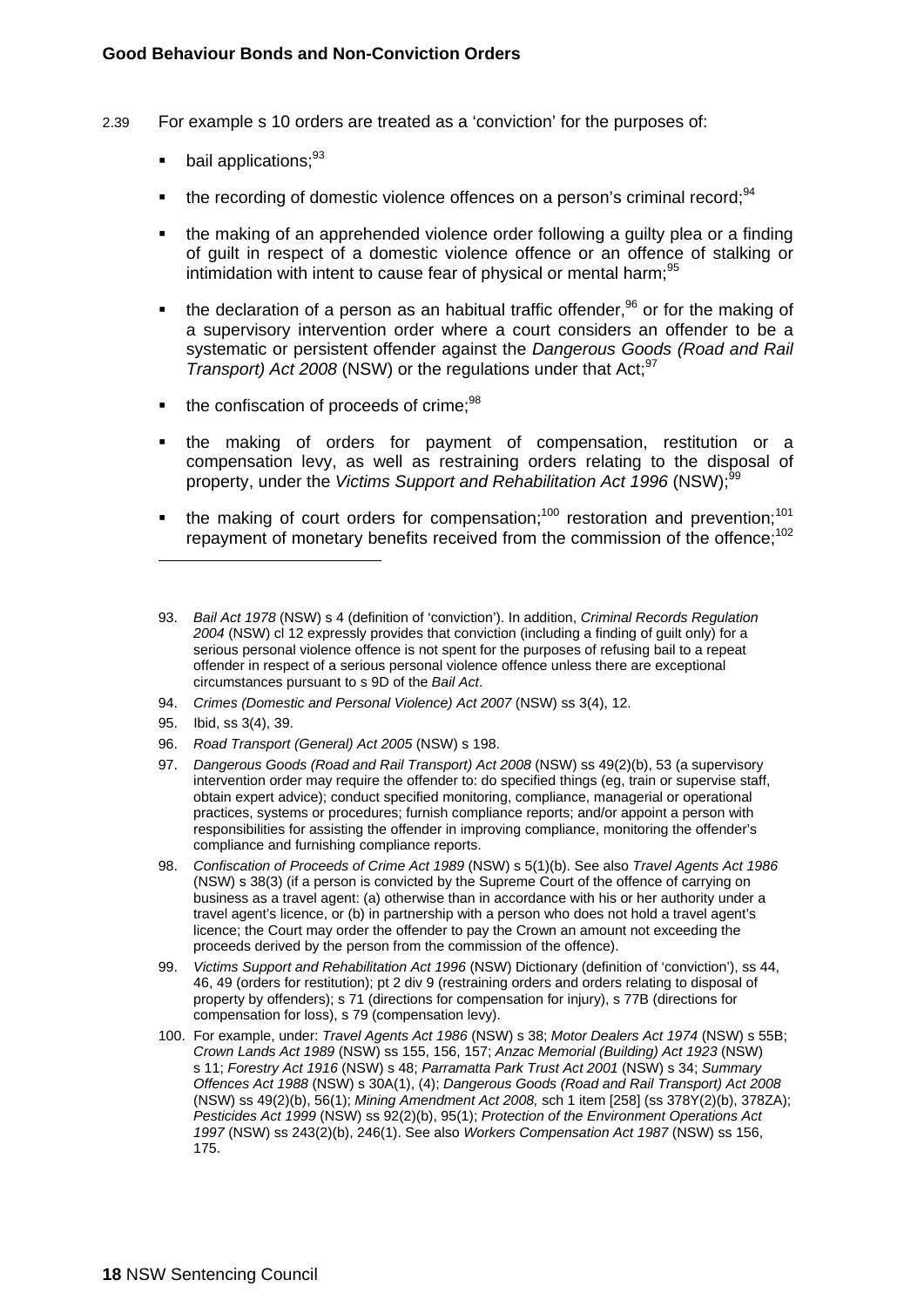costs and expenses incurred by a person by reason of the commission of the offence;103 and other additional orders (eg, orders to take certain specified remedial actions);<sup>104</sup>

- the making of court orders relating to the removal of obstructions blocking the passage of fish;<sup>105</sup> the mitigation of damage to, or restoration of, the critical habitat:<sup>106</sup> the forfeiture of shares in a share management fishery;<sup>107</sup> and the forfeiture or disposal of property seized or delivered up: 108
- the recovery of debt by a co-operative from a person who knowingly provided false or misleading information or statements in relation a loan application, request or demand;<sup>109</sup> and
- the payment of the prosecutor's professional costs and court costs.<sup>110</sup>

2.40 Where a s 10 order is imposed in respect of a sexual assault offence, the order is considered a 'conviction' under the *Commission for Children and Young People Act*  1998 (NSW).<sup>111</sup> This provision addresses the concern raised by the Victims

- 101. *Occupational Health and Safety Act 2000* (NSW) ss 111(2)(b), 113(1); *Pesticides Act 1999* (NSW) ss 92(2)(b), 94; *Protection of the Environment Operations Act 1997* (NSW) ss 243(2)(b), 245.
- 102. *Dangerous Goods (Road and Rail Transport) Act 2008* (NSW) ss 49(2)(b), 51; *Mining Amendment Act 2008,* sch 1 item [258] (ss 378Y(2)(b), 378ZD(1)); *Pesticides Act 1999* (NSW) ss 92(2)(b), 98(1); *Protection of the Environment Operations Act 1997* (NSW) ss 243(2)(b), 249(1).
- 103. *Coal Mine Health and Safety Act 2002* (NSW) s 123(6),(7); *Dangerous Goods (Road and Rail Transport) Act 2008* (NSW) ss 49(2)(b), 56(1); *Mining Amendment Act 2008*, sch 1 item [258] (ss 378Y(2)(b), 378ZA, 378ZC); *Occupational Health and Safety Act 2000* (NSW) ss 111(2)(b), 114; Pesticides Act 1999 (NSW) ss 92(2)(b), 95, 97(1); *Protection of the Environment Operations Act 1997* (NSW) ss 243(2)(b), 246(1), 248(1).
- 104. *Motor Dealers Act 1974* (NSW) s 55B; *Mining Amendment Act 2008,* sch 1 item [258] (ss 378Y(2)(b), 378ZE); *Occupational Health and Safety Act 2000* (NSW) ss 111(2)(b), 115, 116; Pesticides Act 1999 (NSW) ss 92(2)(b), 99(1); *Protection of the Environment Operations Act 1997* (NSW) ss 243(2)(b), 250(1).
- 105. *Fisheries Management Act 1994* (NSW) s 219.

- 106. Ibid s 220ZG. Critical habitats refers to critical habitats of endangered species, populations and ecological communities and critically endangered species and ecological communities as declared by the Minister or under regulations: ss 220P, 220T;
- 107. Ibid s 75; *Fisheries Management (Abalone Share Management Plan) Regulation 2000* (NSW) cl 35(4).
- 108. *Fisheries Management Act 1994* (NSW) s 269 (forfeiture of boats, motor vehicles or other things seized from a person in connection with certain fisheries offence); *National Parks and Wildlife Act 1974* (NSW) ss 5, 168 (orders for the disposal of property seized or delivered up in relation to an offence under the Act or the regulations may be made upon conviction).
- 109. *Co-operatives Act 1992* (NSW) s 401(4). A co-operative may exercise its rights under a mortgage or other security given by the person who received s 10 order for this offence: s 401(2).
- 110. *Criminal Procedure Act 1986* (NSW) s 215(4) (court costs and prosecutor's professional costs at the end of summary proceedings); s 257B (prosecutor's costs in proceedings before the Supreme Court in its summary jurisdiction).
- 111. For the purpose of prohibiting certain persons from being employed in child-related employment, the term 'conviction' is defined to include 'a finding that the charge for an offence is proven, or that a person is guilty of an offence, even though the court does not proceed to a conviction': *Commission for Children and Young People Act 1998* (NSW) s 33(1).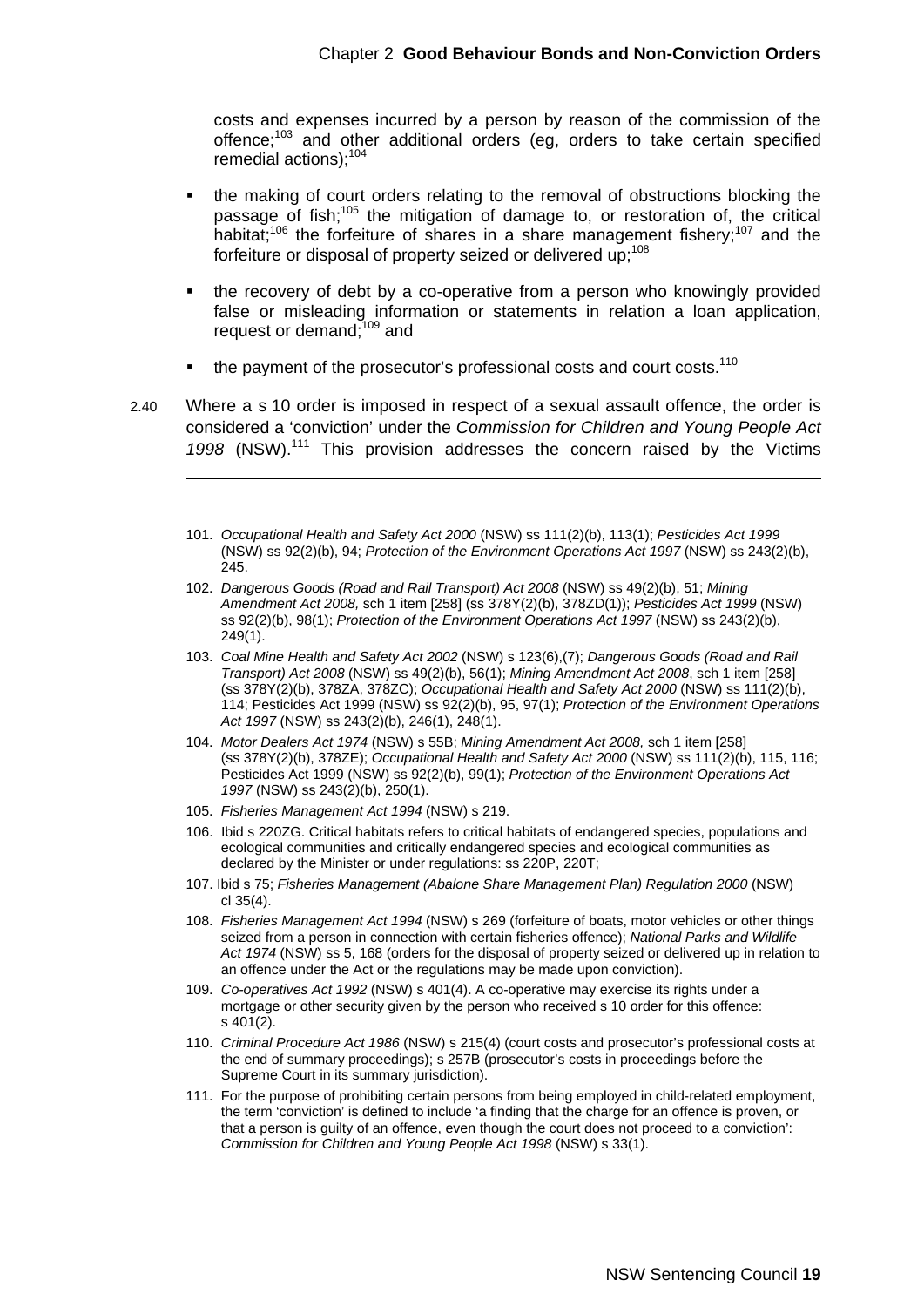Advisory Board, in its submission, that a sexual offender would be able to pass the 'Working with Children Check' if a s 10 order was made in relation to an index offence.<sup>112</sup>

- 2.41 Section 3(4) of the *Crimes (Domestic and Personal Violence) Act 2007* (NSW) expressly provides that a reference, in that Act, to a 'finding of guilt' includes a reference to the making of an order under s 10 of the Act. This addresses another concern raised by the Victims Advisory Board, that a s 10 order would not be recorded under s 12 of the *Crimes (Domestic and Personal Violence) Act,* and would hamper the capacity of police and the courts to monitor and prevent future domestic violence by an offender.<sup>113</sup>
- 2.42 A finding of guilt is also expressly stated to include an order under s 10 for the purposes of s 218 of the *Road Transport (General) Act 2005* (NSW), with the result that the Roads and Traffic Authority (RTA) may suspend, for up to three months, the registration of a registrable vehicle suspected of being used to commit certain offences.114
- 2.43 Section 10 orders can also result in a prohibition from, or restrictions on, carrying on certain business activities, or being involved in certain forms of employment; and can preclude the holding of the licence that is required for certain activities. For example it can result in:
	- a prohibition from being involved in child-related employment<sup>115</sup> or in employment within the legal profession:<sup>116</sup>

113. Submission 1: Victims Advisory Board, 1.

<sup>112.</sup> Submission 1: Victims Advisory Board, 1. Before recruiting for child-related employment, employers are required to conduct Working With Children background checks for preferred applicants: NSW Commission for Children & Young People, *Guideline 1.1* <http://kids.nsw.gov.au/uploads/documents/WWCC\_Guidelines\_Feb2010\_full.pdf > at 2 August 2011. A 'prohibited person' is excluded from working in child-related employment: *Commission for Children and Young People Act 1998* (NSW) s 33C(1). 'Prohibited person' is defined as: a person convicted of a serious sex offence, the murder of a child or a child-related personal violence offence; or a 'registrable person' within the meaning of the Child Protection (Offenders Registration) Act 2000 (NSW): *Commission for Children and Young People Act 1998* (NSW) s 33B(1).

<sup>114.</sup> *Road Transport (General) Act 2005* (NSW) s 218(8). The power to suspend the registration arises upon a finding of guilt under s 218(7), which provides that it is an offence to fail to remove or produce a vehicle pursuant to a production notice issued by a police officer. A production notice may be issued where a police officer reasonably believes a vehicle to have been operated so as to commit an offence under s 40 or 41 of the *Road Transport (Safety and Traffic Management Act 1999* (NSW), or to have been clamped, impounded, or the subject of forfeiture: s 218(1).

<sup>115.</sup> *Commission for Children and Young People Act 1998* (NSW) ss 33 (definition of 'conviction'), 33B (definition of 'prohibited person'). It is an offence for a prohibited person to try to obtain child-related employment: 33C–33E.

<sup>116.</sup> See, eg, *Legal Profession Act 2004* (NSW) ss 11, 17–18 (prohibition on employment as lay associate of a law practice), 19 (prohibition on partnerships with certain non-legal partners), 206(4)–(5) (domestic registration authority may refuse to grant or renew registration as a foreign lawyer).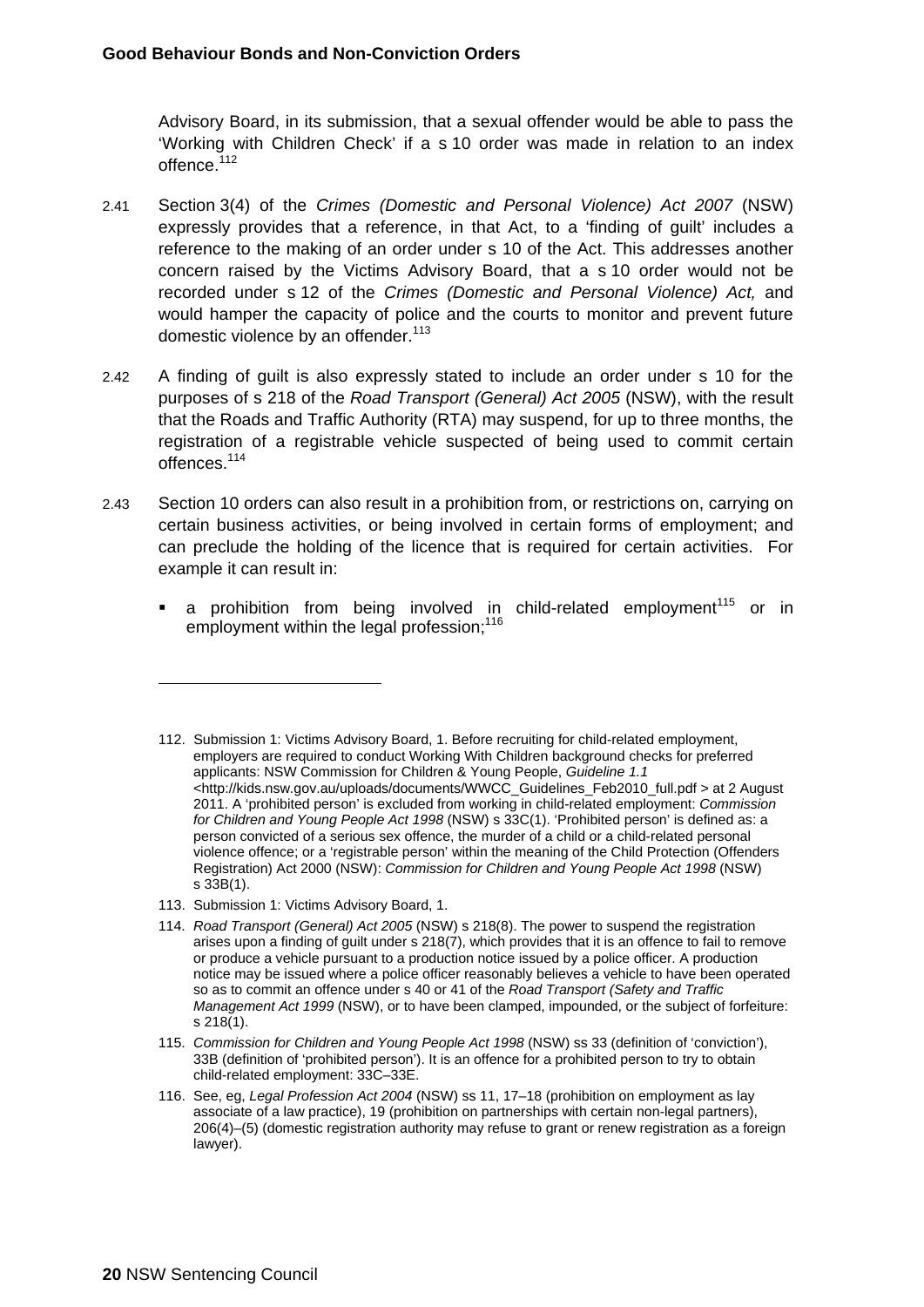- the refusal, suspension or cancellation of registration, or the imposition of conditions on registration, to practise certain other professions;<sup>117</sup>
- a prohibition from carrying on certain businesses, $118$  for example, selling tobacco and non-tobacco smoking products;<sup>119</sup>
- a prohibition from being a member of certain committees; $120$
- the suspension or cancellation of a licence for selling, supplying or manufacturing poisons or restricted substances;<sup>121</sup> and a prohibition or restriction from doing anything authorised by the *Poisons and Therapeutic Goods Regulation 2008* (NSW);<sup>122</sup>
- the making of a court order directing the holder of a mining authority or petroleum title to retire biodiversity credits;<sup>123</sup>
- the refusal of a licence to carry on security activities.<sup>124</sup> or operate a tow truck:<sup>125</sup>

- 119. *Public Health (Tobacco) Act 2008* (NSW) s 32.
- 120. See, for example, *Commission for Children and Young People Act 1998* (NSW) ss 33B (definition of 'conviction'), 45G.
- 121. *Poisons and Therapeutic Goods Regulation 2008* (NSW) cl 172(2)(c).
- 122. Ibid, cl 175(2)(b).

- 123. *Threatened Species Conservation Act 1995* (NSW) ss 127S(10), 127ZI(9), s 127ZR(7). The order may be made against a person convicted of failing, without reasonable excuse, to comply with a ministerial direction or order to retire biodiversity credits pursuant to s 127S(2), 127ZI(1) or 127ZR(1) of that Act.
- 124. *Security Industry Act 1997* (NSW) s 16(1)(b) (the Commissioner of Police must refuse to grant an application for a licence to carry on security activities if he is satisfied the applicant has been found guilty of prescribed offences within five years before the application). Prescribed offences include those relating to: firearms or weapons; prohibited plant or prohibited drugs; assault; fraud, dishonesty or stealing; robbery; industrial relations matters; riot; affray; stalking or intimidation; reckless conduct causing death at workplace; offences related to terrorism, and organised criminal groups and recruitment: *Security Industry Regulation 2007* (NSW) cl 18.
- 125. *Tow Truck Industry Act 1998* (NSW) s 18(2)(b)(ii), (3)(i)(ii) (the RTA must not grant an application for a tow truck operators licence if the applicant has been found guilty of a prescribed offence within 10 years before the application was made, and may refuse to do so if a close associate of the applicant has been found guilty of a prescribed offence within the last 10 years); s 26(2)(b)(ii) (the RTA must not grant an application for a tow truck drivers certificate if the applicant has been found guilty of a prescribed offence within the last 10 years). Prescribed offences include any offence involving: assault; possession or use of a firearm, imitation firearm or other weapon; supply or possession of a prohibited drug, or the cultivation (for a commercial purpose), supply or possession of a prohibited plant; fraud, dishonesty or stealing; robbery; recruitment of another person to carry out or assist in carrying out a criminal activity; and participation in a criminal group, or participation in any criminal activity of a criminal group—and only if the penalty

<sup>117.</sup> Ibid ss 11, 25 (suitability for admission as a lawyer), s 42 (suitability to hold a local practising certificate), s 48 (grant or renewal of practising certificate), s 208(1)(e) (ground for amending, suspending or cancelling local registration as a foreign lawyer);*Health Practitioner Regulation (Adoption of National Law) Act* 2009 (NSW) s 5 (definition of 'criminal history'), s 55, s 74, s 138 (definition of 'criminal finding'), 144, 149C.

<sup>118.</sup> *Assisted Reproductive Technology Act 2007* (NSW) s 61 (prohibition of persons convicted of offences related to assisted reproductive technology (ART) or human cloning for reproduction from carrying on businesses providing ART services); *Health Practitioner Regulation (Adoption of National Law) Act 2009* (NSW) s 139C (matters that constitute unsatisfactory professional conduct generally).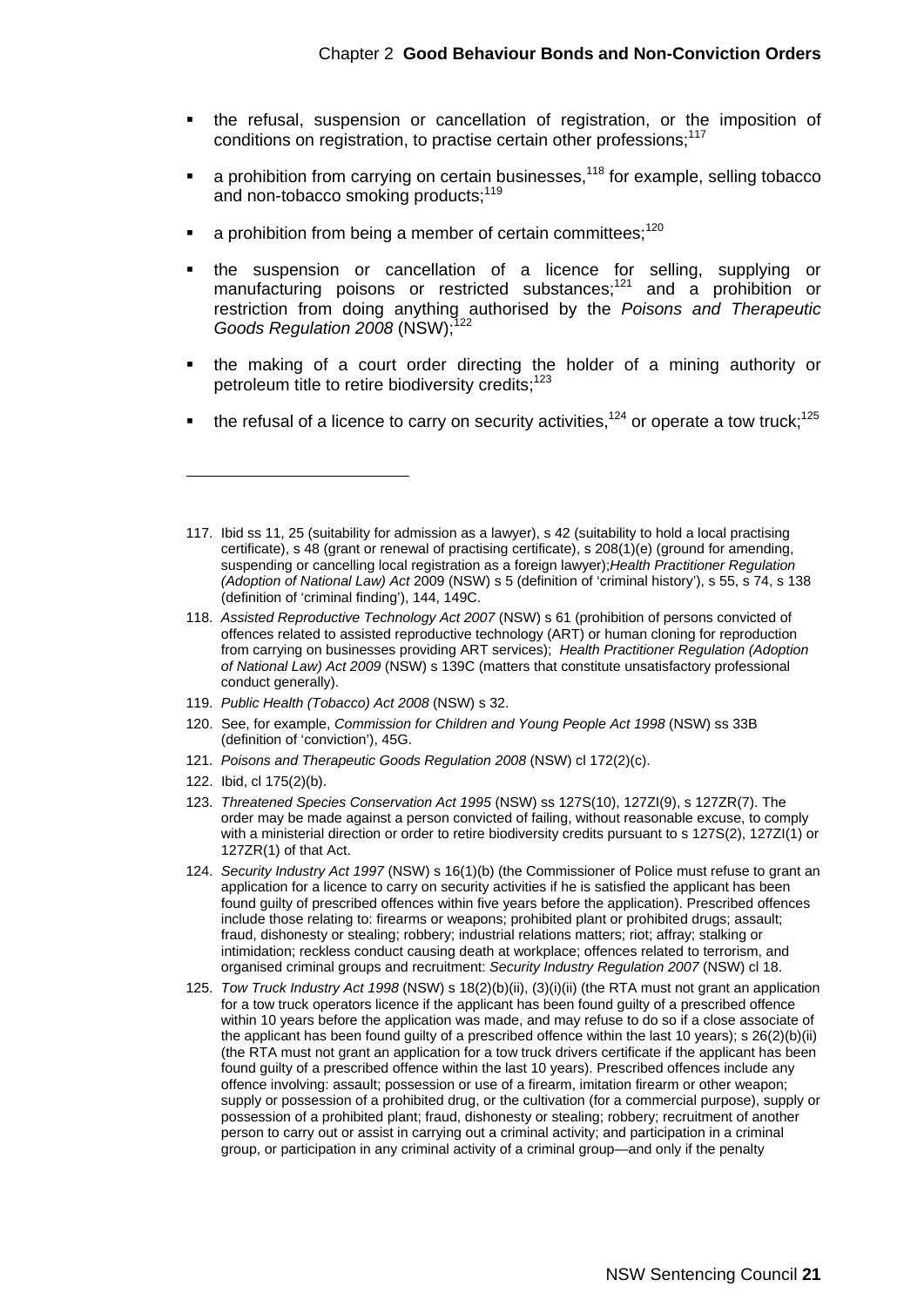- the imposition of restrictions on a licence to transport dangerous goods by road or rail: $126$  and
- disqualification from standing as a candidate in an election for a position of industry member on a Management Advisory Committee for a fishery for a period of five years.<sup>127</sup>
- 2.44 In addition, s 10 orders can result in disciplinary or remedial action against certain employees (usually for a serious offence punishable by at least 12 months imprisonment) or professionals;<sup>128</sup> and in the investigation of certain employees by the Ombudsman<sup>129</sup>
- 2.45 Under the *Criminal Records Act 1991* (NSW), a s 10(1)(a) dismissal order is spent immediately after the finding of guilt is made; $130$  while a conditional discharge order under s 10(1)(b) or (c) is spent upon satisfactory completion of the good behaviour

imposed was imprisonment, a community service order involving 100 or more hours of community service work; and/or a monetary penalty of \$1,000 or more: *Tow Truck Industry Regulation 2008* (NSW) cl 16.

- 126. *Dangerous Goods (Road and Rail Transport) Act 2008* (NSW) ss 49(2)(b), 52 (if a court finds a driver guilty of an offence under the Act or the regulations, it may cancel, modify or suspend a licence to transport dangerous goods by road or rail and/or disqualify the driver from obtaining or holding such a licence for a specified period).
- 127. *Fisheries Management (General) Regulation 2010* (NSW) cl 309.
- 128. *Ambulance Services Regulation 2005* (NSW) cl 21 (Ambulance Service employees); *Education (School Administrative and Support Staff) Act 1987* (NSW) s 32C (permanent school administrative and support staff of the Department of Education and Training); *Fire Brigades Regulation 2008* (NSW) cl 35 (fire-fighters); *Public Sector Employment and Management Act 2002* (NSW) s 48 (persons employed in chief or senior executive positions or other staff positions in the relevant Department); *Teaching Service Act 1980* (NSW) s 93K (persons employed in the Teaching Service other than as temporary employees); *Technical and Further Education Commission Act 1990* (NSW) s 22K (persons employed in the TAFE Commission Division of the Government Service); *Tow Truck Industry Act 1998* (NSW) s 42 (tow truck operator licensees or certified drivers); *Legal Profession Act 2004* (NSW) s 498 (conviction of a local legal practitioner for a serious offence, a tax offence or an offence involving dishonesty is capable of being unsatisfactory professional conduct or professional misconduct and can be subject to complaint and disciplinary action under Ch 4 of that Act).
- 129. A s 10 order is a 'reportable conviction' under s 25A of the *Ombudsman Act 1974* (NSW). The head of a designated government or non-government agency must notify the Ombudsman of a reportable conviction against an agency employee, and of whether the agency intends to take disciplinary or other action against the employee: s 25C. The Ombudsman may monitor the progress of the agency's investigation into the reportable conviction and/or conduct an investigation itself: ss 25E, 25G. Designated government agencies under s 25A and clause 4 of the regulations include: (a) the Departments of Education and Training (including a government school); Community Services; Health; Sport and Recreation; Juvenile Justice; and Corrective Services; (b) area health services within the meaning of the *Health Services Act 1997* (NSW); and (c) prescribed public authorities—namely, the statutory health corporations within the meaning of *the Health Services Act 1997* (NSW); the Ambulance Service of NSW; the TAFE Commission; and the Department of Ageing, Disability and Home Care. Designated non-government agencies under s 25A and clause 5 of the regulations include: (a) non-governments school within the meaning of the Education Act 1990 (NSW); (b) a designated agency within the meaning of the Children and Young Persons (Care and Protection) Act 1998 (NSW) or a licensed children's service within the meaning of that Act; (c) an agency providing substitute residential care for children; and (d) affiliated health organisations within the meaning of the Health Services Act.
- 130. *Criminal Records Act 1991* (NSW) s 8(2).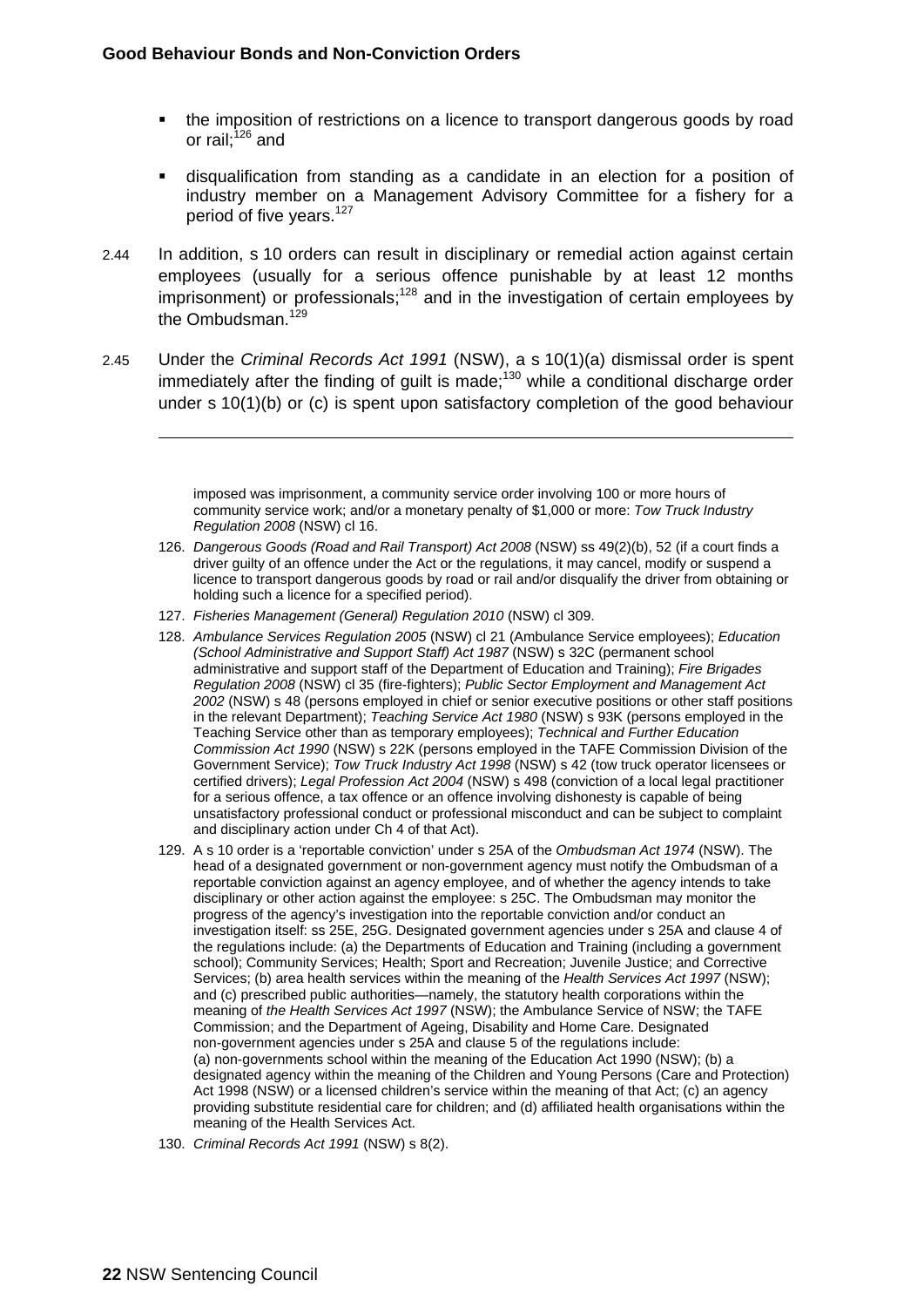bond or satisfactory compliance with the intervention program (including any intervention plan arising out of the program) or conditions.<sup>131</sup> However, a finding of guilt is not spent where the order is imposed:

- **for sexual offences:**
- **against bodies corporate; or**
- $\blacksquare$  for offences prescribed by the regulations.<sup>132</sup>
- 2.46 If a finding of guilt is spent, a person is not required to disclose the finding for any purpose, and the finding does not form part of his or her criminal history.<sup>133</sup> However, a s 10 order may have to be disclosed under certain circumstances, namely, for the purposes of:
	- child-related conduct declarations for the purposes of nomination as a candidate for election to the Legislative Assembly or the Legislative Council;<sup>134</sup>
	- applications for appointment or employment in certain occupations;135
	- applications to be registered to practise certain professions; disclosures in annual returns, and notification by the court, to professional boards or councils;136
	- disclosure by the Criminal Records Section of the NSW Police Force to the Department of Corrective Services, BOCSAR, the Office of the Sheriff, or the Office of Fair Trading for certain purposes; as well as to the Casino Control Authority and the Director of Liquor and Gaming;<sup>137</sup>

 $\overline{a}$ 

137. *Criminal Records Regulation 2004* (NSW) cls 13–16.

<sup>131.</sup> Ibid s 8(4).

<sup>132.</sup> Ibid s7; Pursuant to s 5(a) a finding that an offence has been proved, or that a person is guilty of an offence, without proceeding to a conviction, is treated as a conviction for the purposes of this Act.

<sup>133.</sup> Ibid s 12.

<sup>134.</sup> *Parliamentary Electorates and Elections Act 1912* (NSW) s 81K(1) (definition of 'conviction'), 81L(1) (child-related conduct declarations are to state whether or not the candidate: has ever been convicted of the murder of a child or a child sexual offence; has had criminal proceedings for the murder of a child or a child sexual offence commenced against him or her; and has had an apprehended violence order made against him or her).

<sup>135.</sup> *Criminal Records Act 1991* (NSW) s 15 (judge, magistrate, justice of the peace, police officer, prison officer, teacher, teachers aide or a provider of child care services), 15(1A) (employment in child-related employment), 15(2) (in relation to a conviction for arson or attempted arson, employment in fire fighting or fire prevention); *Criminal Records Regulation 2004* (NSW) cls 6 (an Officer of the NSW Office of the Director of Public Prosecutions), 7 (an officer of the Independent Commission against Corruption (ICAC) or of the ICAC Inspector), 8 (Commissioner or Assistant Commissioner for the Police Integrity Commission), 9 (Commissioner or Assistant Commissioner for, or staff of, the NSW Crime Commission), 10 (Crown Prosecutor), 11 (admission as a legal practitioner); *Legal Profession Act 2004* (NSW) s 203.

<sup>136.</sup> *Health Practitioner Regulation (Adoption of National Law) Act 2009* (NSW) ss5 (definition of 'criminal history'), 77, 79, 135, 109.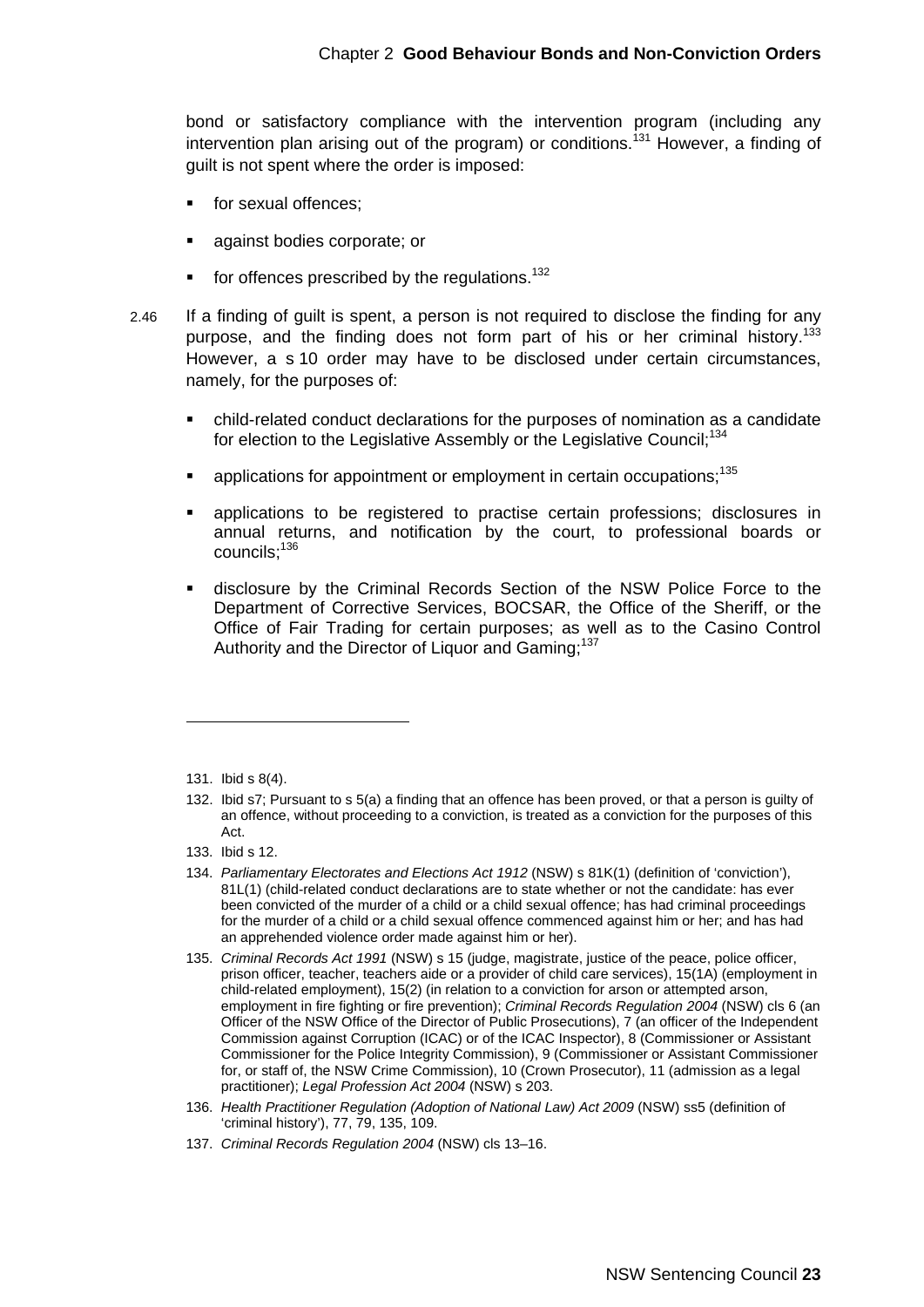- **•** proceedings before a court, including the giving of evidence, or the making of a decision by a court; $138$  and
- the publicly available register kept by the Food Authority of persons convicted of offences under the *Food Act 2003* (NSW) or regulations relating to the handling or sale of food.<sup>139</sup>
- 2.47 Other consequences of a s 10 order may include exclusion from a park by a park authority,<sup>140</sup> disqualification from owning or being in charge of a dog in a public place,<sup>141</sup> and court orders that a dog be destroyed.<sup>142</sup>
- 2.48 It is apparent from the foregoing, although it may not be well recognised or understood by the general community, that the disposal of a matter under s 10 of Act, does have potentially serious consequences for an offender, notwithstanding the fact that the matter is dealt with without the recording of a conviction.

## **Advantages and Disadvantages of Good Behaviour Bonds and Non-Conviction Orders**

- 2.49 As with other non-custodial sentencing options, the perceived advantages of bonds and non-conviction orders under ss 9 and 10 of the Act concern:
	- their role in reducing the prison population;
	- their cost effectiveness compared with other sanctions, especially imprisonment;
	- their capacity to increase the offenders' prospects of rehabilitation, and to reduce re-offending;
	- in the case of offenders who have never been incarcerated—avoiding contact with those already within the prison population; and
	- their capacity to increase the opportunity for access to services and programs that address health issues and related criminogenic concerns.<sup>143</sup>

<sup>138.</sup> *Criminal Records Act 1991* (NSW) s 16(1), subject to the exceptions noted in s 16(3).

<sup>139.</sup> *Food Act 2003* (NSW) s 133. The register must be made available for public inspection on the Food Authority's website; and may be provided to members of the public in any other manner approved by the Authority, or published in the Gazette or in a newspaper circulating in NSW: s 133B.

<sup>140.</sup> *National Parks and Wildlife Regulation 2009* (NSW) cl 34(2) (a person who commits or is guilty of a second or subsequent offence against Part 2 of this Regulation is liable to be excluded from a park by the park authority for any period of time determined by the authority).

<sup>141.</sup> *Companion Animals Act 1998* (NSW) s 23(5).

<sup>142.</sup> Ibid s 48.

<sup>143.</sup> See Legislative Council Standing Committee on Law and Justice, Parliament of NSW, *Community Based Sentencing Options for Rural and Remote Areas and Disadvantaged Populations*, Report 30 (2006) [2.60]–[2.65], [2.72]–[2.75]; Australian Law Reform Commission, *Sentencing*, Report 44 (1988) [121].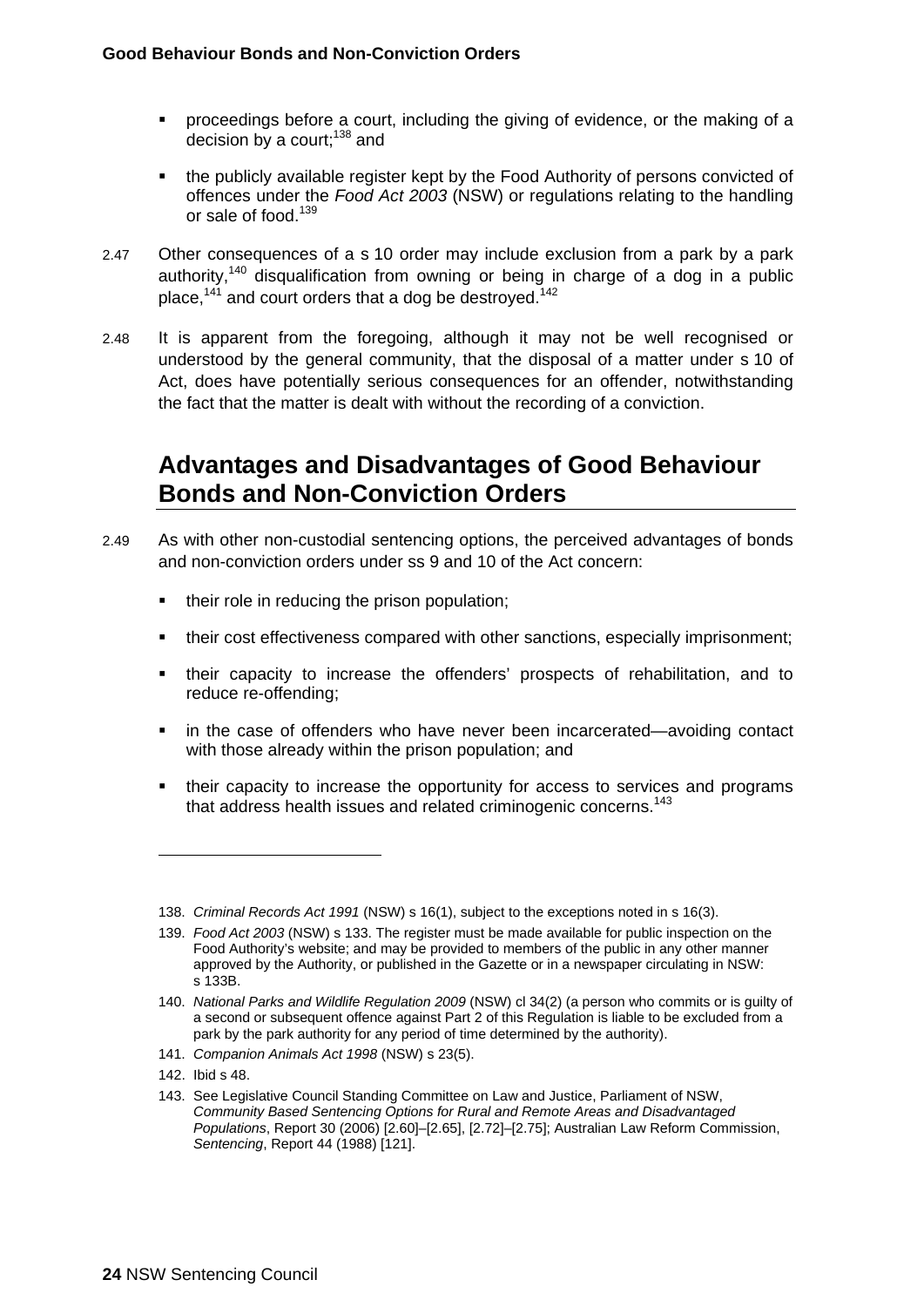- their deterrent value;
- their flexibility as a sentencing option, given the range of conditions that can be attached to a bond.<sup>144</sup>
- 2.50 In the context of the sentencing of federal offenders, the ALRC considered that dismissals and conditional discharges should continue to be available under federal sentencing legislation, on the basis that: these sentencing options are important to allow courts to impose lenient sentences where appropriate; and that given the availability of these sentencing options in all states and territories, their retention would promote consistency between federal and state and territory sentencing legislation.<sup>145</sup>
- 2.51 The perceived disadvantages of orders relate to:
	- $\bullet$  the community perception of excessive leniency;<sup>146</sup>
	- the risk that they will not deter the offender from re-offending; and
	- the inadequacy of appropriate services and programs, thus making it more difficult for offenders to comply with the conditions of the orders, which in turn lessens their credibility within the general community.<sup>147</sup>
- 2.52 It has also been argued that, even though non-custodial measures appear more 'humane' than imprisonment, they can result in an expanded net of social control, involving an unnecessarily high level of intervention or intrusion into the lives of the offender, and those with whom he or she resides.<sup>148</sup>
- 2.53 In addition, the condition that an offender be 'of good behaviour' has been said to be too vague.<sup>149</sup> It was argued that since, in practice, the condition is considered to be breached upon the commission of a further offence (and not necessarily by other forms of inappropriate or 'bad behaviour' falling short of an offence), the condition should be reworded to make it clear that what is contemplated is that the recipient

147. Ibid, at [2.97]–[2.101].

<sup>144.</sup> Legislative Council Standing Committee on Law and Justice, Parliament of NSW, *Community Based Sentencing Options for Rural and Remote Areas and Disadvantaged Populations*, Report 30 (2006) [5.27]–[5.41].

<sup>145.</sup> Australian Law Reform Commission, *Same Crime, Same Time: Sentencing of Federal Offenders*, Report 103 (2006) [7.28].

<sup>146.</sup> See Legislative Council Standing Committee on Law and Justice, Parliament of NSW, *Community Based Sentencing Options for Rural and Remote Areas and Disadvantaged Populations*, Report 30 (2006) [2.86]–[2.96].

<sup>148.</sup> N Morgan, 'Business as Usual or a New Utopia—Non-Custodial Sentences under Western Australia's New Sentencing Laws' (1996) 26 *University of Western Australia Law Review* 360, 380–1.

<sup>149.</sup> N Morgan, 'Imprisonment as a Last Resort: Section 19A of the Criminal Code and Non-pecuniary Alternatives to Imprisonment' (1993) 23 *University of Western Australia Law Review* 299, 316; G Zdenkowski, 'Non-financial Non-custodial Sentencing Options in the Crimes (Sentencing Procedure) Act 1999'' (2003) 6(2) *Judicial Review* 189, 191.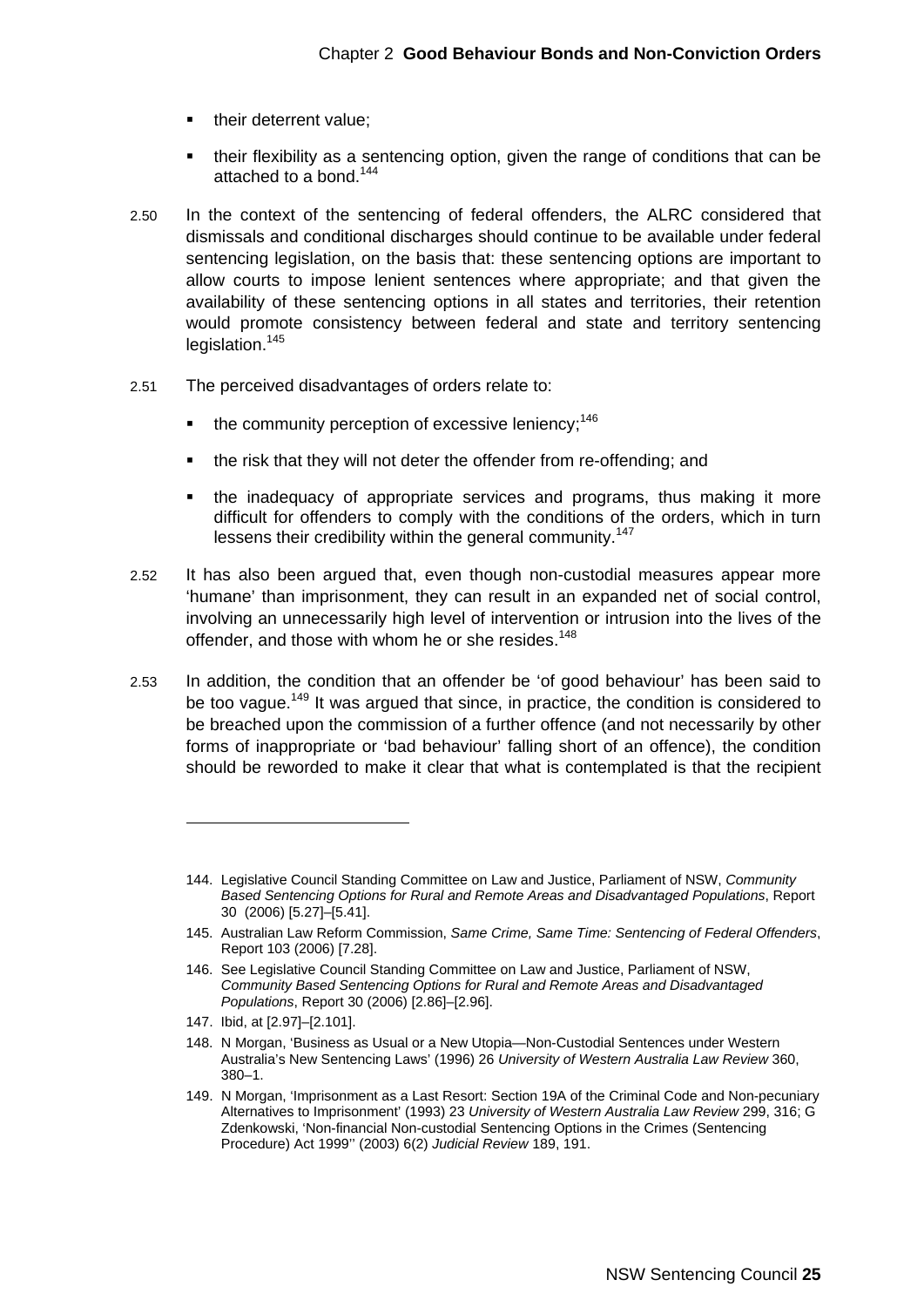of the bond is to not commit any 'further offence'.<sup>150</sup> Arguably, however, this may unduly narrow the reach of the condition.

- 2.54 Non-conviction orders have been criticised in the literature on the following grounds:
	- they can be subject to onerous conditions leading to oppressive results following breach;151
	- although the moral justification of such orders is consent, rather than conviction and coercion, the unequal bargaining power of the parties means that the orders are not truly consensual in nature;<sup>152</sup>
	- even though such orders are aimed at the avoidance of recording a conviction, with its discriminatory social and legal consequences, the criminal record of the offender is not entirely expunged.<sup>153</sup> Such orders, it has been suggested, have created uncertainty as to what is regarded as a prior conviction for other important areas of the law, including the entry of a plea of autrefois convict, the application of higher penalties for subsequent offences, the availability of fines as an additional or alternative penalty, and the availability of ancillary orders (eg, reparation orders and disqualification);<sup>154</sup>
	- such orders circumvent the legitimising function of a conviction and its role as legal and philosophical justification for the state's right to intervene in the life and property of its citizens through sentencing.155
- 2.55 In addition, it has been argued that the avoidance of a conviction can be achieved in a more efficient, less convoluted way—for example by the making of spent conviction orders, the granting of pardons, or legislative provisions allowing convictions to be set aside.<sup>156</sup>

- 154. Ibid, 299.
- 155. Ibid, 299, 304, 319.

<sup>150.</sup> N Morgan, 'Imprisonment as a Last Resort: Section 19A of the Criminal Code and Non-pecuniary Alternatives to Imprisonment' (1993) 23 *University of Western Australia Law Review* 299, 316.

<sup>151.</sup> R Fox and A Freiberg, 'Sentences Without Conviction: From Status to Contract in Sentencing' (1989) 13(5) *Criminal Law Journal* 297, 298.

<sup>152.</sup> Ibid, 298, 320–1.

<sup>153.</sup> Ibid, 298.

<sup>156.</sup> Ibid, 322. See also N Morgan, 'Business as Usual or a New Utopia—Non-Custodial Sentences under Western Australia's New Sentencing Laws' (1996) 26 *University of Western Australia Law Review* 360, 375.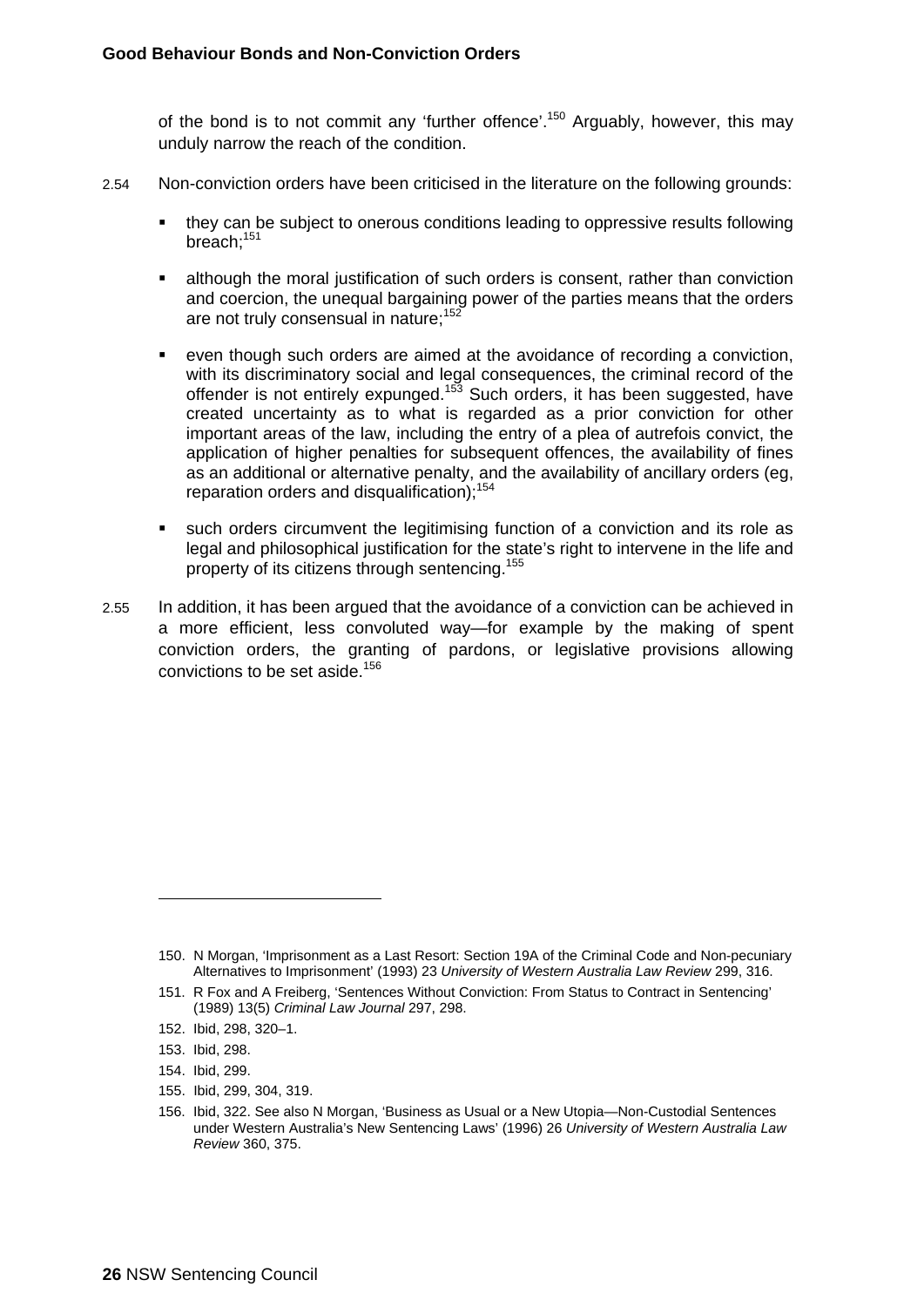## **3. STATISTICAL ANALYSIS OF THE USE OF BONDS AND NON-CONVICTION ORDERS**

| Summary of the Use of Bonds and Non-Conviction Orders in NSW Local Court27              |
|-----------------------------------------------------------------------------------------|
| What types of offences are section 10 dismissals and bonds primarily used for? 30       |
| Are section 10 dismissals and bonds used disproportionately, compared to other types of |
|                                                                                         |
|                                                                                         |
|                                                                                         |
| Are section 9 bonds used disproportionately, compared to other types of penalties?33    |
| Use of Bonds and Non-Conviction Orders in Relation to PCA Matters 34                    |
|                                                                                         |
| The use of s 10 orders for PCA offenders with prior or multiple offences36              |
| Use of Bonds and Non-Conviction Orders in Relation to Other Matters 38                  |
| Use of Bonds and Non-Conviction Orders in relation to parking matters38                 |
| Use of Bonds and Non-Conviction Orders in relation to companion animal offences39       |
| Consistency Among NSW Local Court Locations in the Use of Non-Conviction Orders         |
|                                                                                         |
|                                                                                         |
|                                                                                         |
|                                                                                         |
| Re-Offending Rates Following the Imposition of Non-Conviction Orders and Bonds 43       |
| Summary of the Use of Bonds and Non-Conviction Orders in NSW Higher Courts44            |

## **Introduction**

3.1 In this Chapter the Council considers the categories of offences for which non-conviction orders and bonds are utilised significantly or disproportionately when compared with other sanctions, the extent to which there is consistency among Local Court locations in the use of these orders, and the rates of re-offending following imposition of these orders.

## **Summary of the Use of Bonds and Non-Conviction Orders in NSW Local Court**

3.2 A study by the Judicial Commission of NSW of all recorded sentences imposed by the NSW Local Court in 2007 shows the distribution of penalty types for all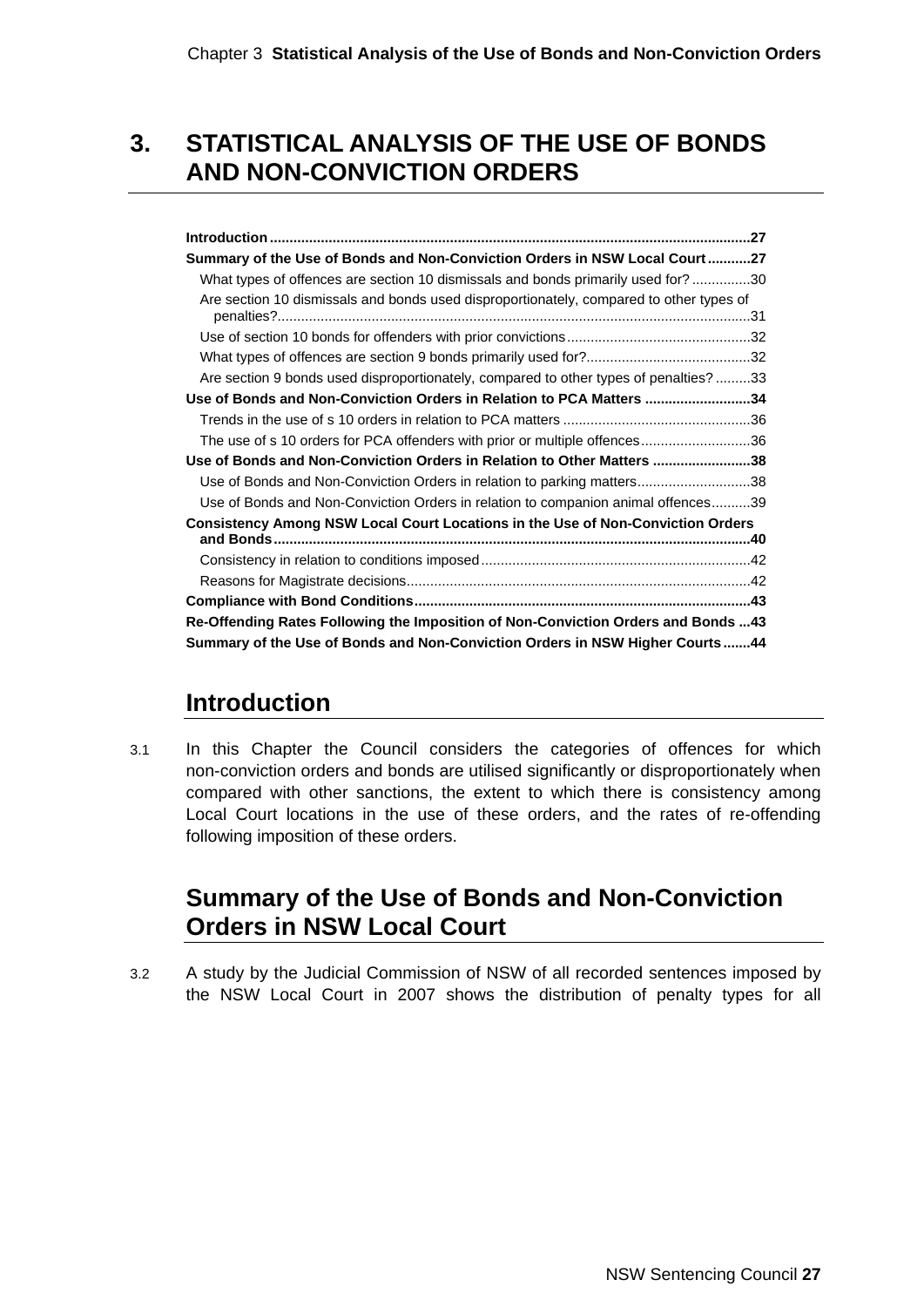offenders sentenced in the Local Court in 2007.<sup>1</sup> Figure 1 from that study is replicated below:



**Figure 1: Distribution of penalty types for offenders sentenced in the NSW Local Court in 2007** 



- 3.3 As can be seen from Figure 1, fines were the most common penalty imposed in the Local court in 2007, accounting for almost half of all penalties imposed (48.2%). Section 10 orders accounted for 16.7% of the sentences imposed, with s 10 unconditional dismissals accounting for 6.2% and s 10 conditional bonds accounting for 10.5%. Section 9 good behaviour bonds accounted for 18% of penalties imposed. Although the use of s 9 bonds was shown to have increased since 2002 (from 14.5% to 18%), the use of unconditional dismissal orders was shown to have declined (from 7.4% to 6.2%).
- 3.4 The table below, also replicated from the Judicial Commission's 2007 study, shows a detailed distribution of penalty types for the twenty most common proven statutory offences in the NSW Local Court in 2007.<sup>2</sup>

<sup>1.</sup> Figure 1 is reproduced with permission from Judicial Commission of NSW, *Common offences in the NSW Local Court: 2007*, Sentencing Trends & Issues 37 (2008), p 5.

<sup>2.</sup> Reproduced with permission. Ibid, p 7, Table 2.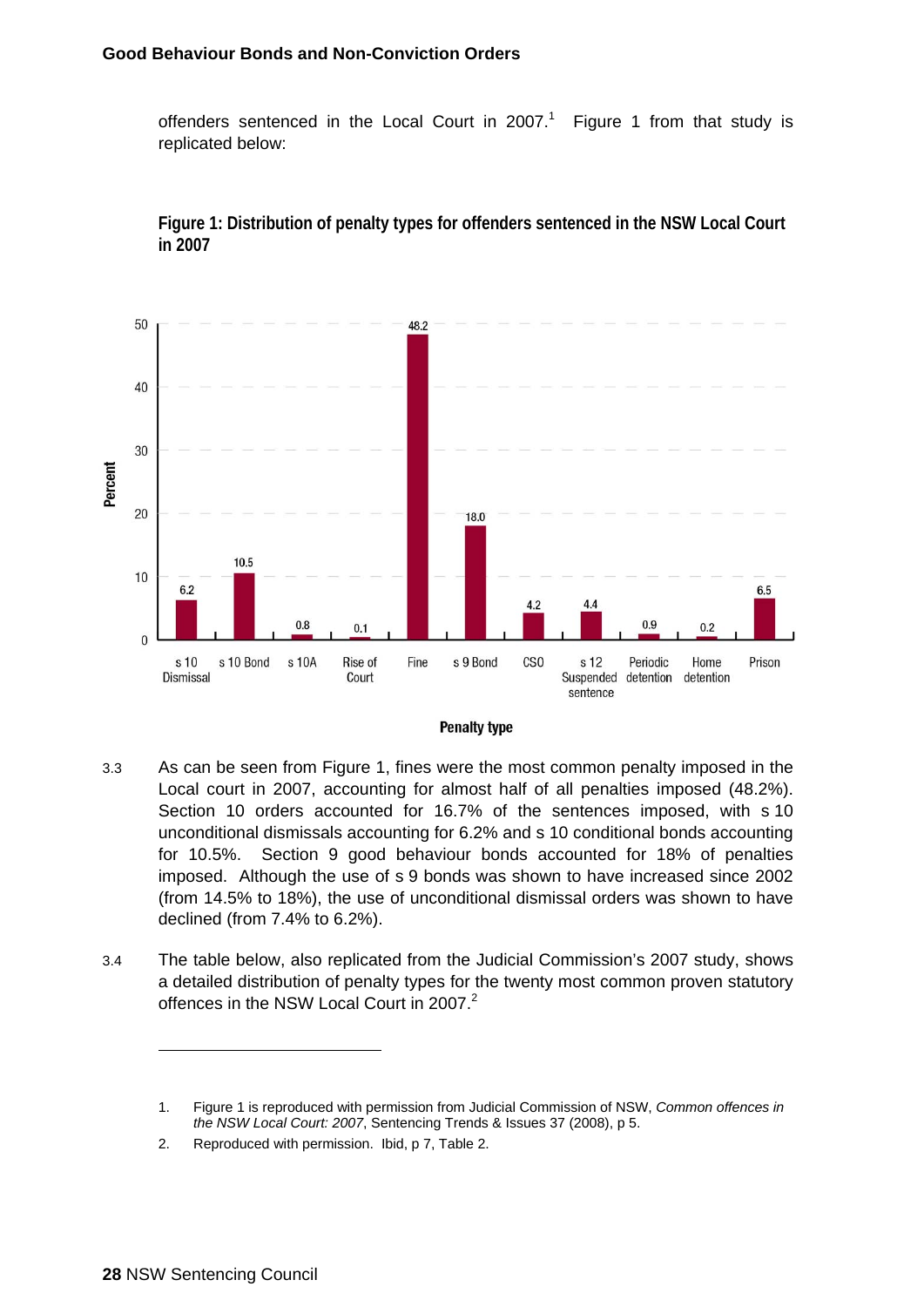|                |                                                             | Penalty type (%)    |                     |       |                  |       |                               |                 |                                   |                                   |                 |        |
|----------------|-------------------------------------------------------------|---------------------|---------------------|-------|------------------|-------|-------------------------------|-----------------|-----------------------------------|-----------------------------------|-----------------|--------|
| Rank           | Offence description                                         | s 10<br><b>Dism</b> | s 10<br><b>Bond</b> | s 10A | <b>ROC</b>       | Fine  | s <sub>9</sub><br><b>Bond</b> | C <sub>SO</sub> | s 12<br>Susp                      | PD                                | <b>HD</b>       | Prison |
| 1              | Mid-range PCA                                               | 1.5                 | 15.9                | 0.2   | 0.0              | 63.7  | 12.8                          | 3.1             | 1.3                               | 0.5                               | 0.2             | 0.9    |
| $\overline{2}$ | Common assault                                              | 4.7                 | 17.5                | 0.6   | 0.1              | 19.7  | 40.8                          | 3.4             | 5.4                               | 0.7                               | 0.0             | 7.2    |
| 3              | Low-range PCA                                               | 6.8                 | 32.5                | 0.5   | 0.0              | 58.9  | 1.3                           | 0.1             |                                   | No term of imprisonment available |                 |        |
| $\overline{4}$ | Drive whilst disqualified                                   | 0.7                 | 3.5                 | 0.2   | $0.0^{\dagger}$  | 20.1  | 19.7                          | 18.4            | 15.0                              | 4.6                               | 1.5             | 16.3   |
| 5              | Larceny                                                     | 7.2                 | 12.1                | 0.8   | 0.2              | 39.8  | 20.2                          | 2.2             | 4.8                               | 0.6                               | 0.1             | 11.9   |
| 6              | Possess prohibited drug                                     | 5.5                 | 9.8                 | 1.6   | 0.3              | 66.8  | 11.6                          | 0.5             | 1.2                               | 0.1                               | $0.0^{\dagger}$ | 2.5    |
| $\overline{7}$ | Drive whilst suspended                                      | 8.9                 | 19.5                | 0.4   | 0.0              | 58.1  | 9.9                           | 1.9             | 0.9                               | 0.1                               | $0.0^{\dagger}$ | 0.3    |
| 8              | Maliciously destroy/<br>damage property                     | 7.1                 | 13.6                | 1.1   | 0.4              | 39.6  | 27.5                          | 2.9             | 2.5                               | 0.4                               | 0.0             | 4.9    |
| 9              | Never licensed person<br>drive on road                      | 7.2                 | 5.5                 | 0.8   | 0.0              | 77.3  | 6.8                           | 1.2             | 0.7                               | 0.2                               | $0.0^{\dagger}$ | 0.3    |
| 10             | Assault occasioning<br>actual bodily harm                   | 1.2                 | 8.3                 | 0.2   | 0.1              | 11.2  | 44.6                          | 7.5             | 10.4                              | 2.1                               | 0.0             | 14.5   |
| 11             | High-range PCA                                              | 0.1                 | 2.6                 | 0.1   | 0.0 <sup>†</sup> | 40.4  | 28.0                          | 11.6            | 9.1                               | 2.1                               | 0.8             | 5.2    |
| 12             | Drive without being<br>licensed                             | 10.9                | 3.3                 | 1.3   | 0.0              | 81.2  | 2.7                           | 0.2             | No term of imprisonment available |                                   |                 |        |
| 13             | Knowingly contravene<br><b>AVO</b>                          | 4.5                 | 6.3                 | 1.8   | 0.8              | 20.6  | 33.5                          | 4.3             | 10.3                              | 1.4                               | $0.0^{\dagger}$ | 16.4   |
| 14             | Offensive conduct                                           | 17.6                | 8.1                 | 1.5   | $0.0^{\dagger}$  | 65.8  | 5.7                           | 0.5             | 0.0                               | 0.0                               | 0.0             | 0.9    |
| 15             | Assault with intent on<br>certain officers                  | 2.3                 | 7.9                 | 0.2   | 0.2              | 30.8  | 35.4                          | 5.9             | 6.6                               | 0.8                               | 0.1             | 9.7    |
| 16             | Drive unregistered vehicle                                  | 18.6                | 0.5                 | 2.4   | 0.0              | 78.2  | 0.1                           | 0.0             |                                   | No term of imprisonment available |                 |        |
| 17             | Negligent driving (not<br>causing death or GBH)             | 16.4                | 2.8                 | 1.0   | 0.0              | 78.9  | 0.7                           | $0.0^{\dagger}$ | No term of imprisonment available |                                   |                 |        |
| 18             | Offensive language                                          | 11.0                | 5.6                 | 1.6   | 0.1              | 81.1  | 0.4                           | 0.2             | No term of imprisonment available |                                   |                 |        |
| 19             | Goods in custody                                            | 2.4                 | 6.4                 | 0.7   | 0.3              | 38.9  | 23.7                          | 3.2             | 5.7                               | 0.6                               | 0.1             | 18.0   |
| 20             | Drive recklessly/furiously<br>or dangerous speed/<br>manner | 0.3                 | 3.0                 | 0.2   | 0.0              | 47.9  | 21.2                          | 10.3            | 5.2                               | 2.1                               | 0.4             | 9.5    |
|                | All remaining offences                                      | 7.4                 | 6.4                 | 1.0   | 0.2              | 46.5  | 17.0                          | 4.8             | 5.6                               | 1.0                               | 0.3             | 9.8    |
|                | <b>Total</b>                                                | 6.2                 | 10.5                | 0.8   | 0.1              | 48.2  | 18.0                          | 4.2             | 4.4                               | 0.9                               | 0.2             | 6.5    |
|                | <b>Total number of cases</b>                                | 6765                | 11580               | 882   | 148              | 52965 | 19752                         | 4593            | 4864                              | 958                               | 231             | 7194   |

**Table 1: Distribution of penalty types for the most common proven statutory offences in the NSW Local Court in 2007** 

† The number of cases recorded was < 0.1%

3.5 For the purposes of this report, the Judicial Commission recently produced a similar table, replicated below, showing the distribution of penalty types for the most common proven statutory offences in the NSW Local Court in 2010. The Judicial Commission has also produced a table that shows the number and percentage of cases that constitute the 20 most proven common statutory offences, which is replicated in Appendix A.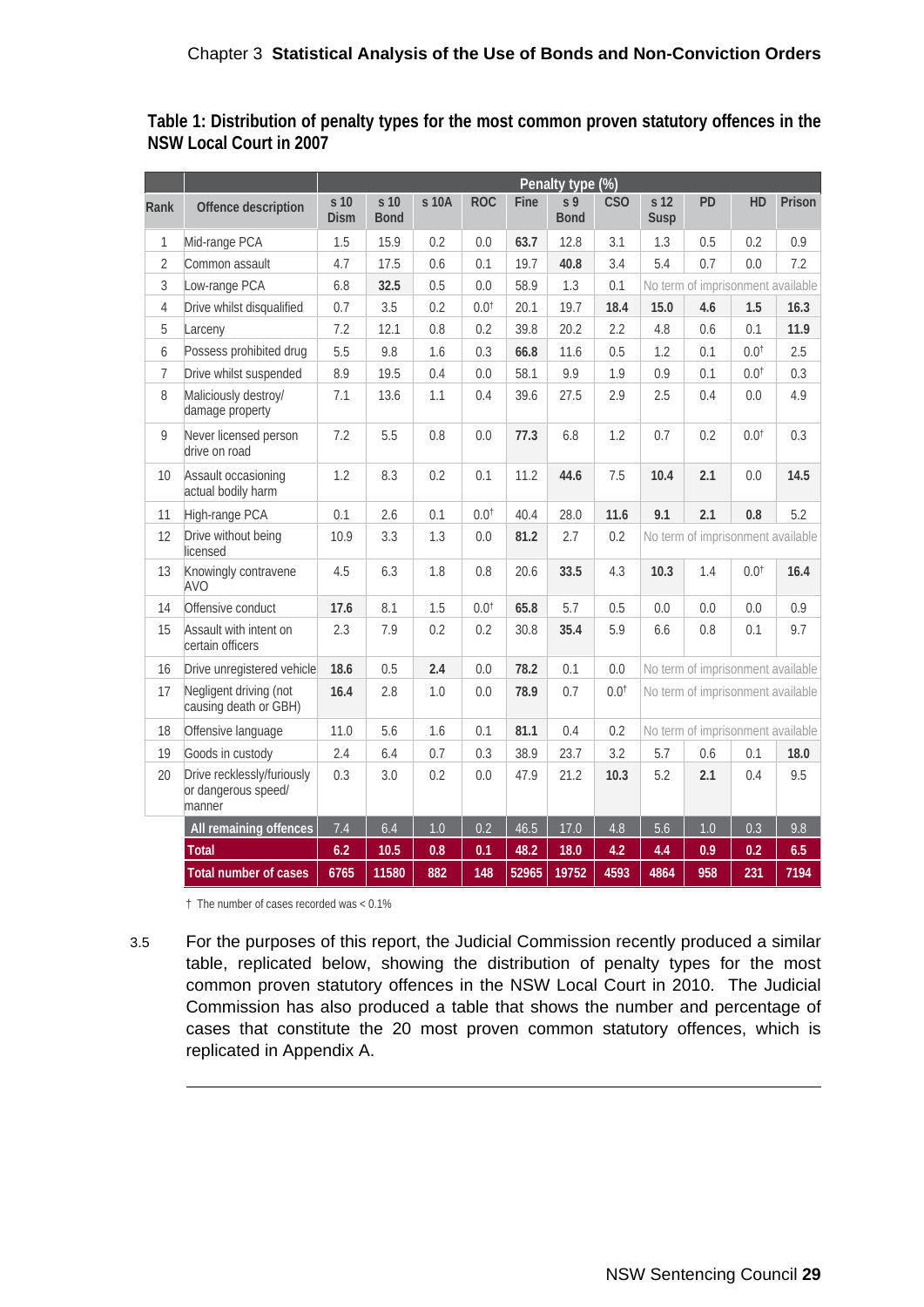**Table 2: Distibution of penalty types for the most common proven statutory offences in NSW Local Court in 2010<sup>3</sup>**

|                |                                                 | Penalty type (%)               |                     |       |            |       |                               |            |                                   |                                   |           |        |        |
|----------------|-------------------------------------------------|--------------------------------|---------------------|-------|------------|-------|-------------------------------|------------|-----------------------------------|-----------------------------------|-----------|--------|--------|
| Rank           | Offence description                             | s <sub>10</sub><br><b>Dism</b> | s 10<br><b>Bond</b> | s 10A | <b>ROC</b> | Fine  | S <sub>9</sub><br><b>Bond</b> | <b>CSO</b> | s <sub>12</sub><br>Susp           | ICO <sup>*</sup>                  | <b>PD</b> | HD     | Prison |
| $\mathbf{1}$   | Mid-range PCA                                   | 0.9                            | 13.5                | 0.5   | 0.0        | 67.6  | 12.7                          | 2.5        | 1.3                               | < 0.05                            | 0.2       | 0.1    | 0.7    |
| $\overline{2}$ | Common assault                                  | 4.4                            | 22.5                | 0.9   | 0.1        | 18.9  | 39.9                          | 2.5        | 4.2                               | < 0.05                            | 0.3       | < 0.05 | 6.2    |
| 3              | Low range PCA                                   | 7.5                            | 34.8                | 0.7   | 0.0        | 56.4  | 0.6                           | < 0.05     |                                   | No term of imprisonment available |           |        |        |
| $\overline{4}$ | Possess prohibited drug                         | 8.8                            | 17.2                | 3.7   | 0.1        | 58.7  | 8.7                           | 0.4        | 0.6                               | 0.0                               | < 0.05    | 0.0    | 1.7    |
| 5              | Drive whilst disqualified                       | 1.4                            | 4.2                 | 0.4   | 0.0        | 21.1  | 23.2                          | 16.3       | 16.1                              | 0.3                               | 2.1       | 0.9    | 14.0   |
| 6              | Assault occasioning<br>actual bodily harm       | 0.9                            | 9.8                 | 0.2   | 0.0        | 8.4   | 46.3                          | 7.1        | 10.9                              | 0.1                               | 0.7       | 0.0    | 15.6   |
| 7              | Drive whilst suspended                          | 6.8                            | 19.8                | 1.2   | 0.0        | 58.5  | 10.1                          | 1.7        | 1.0                               | 0.0                               | 0.2       | 0.1    | 0.5    |
| 8              | Knowingly contravene<br>AVO                     | 4.5                            | 7.9                 | 4.8   | 0.3        | 19.3  | 35.5                          | 4.0        | 8.8                               | < 0.05                            | 0.4       | < 0.05 | 14.5   |
| 9              | Larceny                                         | 3.9                            | 9.3                 | 2.0   | 0.2        | 35.6  | 22.7                          | 2.7        | 6.2                               | 0.2                               | 0.1       | 0.2    | 16.8   |
| 10             | Malicious<br>destruction/damage                 | 7.2                            | 16.5                | 2.7   | 0.1        | 39.6  | 24.3                          | 2.9        | 2.2                               | 0.1                               | 0.2       | < 0.05 | 4.1    |
| 11             | High range PCA                                  | 0.1                            | 1.5                 | 0.1   | 0.0        | 43.3  | 27.8                          | 10.7       | 9.8                               | 0.1                               | 1.3       | 0.8    | 4.7    |
| 12             | Never licensed person<br>drive on road          | 10.7                           | 8.4                 | 3.0   | 0.0        | 71.3  | 5.2                           | 0.8        | 0.3                               | 0.0                               | < 0.05    | 0.0    | 0.3    |
| 13             | Stalk or intimidate w/i to<br>cause fear        | 1.1                            | 10.9                | 0.4   | 0.2        | 8.8   | 53.3                          | 4.1        | 8.0                               | 0.0                               | 0.4       | 0.0    | 12.8   |
| 14             | Assault with intent on<br>certain officers      | 2.8                            | 10.8                | 1.1   | 0.1        | 29.8  | 36.1                          | 3.2        | 6.5                               | 0.1                               | 0.3       | 0.0    | 9.0    |
| 15             | Drive without being<br>licensed                 | 15.3                           | 5.9                 | 2.9   | 0.0        | 74.5  | 1.3                           | 0.2        |                                   | No term of imprisonment available |           |        |        |
| 16             | Negligent driving (not<br>causing death or GBH) | 17.3                           | 2.5                 | 2.7   | 0.0        | 76.9  | 0.4                           | 0.2        |                                   | No term of imprisonment available |           |        |        |
| 17             | Drive unregistered vehicle                      | 26.9                           | 0.6                 | 6.6   | 0.0        | 65.9  | 0.1                           | 0.1        |                                   | No term of imprisonment available |           |        |        |
| 18             | Drive whilst suspended<br>under s 66 Fines Act  | 22.2                           | 21.9                | 1.8   | 0.0        | 51.0  | 2.8                           | 0.2        | 0.1                               | 0.0                               | 0.0       | 0.0    | 0.0    |
| 19             | Goods in custody                                | 2.3                            | 7.1                 | 1.8   | 0.2        | 34.9  | 31.2                          | 2.9        | 5.3                               | 0.1                               | 0.2       | 0.1    | 14.1   |
| 20             | Special range PCA                               | 3.9                            | 24.6                | 1.2   | 0.0        | 69.8  | 0.6                           | 0.0        | No term of imprisonment available |                                   |           |        |        |
|                | All remaining offences                          | 7.2                            | 7.4                 | 1.9   | 0.1        | 41.6  | 19.4                          | 4.9        | 6.2                               | 0.1                               | 0.5       | 0.3    | 10.6   |
|                | <b>Total</b>                                    | 6.1                            | 12.5                | 1.7   | 0.1        | 43.7  | 19.8                          | 3.9        | 4.8                               | 0.1                               | 0.4       | 0.2    | 6.9    |
|                | <b>Total number of cases</b>                    | 6334                           | 12913               | 1774  | 54         | 45229 | 20550                         | 4005       | 4926                              | 57                                | 431       | 170    | 7164   |

\* Intensive Correction Orders commenced on 1 October 2010

#### **What types of offences are section 10 dismissals and bonds primarily used for?**

3.6 Table 1 indicates that, in the Local Court in 2007, the offences for which s 10 dismissals were used to a greater extent compared with other sanctions are; drive unregistered vehicle (18.6%) and negligent driving (not causing death or GBH) (16.4%) and offensive conduct (17.6%). In addition, the offence for which s 10

<sup>3.</sup> Judicial Commission of NSW, *Unpublished statistics* (2011).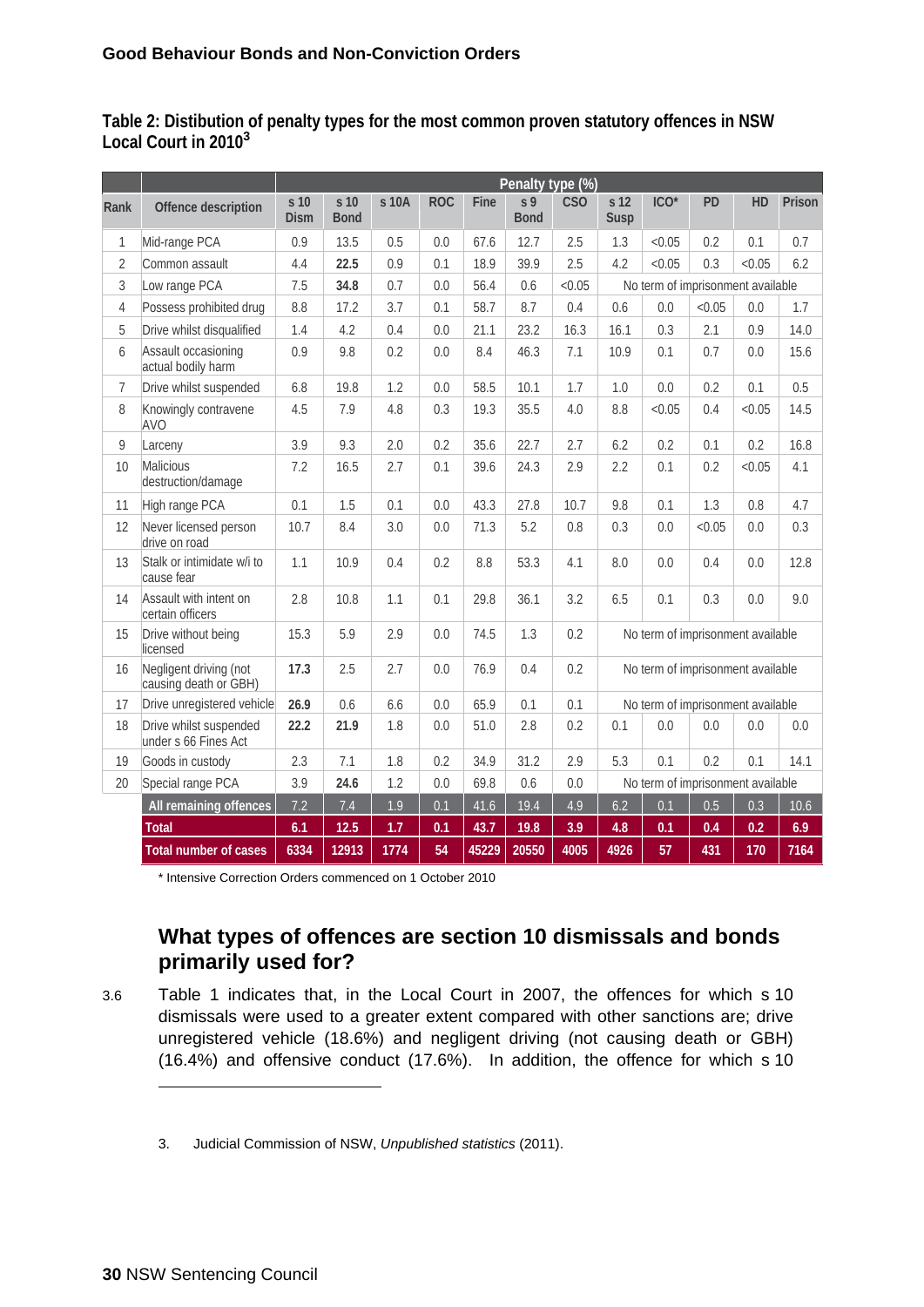#### Chapter 3 **Statistical Analysis of the Use of Bonds and Non-Conviction Orders**

bonds were used to a greater extent compared with other sanctions is: low-range PCA (32.5%).

- 3.7 Table 2 indicates that the offences for which s 10 dismissals were used to a greater extent compared with other sanctions continue to be: drive unregistered vehicle (26.9%) and negligent driving (not causing death or GBH) (17.3%). The new offence of drive whilst suspended under s 66 of the *Fines Act* was also commonly dealt with by way of s 10 dismissals (22.2%).
- 3.8 Similarly, Table 2 reflects that the high use of s 10 bonds for low range PCA has continued since 2007 (with 34.8% of all low-range PCA matters in 2010 being dealt with by a s 10 bond). There were a number of other offences for which s 10 bonds were used to a greater extent compared with other sanctions. These were special range PCA (24.6%), common assault (22.5%), and drive whilst suspended (under s 66 of the *Fines Act*) (21.9%).
- 3.9 The Council also notes that s 10 dismissals are commonly used for regulatory offences (25.5%), however, fines are a much more common disposition for these offences (71.9%).<sup>4</sup>

### **Are section 10 dismissals and bonds used disproportionately, compared to other types of penalties?**

- 3.10 The above analysis highlights that, in 2007 and 2010, s 10 has been primarily used for the following offences:
	- **-** low-range PCA;
	- drive unregistered vehicle;
	- negligent driving (not causing death or GBH);
	- special range PCA;
	- **•** offensive conduct;
	- **•** common assault;

- drive whilst suspended under s 66 of the *Fines Act*.
- 3.11 In relation to each of the offences of low-range PCA, drive unregistered vehicle, negligent driving (not causing death or GBH) and special range PCA, the maximum penalty available is a fine.<sup>5</sup> The imposition of a fine accounted for 58.9% of

<sup>4.</sup> Judicial Commission of NSW, *Common Offences in the NSW Local Court: 2007,* Sentencing Trends & Issues 37 (2008).

<sup>5.</sup> *Road Transport (Safety and Traffic Management) Act* 1999, s 9(2); *Road Transport (Vehicle Registration) Act* 1997, s 18(1); *Road Transport (Safety and Traffic Management) Act* 1999, s 42(1)(c).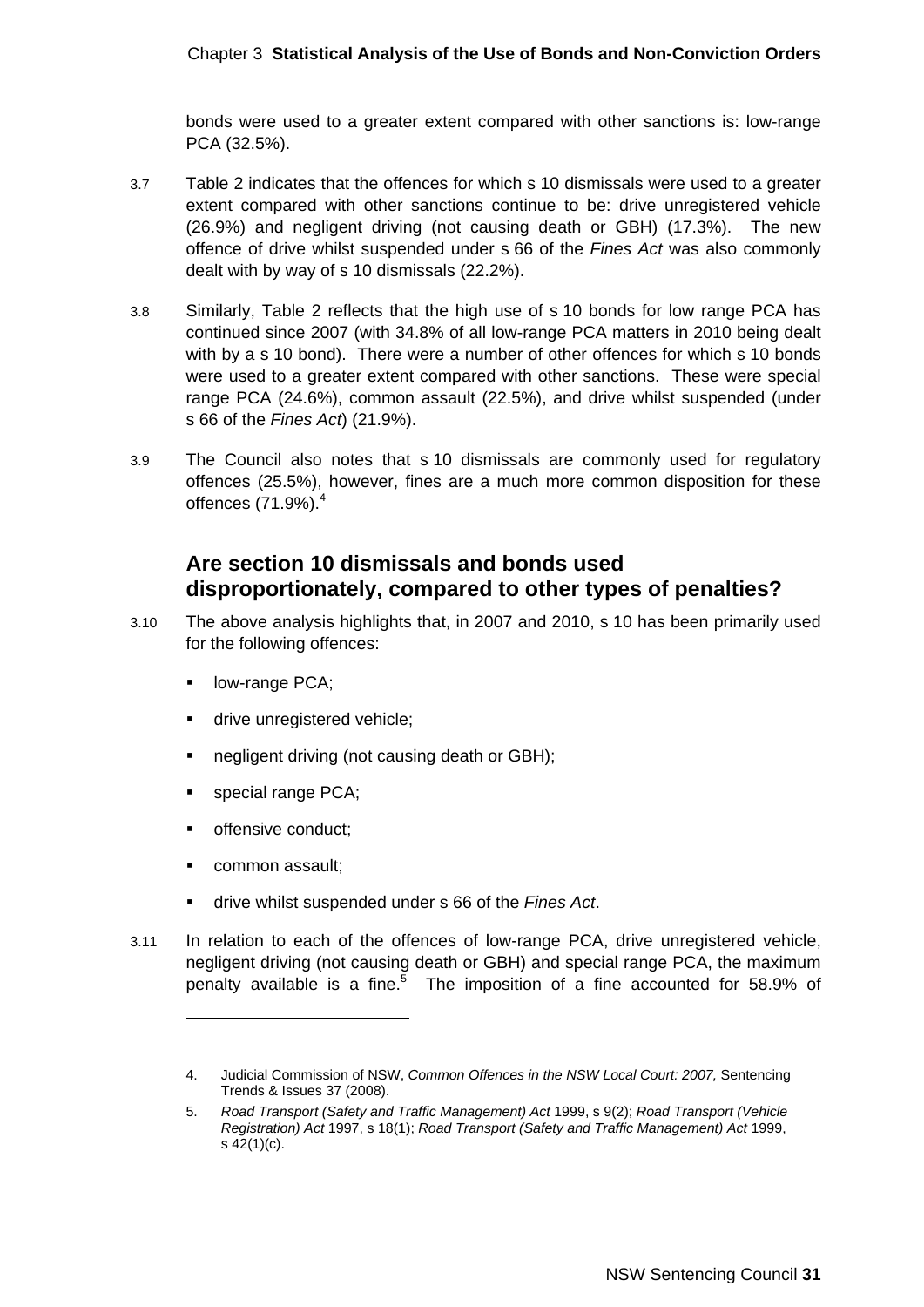low-range PCA offences in 2007 (56.4% in 2010), 78.2% of drive unregistered vehicle offences (65.9% in 2010), 78.9% of negligent driving offences (not causing death or GBH) (76.9% in 2010). In 2010, 69.8% of special range PCA offences were dealt with by the imposition of a fine.<sup>6</sup>

- 3.12 Given that the maximum penalty was imposed significantly more frequently in relation to these offences compared with s 10 orders, the Council does not consider that s 10 orders have been used disproportionately.
- 3.13 The offences of offensive conduct, common assault and drive whilst suspended under s 66 of the *Fines Act* attract maximum terms of between 3 months and 2 years imprisonment.
- 3.14 Fines accounted for 65.8% of the penalties types imposed for offensive conduct<sup>7</sup> and 51% for drive whilst suspended under s 66 of the *Fines Act*. Again, given the high use of fines as penalties for these offences, the Council does not consider the use of s 10 orders, as indicated by the statistics, to be disproportionate compared with other available penalty types.
- 3.15 Penalties imposed for common assault were distributed amongst the available penalty types in both 2007 and 2010, with approximately 19% of matters being dealt with by way of a fine, 40% by way of a s 9 bond, between 4.2–5.4% by way of a suspended sentence and between 6.2 and 7.2% by way of a prison sentence. The Council considers this reflective of the broad range of circumstances potentially encapsulated by the offence of common assault and the resultant use of sentencing discretion. The figures do not demonstrate that the use of s 10 orders is disproportionate when compared with other available penalty types.

### **Use of section 10 bonds for offenders with prior convictions**

3.16 The table contained in Appendix B shows the percentage of offenders who received s 10 bonds in 2008 who had received convictions for other offences in the two years prior to receiving the bond. This shows that only a very small percentage of offenders (3.4%) with priors for any other offence received s 10 bonds in that year.

#### **What types of offences are section 9 bonds primarily used for?**

3.17 Table 1 shows that the offences for which s 9 bonds were used to a greater extent compared with other sanctions in 2007 were; common assault (40.8%), assault occasioning actual bodily harm (44.6%), knowingly contravene AVO (33.5%) and assault with intent on certain officers (35.4%).

<sup>6.</sup> Figures are only available for 2010 in relation to this offence.

<sup>7.</sup> In 2007 (figures for 2010 are unavailable).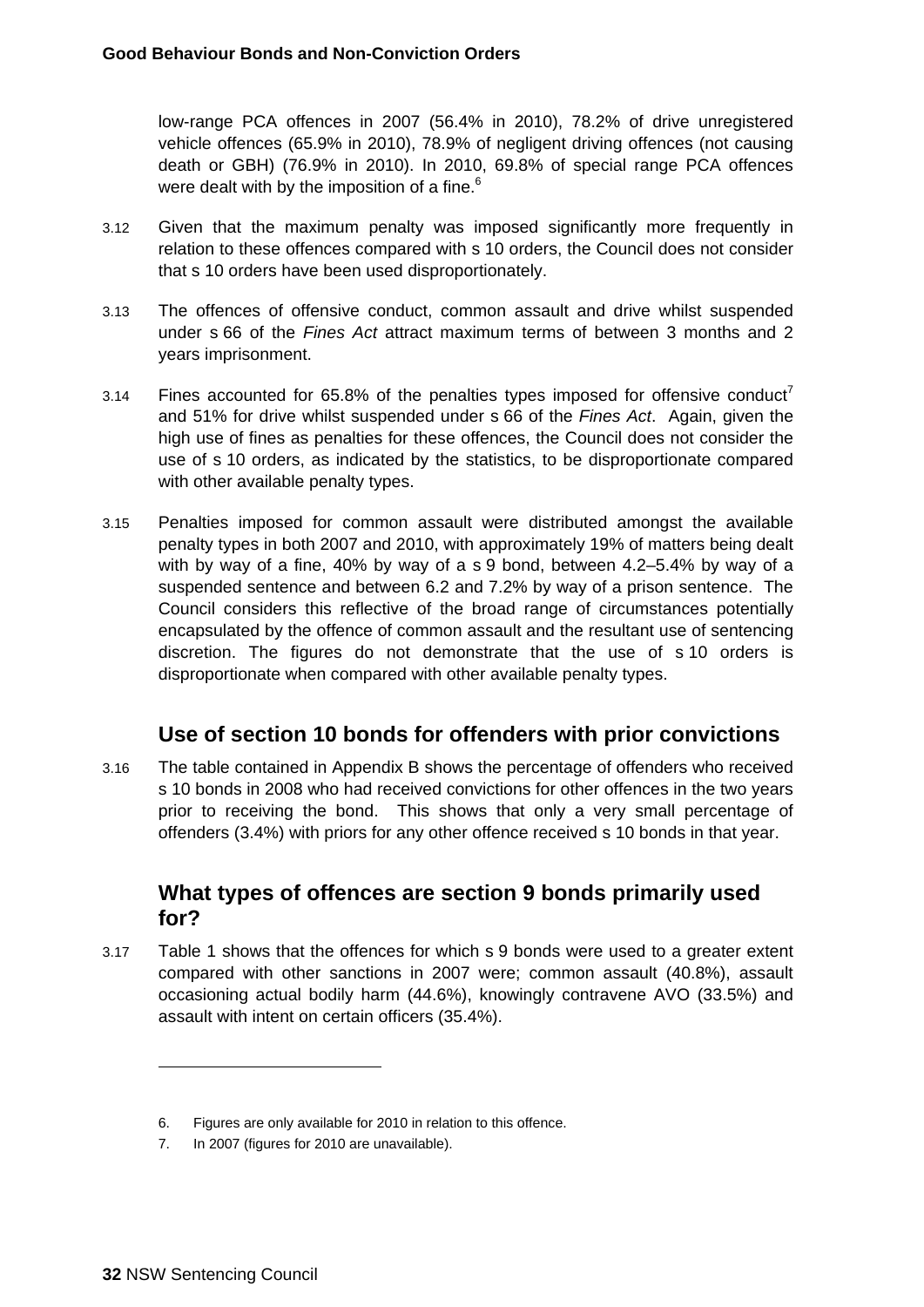- 3.18 The Council notes that the statistics suggest, despite the different views noted in Chapter  $2$ ,<sup>8</sup> that s 9 bonds are being given in relation to some offences that only attract a fine. For example, in 2007, s 9 bonds were imposed in relation to the offences of low-range PCA (1.3% of penalties imposed), driving an unregistered vehicle (0.1% of penalties imposed) and negligent driving not causing death or grievous bodily harm (0.7% of penalties imposed).
- 3.19 In 2010, as in 2007, the offences for which s 9 bonds were used to a greater extent compared with other sanctions were; common assault (39.9%), assault occasioning actual bodily harm (46.3%), knowingly contravene AVO (35.5%) and assault with intent on certain officers (36.1%). The new offence of stalk or intimidate with intention to cause fear, introduced in 2008, was also commonly dealt with by a s 9 bond (53.5%).

### **Are section 9 bonds used disproportionately, compared to other types of penalties?**

- 3.20 The above analysis highlights that s 9 has been primarily used for the following offences:
	- **•** common assault;
	- assault occasioning actual bodily harm;
	- **K** knowingly contravene AVO;
	- **assault with intent on certain officers;**
	- stalk or intimidate with intention to cause fear.
- 3.21 Table 3, below, contains extracts of data from Tables 1 and 2, and shows the prevalence of common penalty types in relation to these offences.

<sup>8.</sup> See Chapter 2, paragraph 2.3.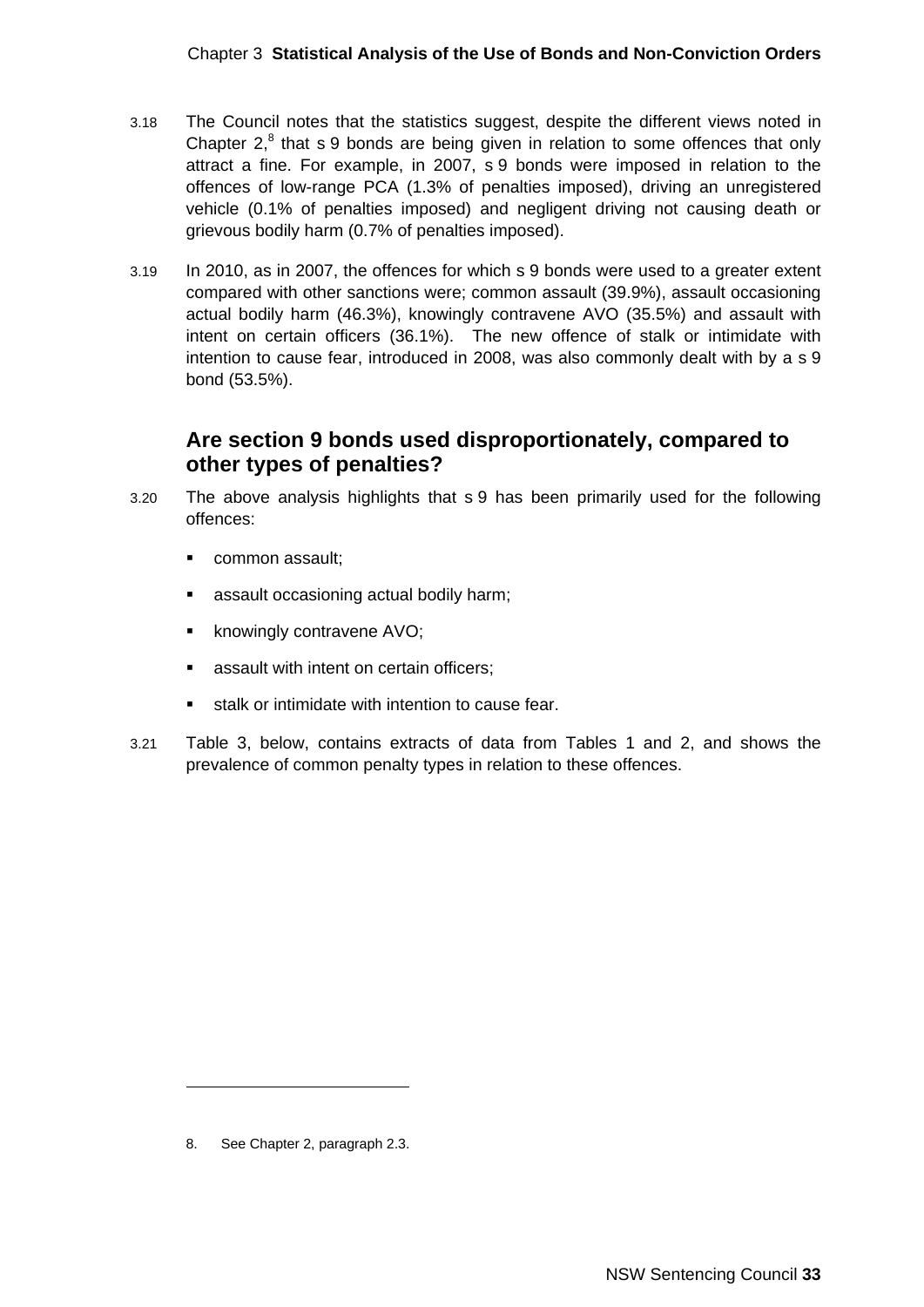| Penalty type (%)                                    |            |      |          |      |      |      |                 |                |                       |      |        |      |
|-----------------------------------------------------|------------|------|----------|------|------|------|-----------------|----------------|-----------------------|------|--------|------|
| Offence description                                 | S 10 order |      | S 9 bond |      | Fine |      | C <sub>SO</sub> |                | Suspended<br>sentence |      | Prison |      |
|                                                     | 2007       | 2010 | 2007     | 2010 | 2007 | 2010 | 2007            | 2010           | 2007                  | 2010 | 2007   | 2010 |
| Common assault                                      | 22.2       | 26.9 | 40.8     | 39.9 | 19.7 | 18.9 | 3.4             | 2.5            | 5.4                   | 4.2  | 7.2    | 6.2  |
| Assault occasioning<br>actual bodily harm           | 9.5        | 10.7 | 44.6     | 46.3 | 11.2 | 8.4  | 7.5             | 7.1            | 10.4                  | 10.9 | 14.5   | 15.6 |
| Knowingly contravene<br>AVO                         | 10.8       | 12.4 | 33.5     | 35.5 | 20.6 | 19.3 | 4.3             | $\overline{4}$ | 10.3                  | 8.8  | 16.4   | 14.5 |
| Assault with intent on<br>certain officers          | 10.2       | 13.6 | 35.4     | 36.1 | 30.8 | 29.8 | 5.9             | 3.2            | 6.6                   | 6.5  | 9.7    | 9    |
| Stalk or intimidate with<br>intention to cause fear | N/A        | 12   | N/A      | 53.3 | N/A  | 8.8  | N/A             | 4.1            | N/A                   | 8    | N/A    | 12.8 |

#### **Table 3: Common penalties for offences for which section 9 is frequently used**

- 3.22 Section 9 bonds are the most commonly imposed penalty type for each of the above offences, however, a significant proportion of these offences are dealt with other than by way of a s 9 bond.
- 3.23 In this regard, the Council notes, and concurs with, the submission of the Chief Magistrate, who observed that orders under s 9 (as with orders under s 10) are used over a wide category of offences and in reasonable proportion when compared to other sanctions.<sup>9</sup>

# **Use of Bonds and Non-Conviction Orders in Relation to PCA Matters**

3.24 Table 4 shows the numbers and percentages of s 9 and s 10 orders for all drink driving (PCA) cases finalised in the NSW Local Court between 2004 and 2008.<sup>10</sup>

<sup>9.</sup> Submission 21: His Honour G Henson, Chief Magistrate of the Local Court of NSW, 2.

<sup>10.</sup> NSW Bureau of Crime Statistics and Research, *Unpublished Statistics* (2009), with analysis carried out by the Council.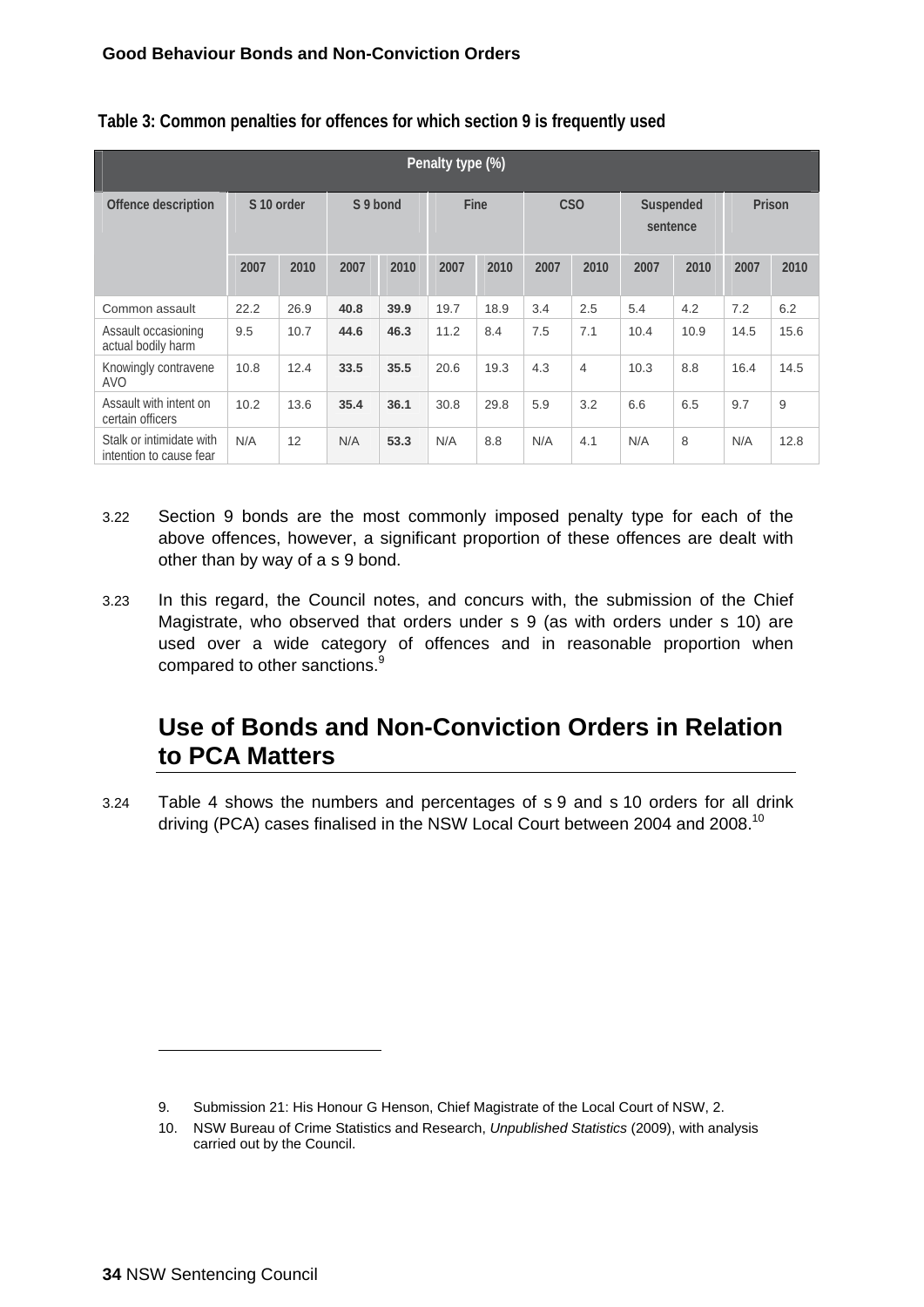#### Chapter 3 **Statistical Analysis of the Use of Bonds and Non-Conviction Orders**

| <b>Section</b> | Offence under the <i>Road Transport</i><br>(Safety and Traffic Management) Act 1999<br><b>Number</b> |      | S <sub>9</sub> | s <sub>10</sub> |      | All cases     |  |
|----------------|------------------------------------------------------------------------------------------------------|------|----------------|-----------------|------|---------------|--|
|                |                                                                                                      |      | $\%$           | <b>Number</b>   | $\%$ | <b>Number</b> |  |
| 9(1)(a)        | Special category driver drive with special range PCA                                                 | 124  | 2.1            | 1609            | 27.6 | 5836          |  |
| 9(1A)(a)       | Learner/provisional drive with novice range PCA                                                      | 14   | 0.8            | 735             | 43.2 | 1702          |  |
| 9(2)(a)        | Drive with low range PCA                                                                             |      | 1.4            | 14219           | 41.4 | 34310         |  |
| 9(3)(a)        | Drive with middle range PCA                                                                          | 6889 | 12.2           | 10758           | 19.1 | 56325         |  |
| 9(4)(a)        | Drive with high range PCA                                                                            | 5270 | 26.0           | 693             | 3.4  | 20279         |  |
| 11B(1)(a)      | Drive vehicle with illicit drug present in blood etc                                                 | 13   | 3.2            | 90              | 22.3 | 403           |  |
| 12(1)(a)       | Drive while under the influence of alcohol or other drugs                                            |      | 22.3           | 347             | 9.6  | 3615          |  |

#### **Table 4: Use of bonds and non-conviction orders in relation to PCA matters**

- 3.25 As indicated by Table 4 above, the majority of s 10 orders during 2004-2008 were imposed for novice range and low range PCA offences—43% and 41% of all penalties respectively. The higher the level of PCA, the smaller the proportion of s 10 orders imposed—28% for special range PCA cases, and only 3% for high-range PCA cases.
- 3.26 The Chief Magistrate has made a number of observations in relation to low-range PCA matters:
	- that s 10 may be an appropriate sentencing option where an offender has a previously exemplary driving record;<sup>11</sup>
	- **\*** that the offence may be considered comparatively minor in nature when its objective seriousness is measured by reference to the maximum legislative penalty of a fine of  $$1,100$ ;<sup>12</sup> and
	- that between 66% and 72% of severity appeals to the District Court for PCA offences between 2005 and 2009 were successful, while appeals against the inadequacy of sentence for PCA offences were almost inconsequential, ranging from 1 to 8 per year. $13$
- 3.27 The Council notes the submission of the RTA in relation to the separate issue that demerit points are not currently recorded in relation to cases where a court imposes a s 10(1) dismissal. This issue is considered further in Chapters 4 and 5.

13. Ibid.

<sup>11.</sup> Submission 21: His Honour G Henson, Chief Magistrate of the Local Court of NSW, 3.

<sup>12.</sup> Ibid.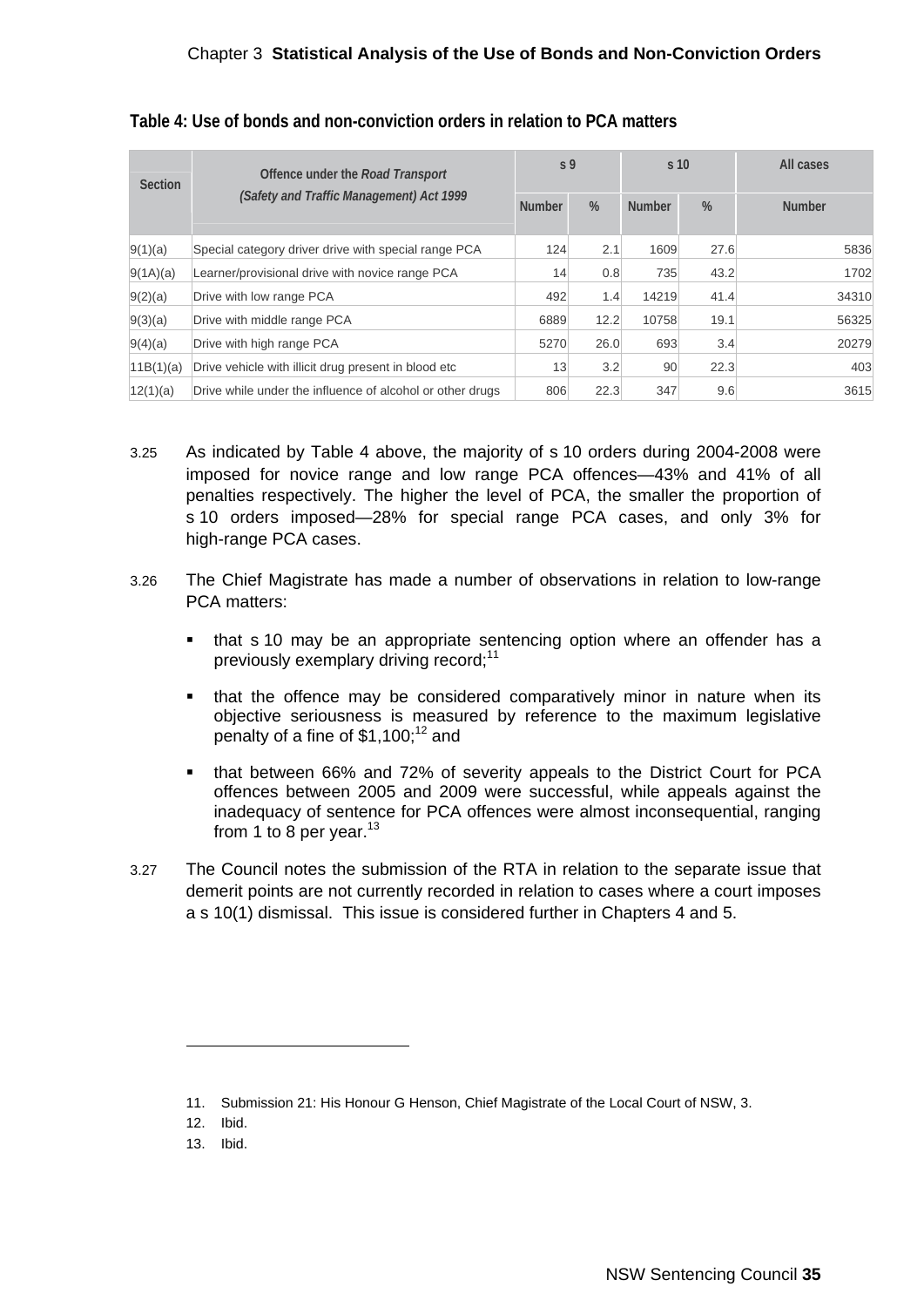### **Trends in the use of s 10 orders in relation to PCA matters**

- 3.28 In its 2008 Bulletin, '*The impact of the high range PCA guideline judgment of sentencing for PCA offences in NSW*' BOCSAR reported a marked decline in the use of s 10 orders in relation to PCA offences following the NSWCCA's Guideline Judgment in 2004. That report found:
	- High range PCA offences a 71% fall in the use of s 10, from  $9.3\%$  to 2.7%:<sup>14</sup>
	- Mid-range PCA offences a 30% fall in the use of s 10, from 25.5% of cases to 17.9% of cases: $15$
	- Low-range PCA offences a slight (and non-significant) decline in the use of s 10, a very slight decline in the standard deviation between court locations in the use of s  $10^{16}$

### **The use of s 10 orders for PCA offenders with prior or multiple offences**

3.29 The two figures below show the relative use of s 10 orders for high-range, mid-range and low-range PCA offences. Figure 2 shows the use of s 10 for PCA offences during 2000–2009, for offenders with a single count of a PCA offence, and with no prior convictions in the previous two years ('Figure 2 Offenders'). Figure 3 shows the same information in relation to offenders who have more than one count/offence proven and/or who had a prior conviction in the previous two years ('Figure 3 Offenders').<sup>17</sup>

<sup>14.</sup> NSW Bureau of Crime Statistics and Research, *The impact of the high range PCA guideline judgment on sentencing for PCA offences in NSW*, Crime and Justice Bulletin 123 (2008), 2, 4.

<sup>15.</sup> Ibid, 5.

<sup>16.</sup> Ibid, 6.

<sup>17.</sup> NSW Bureau of Crime Statistics and Research, *Unpublished statistics* (2009), with analysis carried out by the Council. Penalties are those recorded by the Local Court and do not take account of changes made on appeal. Information is provided for a ten-year period until the end of 2009.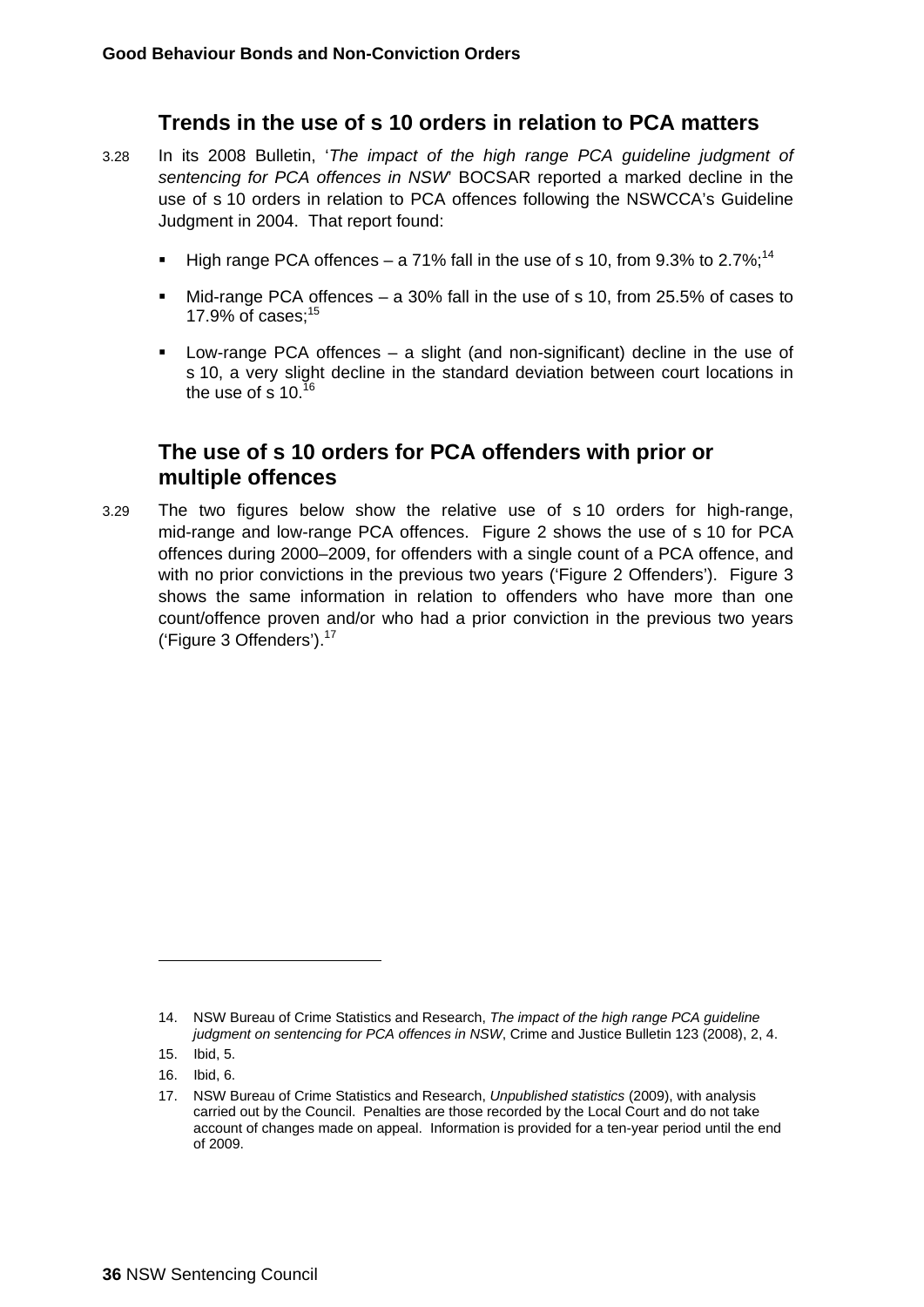#### Chapter 3 **Statistical Analysis of the Use of Bonds and Non-Conviction Orders**

**Figure 2: PCA offenders with a single count and no prior record: % receiving section 10 order in NSW Local Court (2000–2009)** 



**Figure 3: PCA offenders with more than one count/offence and/or a prior record: % receiving section 10 order in NSW Local Court (2000–2009)** 



- 3.30 The figures illustrate a fall in the use of s 10 orders for PCA offences following the NSWCCA's Guideline Judgment in 2004. Non-conviction orders have increasingly been reserved for low-level PCA offenders, particularly those with a single charge and no prior record. At the beginning of the decade approximately a third of s 10 orders for PCA offences were given to this group; by 2009 this proportion increased to almost two-thirds.
- 3.31 Further, Figure 3 illustrates the limited use of s 10 orders in relation to offenders with multiple or prior offences.<sup>18</sup> Approximately 30% of Figure 2 Offenders received a s 10 order, compared with approximately 5% of Figure 3 Offenders.

<sup>18.</sup> See also paragraph 3.16.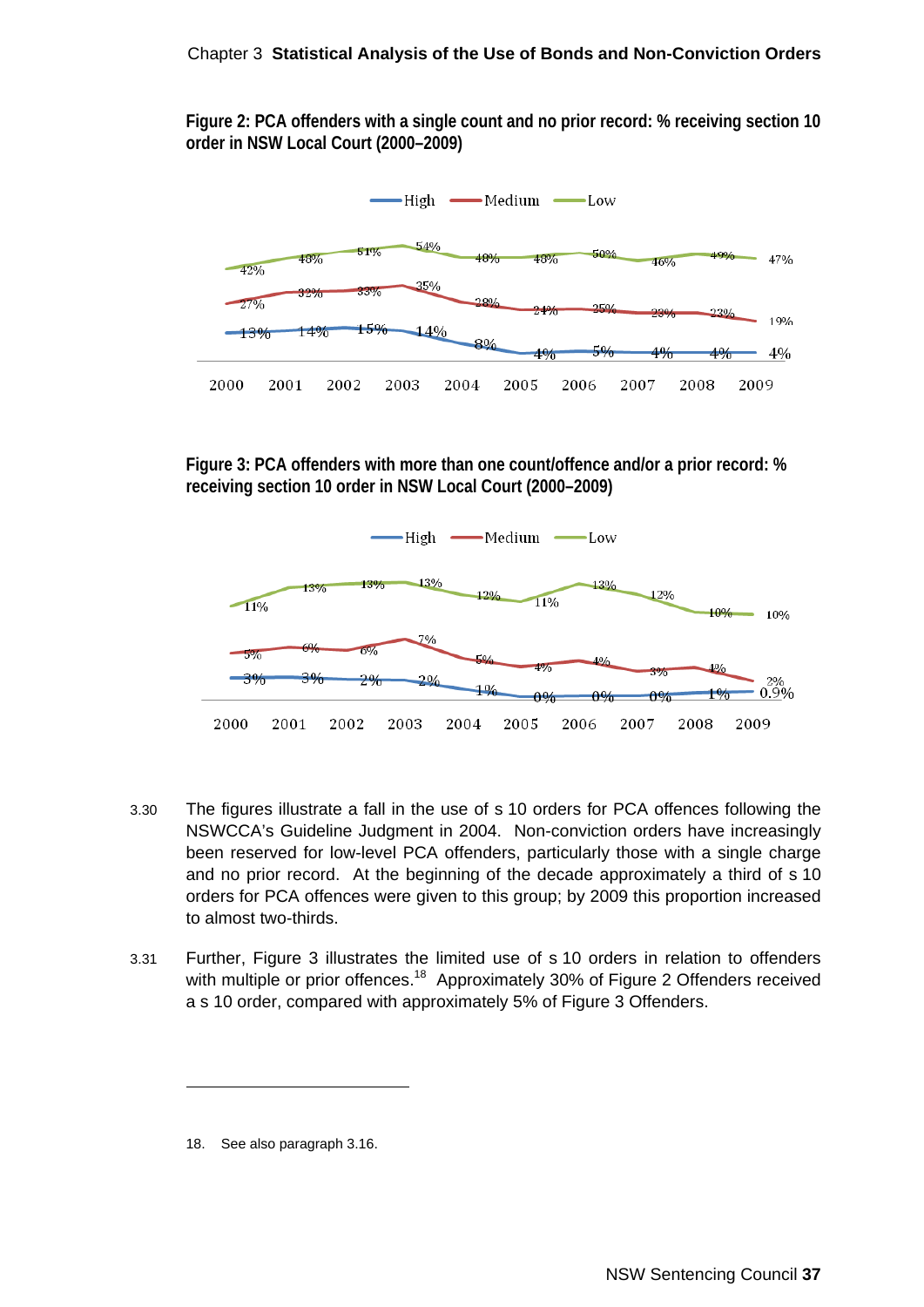## **Use of Bonds and Non-Conviction Orders in Relation to Other Matters**

## **Use of Bonds and Non-Conviction Orders in relation to parking matters**

3.32 In relation to parking offences, Judicial Information Sentencing System (JIRS) statistics compiled by the Judicial Commission of NSW for the period between July 2008 and June 2009 show that in contested cases, a large number of the offences were dealt with by a fine, and that the majority of s 10 orders were imposed on first offenders.<sup>19</sup>

#### **Table 5: JIRS statistics—sentences for certain parking offences in the NSW Local Court from July 2008 to June 2009**

| Offence under the Road<br><b>Rules 2008 (NSW)</b>               | Maximum<br>penalty  | Total<br>number<br>of cases | Fine only imposed         |                          | s 10 order<br>imposed <sup>20</sup> |                          | First offenders who<br>received s 10<br>orders <sup>21</sup> |                       |
|-----------------------------------------------------------------|---------------------|-----------------------------|---------------------------|--------------------------|-------------------------------------|--------------------------|--------------------------------------------------------------|-----------------------|
|                                                                 |                     |                             | <b>Number</b><br>of cases | $%$ of<br>total<br>cases | <b>Number</b><br>of cases           | $%$ of<br>total<br>cases | <b>Number</b>                                                | $%$ of s 10<br>orders |
| Disobey no stopping/no<br>standing signs (r 167)                | 20 penalty<br>units | 643                         | 408                       | 64                       | 227                                 | 35                       | 176                                                          | 78                    |
| Disobey no stopping/no<br>standing signs-school<br>zone (r 167) | 20 penalty<br>units | 116                         | 75                        | 65                       | 39                                  | 34                       | 31                                                           | 79                    |
| Disobey no parking signs<br>(r 168)                             | 20 penalty<br>units | 96                          | 47                        | 49                       | 47                                  | 49                       | 37                                                           | 79                    |
| Disobey no parking<br>signs-school zone<br>(r 168)              | 20 penalty<br>units | 24                          | 10                        | 42                       | 14                                  | 58                       | 13                                                           | 93                    |

- 3.33 As shown in Table  $5^{22}$  for the offence of disobeying no stopping/no standing signs (including in school zones), $^{23}$  the majority of contested matters (64–65%) were disposed of by way of a fine. Of those who received a s 10 order, most (78–79%) were first offenders with no prior records for any offence. For the offence of disobeying no parking signs (including in school zones),  $24$  over 40% of offenders
	- 19. JIRS Local Court Statistics.
	- 20. Includes s 10 dismissal and s 10 with bond.
	- 21. Includes s 10 dismissal and s 10 with bond.
	- 22. JIRS Local Court Statistics.
	- 23. *Road Rules 1998* (NSW) r 167.
	- 24. Ibid r 168.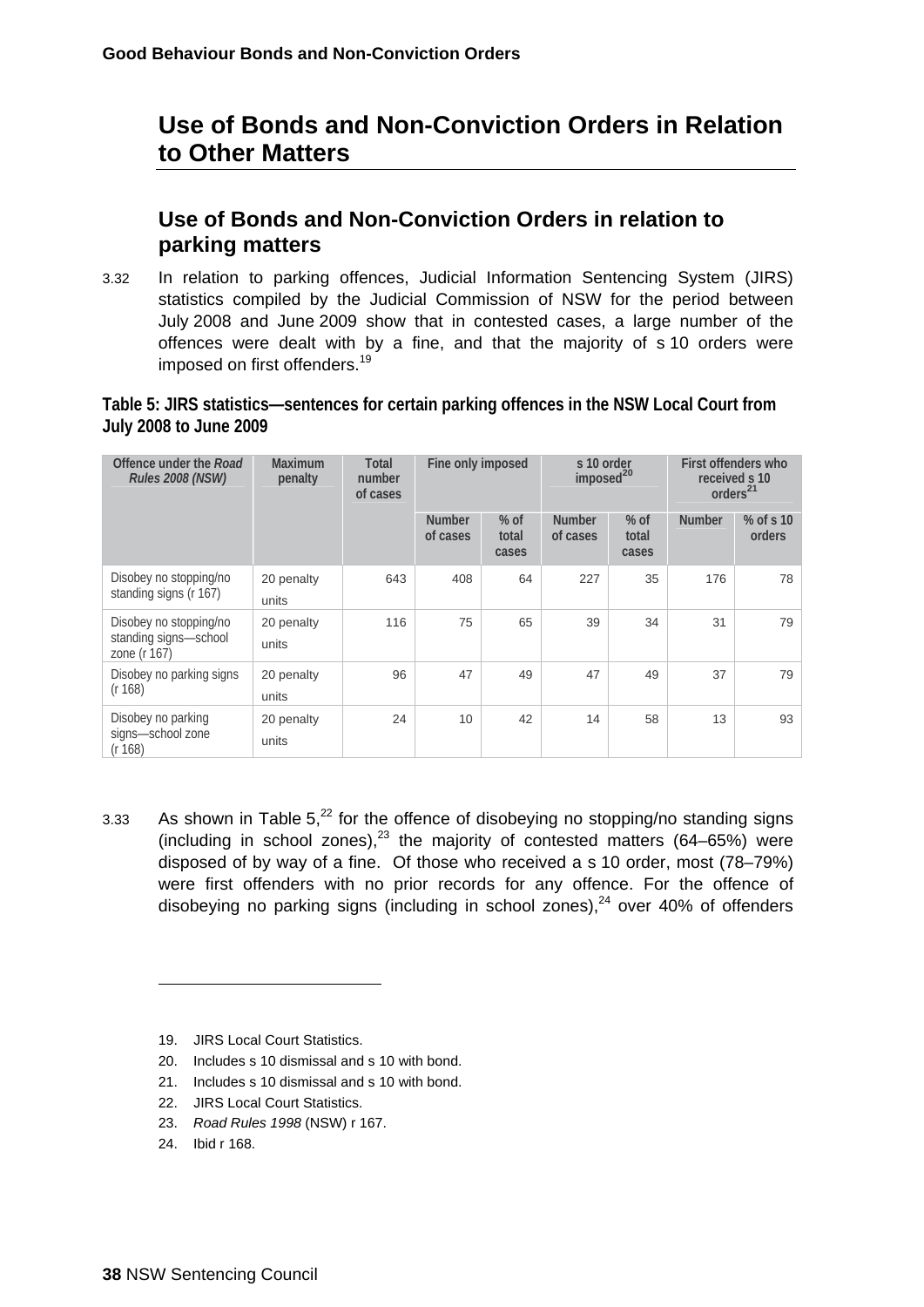contesting a matter received a fine; and of those who received a s 10 order, the majority (79–93%) were first offenders.<sup>25</sup>

### **Use of Bonds and Non-Conviction Orders in relation to companion animal offences**

3.34 The Council has also reviewed JIRS statistics for offences under the *Companion Animals Act 1998* (NSW) that had 50 or more cases in the NSW Local Court between July 2005 and June 2009. As illustrated in Table 6 below, the majority of contested cases resulted in the imposition of a fine, and the proportion of s 10 orders imposed ranges from 8% to 37% of the total number of cases involving the selected offences. In addition, the vast majority of s 10 orders in these cases were imposed on first offenders.

**Table 6: JIRS statistics—sentences for companion animal offences in the NSW Local Court with 50 or more cases between July 2005 and June 2009**<sup>26</sup>

| Offence under the<br><b>Companion Animals Act</b><br>1998 (NSW)                             | Maximum<br>penalty   | Total<br>number<br>of cases |               | Fine only imposed   | s 10 order<br>imposed <sup>27</sup> |                          | First offenders who<br>received s 10<br>orders <sup>28</sup> |                                     |
|---------------------------------------------------------------------------------------------|----------------------|-----------------------------|---------------|---------------------|-------------------------------------|--------------------------|--------------------------------------------------------------|-------------------------------------|
|                                                                                             |                      |                             | <b>Number</b> | % of total<br>cases | <b>Number</b>                       | $%$ of<br>total<br>cases | <b>Number</b>                                                | $%$ of<br>s <sub>10</sub><br>orders |
| Fail to register companion<br>animal by 6 months old-<br>not dangerous dog (s 9(1))         | 50 penalty<br>units  | 167                         | 115           | 68.9                | 49                                  | 29.3                     | 34                                                           | 69.4                                |
| Fail to comply with notice<br>to register animal-not<br>dangerous dog (s 10B)               | 3 penalty<br>units   | 57                          | 40            | 70.2                | 15                                  | 26.3                     | 11                                                           | 73.3                                |
| Own/in charge dog<br>uncontrolled in public<br>place- not dangerous dog<br>(s 13(2))        | 10 penalty<br>units  | 435                         | 273           | 62.8                | 159                                 | 36.6                     | 124                                                          | 78                                  |
| Own/in charge dog which<br>attacked person or<br>animal-not dangerous<br>dog (s 16(1))      | 50 penalty<br>units  | 466                         | 373           | 80                  | 76                                  | 16.3                     | 64                                                           | 84.2                                |
| Own/in charge dog which<br>attacked person or<br>animal-dangerous dog<br>(s 16(1))          | 300 penalty<br>units | 133                         | 118           | 88.7                | 14                                  | 10.5                     | 12                                                           | 85.7                                |
| Owner fail to comply with<br>dangerous dog control<br>requirements-unspecified<br>(s 51(2)) | 150 penalty<br>units | 61                          | 54            | 88.5                | 5                                   | 8.2                      | $\overline{2}$                                               | 40                                  |

- 25. It should be noted that JIRS statistics only capture *contested* cases and exclude all offenders who paid the fine without contesting an infringement notice—therefore the number of offenders who received a fine is significantly greater than that shown in the JIRS statistics.
- 26. JIRS Local Court statistics.

- 27. Includes s 10 dismissal and s 10 with bond.
- 28. Includes s 10 dismissal and s 10 with bond.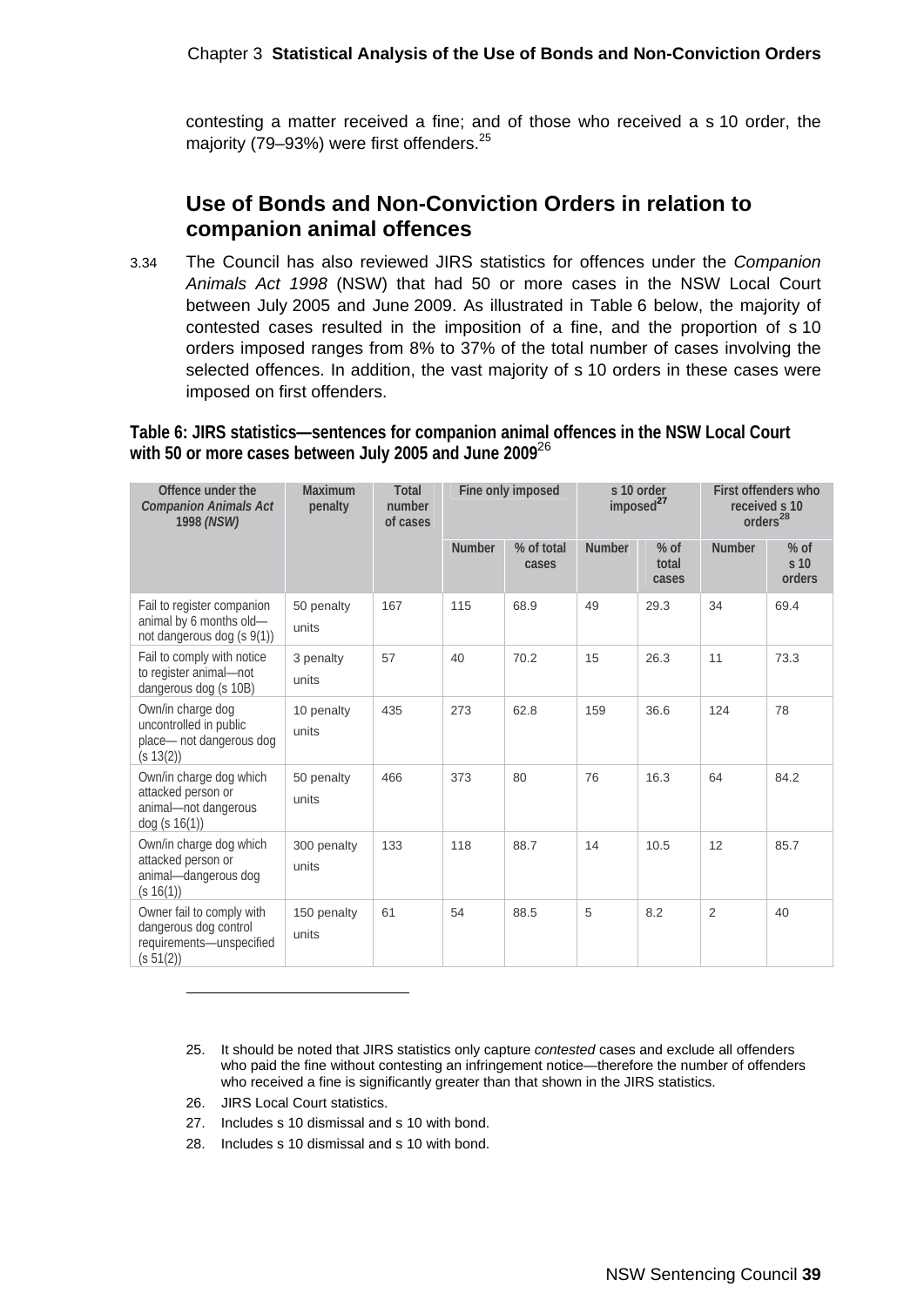## **Consistency Among NSW Local Court Locations in the Use of Non-Conviction Orders and Bonds**

- 3.35 Table 10 at Appendix C shows the number of bonds and non-conviction orders imposed by individual Local Court locations between 2004 and 2008.<sup>29</sup>
- 3.36 BOCSAR's report on the impact of the Guideline Judgment notes that, prior to the promulgation of the Guideline Judgment, there were substantial differences between Sydney and non-Sydney court locations in the use of s 10 orders for PCA offences.30
- 3.37 For high-range PCA matters, this disparity declined dramatically following the Guideline Judgment, however, for mid-range and low-range PCA offences, the change was not as drastic. $31$  For all three levels of PCA offences, offenders in non-Sydney court locations were still more likely to receive a non-conviction order in the two years following the Guideline Judgment than their counterparts in Sydney court locations.32
- 3.38 It was suggested that one reason for this difference in outcome may be the absence of viable alternative transport options in many NSW country and regional areas, which may lead to a high use of non-conviction orders in an attempt to avoid mandatory licence disqualification. The Guideline Judgment specifically provides that the absence of viable alternative transport may provide a good reason for reducing the automatic period of disqualification.<sup>33</sup>
- 3.39 Although BOCSAR's report indicates that non-Sydney based court locations are more likely to use non-conviction orders for PCA offences, this is not the case across all offences.
- 3.40 For example, Figures 4 and 5 below show that for the offence of 'Drive whilst disqualified', s 10 orders constituted 8% of total penalties imposed in Sydney locations, but only 4% in non-Sydney locations.<sup>34</sup>

<sup>29.</sup> NSW Bureau of Crime Statistics and Research, *Unpublished statistics* (2009).

<sup>30.</sup> Ibid, 4, 7–8.

<sup>31.</sup> Ibid.

<sup>32.</sup> Ibid, 5.

<sup>33.</sup> *Application by the Attorney General under Section 37 of the Crimes (Sentencing Procedure) Act*  for a Guideline Judgment Concerning the Offence of High Range Prescribed Concentration of *Alcohol Under Section 9(4) of the Roads Transport (Safety and Traffic Management) Act 1999 (No. 3 of 2002)* [2004] NSWCCA 303.

<sup>34.</sup> NSW Bureau of Crime Statistics and Research, *Unpublished statistics* (2009), with analysis carried out by the Council.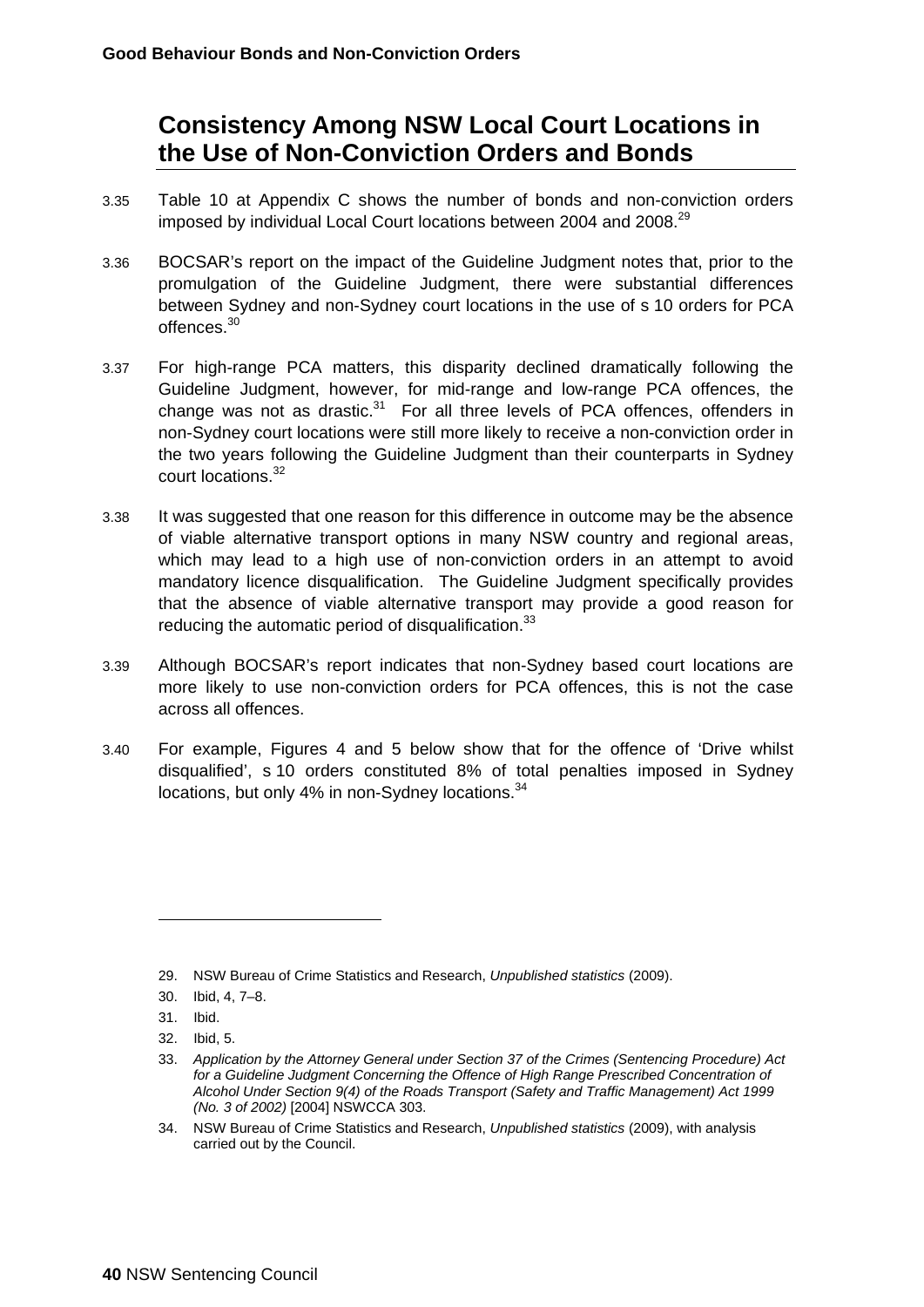#### Chapter 3 **Statistical Analysis of the Use of Bonds and Non-Conviction Orders**

**Figure 4: Selected penalties for Drive whilst disqualified: NSW Local Court, Sydney locations (2000–2009)** 



**Figure 5: Selected penalties for Drive whilst disqualified: NSW Local Court, Non-Sydney locations (2000–2009)** 



3.41 BOCSAR's 2008 Bulletin, '*Does a lack of alternatives to custody increase the risk of a prison sentence?'* noted the concern that magistrates and judges in remote areas may be constrained to more severe sentencing options, due to a lack of the services and programs necessary to support community-based sentencing options.<sup>35</sup>

<sup>35.</sup> NSW Bureau of Crimes Statistics and Research, *Does a lack of alternatives to custody increase the risk of a prison sentence?*, Crime and Justice Bulletin 111 (2008).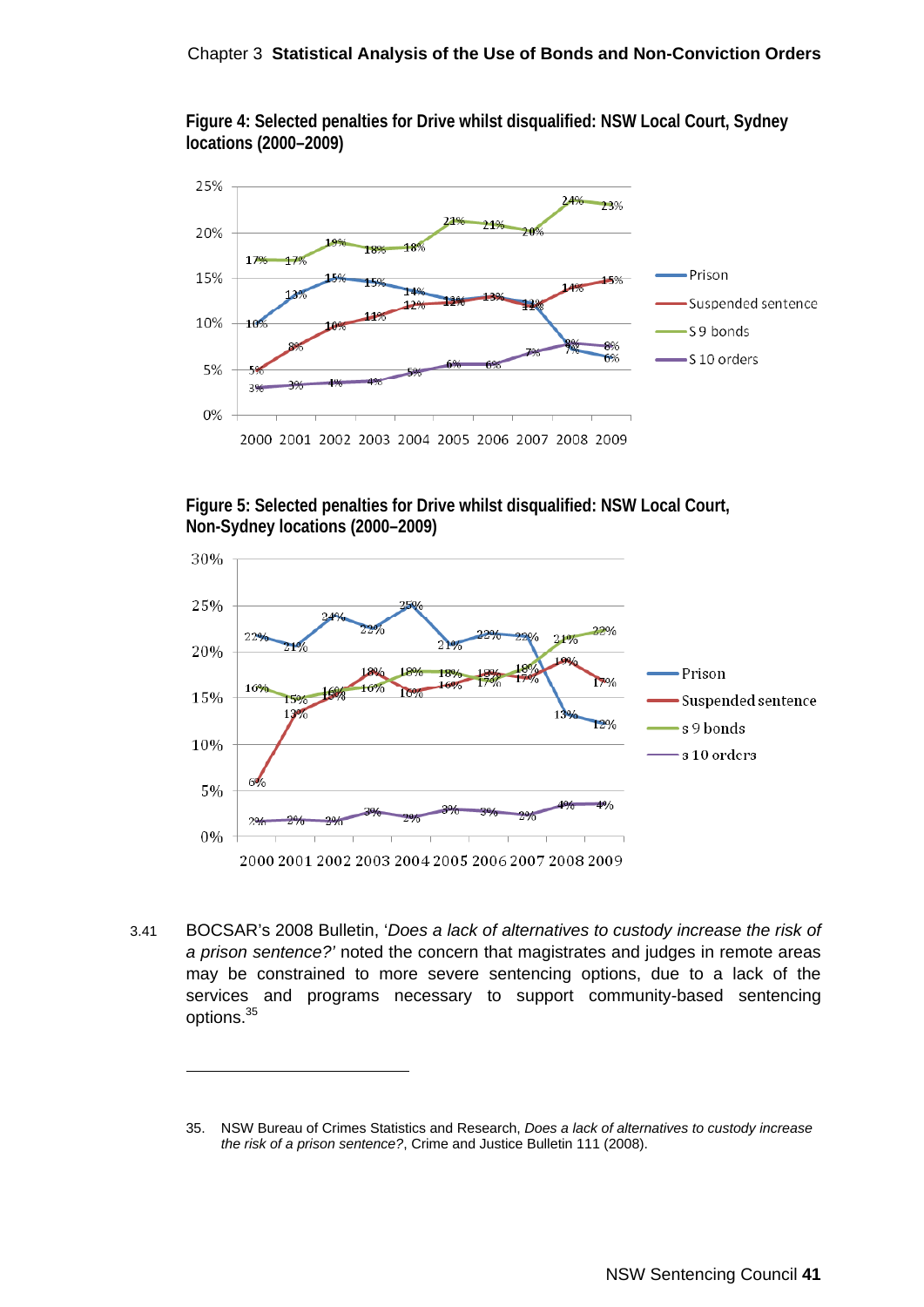- 3.42 BOCSAR's analysis showed that, in absolute terms, offenders in remote areas were more likely to receive a prison sentence than those in metropolitan areas. However, when controlling for other factors which may contribute to a more severe sentence,<sup>36</sup> BOCSAR found that defendants in remote areas are not treated more harshly and that, in fact, offenders in remote and regional areas were less likely to receive a prison sentence.<sup>37</sup>
- 3.43 The variations between NSW Local Court locations in the use of s 10 orders are evident from Appendix C. As noted by the Law Society of NSW, further research and statistical analysis would be required in order to determine whether these differences are systemic, or whether they are a result of variations in the circumstances of individual cases.38

### **Consistency in relation to conditions imposed**

- 3.44 The Council was unable to obtain statistics in relation to the specific conditions imposed on orders.
- 3.45 However, the Council notes the submission of the Chief Magistrate, which includes a table outlining the availability of intervention and diversionary programs at NSW Local Court locations. This table is attached at Appendix D.
- 3.46 It is evident from this table that there is a large discrepancy between Local Court locations in relation to the availability of diversionary and rehabilitative programs, which may impact on the ability of Magistrates in those locations to attach a condition requiring participation in an intervention program or other rehabilitation program, to a bond under ss 9 or 10.<sup>39</sup>

### **Reasons for Magistrate decisions**

3.47 As discussed in Chapter  $5<sup>40</sup>$  decisions in the Local Court are typically given on an ex tempore basis. In such matters, reasons for sentencing decisions are evident from the transcript, which is available on request.

- 38. Submission 16: Law Society of NSW, 3.
- 39. This was confirmed by Magistrate Evans of Kempsey Local Court, who advised the Council that lack of available programs and services in the Kempsey area to support a conditional s 10 order has limited the Court's ability to make such an order.
- 40. Chapter 5, [5.55].

<sup>36.</sup> Ibid, 2. For example, age, sex, number of prior court appearances, whether the offender had been previous sentenced to prison, etc.

<sup>37.</sup> NSW Bureau of Crime Statistics and Research, *Does a lack of alternatives to custody increase the risk of a prison sentence?*, Contemporary Issues in Crime and Justice Bulletin 111 (January 2008).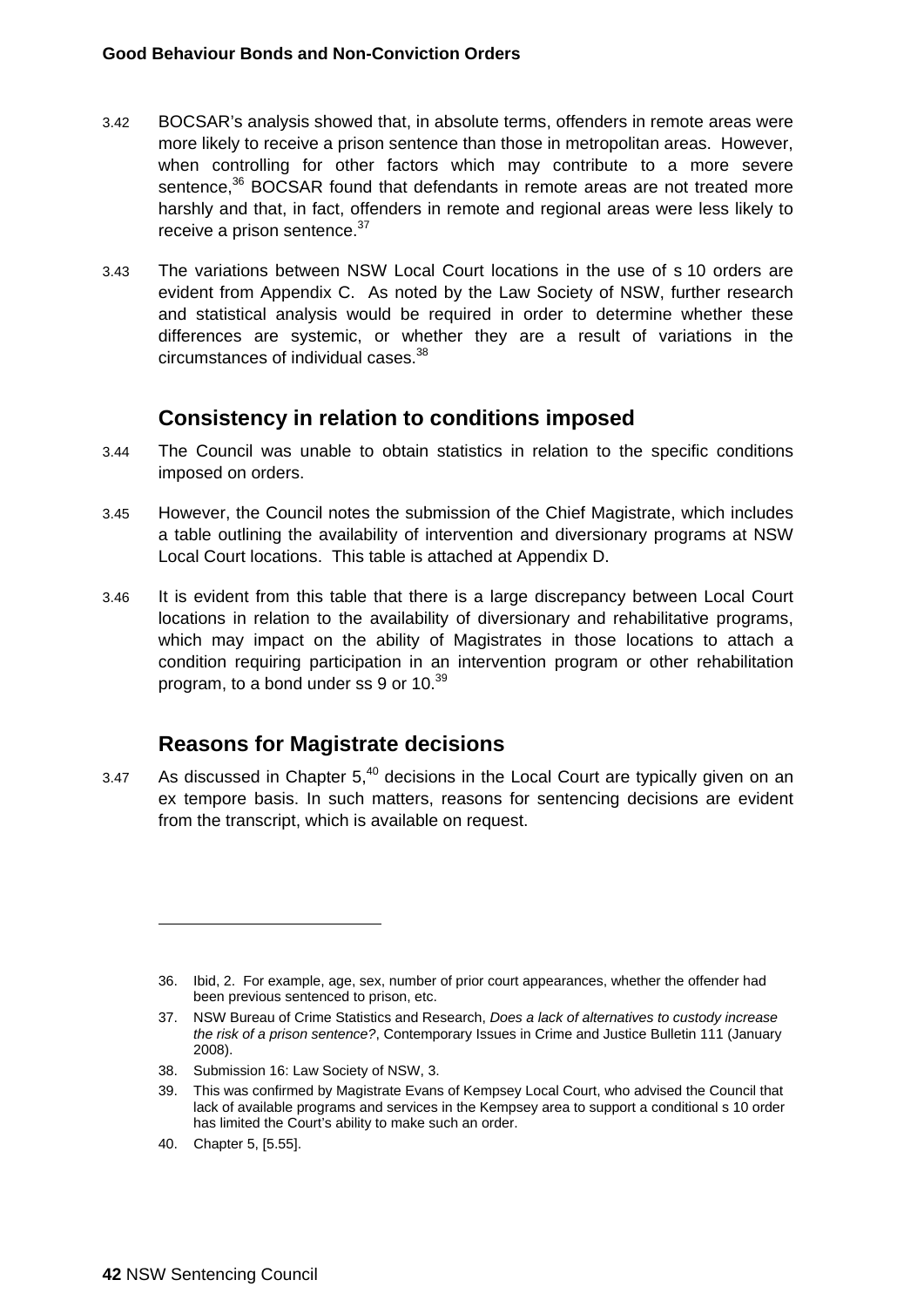#### Chapter 3 **Statistical Analysis of the Use of Bonds and Non-Conviction Orders**

- 3.48 In the absence of evidence that the use of ss 9 and 10 orders is disproportionate compared to other sentencing options, the Council did not embark on a large-scale review of court transcripts.
- 3.49 Such a review may be warranted in the future if the research foreshadowed in paragraph 3.43 above is conducted and if it indicates that variations amongst court locations in the use of ss 9 and 10 orders cannot be explained by variations in the circumstances of particular cases.

# **Compliance with Bond Conditions**

- 3.50 In 2008–09, Corrective Services NSW supervised 455 offenders on supervised good behaviour bonds under s 10. Applications for breach were made in respect of 37 offenders and the s 10 order was revoked for 20 offenders (4.2% of supervised offenders on s 10 bonds).<sup>41</sup>
- 3.51 In relation to s 9 bonds, 9,721 offenders were supervised under a s 9 bond during 2008/09. Applications for breach were made in respect of 1,957 offenders and 1,435 offenders had the s 9 order revoked (14.8% of supervised offenders on s 9 bonds). $42$
- 3.52 Of those offenders who received a s 9 bond in 2008, 22.1% had re-offended before the expiry of the bond. $43$
- 3.53 Only 7.7% of offenders receiving a s 10 bond in 2008 had re-offended before the expiry of the bond.<sup>44</sup>

# **Re-Offending Rates Following the Imposition of Non-Conviction Orders and Bonds**

- 3.54 Of those offenders who received either a s 9 or a s 10 penalty for their principal offence in 2008, 23.1% had re-offended within two years of receiving the penalty.<sup>45</sup>
- 3.55 The Council notes that this is below the rate of re-offending (within two years) for all adult offenders convicted in 2008, which was 26.3%.<sup>46</sup>

<sup>41.</sup> Revocations data provided by Corrective Services NSW.

<sup>42.</sup> Ibid.

<sup>43.</sup> NSW Bureau of Crime Statistics and Research, *Unpublished statistics* (2011). This figure only includes those bonds that had expired as at March 2011.

<sup>44.</sup> Ibid.

<sup>45.</sup> Ibid.

<sup>46.</sup> NSW Bureau of Crime Statistics and Research, *Adult and juvenile offenders who reoffended within 24 months of a previous conviction* (2000-2010)*.*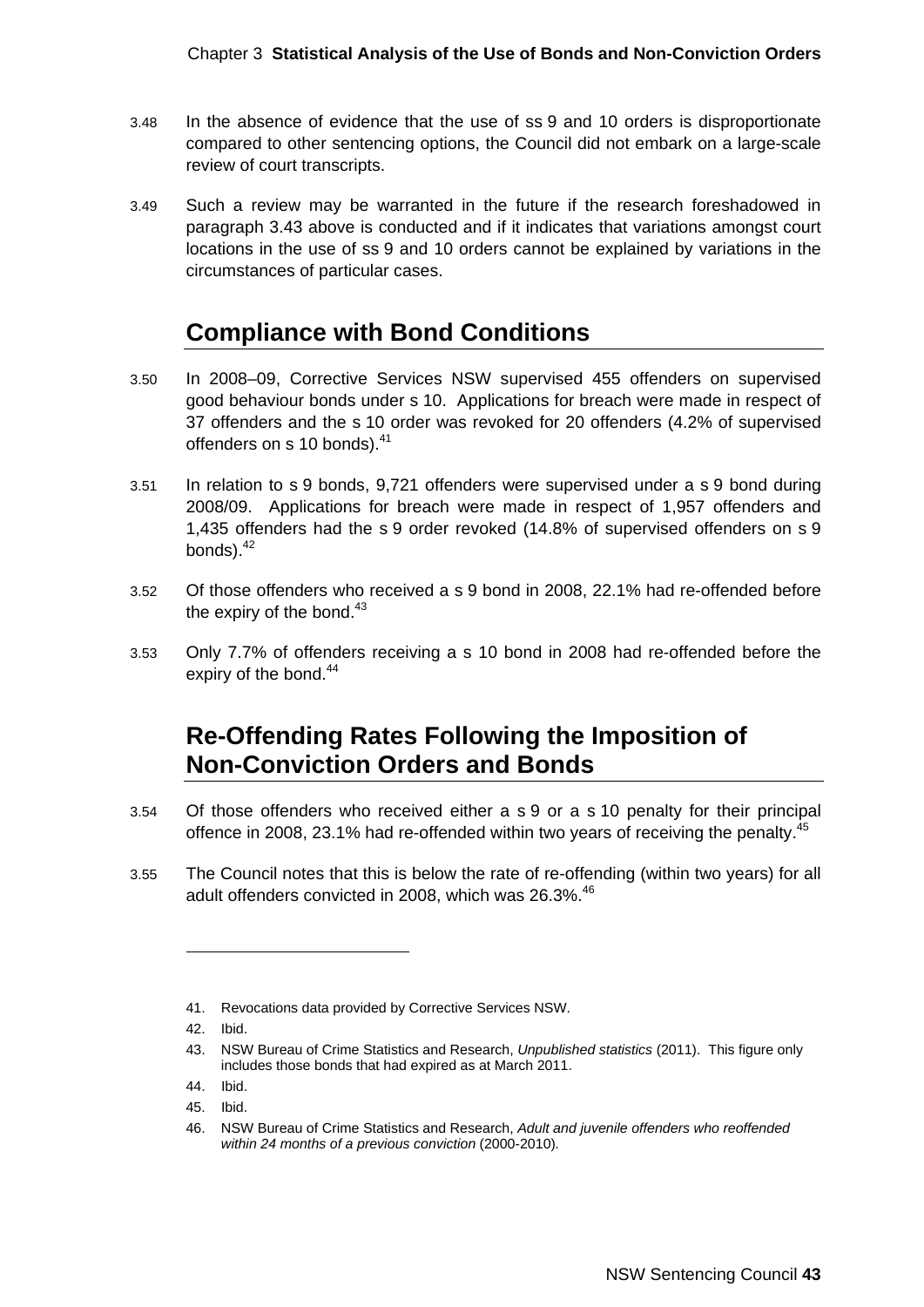3.56 Re-offending rates differed according to the type of order made. For those receiving s 9 bonds, the percentage of offenders re-offending within 2 years was 30.8%. For s 10 bonds, the rate was 13.6% and for s 10 dismissal, it was 21.4%.

# **Summary of the Use of Bonds and Non-Conviction Orders in NSW Higher Courts**

- 3.57 Table 12 at Appendix E shows the number and percentage of cases where a s 9 bond or a s 10 order was imposed as a penalty in the higher courts in 2008.
- 3.58 As can be expected, the incidence of these penalties being imposed in the higher courts was low.
- 3.59 The offences for which s 10 orders were imposed in the higher courts include; property damage (8.7% of penalties imposed), public order offences (4.7%), sexual assault offences (1.9%), sexual offences against children (2.7%), theft and related offences (2.4%), weapons and explosive offences (2%), illicit drug offences (0.7%), assault offences (0.5%) and homicide related offences (0.9%).
- 3.60 The offences for which s 9 bonds were imposed include; public order offences (21.9% of penalties imposed), property damage (13%), assault (11.4%), theft and related offences (10.8%), sexual assault and related offences (9%), sexual offences against children (9.9%), illicit drug offences (7.6%), deception and related offences (6.5%), burglary and related offences (5.1%), robbery (2.4%) and homicide related offences (0.9%).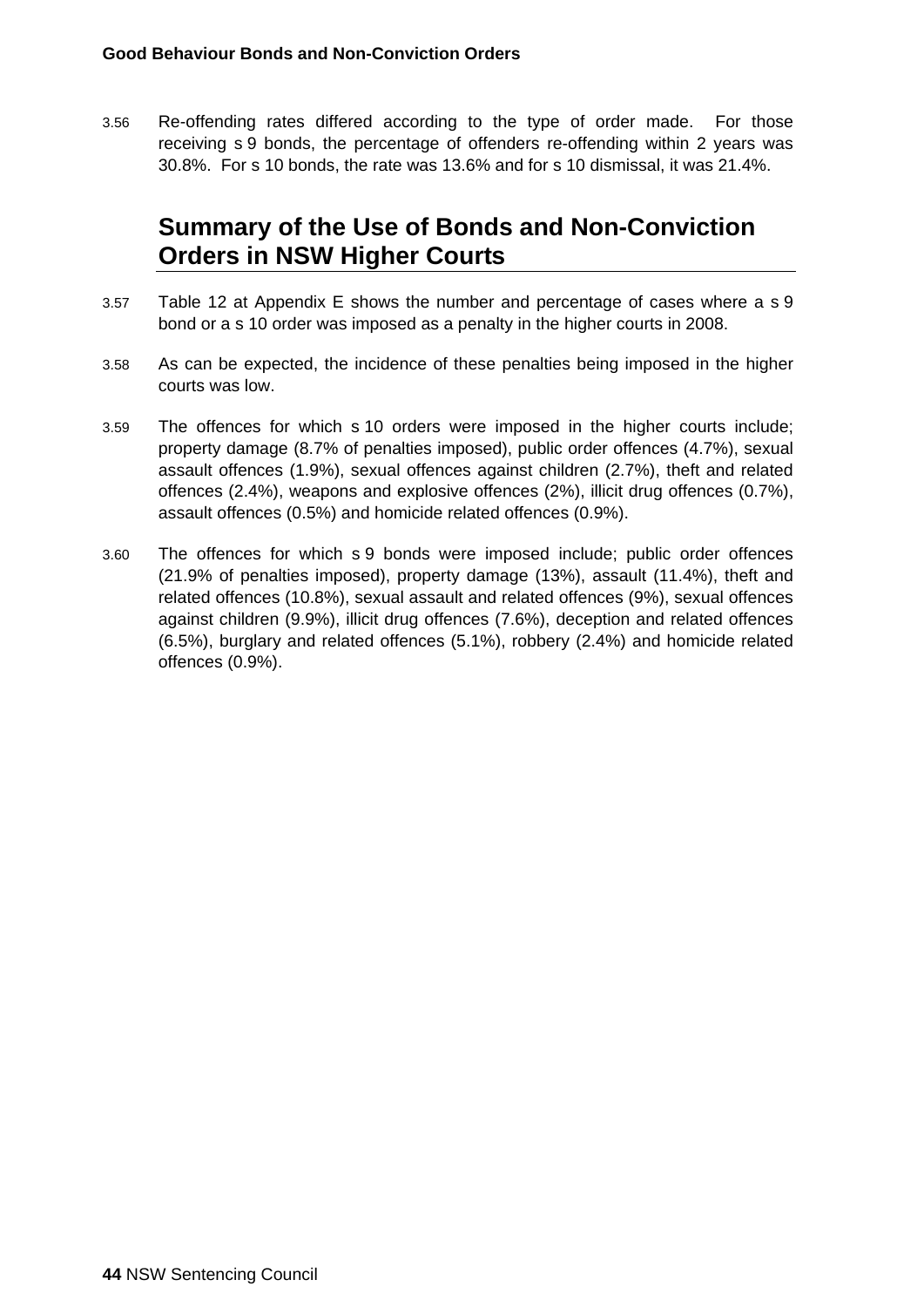# **4. SUMMARY OF SUBMISSIONS**

# **Introduction**

- 4.1 In this chapter we summarise the submissions received concerning the use of good behaviour bonds and non-conviction orders as sentencing options in the Local Court.
- 4.2 The majority of submissions did not suggest that either good behaviour bonds or non-conviction orders are being used disproportionately or inappropriately, and considered that both of these sentencing options are necessary to deal with the range of matters that come before the courts.<sup>1</sup> The key submissions that considered that non-conviction orders were *not* being used appropriately were received from six NSW Local Councils, the Pedestrian Council of Australia and the Australian Institute of Local Government Rangers, and were mainly concerned with parking offences, or companion animal offences.
- 4.3 Some stakeholders cited recent statistics<sup>2</sup> that suggested that bonds and non-conviction orders have not been used disproportionately,<sup>3</sup> and principally were used for offences at the lower end of the scale of seriousness. $4$
- 4.4 The Chief Magistrate of the Local Court observed that any misperceptions as to the frequency of the use of ss 9 and 10 orders derived from the fact that:
	- sentencing involves a complex combination of competing considerations;

<sup>1.</sup> Submission 2: Community Relations Commission; Submission 3: Director of Public Prosecutions of NSW; Submission 8: Illawarra Legal Centre Inc.; Submission 9: The Shopfront Youth Legal Centre; Submission 11: Public Interest Advocacy Centre; Submission 13: His Honour G. Henson, Chief Magistrate of the Local Court of NSW; Submission 13A: His Honour G. Henson, Chief Magistrate of the Local Court of NSW (supplementary submission); Submission 16: Law Society of NSW; Submission 17: Department of Ageing, Disability and Home Care.

<sup>2.</sup> Judicial Commission of NSW, *Common Offences in the NSW Local Court: 2007,* Sentencing Trends & Issues 37 (2008).

<sup>3.</sup> Submission 3: Director of Public Prosecutions NSW, [2], [4]; Submission 11: Public Interest Advocacy Centre, 3, 6–7; Submission 16: Law Society of NSW, 1, 6.

<sup>4.</sup> Submission 3: Director of Public Prosecutions NSW, [2], [4].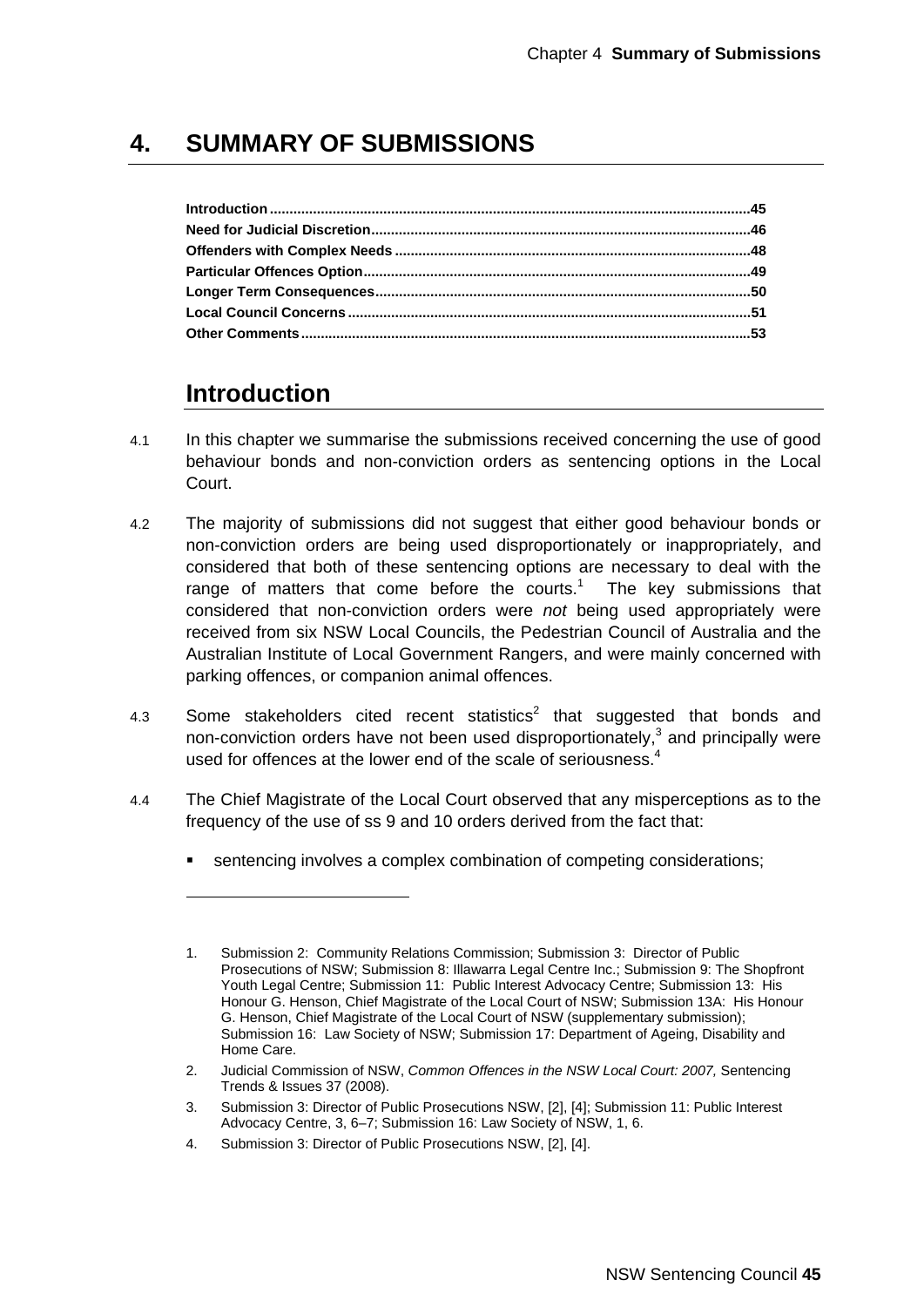- **EXEDENT EXEDENT I** legislative and policy initiatives are added to the sentencing exercise, which further entrench the risk of the community perception being distorted;
- the Local Court deals with a great volume of criminal cases; and
- there is a skewed view of the relative seriousness of particular offences for which s9 and s10 orders may be made.<sup>5</sup>
- 4.5 The Chief Magistrate of the Local Court advised that in his experience, breach of the conditions attached to a bond imposed pursuant to  $s$  10(1)(b) of the Act has been relatively infrequent. He noted that this was unsurprising because the vast majority of people dealt with under s 10 were first offenders who have been assessed as unlikely to re-offend.<sup>6</sup>
- 4.6 The NSW Director of Public Prosecutions (DPP) acknowledged that there are criticisms of the process in relation to ss 9 and 10 orders, and that there might be a perception among victims, and among, some members of the public, that such orders are too lenient.<sup>7</sup> However, it was submitted that ss 9 and 10 orders are beneficial to both the offenders and the community because they are cost effective, and appropriate for a range of offences, especially for offenders with good prospects of rehabilitation.<sup>8</sup>
- 4.7 The Law Society of NSW submitted that the number of appeals, compared to the number of s 10 orders imposed, indicated that s 10 orders are being used appropriately.<sup>9</sup>

# **Need for Judicial Discretion**

- 4.8 Several stakeholders submitted that the existence of a judicial discretion to impose ss 9 and 10 orders was essential and should not be fettered, because:
	- magistrates are very experienced in sentencing and deal with a very large volume of criminal work: $1$ <sup>\*</sup>
	- sentences are imposed in accordance with legislative requirements, and the instinctive synthesis approach ensures that the sentencers discretion is preserved and is utilised: $11$  and

6. Ibid, 3.

- 7. Submission 3: Director of Public Prosecutions NSW, [7].
- 8. Ibid, [5].
- 9. Submission 16: Law Society of NSW, 2.
- 10. Submission 3: Director of the Public Prosecutions NSW, [7].
- 11. Ibid, [7].

<sup>5.</sup> Submission 13: His Honour G. Henson, Chief Magistrate of the Local Court of NSW, 4.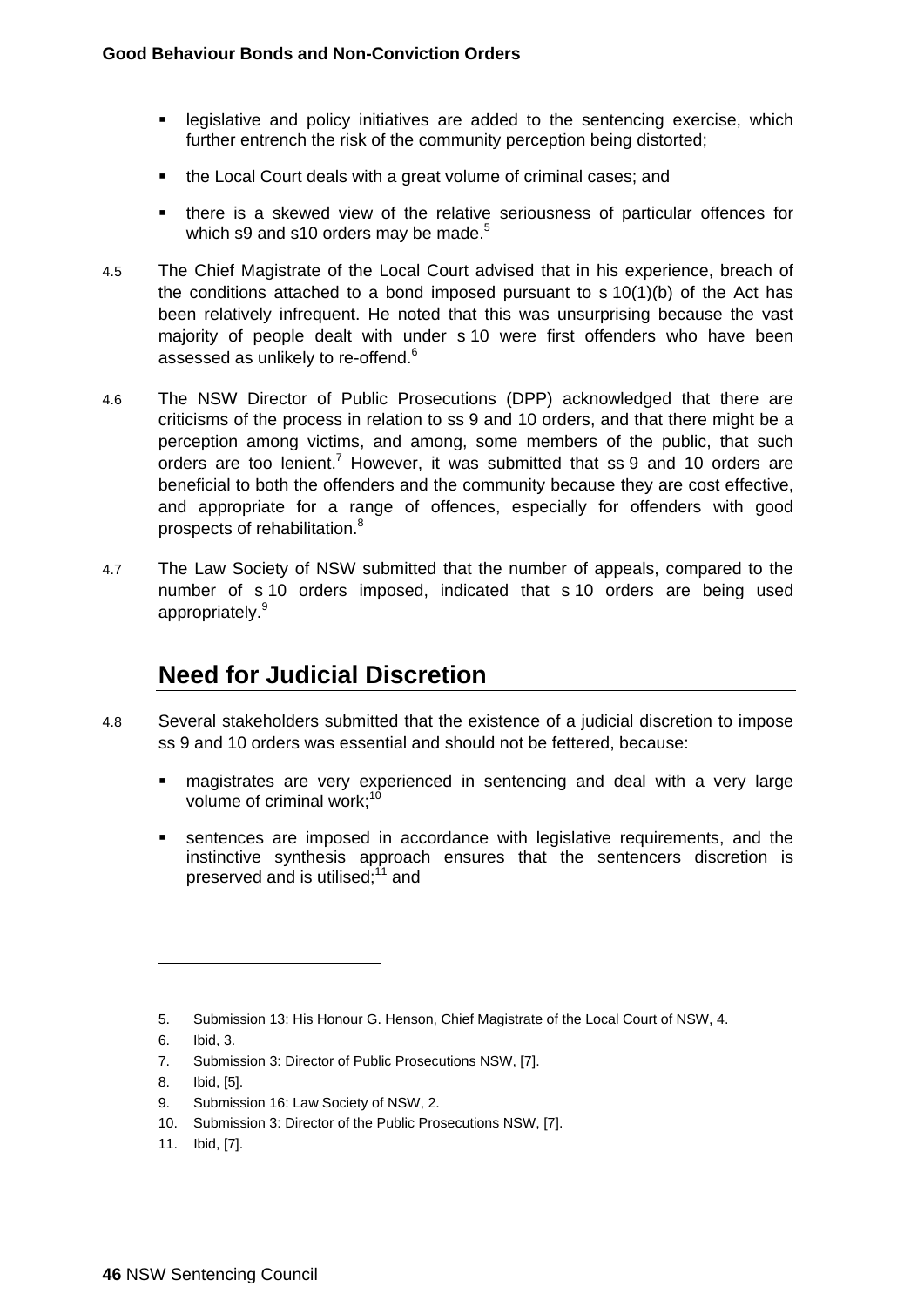- any unwarranted exercise of discretion can be adequately addressed by the appeal mechanism under part 3 of the *Crimes (Appeal and Review) Act 2001*   $(NSW)^{12}$  or by an application for a guideline judgment under s 37 of the Act.<sup>13</sup>
- 4.9 Additionally, some stakeholders specifically addressed the need for judicial discretion to impose non-conviction orders, $14$  on the basis that:
	- criminal records have far reaching consequences on a person's career and employment opportunities,  $15$  as well as his or her capacity to travel overseas;  $16$
	- disqualification from holding a drivers licence in a rural area, where there is no access to public transport, is a significant social consequence of a conviction;<sup>17</sup> and
	- such orders are sometimes necessary to ensure a just result in individual cases.18
- 4.10 The DPP asserted that the existing legislative criteria for the imposition of bonds and non-conviction orders, based on the nature of the offence and the offender's background, provided 'a sensible and appropriate framework'; and that in the interest of flexibility, there should not be any additional criteria specified.<sup>19</sup>

- 18. Submission 9: The Shopfront Youth Legal Centre, 1; Submission 16: Law Society of NSW, 2.
- 19. Submission 3: Director of Public Prosecutions NSW, [6]. The Law Society of NSW also noted that the main advantage of bonds are their flexibility, as well as their deterrent and rehabilitative value: Submission 16: Law Society of NSW, 4.

<sup>12.</sup> Part 3 of the *Crimes (Appeal and Review) Act 2001* (NSW) deals with appeal from the Local Court to the District Court.

<sup>13.</sup> Submission 13: His Honour G. Henson, Chief Magistrate of the Local Court of NSW, 4. Under s 13 of the *Crimes (Sentencing Procedure) Act 1999* (NSW), the NSW Court of Criminal Appeal may give a guideline judgment on the application of the Attorney General.

<sup>14.</sup> Submission 3: Director of Public Prosecutions NSW, [7]; Submission 8: Illawarra Legal Centre Inc, 1; Submission 9: The Shopfront Youth Legal Centre, 1-2; Submission 13: His Honour G. Henson, Chief Magistrate of the Local Court of NSW, 4; Submission 16: Law Society of NSW, 2, 6.

<sup>15.</sup> Submission 8: Illawarra Legal Centre Inc, 1; Submission 13: His Honour G. Henson, Chief Magistrate of the Local Court of NSW, 2. The Illawarra Legal Centre provided examples showing that the discretion to impose a s 10 order is necessary in appropriate circumstances. One example involved a person suffering from a mental illness who had recently started on new medication. Despite his mental illness and the fact that he had no criminal record, he was issued with a substantial on-the-spot fine for throwing an apple at a train. The matter was dismissed under s 10 of the *Crimes (Sentencing Procedure) Act 1999* (NSW) on appeal. Another case study involved a public housing tenant who suffered from various illnesses and had been charged with possession of marijuana, a conviction for which would have resulted in his eviction from the property. He received a non-conviction order on a good behaviour bond, which allowed him to successfully fight off the landlord's attempted eviction: Submission 8: Illawarra Legal Centre Inc, 1.

<sup>16.</sup> Submission 13: His Honour G. Henson, Chief Magistrate of the Local Court of NSW, 2.

<sup>17.</sup> Ibid, 2.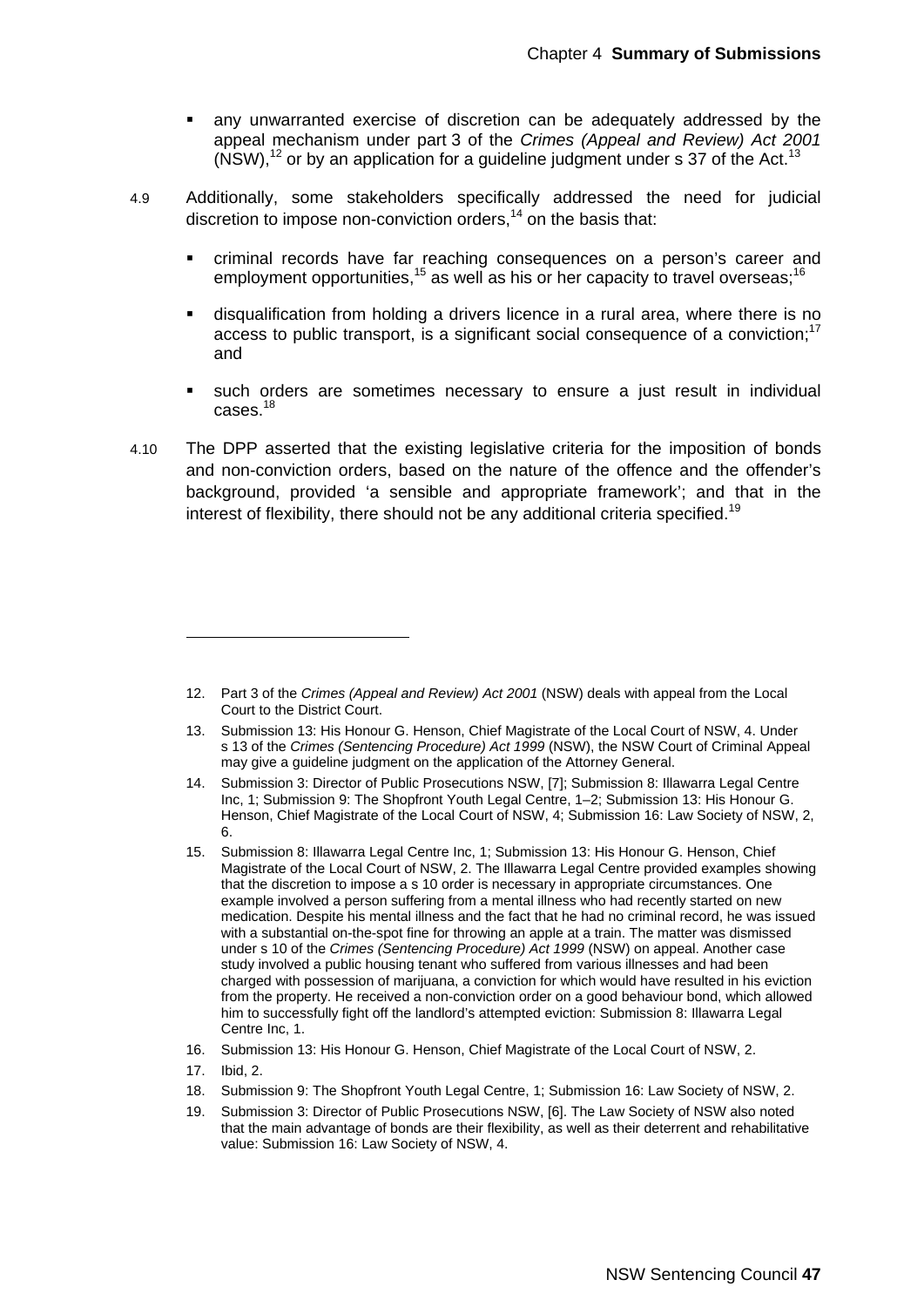4.11 There was significant support otherwise for the view that judicial discretion plays an important role in sentencing, $20$  as well as opposition to the creation of further restrictions on the discretion to impose non-conviction orders.<sup>21</sup>

# **Offenders with Complex Needs**

- 4.12 Some stakeholders emphasised the benefits of using bonds and non-conviction orders to deal with vulnerable and disadvantaged groups. The Law Society of NSW submitted that such sentencing options are useful for dealing with young people, disadvantaged people, people with an intellectual disability and people with mental health problems, on the basis that:
	- bonds recognise the seriousness of the offence while providing the offender with an opportunity, by demonstrated good behaviour, to avoid more serious sentencing options;
	- bonds are flexible as they allow the courts to impose a wide range of conditions that are designed to address the offending behaviour; and
	- non-conviction orders help to achieve a just outcome when judicial discretion is unduly constrained, for example, where a conviction would have resulted in a mandatory licence disqualification that would have serious adverse consequences for an offender, in terms of his or her employment and personal responsibilities.<sup>22</sup>
- 4.13 The Department of Ageing, Disability and Home Care (DADHC) noted that people with a disability are at an increased risk of further contact with the criminal justice system due to the lack of:
	- early intervention or prevention programs;
	- adequate access to support mechanisms;
	- appropriate responses to their specific needs;
	- systematic approaches to assessment; and
	- provision of community support services.

22. Submission 16: Law Society of NSW, 5.

<sup>20.</sup> Submission 3: Director of Public Prosecutions NSW, [7]; Submission 8: Illawarra Legal Centre Inc, 1; Submission 9: The Shopfront Youth Legal Centre, 1; Submission 13: His Honour G. Henson, Chief Magistrate of the Local Court of NSW, 4; Submission 14: City of Sydney Council, 1; Submission 16: Law Society of NSW, 2.

<sup>21.</sup> Submission 3: Director of Public Prosecutions NSW, [7]; Submission 8: Illawarra Legal Centre Inc, 1; Submission 9: The Shopfront Youth Legal Centre, 1-2; Submission 13: His Honour G. Henson, Chief Magistrate of the Local Court of NSW, 4; Submission 16: Law Society of NSW, 2, 6.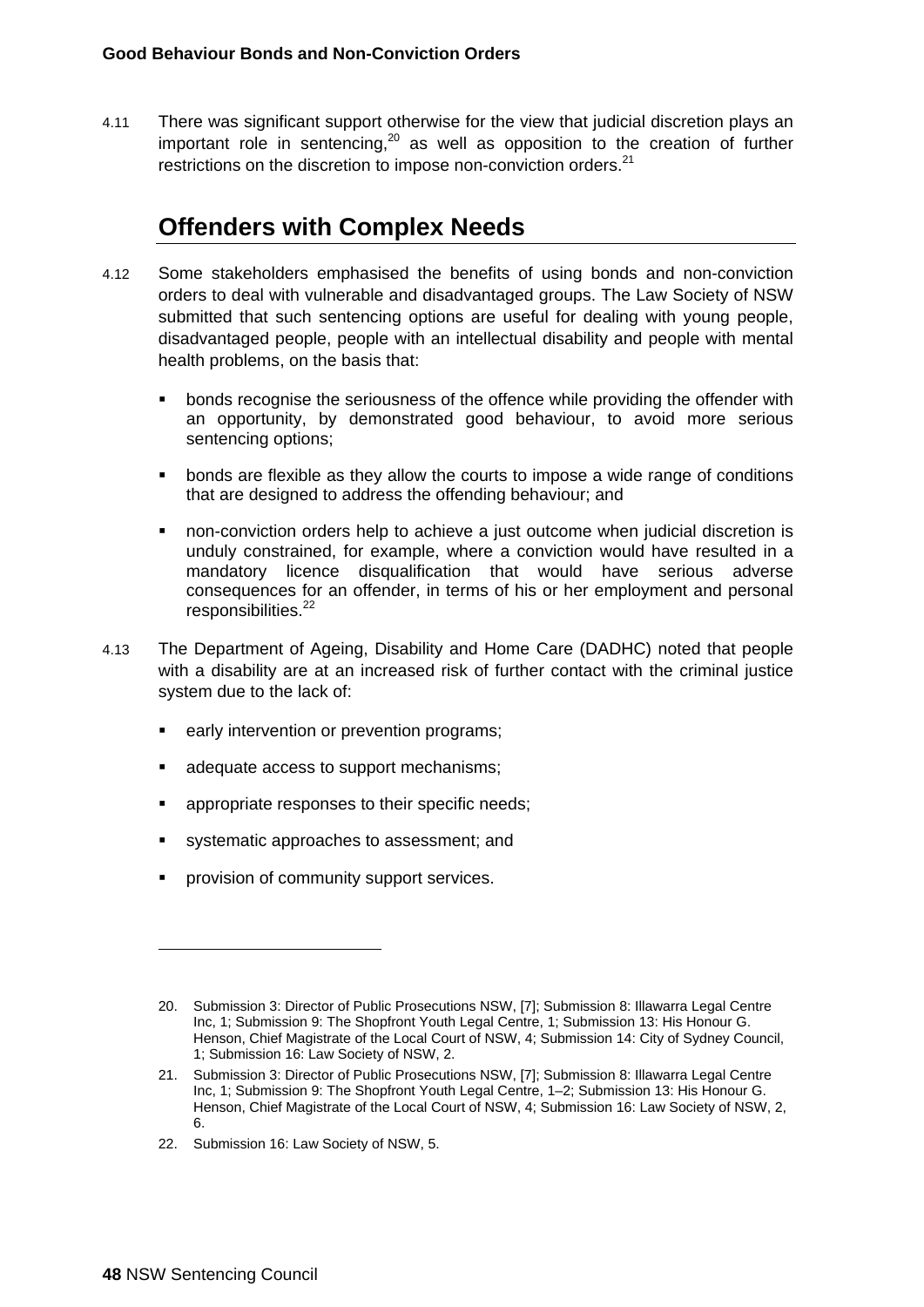- 4.14 DADHC submitted, accordingly, that people with a disability may benefit from the use of ss 9 and 10 orders because such mechanisms help to:
	- address the offending behaviour;
	- minimise their future contact with the criminal justice system; and
	- avoid the risk of offenders with a disability being victimised in prison, since they are not as well equipped as other inmates to apply successfully for early release and parole.<sup>23</sup>

### **Particular Offences Option**

- 4.15 It was suggested that s 10 orders are particularly appropriate for certain types of offences, including:
	- inherently trivial offences—for example, possession of a small amount of prohibited drug for personal use, $24$  especially if committed by first offenders; $25$ minor traffic offences (eg., low range  $PCA$ ),  $^{26}$  and shoplifting by first offenders of property with little intrinsic value:<sup>27</sup>
	- offences that are disproportionately committed by disadvantaged people, or for which disadvantaged people are disproportionately apprehended and charged, such as offensive language and goods in custody; $^{28}$  and
	- offences for which there is an excessive legislative constraint on judicial discretion— for example, traffic offences that have lengthy mandatory disqualification periods, a conviction for which would have serious adverse consequences for the offender in terms of his or her employment and personal responsibilities.29 It was submitted that in cases where young people were charged with driving while unlicensed or suspended, usually due to fine default—which was mostly a direct consequence of poverty—a s 10 order would be in the interests of justice, in encouraging the rehabilitation of young offenders, and ultimately, promoting road safety. $\overline{3}$
- 4.16 It was suggested in some submissions that s 10 orders might not be appropriate for certain offences, including offences related to drink driving, $31$  sexual assault,  $32$ domestic violence,  $33$  dog attacks on humans and dogs chasing children.  $34$

<sup>23.</sup> Submission 17: Department of Ageing, Disability and Home Care, 2.

<sup>24.</sup> Submission 9: The Shopfront Youth Legal Centre, 1.

<sup>25.</sup> Submission 13: His Honour G. Henson, Chief Magistrate of the Local Court of NSW, 1.

<sup>26.</sup> Ibid.

<sup>27.</sup> Ibid, 2.

<sup>28.</sup> Submission 9: The Shopfront Youth Legal Centre, 1.

<sup>29.</sup> Submission 16: Law Society of NSW, 5; Submission 9: The Shopfront Youth Legal Centre, 2.

<sup>30.</sup> Submission 9: The Shopfront Youth Legal Centre, 2.

<sup>31.</sup> Submission 1: Victims Advisory Board, 1.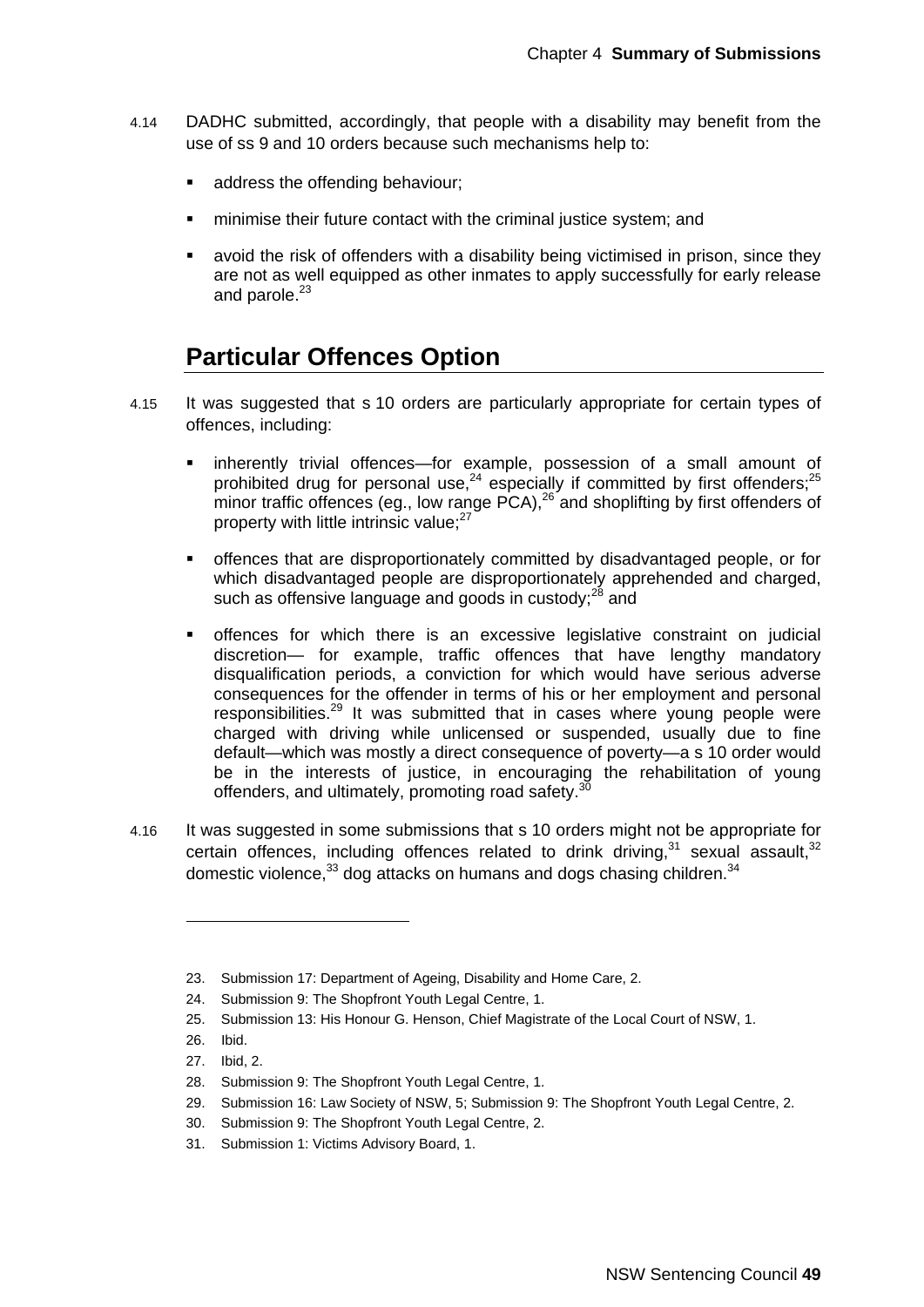- 4.17 The RTA raised a number of concerns in relation to non-conviction orders as a sentencing option in relation to traffic offences.<sup>35</sup> In particular, the RTA noted that:
	- the removal of the mandatory application of demerit points in cases where a s 10 dismissal had been ordered, allows offenders to escape punishment for the offence;
	- consideration should be given to the possible introduction of alternative sanctions such as a 'good behaviour licence' for a 12 month period; and
	- consideration should be given to mandating the Alcohol Interlock Program for all persons found quilty of serious drink driving offences.<sup>36</sup>

# **Longer Term Consequences**

- 4.18 PIAC submitted that the benefits of s 10 orders are being seriously undermined by legislative provisions (of the kind noted in the previous chapter), that treat non-conviction orders as convictions for a range of purposes. $37$  In particular, PIAC was concerned that under s 17 of the *Legal Profession Act 2004* (NSW), a person who received a s 10 order for a serious offence cannot be an associate of a legal practice without permission from the relevant authority, which:<sup>38</sup>
	- imposes a significant burden on the individual and the legal practitioners to go through a lengthy hearing process to obtain permission;
	- creates difficulty for the individual because he or she may not recall the precise nature of the orders, that may have been imposed some time ago, and that do not appear on the individual's criminal record;
	- constitutes a discrimination on the basis of the prior criminal record, which is against the principle of rehabilitation of offenders; and
	- undermines the purpose of  $s$  10, which is to give offenders a second chance.<sup>39</sup>

- 34. Submission 12: The Australian Institute of Local Government Rangers (inc.), 1.
- 35. Submission 22: NSW Roads and Traffic Authority, 2.
- 36. The Alcohol Interlock Program is a program that enables drivers convicted of certain major alcohol-related offences to continue driving after a reduced disqualification period if they obtain an interlock driver licence and participate in the program. The alcohol interlock only allows the car's ignition to start if the driver passes a breath test.
- 37. Submission 11: Public Interest Advocacy Centre, 7–11.
- 38. Ibid, 7.
- 39. Submission 11: Public Interest Advocacy Centre, 8.

<sup>32.</sup> Ibid.

<sup>33.</sup> Ibid.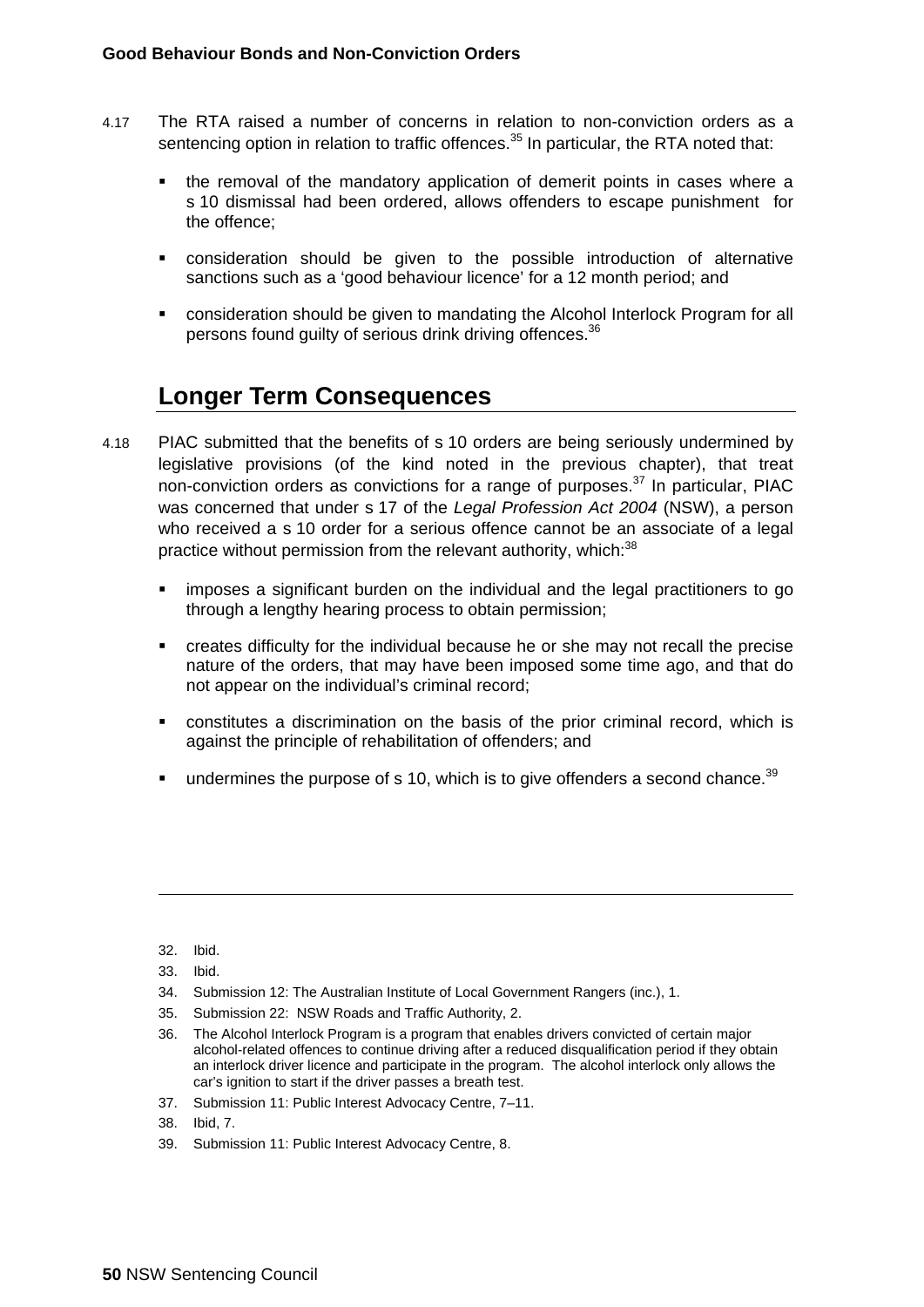## **Local Council Concerns**

- 4.19 Several local councils, the Australian Institute of Local Government Rangers (inc.) and the Pedestrian Council of Australia submitted that s 10 orders have been overused,<sup>40</sup> particularly for minor offences<sup>41</sup>—including parking offences<sup>42</sup> and matters under the *Companion Animals Act 1998* (NSW).43 Concerns were expressed that multiple s 10 orders may be issued to the same person at the same time, $44$  or on numerous occasions for the same offence, $45$  even where the offender fails to attend court.<sup>46</sup>
- 4.20 In relation to parking offences (and in particular, parking in a school no-stopping zone).<sup>47</sup> it was submitted that some magistrates regarded these offences as trivial in themselves, rather than considering, objectively, whether the offence was 'trivial in nature', as is required under s  $10(3)(b)$  of the Act.<sup>48</sup> Concern was expressed that s 10 orders were being imposed despite the fact that some drivers had previous parking issues.<sup>49</sup> or had re-offended on numerous occasions:  $50$  and even in cases where it could be seen that there was strong evidence against the offender.<sup>51</sup> Several submissions noted that some magistrates have expressly indicated their contempt for parking matters prior to a hearing—by stating that all parking matters would be dismissed without hearing.<sup>52</sup>
- 4.21 Local councils argued that the frequent use of s 10 orders, particularly in relation to parking offences:
	- devalues the punishment for the offence;<sup>53</sup>

41. Submission 15: North Sydney Council, 1.

43. Submission 6: Camden Council, 1.

- 44. Submission 5: Ballina Shire Council, 1; Submission 6: Camden Council, 2; Submission 12: The Australian Institute of Local Government Rangers (inc.), 1; Submission 15: North Sydney Council, 2.
- 45. Submission 12: The Australian Institute of Local Government Rangers (inc.), 1.
- 46. Submission 18: Pedestrian Council of Australia, 1.
- 47. Submission 6: Camden Council, 1–2, Submission 10: Kogarah City Council, 1; Submission 12: The Australian Institute of Local Government Rangers (inc.), 1.
- 48. Submission 7: Leichhardt Council, 2.
- 49. Submission 10: Kogarah City Council 2.
- 50. Submission 15: North Sydney Council, 2; Submission 12: The Australian Institute of Local Government Rangers (inc.), 1.
- 51. Submission 6: Camden Council, 2; Submission 10: Kogarah City Council, 1.
- 52. Submission 10: Kogarah City Council, 1; Submission 12: The Australian Institute of Local Government Rangers (inc.), 1; Submission 14: City of Sydney Council, 1.
- 53. Submission 15: North Sydney Council, 1.

<sup>40.</sup> Submission 4: Wingecarribee Shire Council, 1; Submission 12: The Australian Institute of Local Government Rangers (inc.), 1.

<sup>42.</sup> Submission 6: Camden Council, 1; Submission 10: Kogarah City Council 1–2, Submission 12: The Australian Institute of Local Government Rangers (inc.), 1; Submission 18: Pedestrian Council of Australia, 1.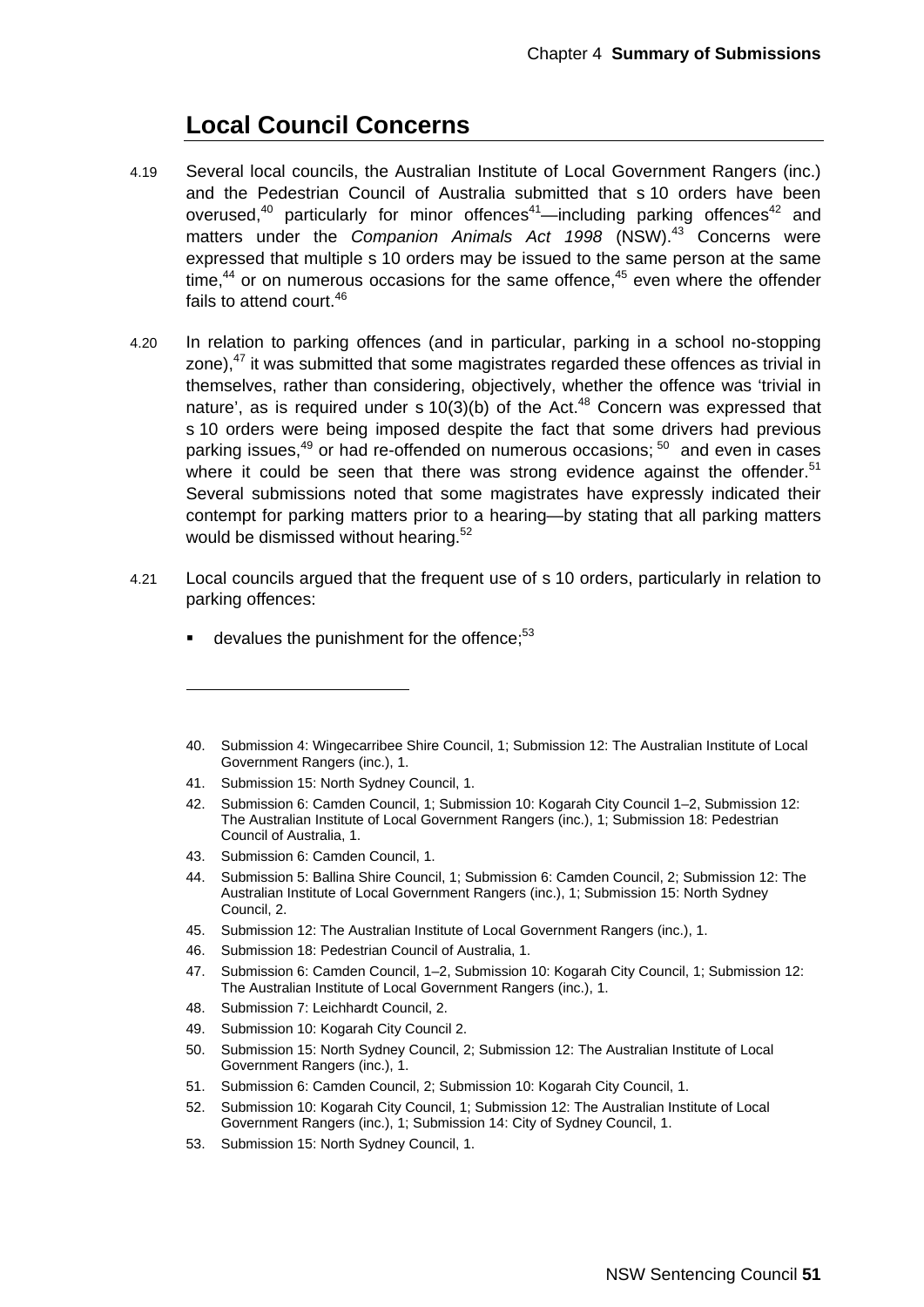- encourages people to elect to contest matters with the expectation that they are highly likely to receive a s 10 order:<sup>54</sup>
- sends a strong message to community that there is no need to comply with the  $legislation; <sup>55</sup>$
- discourages local councils from defending most parking-related matters<sup>56</sup> or pursuing fines where the person elects to go to court;<sup>57</sup>
- perpetuates the cycle of offending, followed by court contest and charge dismissal (especially in relation to those matters that do not result in demerit points); $58$
- undermines the credibility of the criminal justice system; $59$
- increases the workload of the courts: $60$  and
- imposes a significant burden on the public purse in terms of staff costs and legal costs and expenses,<sup>61</sup> since it is usual to make no order as to court costs, or professional costs, when a s 10 order is imposed.<sup>62</sup>
- 4.22 In addition, it was submitted that, in cases where s 10 orders might be imposed, there was no opportunity for the magistrate to verify the defendant's explanation for the offence, $63$  because of the large number of cases in the Local Court. $64$  One local council noted that magistrates often used the reason that the offender was not aware of the legislation and had made an honest mistake, to justify a s 10 disposal.<sup>65</sup> It was submitted that, where there has been any change in legislation, local councils would need to undertake numerous community education programs to inform the community of the changes, and to issue warnings prior to authorising the issue of infringement notices.<sup>66</sup>
- 4.23 One local council suggested that there is a degree of inconsistency between magistrates in applying s 10, with some magistrates being more lenient than others.<sup>67</sup> It was argued that there have been instances where the judicial discretion
	- 54. Submission 4: Wingecarribee Shire Council, 1; Submission 6: Camden Council, 3.
	- 55. Submission 6: Camden Council, 1.
	- 56. Submission 10: Kogarah City Council, 1.
	- 57. Submission 15: North Sydney Council, 1.
	- 58. Ibid, 2.

- 59. Submission 12: The Australian Institute of Local Government Rangers (inc.), 1.
- 60. Ibid, 2; Submission 15: North Sydney Council, 2.
- 61. Submission 5: Ballina Shire Council, 1–2; Submission 6: Camden Council, 1; Submission 7: Leichhardt Council, 2; Submission 15: North Sydney Council, 1.
- 62. Submission 7: Leichhardt Council, 2.
- 63. Submission 6: Camden Council, 2; Submission 7: Leichhardt Council, 2.
- 64. Submission 7: Leichhardt Council, 2.
- 65. Submission 10: Kogarah City Council, 1.
- 66. Submission 12: The Australian Institute of Local Government Rangers (inc.), 2.
- 67. Submission 10: Kogarah City Council, 1.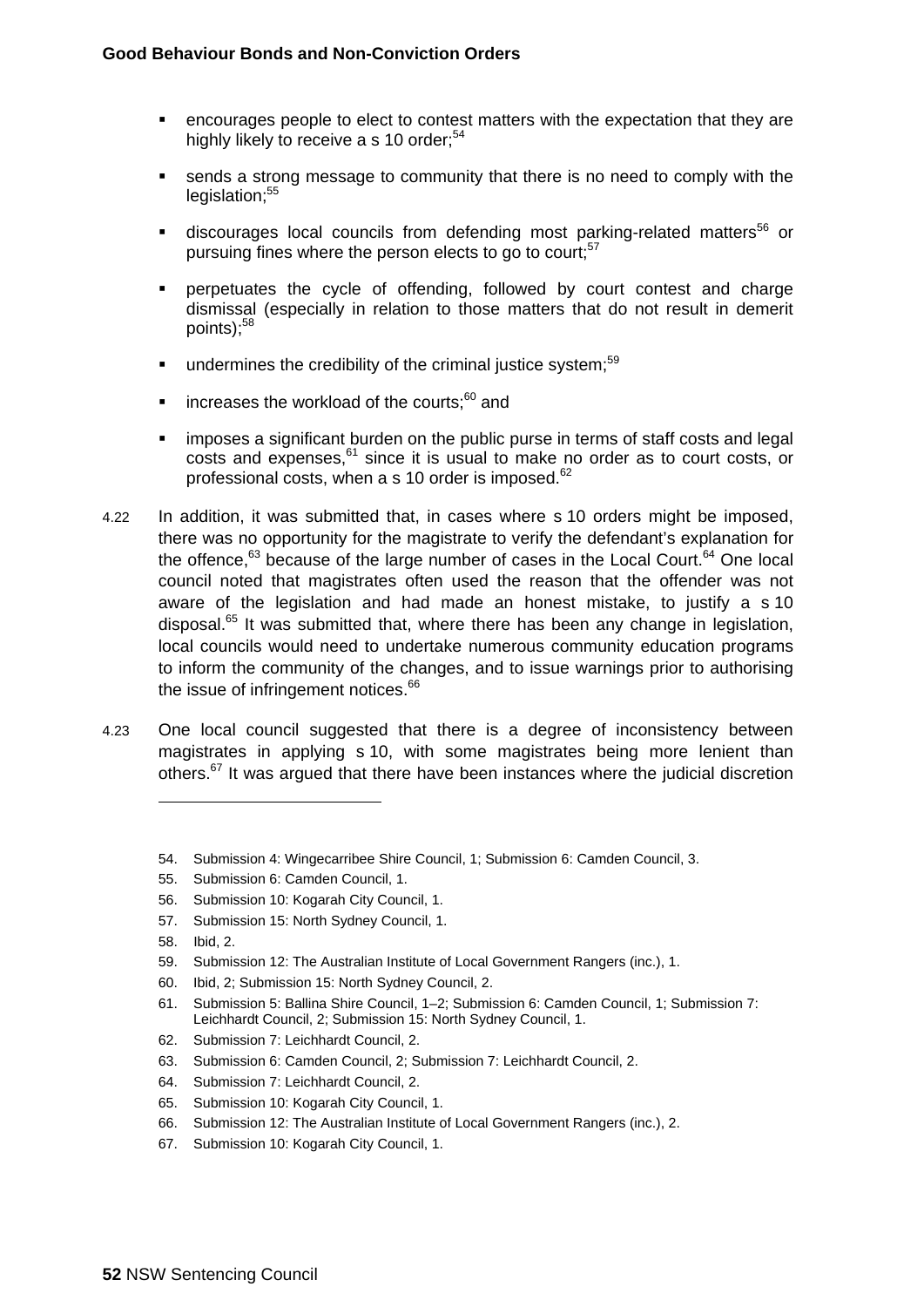to impose a s 10 order has not been exercised appropriately because there was no consideration of the facts and circumstances of the case. $68$  For example, it was submitted that some magistrates have indicated that they would take a blanket approach to the issue of s 10 dismissals for particular types of offences, such as parking offences committed by taxi drivers.<sup>69</sup>

### **Other Comments**

- 4.24 The Public Interest Advocacy Centre (PIAC) submitted that ss 9 and 10 should be used more often, and that existing diversionary programs should be extended to include other offences and appropriate programs should be established to address the needs of specific offender groups.<sup>70</sup> In particular, it submitted that:
	- the Cannabis Cautioning Scheme, which currently only deals with the possession of cannabis, should be extended to include other minor drug possession matters;
	- the Magistrates Early Referral into Treatment (MERIT) program, which is currently restricted to adults with a drug problem, should be extended to include treatment for people with other addictive problems, including alcohol or gambling problems; and
	- effective diversionary options suitable and accessible to female offenders should be established and maintained, in order to reduce the incidence of short term incarceration of women and its disruptive effect on them and their families.<sup>71</sup>
- 4.25 The Chief Magistrate of the Local Court submitted that the Youth Justice Conferencing programme should be extended to include young adult offenders, on the basis that:
	- the age of 18 is an arbitrary cut-off point for assessing a person's maturity;
	- the programme is particularly capable of applying to and improving outcomes within Aboriginal communities and within country communities generally; and that
	- the use of diversionary programmes may reduce the frequency of the use of s 10 orders $^{72}$
- 4.26 The NSW Police Force, however, submitted that there are already sufficient sentencing options available to judicial officers, including diversionary options. It

<sup>68.</sup> Submission 14: City of Sydney Council, 1.

<sup>69.</sup> Ibid.

<sup>70.</sup> Submission 11: Public Interest Advocacy Centre, 3. The Public Interest Advocacy Centre submitted that there was no evidence that ss 9 and 10 have been used disproportionately and there should not be further restrictions on their use.

<sup>71.</sup> Ibid, 3–6.

<sup>72.</sup> Submission 13: His Honour G. Henson, Chief Magistrate of the Local Court of NSW, 5.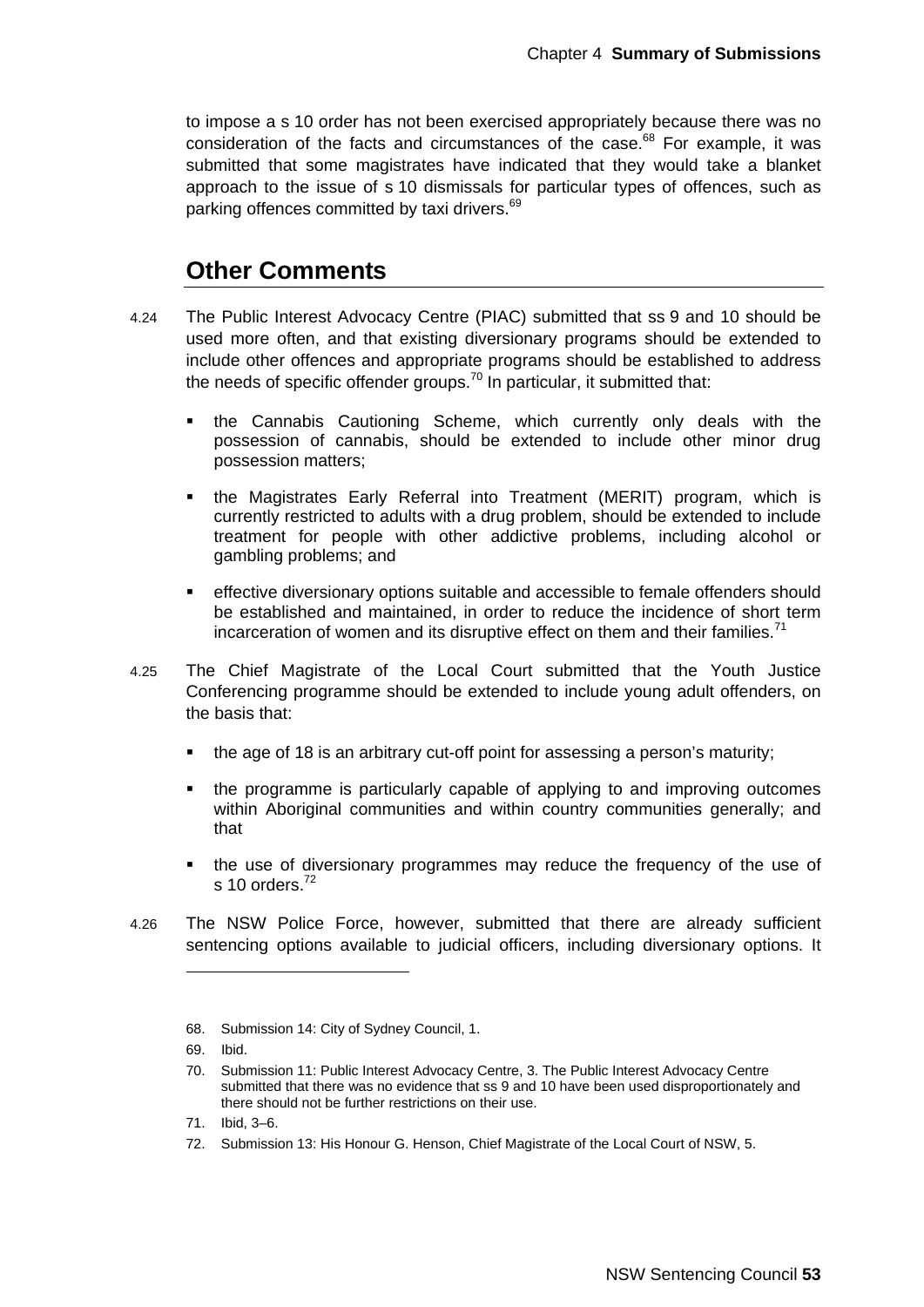suggested that the provision of further sentencing options might unnecessarily add to the complexity of the sentencing task. $73$ 

- 4.27 On a separate issue, the NSW Police Force submitted that a short (for example, 3 or 6 month) sentence of imprisonment, that has been suspended, might not provide sufficient time for a good behaviour bond to take effect, and that a s 9 bond would be a more effective order in such cases.<sup>74</sup> The NSW Police Force further submitted that, in such circumstances, the court should be able to impose a good behaviour bond that exceeds the length of the suspended sentence.<sup>75</sup>
- 4.28 The Council is however of the view, at this point, that a s12 suspended sentence involves a significantly more severe penalty than a s 9 bond within the sentencing hierarchy, and should not be considered as an alternative to a s 9 bond. The use of suspended sentences will be considered by the Council in a separate report.
- 4.29 In summary, while a significant number of stakeholders are supportive of the use of ss 9 and 10 orders, several options for reform were identified which are considered in Chapter 5.

<sup>73.</sup> Submission 19: NSW Police Force, 3.

<sup>74.</sup> Ibid.

<sup>75.</sup> Ibid.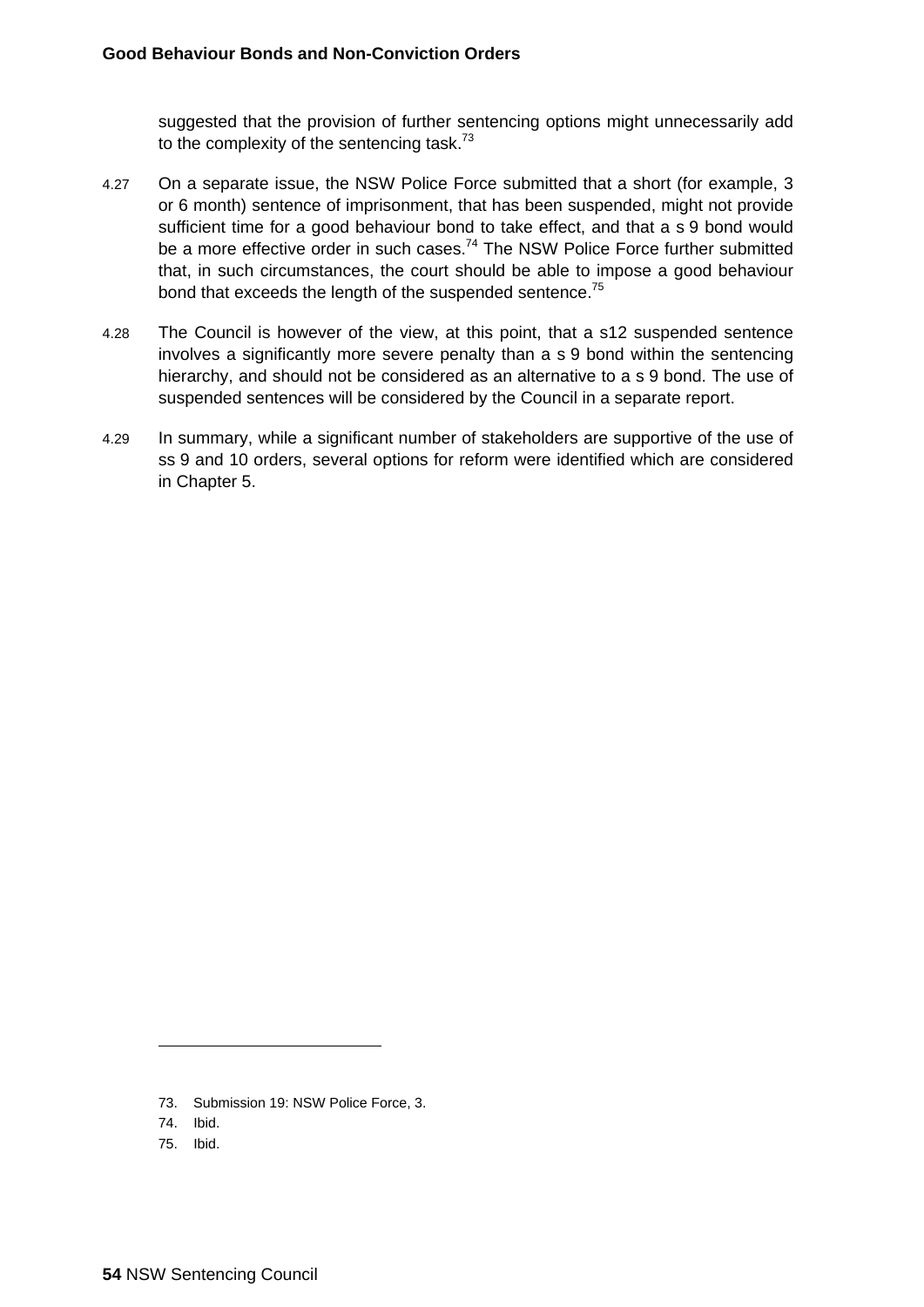## **5. OPTIONS FOR REFORM**

| Option 1: Mandate or specify the conditions that may be attached to a good behaviour       | .55 |
|--------------------------------------------------------------------------------------------|-----|
| Option 2: Improve the availability and operation of bonds in rural and remote areas56      |     |
|                                                                                            |     |
| Option 3: Restrict the use of s 10 based on subjective circumstances of the offender60     |     |
|                                                                                            |     |
| Option 5: Offence-based or procedural restriction on the use of s 10 orders                |     |
| Option 6: Remove or amend the list of factors to be taken into account for the imposition  |     |
| Option 7: Application for a quideline judgment in relation to low-range and/or mid-range   |     |
|                                                                                            |     |
|                                                                                            |     |
| Option 10: Limit the adverse effects of s 10 orders in certain circumstances               |     |
| Option 11: Allow prosecuting bodies to apply for costs where a s 9 or s 10 order is made78 |     |
|                                                                                            |     |

# **Good Behaviour Bonds**

5.1 In this chapter we identify the options that arise for consideration, based on the literature and the submissions that the Council has received.

### **Option 1: Mandate or specify the conditions that may be attached to a good behaviour bond by legislation**

- 5.2 As discussed above, a mandatory condition to be of 'good behaviour' attaches to s 9 bonds, and to conditional discharges under the Act. In addition, the court may also attach a condition under  $s 10(1)(c)$  of the Act requiring the offender to agree to participate in an intervention program and to comply with any intervention plan arising from it. However, the Act does not contain examples of other conditions. An option for reform is to amend the Act to insert examples of conditions that may be attached to bonds, as recommended by the ALRC in the context of sentencing federal offenders. If this was to occur then, as noted earlier, none of these conditions could amount to punishment such as the payment of a sum of money, $<sup>1</sup>$  or</sup> a requirement that the offender perform community service work.<sup>2</sup>
- 5.3 In its 2006 report on the sentencing of federal offenders, the Australian Law Reform Commission (ALRC) considered whether federal sentencing legislation should continue to require an offender, who is subject to a conditional release order, to be

<sup>1.</sup> For the reasons identified in *R v Ingrassia* (1997) 41 NSWLR 447.

<sup>2.</sup> *Crimes Sentencing Procedure Act 1999* (NSW) s 95.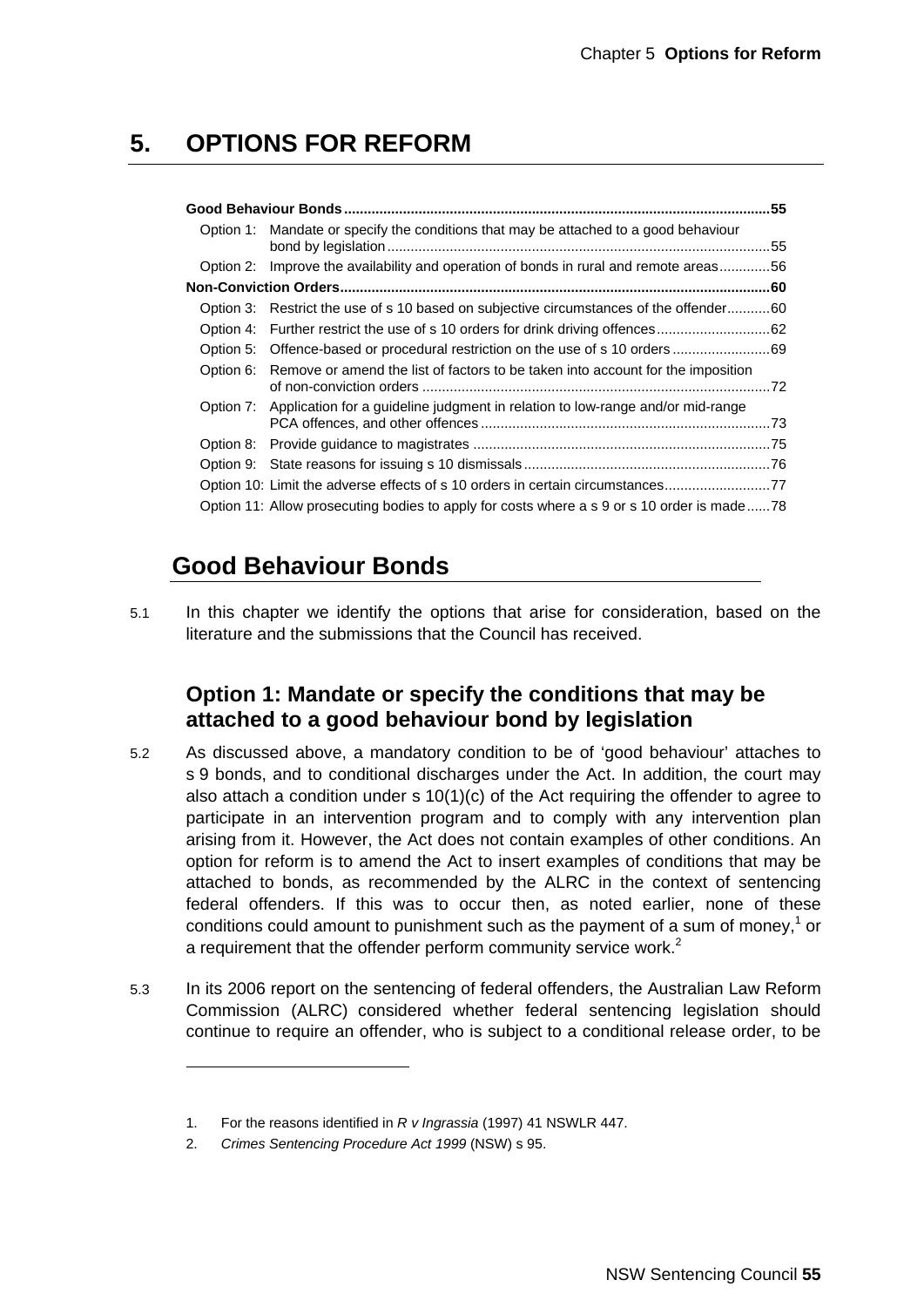of 'good behaviour'. Noting the criticism that the concept of 'good behaviour' is ill defined, the ALRC nevertheless considered that it is always appropriate to impose such a condition when an offender is released back into the community. It considered that there should not be any other mandatory conditions, attaching to a conditional release order, as no other condition is likely to be universally appropriate or applicable.<sup>3</sup>

5.4 The ALRC was of the view, instead, that the legislation could usefully provide some guidance, without restricting judicial discretion, by providing examples of the types of conditions that could be attached to conditional release orders, and of the  $circumstances$  in which they could be attached. $4$  It therefore recommended that:

> Federal sentencing legislation should grant a court a broad discretion to determine the conditions that may be imposed on a federal offender when it discharges an offender without recording a conviction, releases an offender after recording a conviction, or wholly or partially suspends a sentence of imprisonment. In addition to the mandatory condition that the offender be of good behaviour for a specified period of time, a court should be able to impose any of the following conditions:

- (a) that the offender undertake a rehabilitation program;
- (b) that the offender undergo specified medical or psychiatric treatment; or
- (c) that the offender be subject to the supervision of a probation officer and obey all reasonable directions of that officer.<sup>5</sup>
- 5.5 The Council is of the view that s 9 bonds and s10 discharge orders constitute important sentencing options. It is not satisfied from the statistics, the submissions received, or from its review of the case law, that there is any need to specify any additional conditions that should be imposed, or might be imposed in addition to those for which the Act currently provides or permits. The Council notes that, as outlined in Chapter 2 above $6$ , Part 8 of the Act currently allows a court to impose the kinds of conditions envisaged by the ALRC, as part of a s 9 bond or as part of a s 10 discharge order.

### **Option 2: Improve the availability and operation of bonds in rural and remote areas**

5.6 If the continuation of s9 bonds and s10 orders, as sentencing options is supported, then an issue arises as to their availability in rural and remote locations in NSW. While bonds are generally available in all NSW courts, *supervised* bonds or

<sup>3.</sup> Australian Law Reform Commission, *Same Crime, Same Time: Sentencing of Federal Offenders*, ALRC Report 103 (2006) [7.90]–[7.91], [7.95].

<sup>4.</sup> Ibid, at [7.96].

<sup>5.</sup> Ibid, Recommendation 7–10.

<sup>6.</sup> See Chapter 2 at [2.2], [2.23]-[2.33].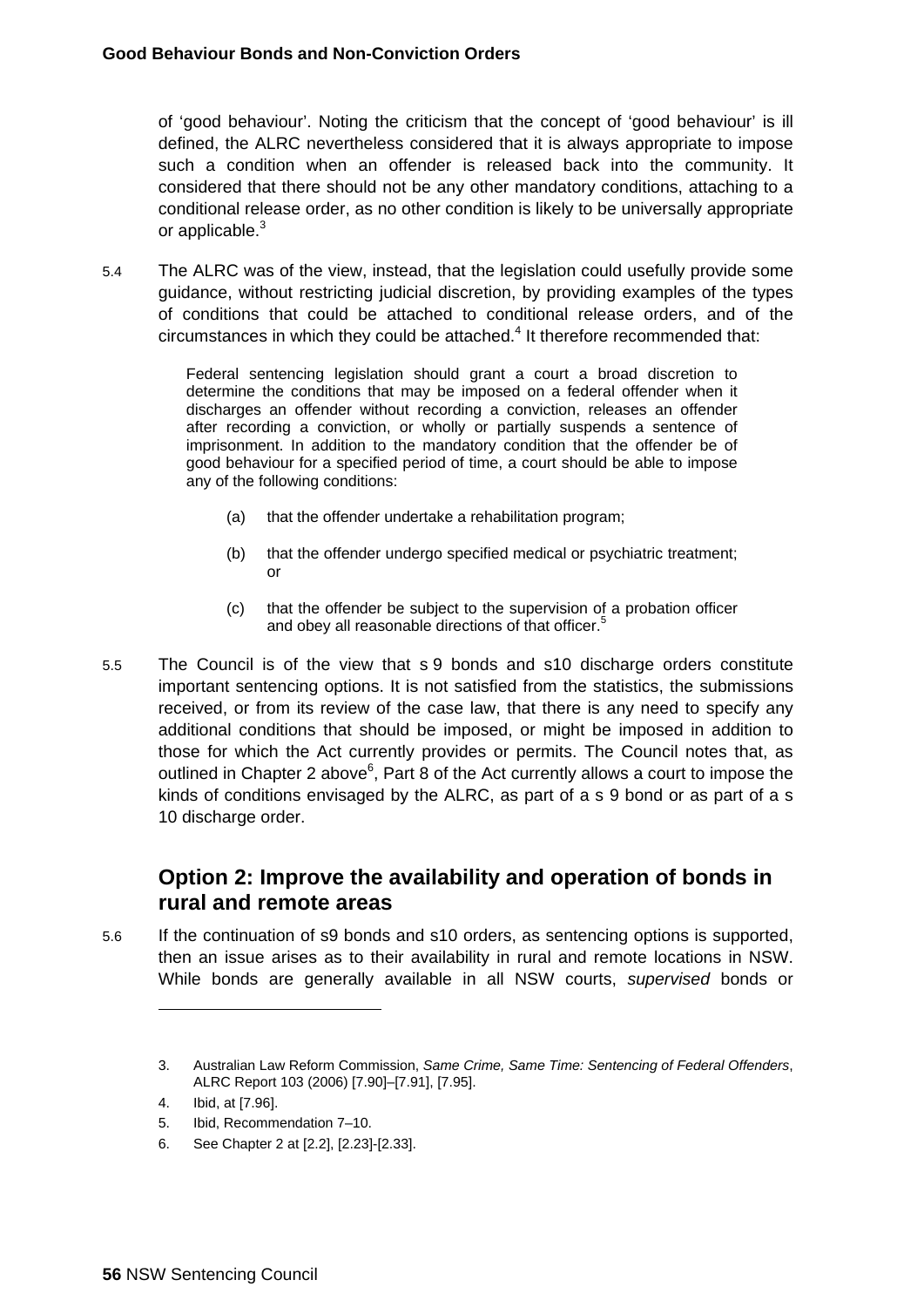intervention discharge conditions made under  $s$  10(1)(c) of the Act may not be accessible in some remote areas due to insufficient resources, $7$  including:

- probation and Parole staffing needs;
- the range, frequency, appropriateness and accessibility of programs provided by government agencies as well as non-government organisations;
- the availability of transport to allow offenders to attend programs and services, particularly those incorporating cultural aspects to address the needs of Aboriginal offenders; and
- the availability of support for disadvantaged groups.<sup>8</sup>
- 5.7 In its report on community based sentencing options for rural and remote areas and disadvantaged populations, the Legislative Council Standing Committee on Law and Justice expressed concern that supervised bonds were not uniformly available throughout NSW, and that there was an insufficient range of programs to meet the needs of young offenders, Aboriginal offenders and offenders with an intellectual disability or mental illness.<sup>9</sup> The Committee recommended:

That the Department of Corrective Services:

- identify the areas of New South Wales where supervised bonds are unavailable due to a lack of Probation and Parole Service resources.
- take steps to extend supervision, or a modified form of supervision, to all areas of New South Wales.
- work with government and non-government agencies to extend the availability of appropriate and accessible programs to meet offenders' needs in rural and remote areas. In particular, consideration should be given to programs addressing domestic violence, drug and alcohol and driving related offending behaviour.
- work with both government and non-government agencies in the disability services field to identify and develop ways to improve support services to assist offenders with an intellectual disability or a mental illness to comply with the conditions of supervised bonds.<sup>10</sup>

5.8 In the Government's response to the report, it noted that, while there are no areas where supervised bonds are unavailable, not all programs are available from all Community Offender Services District Offices. This may result in a situation where

<sup>7.</sup> Legislative Council Standing Committee on Law and Justice, Parliament of NSW, *Inquiry into Community Based Sentencing Options for Rural and Remote Areas and Disadvantaged Populations*, Report 30 (2006) [5.51]–[5.54]. See also NSW Sentencing Council, *Abolishing Prison Sentences of Six Months or Less* (2004) 64.

<sup>8.</sup> Ibid.

<sup>9.</sup> Legislative Council Standing Committee on Law and Justice, Parliament of NSW, *Inquiry into Community Based Sentencing Options for Rural and Remote Areas and Disadvantaged Populations*, Report 30 (2006) [5.70].

<sup>10.</sup> Ibid, Recommendation 23.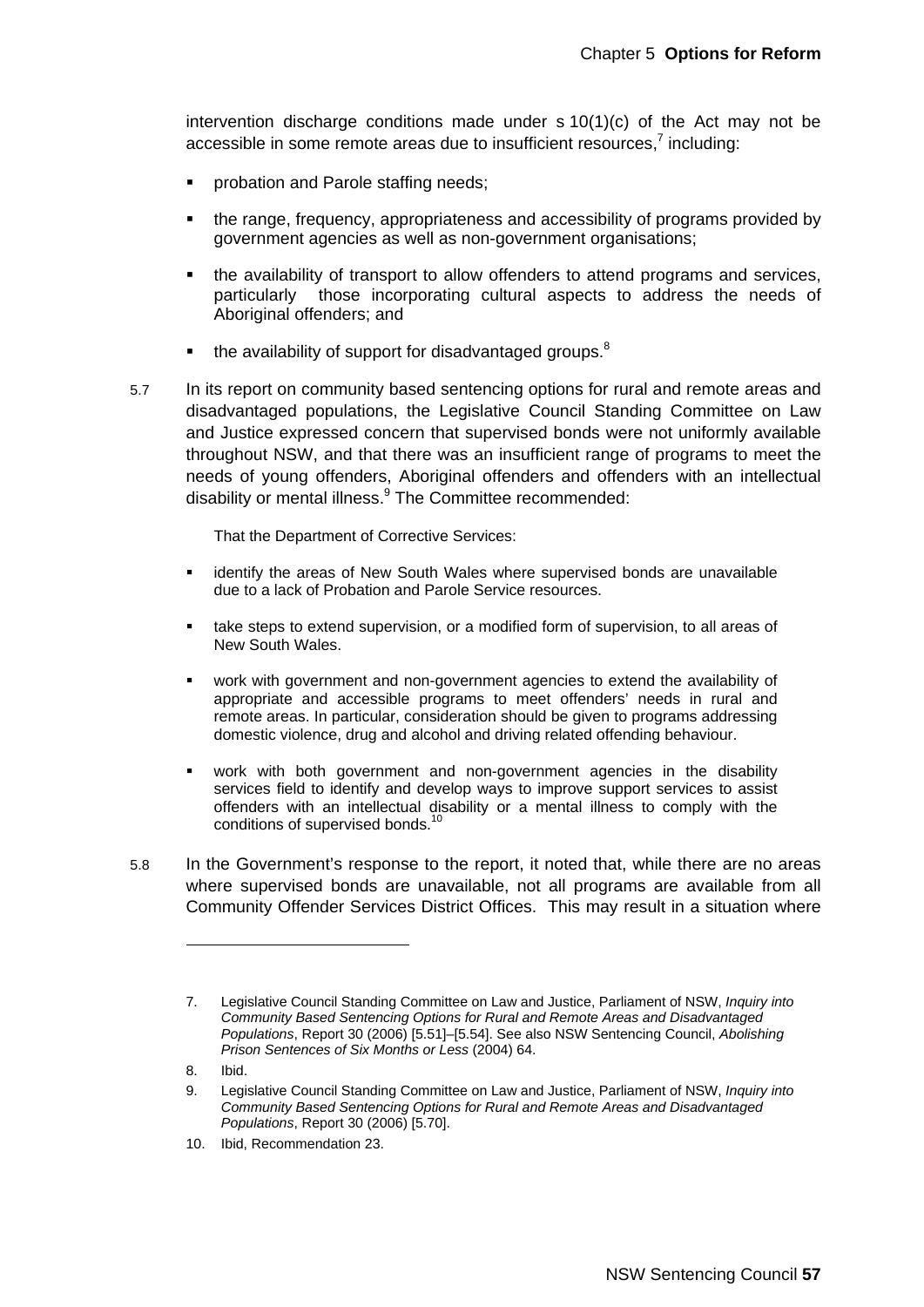an offender may not receive a supervised bond because a particular program essential to the supervision of that offender is unavailable. Additionally, it noted that the availability of supervision may be reduced due to time, distance, workload and scattered population, and that resource limitations prevent the provision of all programs at all District Offices and all clients to an equal level.<sup>11</sup>

- 5.9 The Council understands that, since 2007, Corrective Services NSW has also provided additional resources to Community Offender Services through the creation of additional Probation and Parole Officer positions, and the redeployment of resources from correctional centres to offenders in the community.12
- 5.10 The Committee also expressed concern about the impact of intensive policing in rural and remote areas on the ability of offenders to comply with bond conditions. The Committee noted that in such areas:
	- there is a higher police to residents ratio;
	- offenders are more likely to be known to the police; and
	- Aboriginal people are even more likely to come into contact with the police;

than in metropolitan areas, because they form a significant proportion of rural and remote communities, and have a cultural tendency to use public space.<sup>13</sup>

- 5.11 It therefore recommended that the Government undertake research to determine the outcomes for families and communities subject to intensive policing in the context of bond supervision in rural and remote areas of NSW.<sup>14</sup> In the Government's response to the report, it noted its intention to await the outcome of the review of suspended sentences.<sup>15</sup> The Council notes that this review is currently before it.
- 5.12 It is worth noting that BOCSAR in its 2008 study '*Community supervision and rehabilitation: Two studies of offenders on supervised bonds*',16 concluded firstly that offenders placed on supervised bonds are no less likely to re-offend than

<sup>11.</sup> Government Response to the Legislative Council Inquiry "Community based sentencing options for rural and remote areas and disadvantaged populations", 21 February 2007, 13. The Government Response is available at: http://www.parliament.nsw.gov.au/Prod/parlment/committee.nsf/0/B09BA359E47F0703CA25714 100013DF1?open&refnavid=CO4\_1

<sup>12.</sup> Information provided by Corrective Services NSW, 2011. Corrective Services NSW has indicated that this is particularly evidenced in the creation of Community Psychologists and Program Facilitators; both roles are located across the state.

<sup>13.</sup> Legislative Council Standing Committee on Law and Justice, Parliament of NSW, *Inquiry into Community Based Sentencing Options for Rural and Remote Areas and Disadvantaged Populations*, Report 30 (2006) [5.416].

<sup>14.</sup> Ibid, Recommendation 25.

<sup>15.</sup> Government Response to the Legislative Council Inquiry "Community based sentencing options for rural and remote areas and disadvantaged populations", 21 February 2007, 14.

<sup>16.</sup> NSW Bureau of Crime Statistics and Research, *Community supervision and rehabilitation: Two studies of offenders on supervised bonds*, Crime and Justice Bulletin 112 (2008).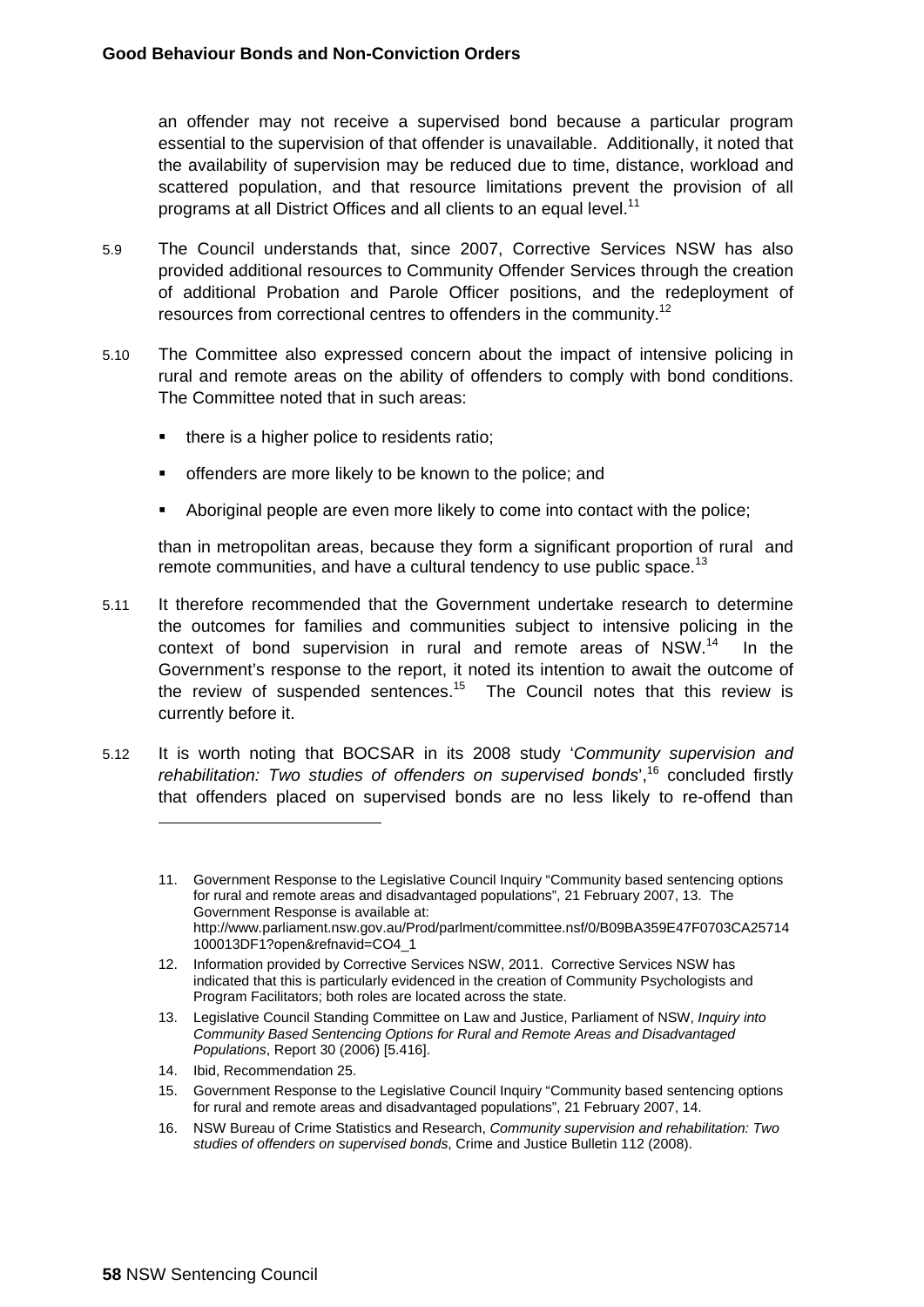comparable offenders placed on bonds that do not require supervision; secondly that a large number of offenders placed on supervised bonds are not receiving the services, support and supervision required for effective rehabilitation; and thirdly that these two factors are most likely linked (that is, that the reason that offenders on supervised bonds are no less likely to re-offend than comparable offenders placed on un-supervised bonds, is because the supervision provided is not addressing the rehabilitative needs of the offenders).<sup>17</sup> It considered that 'there is scope for considerable improvement in the level of support and treatment provided to offenders', noting in particular the lack of services such as mental health services, drug and alcohol rehabilitation services and domestic violence services, available in rural and remote areas.

- 5.13 The Legislative Council Standing Committee was concerned about the difficulty some offenders experienced in understanding the meaning of the bond, to which they may become subject under ss 9, 10(1)(b) or 12, and its conditions, with the result that they may fall into unintentional breach. Despite the existence of the legislative requirement, and other processes that ensure that the courts, the Probation and Parole Service, solicitors and others explain the bond and its conditions to the offenders, $18$  evidence was presented to the Committee that many offenders did not fully understand the terms of their bond. This may be due to low levels of literacy, the use of legal terminology by solicitors and court staff in explaining bond conditions, the stress of being in court, and high levels of emotion after receiving a non-custodial sentence. In relation to offenders from non-English speaking background, there was no translated information available for offenders to explain their bond conditions.<sup>19</sup>
- 5.14 Accordingly, the Committee recommended that the Attorney General and the Minister for Justice review, and undertake improvements (where necessary), to the process, within their areas of responsibility, concerning the provision of information to offenders about their obligations under a bond, including information in plain English and community languages. It also recommended that consideration be given to the feasibility of requiring offenders to attend court or a Probation and Parole Office, for a follow-up explanation of the bond requirements a week after sentencing.<sup>20</sup>
- 5.15 In its response, the Government noted the suggestion, presented in evidence to the Committee, that where the Probation and Parole Service is involved in imparting details of an offender's obligations to them at their first appointment, their

<sup>17.</sup> BOCSAR did note a number of possible reasons why these two factors may not be linked, for example BOCSAR considered that it could be argued that the benefits of supervision are hidden by the fact that those being placed on supervised orders are at higher risk of re-offending; however BOCSAR concluded that it did not consider this to be the case.

<sup>18.</sup> In accordance with s 96(1) of the *Crimes Sentencing Procedure Act 1999* (NSW).

<sup>19.</sup> Legislative Council Standing Committee on Law and Justice, Parliament of NSW, *Inquiry into Community Based Sentencing Options for Rural and Remote Areas and Disadvantaged Populations*, Report 30 (2006) [5.151]–[5.165].

<sup>20.</sup> Ibid, Recommendation 26.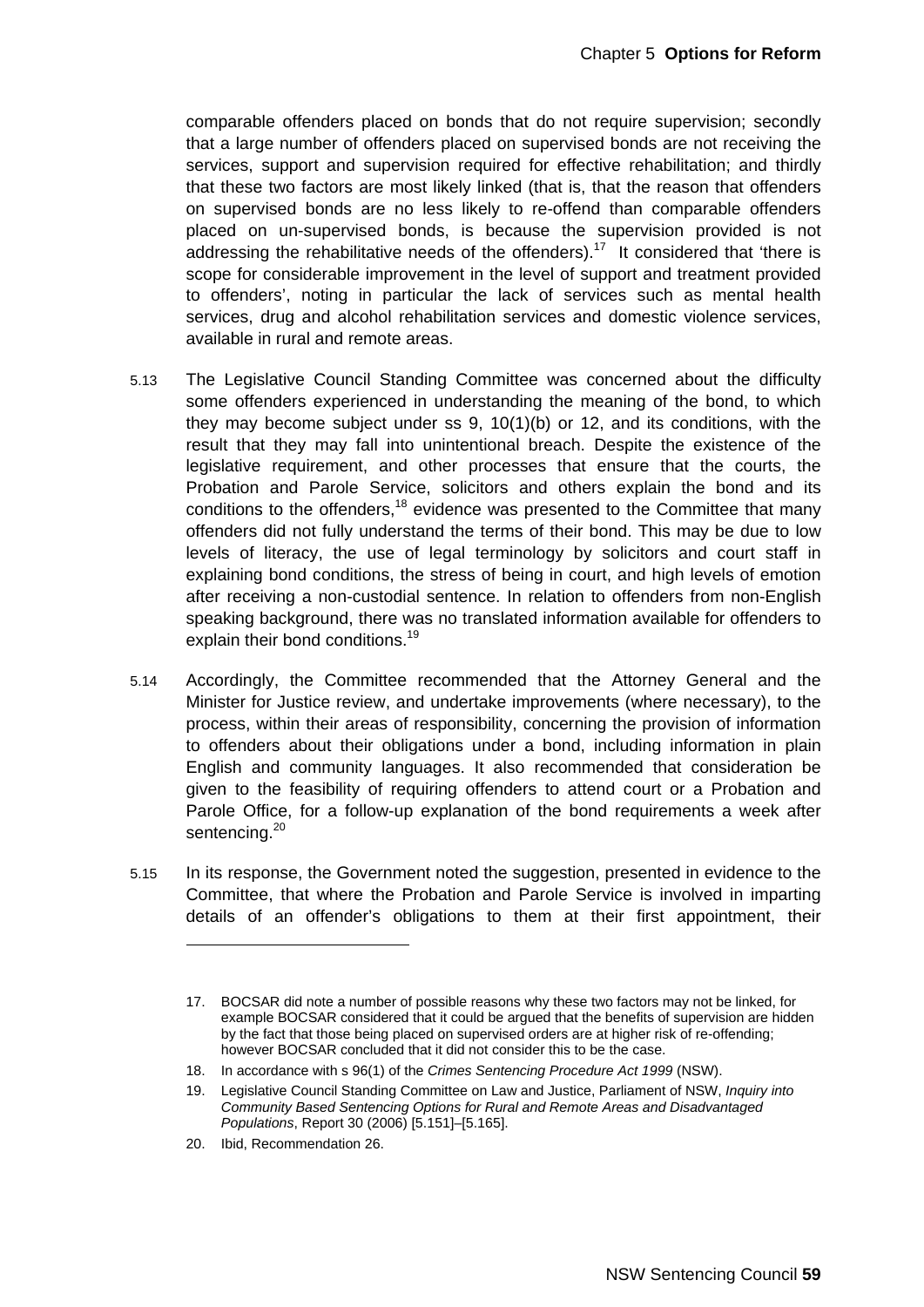obligations are properly impressed upon them, and that, there is an argument that it may be beneficial for all offenders sentenced to a community based sentence other than a fine to be required to attend the Probation and Parole Service several days after their court attendance for a compulsory briefing on their obligations under the sentence. The Government in its 2007 response did not provide a definitive answer to this recommendation. It noted that that creating an obligation to report for those offenders who would not otherwise have to do so, may unnecessarily increase the rates of breaching such a requirement, and that this recommendation requires further consideration.<sup>21</sup>

5.16 The Council understands from Corrective Services NSW that, while such compulsory attendance at the Probation and Parole Service occurs in all instances where community based orders are managed by Corrective Services NSW, there are a far greater number of unsupervised bonds (not managed by Corrective Services NSW) issued by courts than supervised bonds, and that, requiring the Probation and Parole Service to brief these offenders on their obligations, would present a considerable drain on current limited resources.<sup>22</sup>

#### **Recommendations:**

**(1) That the Government give further consideration to the outstanding recommendations of the Legislative Council Standing Committee on Law and Justice, made in its report '***Inquiry into Community Based Sentencing Options for Rural and Remote Areas and Disadvantaged Populations***'.** 

# **Non-Conviction Orders**

### **Option 3: Restrict the use of s 10 based on subjective circumstances of the offender**

5.17 Submissions from local councils, the Australian Institute of Local Government Rangers (inc.) and the Pedestrian Council of Australia expressed concern about the imposition of s 10 orders on the same person on multiple occasions, $^{23}$  sometimes for the same kind of offence. $24$  Accordingly, it was suggested that there should be a

<sup>21.</sup> *Government Response to Legislative Council Standing Committee on Law and Justice Inquiry into Community Based Sentencing Options for Rural and Remote Areas and Disadvantaged Populations,* 21 February 2007, 14-15. Available at: <http://www.parliament.nsw.gov.au/Prod/parlment/committee.nsf/0/B09BA359E47F0703CA2571 4100013DF1?open&refnavid=CO4\_1>.

<sup>22.</sup> Information provided by Corrective Services NSW, 2011.

<sup>23.</sup> Submission 5: Ballina Shire Council, 1; Submission 6: Camden Council, 2; Submission 12: The Australian Institute of Local Government Rangers (inc.), 1; Submission 15: North Sydney Council, 1; Submission 18: Pedestrian Council of Australia, 1.

<sup>24.</sup> Submission 12: The Australian Institute of Local Government Rangers (inc.), 1.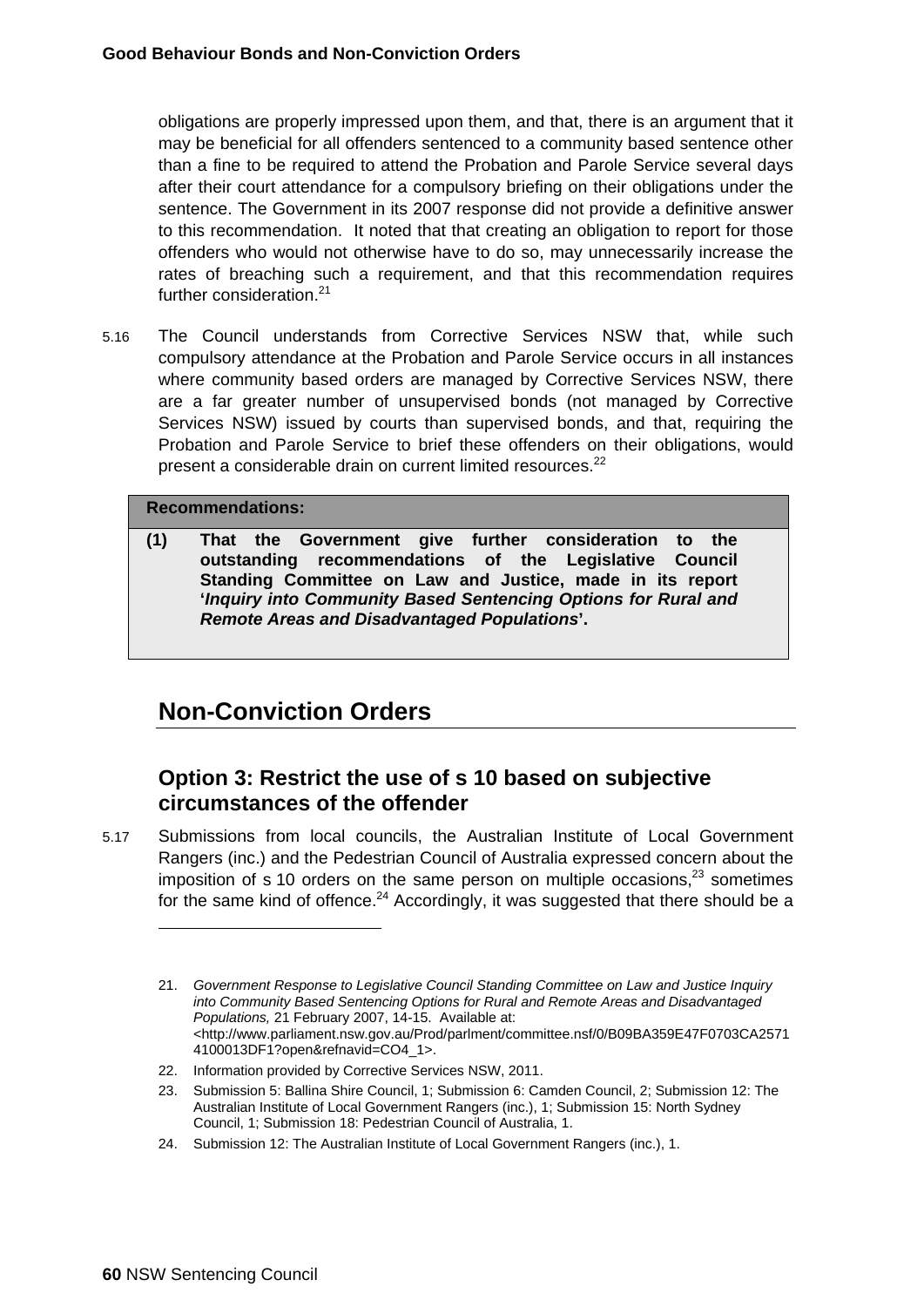limited number of times any one person can be given a s 10 order.<sup>25</sup> Ballina Shire Council suggested that a person should only be given a s 10 order if he or she has not received a s 10 order before;<sup>26</sup> while the Pedestrian Council of Australia suggested that a s 10 order should only be available for a person who has not received such an order within the preceding five years. $27$  Otherwise, it was suggested that the use of s 10 orders should be limited to first offenders, $^{28}$  or to trivial offences which did not involve potential harm to any person: $^{29}$  or to offences for which the maximum penalty is a relatively short term of imprisonment.

- 5.18 One commentator has however argued that any such restrictions would be problematic and would lead to the s 10 power being progressively exercised in relation to fewer and fewer offences, by reason of the trend which has seen an increase in the available maximum sentences for many offences over the years. $30$  In addition, it is contended that such restrictions would offend the principle of proportionality, in that:
	- the offences may be trivial despite a high prescribed maximum penalty; and
	- a person should not be ineligible for charge dismissal based on his or her criminal record alone.<sup>31</sup>
- 5.19 In Chapter 2, the Council has noted various offences for which the use of s 10 orders is already either restricted or unavailable. The Council does not consider that this list should be expanded or that the use of s 10 orders should be further restricted, as suggested by several Local Councils. As discussed in Chapter 3, the statistics in relation to the use of s 10 orders do not support the suggestion that either s 10 dismissals or s 10 bonds are currently being used disproportionately or inappropriately in relation to any offences, compared with other penalty types.
- 5.20 The Council notes that a court may not always be aware of s 10 orders previously imposed on a particular offender. As with any other penalty type, courts are made aware of any previous s 10 orders imposed in relation to an offender by the relevant prosecuting authority at the time of the hearing of the fresh offence. Where the prosecuting authority does not inform the court of the offender's criminal antecedents, the court will not have access to that information and will therefore be unable to take that matter into account. It is therefore important for prosecuting agencies other than NSW Police, to ensure that they have processes in place to

<sup>25.</sup> Submission 5: Ballina Shire Council, 1; Submission 6: Camden Council, 2; Submission 19: NSW Police Force, 3.

<sup>26.</sup> Submission 5: Ballina Shire Council, 1.

<sup>27.</sup> Submission 18: Pedestrian Council of Australia, 3.

<sup>28.</sup> Ibid.

<sup>29.</sup> Ibid.

<sup>30.</sup> N Morgan, 'Business as Usual or a New Utopia—Non-Custodial Sentences under Western Australia's New Sentencing Laws' (1996) 26 *University of Western Australia Law Review* 360, 373.

<sup>31.</sup> Ibid.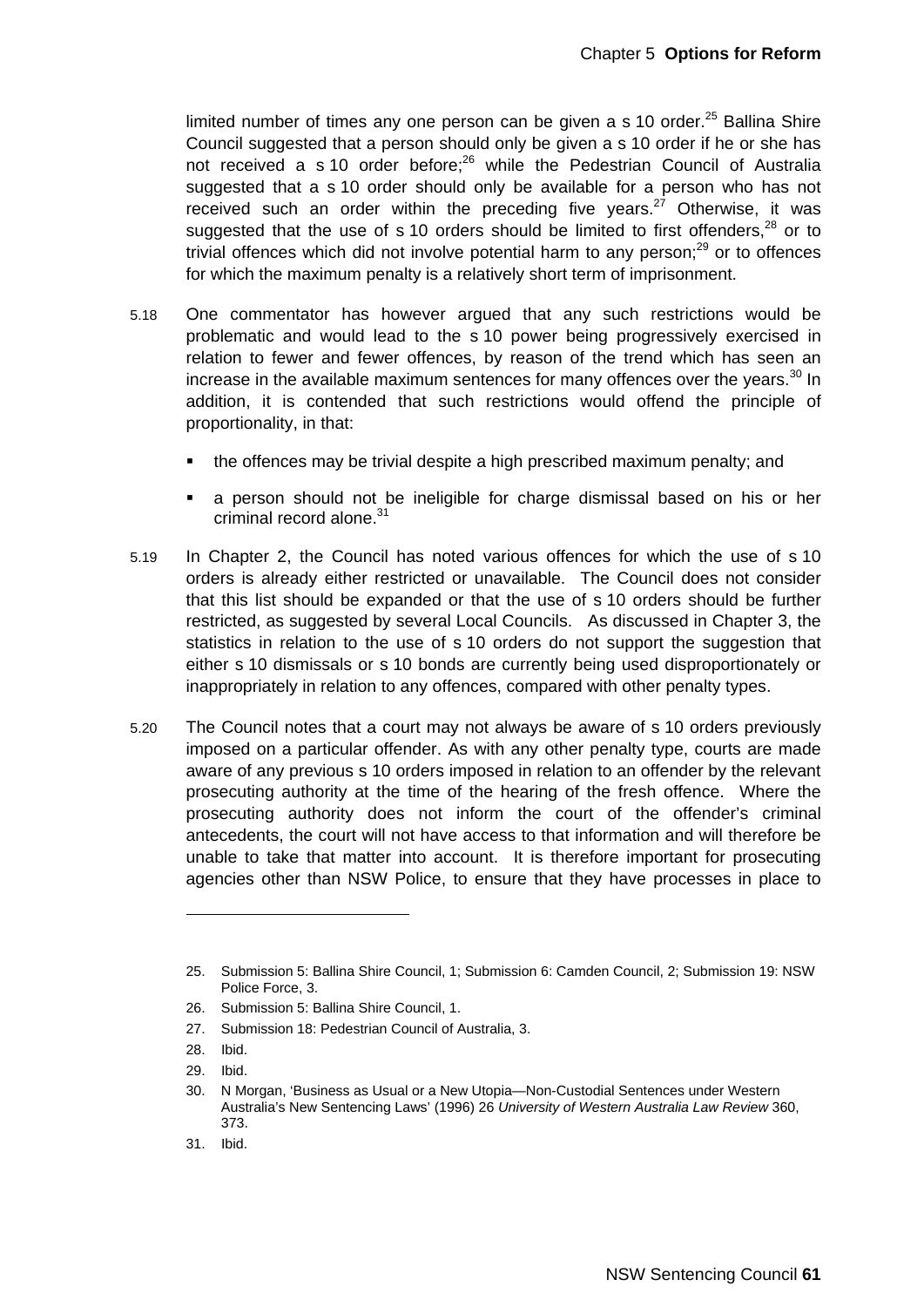report court penalties imposed to NSW Police, so that this information is recorded on the person's criminal history; and so that a copy of the offender's criminal antecedents can be obtained and tendered by the relevant prosecutor in relation to fresh matters. This will ensure that all the relevant information can be made available to the court.

5.21 In relation to the submission of the Pedestrian Council of Australia that s 10 orders should be limited to trivial offences, the Council notes that, in accordance with the decision of  $R$  v  $KNL$ ,<sup>32</sup> it is already the case that the scope for making s 10 orders necessarily decreases in cases where the offence is objectively serious and where general deterrence and denunciation are important sentencing factors. As noted in Chapter 2, it is rarely appropriate to issue a s 10 order in relation to an objectively serious offence.<sup>33</sup>

#### **Recommendations:**

**(2) The Council does not recommend implementation of this option.** 

### **Option 4: Further restrict the use of s 10 orders for drink driving offences**

- 5.22 Under s 188 of the *Road Transport (General) Act 1999* (NSW), a person *convicted*  of a PCA offence $34$  is automatically disqualified from holding a drivers licence for a specified period of time.<sup>35</sup> Since the application of the automatic disqualification provision is contingent upon a conviction, it does not apply where the court imposes a s 10 order.
- 5.23 In its submission, the Victims Advisory Board expressed concern about the appropriateness of s 10 orders in relation to drink driving offences. The Board was concerned that, where a s10 order is made in such cases, the motorist does not receive any demerit points and is not disqualified from continuing to hold a drivers licence. It argued that merely placing the offender on a bond fails to recognise the serious breach of the road rules that is involved.<sup>36</sup>
- 5.24 As discussed in Chapter 2, there are already limitations on the repeated use of s 10 orders for drink driving offences. A person who is charged with drink driving

<sup>32.</sup> *R v KNL* [2005] NSWCCA 260, [46]–[48]. See Chapter 2, at [2.17].

<sup>33.</sup> See Chapter 2, [2.15] – [2.23].

<sup>34.</sup> *Road Transport (Safety and Traffic Management) Act 1999* (NSW) s 9(1A) (novice range PCA), s 9(1) (special range PCA), s 9(2) (low range PCA), s 9(3) (middle range PCA), s 9(4) (high range PCA).

<sup>35.</sup> The automatic disqualification periods vary between categories of PCA offences, as well as according to whether the person was a first offender, an offender who has previously been convicted of certain major traffic or violence offences, or an offender who has been convicted of multiple offences out of the same incident: *Road Transport (General) Act 1999* (NSW) s 188(2)–  $(4).$ 

<sup>36.</sup> Submission 1: Victims Advisory Board, 1.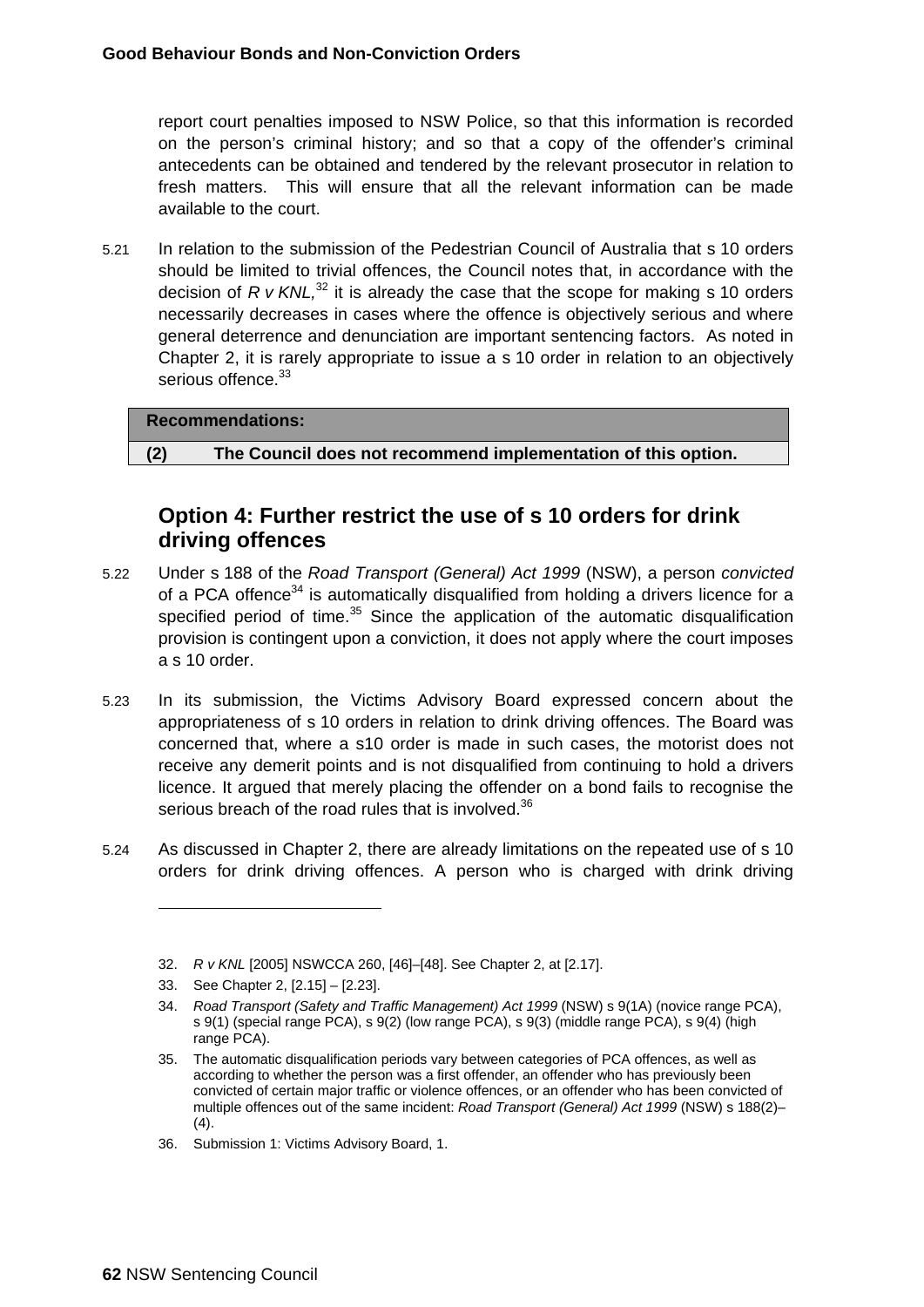offences cannot receive a s 10 order, if he or she has received a s 10 order for certain traffic offences (including drink driving offences) at the time of the charge, or within the preceding five years. In addition, the Council's statistical analysis in Chapter 3 shows that an offender with a prior criminal record (including s 10 orders) is significantly less likely to receive a s 10 order than an offender with no criminal record. Therefore, the Council is of the view that it is not necessary to exclude the use of s 10 orders for drink driving offences.

- 5.25 The Council does however note the significant involvement of alcohol in both fatal and injury motor accident cases in  $NSW<sub>37</sub>$  and shares the concerns expressed by the Victims Advisory Board in consultations with a representative of the RTA and by the former Minister for Roads,<sup>38</sup> that the seriousness of drink driving offences, and in particular low-range PCA offences, and their impact on road safety, are not adequately addressed by existing legislation.
- 5.26 As discussed in Chapter 4, the RTA in its submission suggested the following options to address this issue:
	- 1. a mandatory 'good behaviour licence' for a 12 month period for all persons receiving s 10 orders for a drink driving offence; or
	- 2. the introduction of a 12 month 'driving bond' as a sentencing option under the Act or a sanction under relevant road transport law; and
	- 3. that the NSW Alcohol Interlock Program, which is currently voluntary in NSW, be made mandatory.

#### *Good Behaviour Licence or driving bond*

- 5.27 When a person appears before a court in relation to a PCA offence, licence disqualification flows automatically upon the recording of a conviction. This means that a licence is disqualified if a person is dealt with by way of a bond under s 9 of the Act but not if a person is dealt with under s 10.
- 5.28 The RTA proposes that a court be required to order, when dealing with a matter under s 10, that a person's licence be subject to 'good behaviour' for a period of 12 months.
- 5.29 A form of 'good behaviour licence' is currently available under s 16(8) of the *Road Transport (Driver Licensing) Act 1998* (NSW). Under that provision, a good behaviour licence is available as an alternative to licence suspension under s 16(2), and gives unrestricted licence holders who receive a notice of licence suspension due to the accumulation of 13 or more demerit points, the option of applying for a 12

<sup>37.</sup> Submission 22: Letter from David Borger MP, former Minister for Roads, to the former Attorney General, the Hon. John Hatzistergos. In NSW during 2009 alcohol was involved in 20.8% of fatal crashes and in 5.3% of injury crashes.

<sup>38.</sup> Ibid.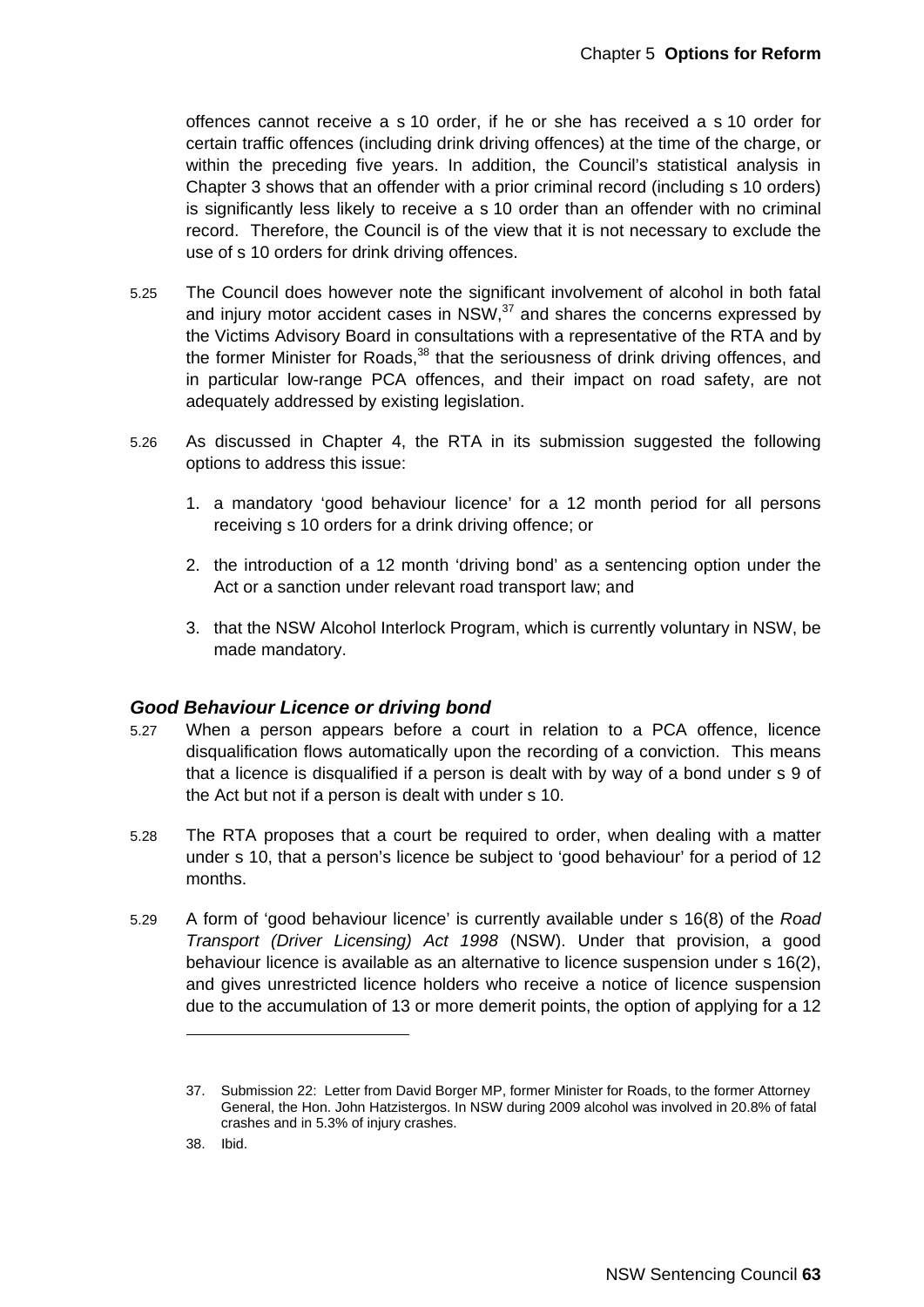month good behaviour period during which certain restrictions are imposed on their licences, instead of serving the suspension. A breach of the good behaviour licence, by way of accrual of 2 or more demerit points during the period of the licence, then results in suspension of all driver licences held by the person, for twice the period that would have applied to the person if the person had not made the election.

- 5.30 A good behaviour licence is not presently available to be imposed by a court in respect of PCA offences. The Council is of the view that there would be significant advantages in making one available where an offender is convicted of such an offence. At present, the only sentencing option, where there are concerns about the compulsory disqualification that follows from conviction, is the imposition of a s 10 order. A good behaviour licence would allow a court to have access to an additional penalty, which would effectively sit between a s 10 bond and a s 9 bond, for more serious forms of driving offences, where a conviction would be imposed but where the driver would not need to be automatically disqualified and therefore would be able to keep driving, subject to the more stringent conditions of the good behaviour licence. The Council considers that the availability of such an additional penalty would be likely to result in fewer s 10 orders being imposed for more serious driving offences.
- 5.31 The Council notes that the good behaviour licence could potentially form part of a s 9 bond. However, as discussed in Chapter 2<sup>39</sup>, it is not clear whether s 9 bonds can be ordered in relation to offences that are punishable by way of a fine only. If this approach were preferred, such clarification would first be required.
- 5.32 The Council does not support the availability of a good behaviour licence for a person who is dealt with under s 10. As set out elsewhere in this report, s 10 generally applies to offending which is not objectively serious, where extenuating circumstances apply, or where general deterrence and denunciation are not key sentencing factors.<sup>40</sup> The Council considers that providing the option of a good behaviour licence upon conviction will assist in ensuring that s 10 orders are only made in appropriate cases.
- 5.33 In summary, the Council considers that it would be most appropriate for the good behaviour licence to be available as an alternative to licence disqualification for PCA offences, similar to the s 16(8) good behaviour licence, and apply in the following circumstances:
	- Upon conviction of the person;
	- **For the duration of the automatic disqualification period;**
	- At the discretion of the court:

-

40. See Chapter 2, at [2.18].

<sup>39.</sup> Chapter 2, at [2.3].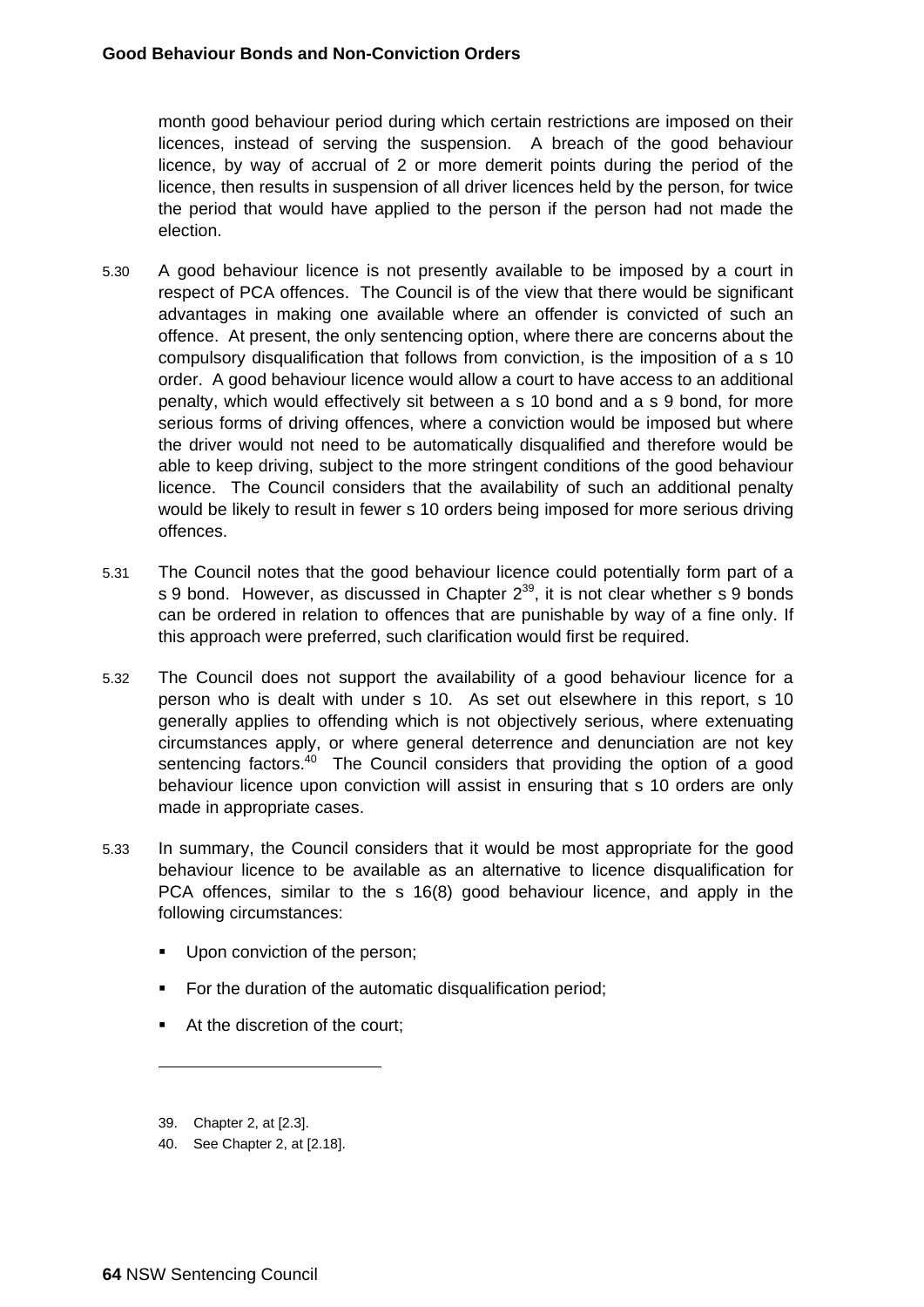- **Subject to the person electing to have the good behaviour licence imposed** instead of licence disqualification; and
- On the condition that, if the driver breaches the good behaviour licence, the driver will be disqualified for twice the period that would have applied to the person if the person had not made the election.

On conviction, with the offender's consent, the court would direct that a good behaviour licence be issued by the RTA for the length of the disqualification period.

5.34 Given the frequency of this offending it is recommended that the use of this alternative for PCA cases dealt with on conviction should be reviewed in 12 months.

#### *Alcohol Interlock Program*

- 5.35 The Alcohol Interlock Program is a court-ordered penalty for drink drivers, which enables drivers convicted of certain major alcohol-related offences to continue driving after a reduced disqualification period, if they obtain an interlock driver licence and participate in the Alcohol Interlock Program. The conditions of the program require the driver's vehicle to be installed with an alcohol interlock device, an electronic breath-testing device connected to the ignition of the vehicle. The vehicle will not start unless the driver passes a breath test. The driver is also subject to certain licence conditions during the interlock participation period. The conditions of the program require the driver to pay for the associated costs of the program, including costs of installation, service and removal of the device, and to not tamper with the device or remove it without RTA approval.
- 5.36 The Council supports the availability of the Alcohol Interlock Program in relation to all PCA offenders and notes that the program may currently be imposed as a condition of a s 9 or a s 10 bond in accordance with s 95A(3) of the Act. The Council does not however, support the mandatory application of the program. It is concerned that, if the program was mandatory, offenders who cannot or do not wish to participate in the program, would be excluded from the application of s 9 or s 10 to their case. The Council does not support any option which would effectively exclude offenders from such sentencing options or which would further narrow the discretion of the court.
- 5.37 Mandatory application could give rise to an issue in relation to the costs associated with the program and whether offenders who cannot afford the Interlock would be excluded from the application of s 9 or s 10 as a result. The Council notes that, while in accordance with s 21D of the *Road Transport (Driver Licensing) Act 1998* (NSW), a scheme exists that enables the RTA to provide a financial assistance to persons participating in the Alcohol Interlock Program, that assistance is limited, does not apply to all costs associated with the device, and is means tested.
- 5.38 Additionally, the Council considers that, consistent with ss 99A and 100T, which applies to offenders' participation in intervention programs after entering a good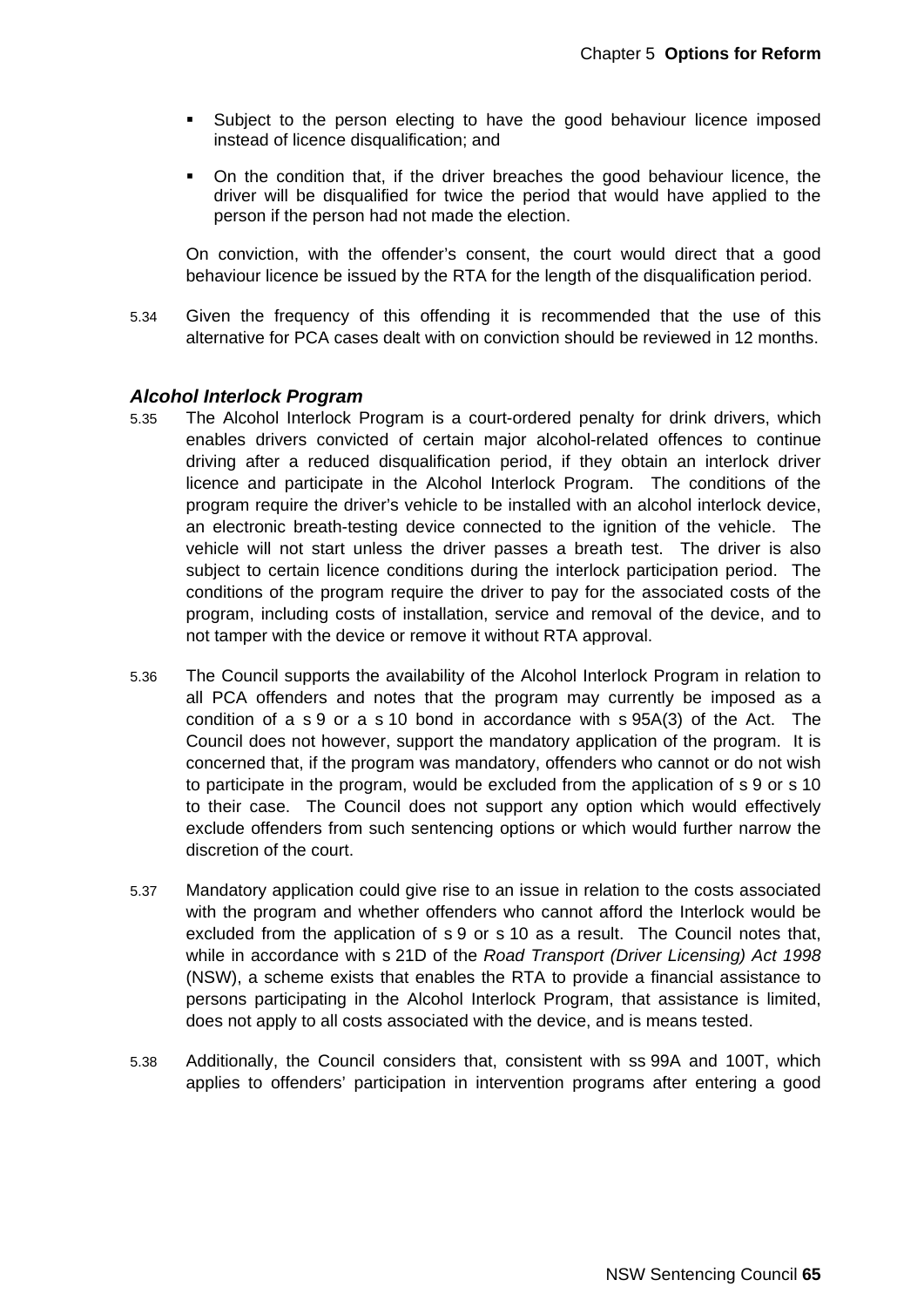behaviour bond or an agreement under s 10(1)(c), offenders should have the right to decide not to participate in the Alcohol Interlock Program and should be made aware of the consequences of making such a decision. The Council notes that the requirements of the program are particularly onerous and may therefore not be suitable for all offenders.<sup>41</sup>

- 5.39 Mandatory application of the program could also give rise to practical issues arising out of the fact that households or families may share cars between 2 or more drivers. Given that the interlock device attaches to a vehicle rather than a person, all drivers of the vehicle fitted with the device would be subject to the application of the device.
- 5.40 Whilst the Council does not support the introduction of a mandatory Alcohol Interlock Program, it does recognise the significant benefits of having the device installed as a preventative measure. The Council has been informed that such devices are now being installed as additional equipment in European cars at a significantly lower cost than that for installing the device in Australia. Any steps that would support the installation of this device by the manufacturer, for new cars sold in Australia, should be supported.
- 5.41 In the interim, awareness of the device should be promoted. The RTA should consider providing information on the device to all persons convicted of PCA offences. Persons placed on a good behaviour licence in particular may be willing to install the device if it will assist them in abiding by its terms.

#### *PCA Offences and demerit points*

- 5.42 The *Road Transport (Driver Licensing) Act 1998* (NSW) (RTDLA) provides for the establishment of a driver licensing system, in accordance with the agreements scheduled in the *National Road Transport Commission Act 1991* (Cth). It is aimed at achieving a number of administrative objectives related to driver licensing and the regulation of drivers of motor vehicles.<sup>42</sup>
- 5.43 In accordance with this driver licensing system, the RTDLA provides that certain offences will attract demerit points, and that the accumulation of a certain number of demerit points may lead to licence suspension or cancellation.<sup>43</sup> The road transport offences that attract demerit points are those listed in the National Schedule of Demerit Point Offences and the schedule of Additional Demerit Point Offences.<sup>44</sup> However, the Council notes that, while its report was being prepared, the RTDLA

<sup>41.</sup> These obligations include a compulsory medical consultation with a medical practitioner at the cost of the applicant.

<sup>42.</sup> *Road Transport (Driver Licensing) Act 1998*, s 3.

<sup>43.</sup> Ibid, Division 2. Licence cancellation applies only to provisional licence holders under Subdivision 3. The relevant number of demerit points is; thirteen demerit points in the case of unrestricted licence holders, 14 in the case of professional drivers and 7 in the case of learner or provisional licence holders.

<sup>44.</sup> *Road Transport (Driver Licensing) Regulation 2008*, Schedules 1 and 2.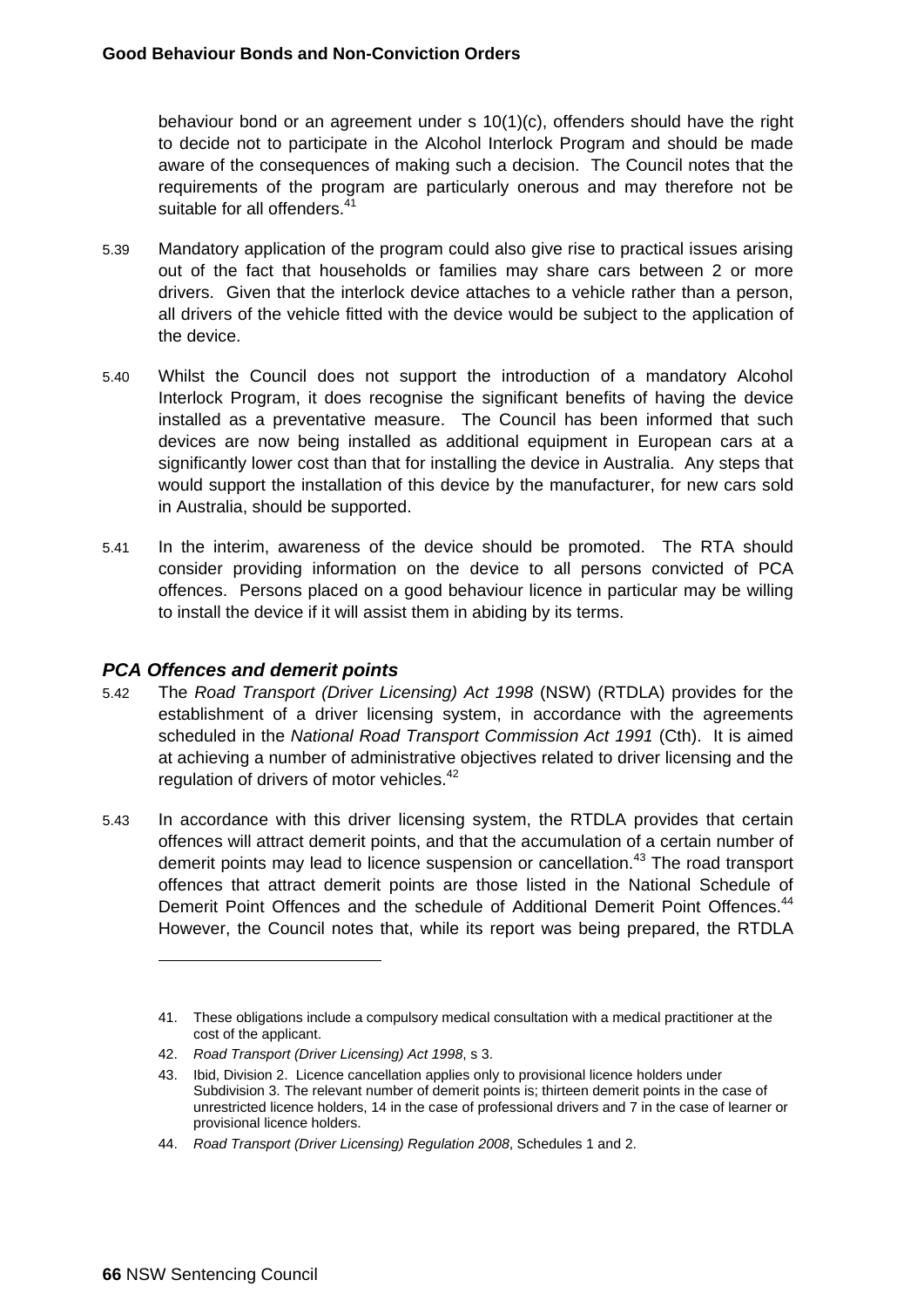was amended to exclude the recording of demerit points against a person in respect of an offence dealt with under s 10.<sup>45</sup>

5.44 PCA offences are not addressed in the RTDLA.<sup>46</sup> Rather, PCA offences are dealt with under s 188 of the *Road Transport (General) Act 2005* (NSW), which provides penalties that a court may impose in relation to serious road transport offences and offences under the *Crimes Act 1900* (NSW), which are regarded as 'major offences', for which automatic disqualification periods apply upon conviction.<sup>47</sup> Table 7 below outlines the disqualification periods for PCA offences.

| <b>Offence</b>                            | <b>Automatic Disqualification</b><br>Period | Minimum Disqualification<br>Period <sup>49</sup> |
|-------------------------------------------|---------------------------------------------|--------------------------------------------------|
| Low range – first offence                 | 6 months                                    | 3 months                                         |
| Low range – second or subsequent offence  | 12 months                                   | 6 months                                         |
| Mid-range – first offence                 | 12 months                                   | 6 months                                         |
| Mid-range – second or subsequent offence  | 3 years                                     | 12 months                                        |
| High-range - first offence                | 3 years                                     | 12 months                                        |
| High-range – second or subsequent offence | 5 years                                     | 2 years                                          |

**Table 7: Disqualification periods for PCA offences<sup>48</sup>**

- 5.45 In the course of the Council's discussions, it considered the issue of whether PCA offences should attract demerit points. There was support for this view on the basis that currently, where a PCA offence is dealt with by way of a s 10 order, without conviction or any period of disqualification, in the absence of demerit points, the licence will not reflect the fact that the offender has been found to have committed a serious driving offence. However, in the course of the Council's deliberations a number of issues were raised in relation to the feasibility of imposing demerit points for PCA offences, which would first need to be considered, in consultation with the RTA and the magistracy, including the following:
	- There are currently two offences listed in the National Schedule of Demerit Point offences, which specifically attract automatic disqualification periods.<sup>50</sup> These

 $\overline{a}$ 

<sup>45.</sup> *Road Transport (Driver Licensing) Act 1998* (NSW) s 14(3A). This provision came into effect on 31 January 2011.

<sup>46.</sup> *Road Transport (Driver Licensing) Regulation 2008*, Schedule 1.

<sup>47.</sup> *Road Transport (General) Act 2005* (NSW), s 188 (1)(c)(iv).

<sup>48.</sup> Ibid, s 188.

<sup>49.</sup> The Court has discretion to diverge from the automatic disqualification period: Ibid.

<sup>50.</sup> The Council notes however that the courts have a general power to impose discretionary disqualification periods in respect of any traffic offences under section 187 of the *Road Transport (General) Act 2005.*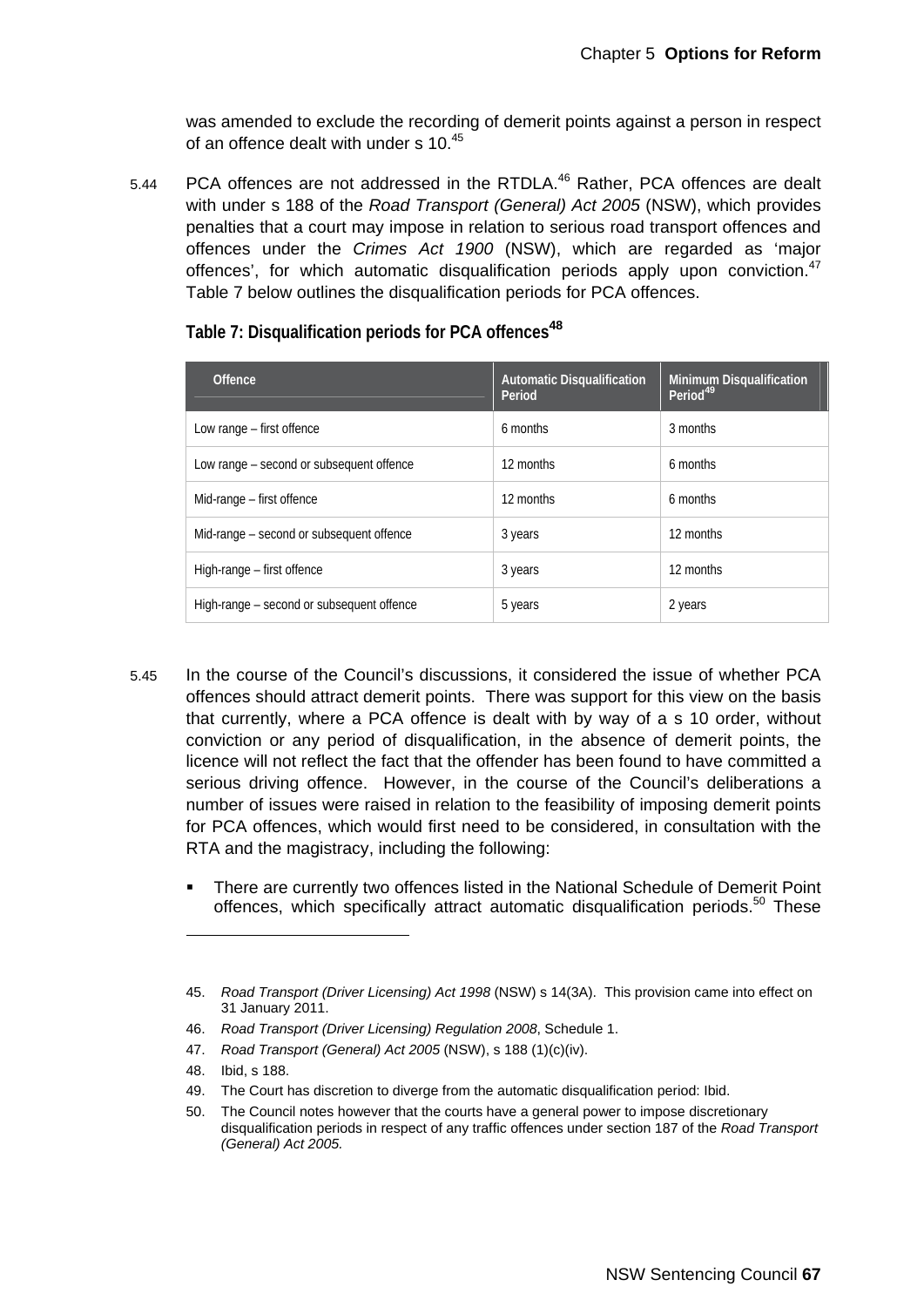offences relate to driving at a speed in excess of the applicable speed limit, by 30kph or 45kph.<sup>51</sup> As a result, these offences attract both the administrative penalty of demerit points in addition to the penalty of automatic disqualification, if the matter is dealt with by a court. The background to this anomaly is that these offences were originally dealt with administratively under the demerit points system. However, in the course of the policy review that culminated in the *Traffic Amendment (Penalties and Disqualifications) Bill 1998* (NSW), they were 'upgraded' on the basis that they relate to particularly serious misconduct and require a more serious penalty than demerit points to reflect that seriousness. $52$ In order to maintain national consistency however, these offences were not removed from the demerit point schedule. The Council understands that this has resulted in administrative complications in relation to these offences and this may need to be reviewed before further offences that currently attract automatic disqualification periods are included in the demerit point schedule. In particular, there is a discrepancy between having such a matter dealt with by way of a penalty notice compared with having the matter dealt with by a court.<sup>53</sup>

- There are other offences that could be regarded as involving an equivalent degree of seriousness as PCA offences, for which demerit points do not apply, in addition to automatic disqualification periods. If consideration is given to applying demerit points to PCA offences, it would be desirable to first conduct a general review in relation to the possible extension of the demerit points system to those other offences. For example, the Council considers that, in the interests of consistency, if demerit points are to be applied to PCA offences, they should also be applied to the equivalent offences that relate to driving under the influence of illicit drugs.
- If demerit points are applied to PCA and drug offences, this may effectively remove the discretion of a court to impose a more lenient penalty in respect of certain offences or offenders. For example, this could have consequences for holders of provisional and learner licences by reason of the lesser number of

-

<sup>51.</sup> These offences are:

 <sup>-</sup>Exceeding speed by >45 kph – it carries a maximum penalty of 20 penalty units and an automatic disqualification period of 6 months (Rule 10-2 *Australian Road Rules*) as well as 6 demerit points (or 7 if committed in a school zone) (Schedule 1 to *Road Transport (General Regulation 2005*);

 <sup>-</sup>Exceeding speed by >30 kph – it carries a maximum penalty of 20 penalty units and an automatic disqualification period of 3 months (Rule 10-2 *Australian Road Rules*) as well as 5 demerit points (or 6 if committed in a school zone) (Schedule 1 to *Road Transport (General) Regulation 2005*.

<sup>52.</sup> *Traffic Amendment (Penalties and Disqualifications) Bill 1998*, Explanatory Note and Second Reading.

<sup>53.</sup> If the driver is issued with a penalty notice, a fine and automatic suspension period applies, after the expiry of which the driver's licence is automatically returned. If the driver disputes the offences (i.e. elects to take the matter to court), or is issued with a court attendance notice rather than a penalty notice, the court cannot impose a period of suspension, only a period of disqualification, so that at the expiry of the period the driver must re-apply for his or her licence. If the driver receives a penalty notice, he or she may pay the fine and dispute the period of suspension at court, in which case the court may reduce the period of suspension.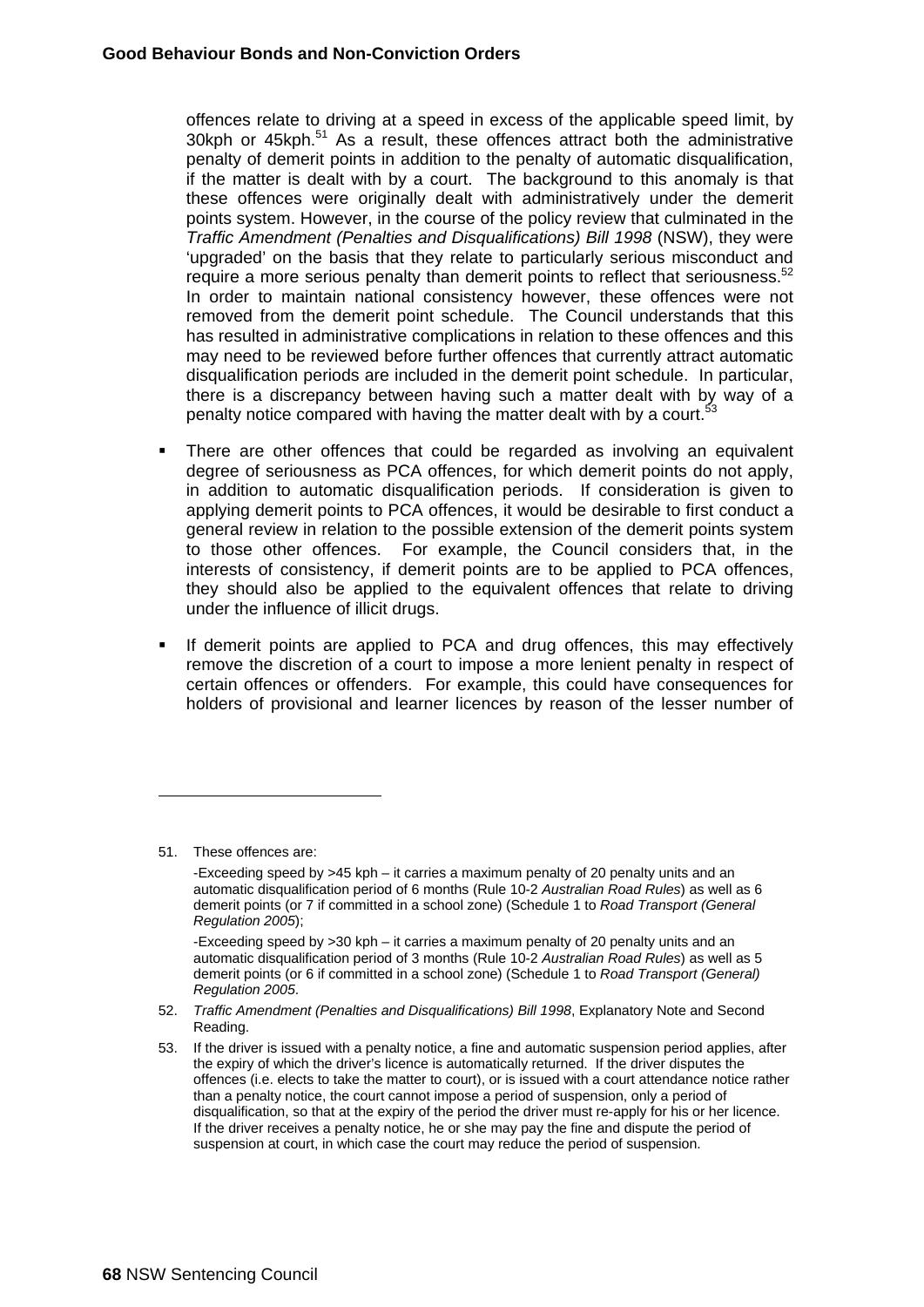points that such drivers can accumulate before being suspended under the RTDLA.<sup>54</sup>

**Recommendations:** 

| (3) | That a good behaviour licence, similar to the licence that<br>currently exists under s 16(8) of the Road Transport (Driver<br>Licensing) Act 1998 (NSW), be available at the discretion of the<br>sentencing court on conviction for a PCA offence, that it operate<br>as outlined at $5.30 - 5.32$ above, and that its use and availability<br>be reviewed after 12 months of operation. |
|-----|-------------------------------------------------------------------------------------------------------------------------------------------------------------------------------------------------------------------------------------------------------------------------------------------------------------------------------------------------------------------------------------------|
| (4) | If a good behaviour licence is introduced in accordance with<br>Recommendation 3, that the Alcohol Interlock Program be<br>available as an optional condition of such a licence.                                                                                                                                                                                                          |

- **(5) That the RTA consider providing information on alcohol interlock devices to drivers convicted of PCA offences.**
- **(6) That there be a review of offences which attract demerit points, particularly in relation to PCA offences dealt with by conviction either under s 9 or s 10.**

## **Option 5: Offence-based or procedural restriction on the use of s 10 orders**

- 5.46 Some other restrictions on the use of s 10 orders were suggested in the submissions.
- 5.47 One suggestion was to limit the application of s 10 orders to strict liability offences, although this needs to be considered in light of the further submission that would place limits on their use, in order to overcome their perceived overuse for minor matters, such as parking offences,<sup>55</sup> in particular school zone parking infringements;<sup>56</sup> and also for matters under the *Companion Animals Act.*<sup>57</sup>
- 5.48 As a consequence, one local council suggested that the use of s 10 orders for strict liability offences of this kind should be restricted.<sup>58</sup> The Pedestrian Council of Australia suggested that for parking offences, s 10 orders should only be imposed

<sup>54.</sup> For the holder of a learner licence of a provisional P1 licence, the threshold, after which licence suspension or cancellation may occur, is 4 or more demerit points, and for the holder of a provisional P2 licence, 7 or more demerit points.

<sup>55.</sup> Submission 4: Wingecarribee Shire Council, 1; Submission 6: Camden Council, 1; submission 10: Kograh City Council, 1;Submission 12: the Australian Institute of Loyal Government Rangers (inc.); Submission 14: City of Sydney Council, 1; Submission 15: North Sydney Council, 1.

<sup>56.</sup> Submission 6: Camden Council, attachments; Submission 12: The Australian Institute of Local Government Rangers (inc.), 1.

<sup>57.</sup> Submission 4: Wingecarribee Shire Council, 1; Submission 6: Camden Council, 1, attachments; Submission 12: The Australian Institute of Local Government Rangers (inc.), 1.

<sup>58.</sup> Submission 15: North Sydney Council, 1.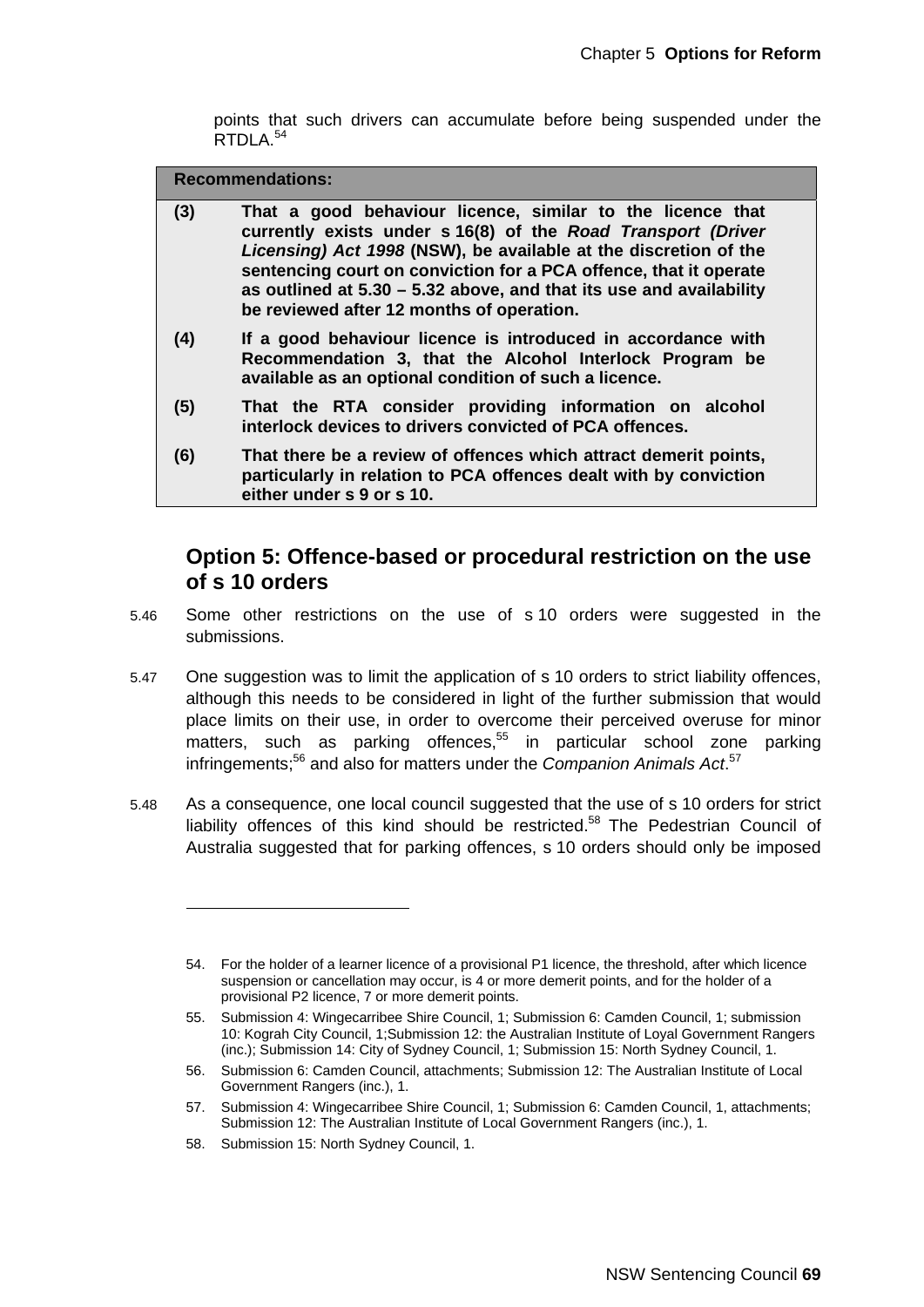on a first offender who has not received a s 10 order within the past five years, and where no potential harm was involved in the offence.<sup>59</sup>

- 5.49 Although the principle concern of local councils and local government rangers concerned the extent to which s 10 orders were used for parking offences, $60$  the Council notes the recent statistics compiled by the Judicial Commission of NSW, which suggest that the majority of offenders sentenced for regulatory offences (of which 90.6% were road traffic and motor vehicle regulatory offences) in the Local Court in 2007 were dealt with by a fine (71.9%), compared to unconditional dismissals  $(25.5\%)$ .<sup>61</sup>
- 5.50 The statistics for parking and *Companion Animals Act* offences show that the majority of cases were dealt with by way of a fine, and that s 10 orders (where made) were most frequently imposed on first offenders.
- 5.51 These statistics do not bear out the assertion that s10 orders have been used, in any systemic or significantly inappropriate manner, in relation to offences of the kind considered, or that their use should be confined to statutory offences. As discussed at paragraph 5.19 above, the Council understands that courts are not always made aware by the relevant prosecuting authority, of offenders' criminal antecedents, and that this may result to some extent, in inconsistency in sentencing as a result of the court not being made aware of previous s 10 orders imposed on a particular offender. To the extent that this is the case, the Council considers that prosecuting authorities may need to review their practices in relation to bringing this information before the courts. However, the council does not consider that the issue of judges not being made aware of previous s 10 or other penalties imposed would be rectified by any amendment of s 10.
- 5.52 Accordingly, the Council does not consider it necessary to limit the use of s10 to statutory or regulatory offences, or to further limit the discretion which has to be exercised that includes reference to the objective seriousness of the offence. It draws attention, in this respect, to the following passage in the judgment of Howie J in Re Attorney General Application (no 3):<sup>62</sup>

But where the offence committed is objectively a serious one and where general deterrence and denunciation are important factors in sentencing for that offence, the scope for the operation of the section decreases. The section must operate

 $\overline{a}$ 

<sup>59.</sup> Submission 18: Pedestrian Council of Australia, 3.

<sup>60.</sup> Submission 6: Camden Council, 1–2; Submission 7: Leichhardt Council, 2; Submission 10: Kogarah City Council 1–2; Submission 15: North Sydney Council, 2; Submission 12: The Australian Institute of Local Government Rangers (inc.), 1; Submission 14: City of Sydney Council, 1.

<sup>61.</sup> Judicial Commission of NSW, *Common Offences in the NSW Local Court: 2007,* Sentencing Trends & Issues 37 (2008), 16.

<sup>62.</sup> *Application by the Attorney General under Section 37 of the Crimes (Sentencing Procedure) Act*  for a Guideline Judgment Concerning the Offence of High Range Prescribed Concentration of *Alcohol Under Section 9(4) of the Roads Transport (Safety and Traffic Management) Act 1999 (No. 3 of 2002)* [2004] NSWCCA 303, [132] cited with approval in *R v KNL* [2005] NSWCCA 260.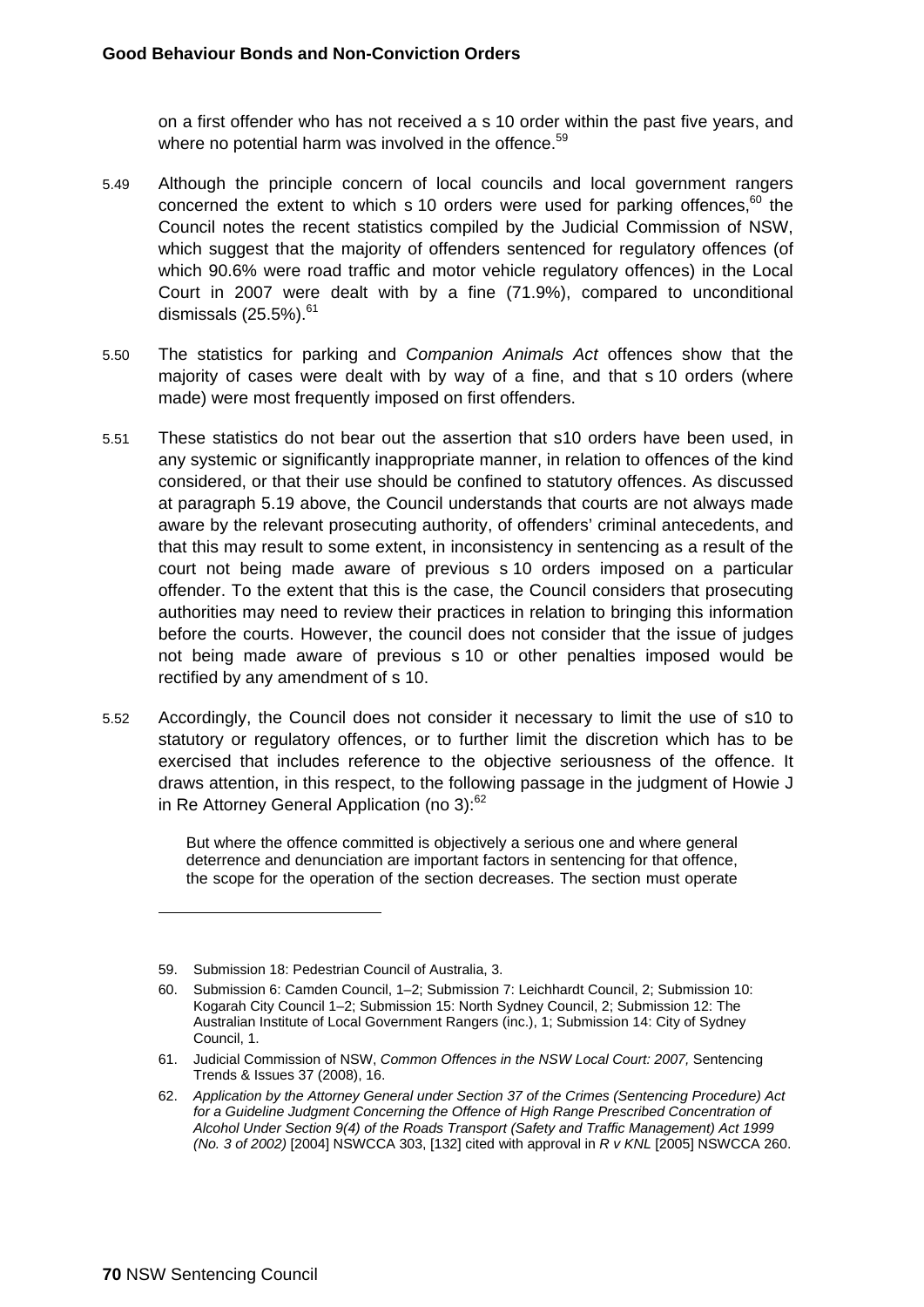in the context of the general principle that the penalty imposed for any offence should reflect the objective seriousness of the offence committed. To recognise this fact is not to impose an undue restriction upon the section or to change the criteria for its operation on an offence-by-offence basis. Such an approach would clearly be erroneous. It is simply to apply normal sentencing principles to the offence under consideration. However, just as the discretion inherent in the section cannot be limited by the application of some overreaching general principle, neither can it be broadened simply because a court does not agree with Parliament's view of the seriousness of a particular offence or believes that in general the penalties imposed under the scheme of the legislation are unduly harsh or unpalatable.

- 5.53 As we note later, the seriousness of the offence is a matter to be taken into account, but it is not the only matter.
- 5.54 Another suggested restriction on the use of s 10 orders is to prohibit its use where the defendant does not satisfy certain procedural requirements. Camden Council submitted that the increased use of s 10 has resulted in more people electing to have a matter heard in court, which is contrary to the Government's intention of expediting regulatory matters. It suggested that restrictions should be placed on the use of non-conviction orders, for example that:
	- non-conviction orders should not be available unless the defendant has legal representation, the matter goes to hearing (that is, the order should not be available on the date of the mention hearing), and the defendant attends court on the day of mention and the day of the hearing; and that
	- defendants should have the burden of proving the criteria under s 10(3)(a) and (c) of the Act—that is, that the person's character, antecedents, age, health and mental condition, and the extenuating circumstances in which the offence was committed, justify the imposition of a non-conviction order.<sup>63</sup>
- 5.55 Camden Council also emphasised that magistrates should not disregard s 37 of the *Fines Act 1996* (NSW), which provides that where a person who has been issued a penalty notice or penalty reminder notice elects to have the matter dealt with by a court, proceedings against the person may be taken as if a penalty notice or penalty reminder notice had not been issued.<sup>64</sup>
- 5.56 The Council does not consider it desirable that there should be legislatively introduced provisions of the kind raised by the Camden Council. In particular it considers that they would unduly limit the judicial discretion, and the summary procedures that are of importance for the prompt and inexpensive disposal of proceedings in the Local Court. In addition, it does not have any evidence before it to suggest that magistrates are unaware of the appropriate procedures for the hearing of contested penalty notices.

 $\overline{a}$ 

<sup>63.</sup> Submission 6: Camden Council, 2.

<sup>64.</sup> Ibid, 3.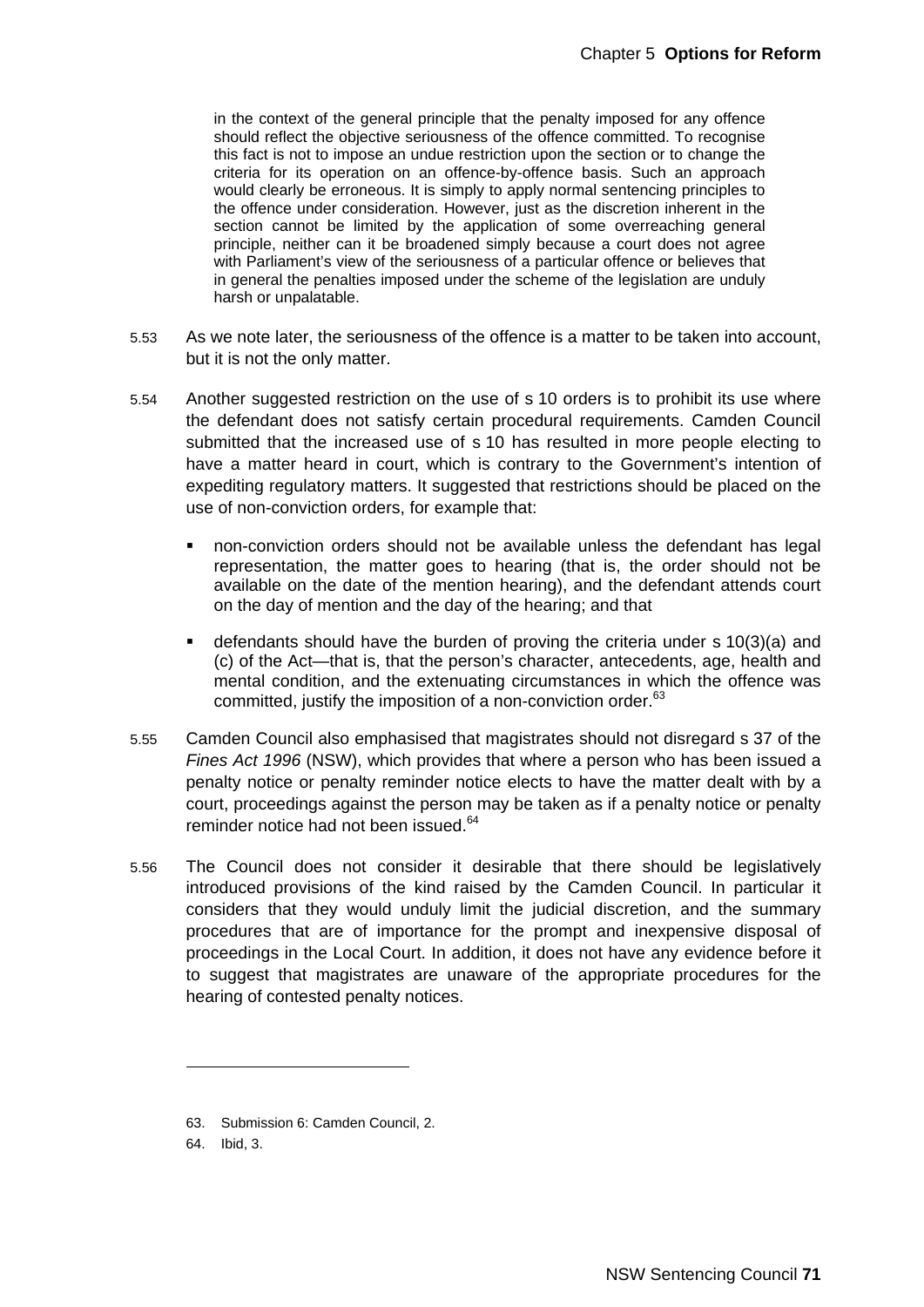|     | <b>Recommendation:</b>                                        |  |
|-----|---------------------------------------------------------------|--|
| (7) | The Council does not recommend implementation of this option. |  |

## **Option 6: Remove or amend the list of factors to be taken into account for the imposition of non-conviction orders**

- 5.57 Similarly to s 10(3) of the Act, but with some minor differences, s 19B of the *Crimes Act 1914* (Cth) specifies the factors that are to be taken into account when considering whether to make a non-conviction order. The section provides that the court may dismiss charges or conditionally discharge a federal offender if:
	- (b) the court is satisfied, in respect of that charge or more than one of those charges, that the charge is proved, but is of the opinion, having regard to:
		- (i) the character, antecedents, age, health or mental condition of the person;
		- (ii) the extent (if any) to which the offence is of a trivial nature; or
		- (iii) the extent (if any) to which the offence was committed under extenuating circumstances;

that it is inexpedient to inflict any punishment, or to inflict any punishment other than a nominal punishment, or that it is expedient to release the offender on probation; $<sup>6</sup>$ </sup>

- 5.58 Although the ALRC supported the retention of non-conviction orders under federal sentencing legislation, it recommended that the list of factors under s 19B(1)(b) of the *Crimes Act* be repealed, because the list only created 'unnecessary confusion and complexity' in sentencing for limited or no benefit.<sup>66</sup> In the ALRC's view, the three listed factors were redundant because a court would have regard to these factors, even without the legislative requirement, in the course of normal sentencing practices.67 The ALRC recommended that when dismissing a charge or discharging a federal offender without conviction, the court must have regard to the purposes, principles and factors relevant to sentencing, and to the factors relevant to the administration of the criminal justice system.<sup>68</sup>
- 5.59 The ALRC noted that data concerning the sentencing of federal offenders showed that the inclusion of this list of factors had not prevented inconsistency in the use of non-conviction orders. It suggested that consistency would be enhanced by the

-

<sup>65.</sup> *Crimes Act 1914* (Cth) s 19B(1)(b).

<sup>66.</sup> Australian Law Reform Commission, *Same Crime, Same Time: Sentencing of Federal Offenders*, Report 103 (2006) [7.29], Recommendation 7–4.

<sup>67.</sup> Ibid, at [7.30].

<sup>68.</sup> Ibid, Recommendation 7–4.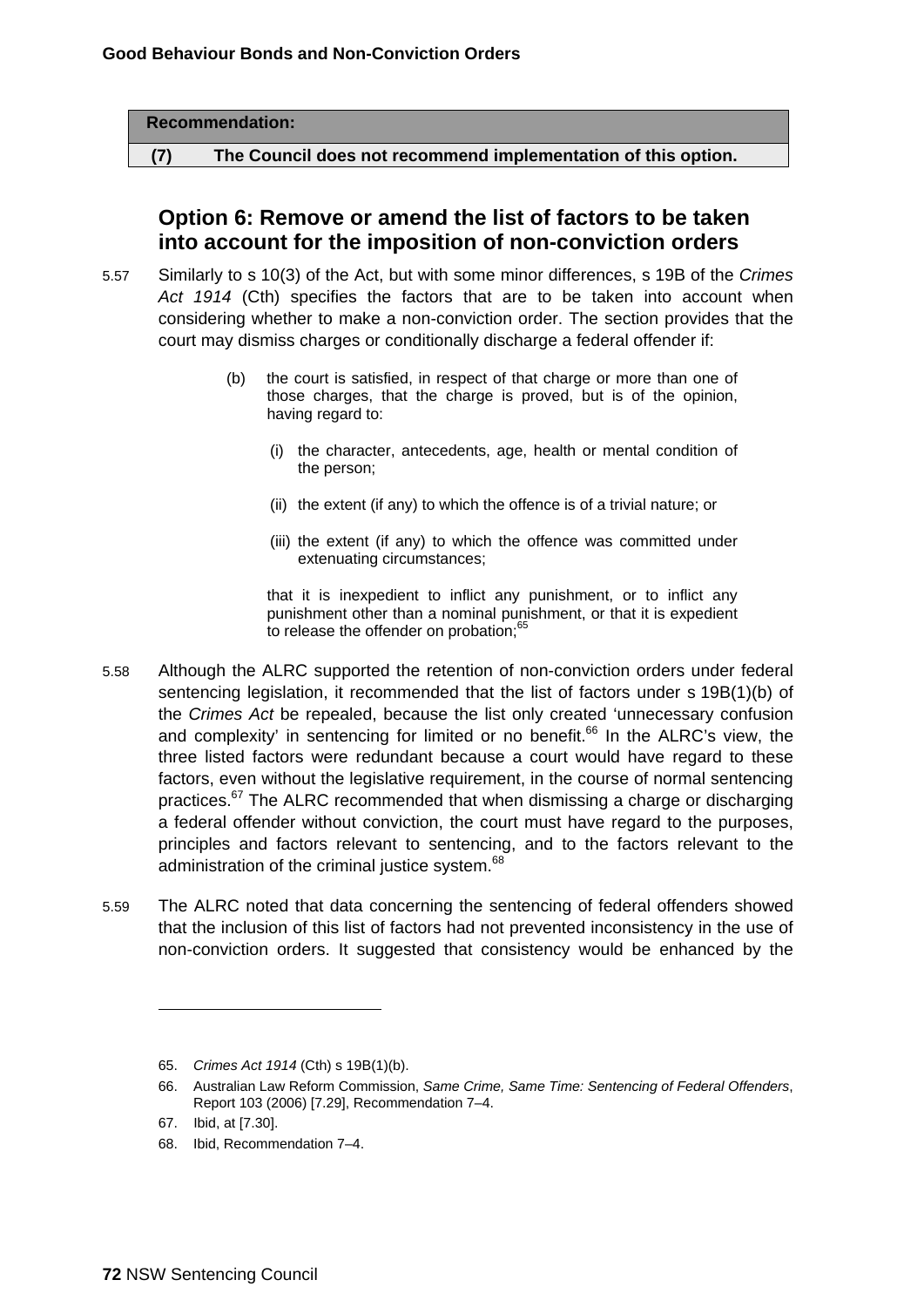further development of a federal sentencing database and by appropriate guidance in case law.<sup>69</sup>

5.60 None of the submissions received supported the existence of any such concern in relation to the application of the Act. The Council does not consider it necessary or helpful to remove the list of factors currently specified by s 10(2)–(3). They provide, in its view, sufficient guidance and preserve a suitable sentencing discretion.

#### **Recommendation:**

 **(8) The Council does not recommend implementation of this option.** 

## **Option 7: Application for a guideline judgment in relation to low-range and/or mid-range PCA offences, and other offences**

- 5.61 The Pedestrian Council of Australia submitted that drink driving offences cannot be considered trivial, and that the issue of a s 10 order for such offences sends a strong message to the community that drink driving has no adverse legal consequences. $70$  In addition, it expressed concern that drink drivers who receive a s 10 order are not required to notify their insurers of this event and are not required to pay a higher premium for the insurance cover, despite being proven to present a risk to other road users and to themselves.<sup>71</sup> It was submitted accordingly that the Attorney General should apply for a guideline judgment prohibiting the use of s 10 orders for low-range and mid-range PCA offences.<sup>72</sup>
- 5.62 The NSW Police Force expressed concern that certain driving offences—namely, driving with a cancelled licence, driving with a suspended licence, and negligent driving occasioning grievous bodily harm—resulted in a non-conviction order in around one-third of the cases finalised in the Local Court in 2008, despite that fact that they carry significant maximum penalties.<sup>73</sup> It was similarly concerned about the level of use of s 10 orders for mid-range PCA offences, on the basis that driving with the blood alcohol reading for this offence (between 0.08 and 0.15) reflects an actual and substantial risk to the community. It therefore supported the application for a guideline judgment for mid-range PCA offences, as well as for serious driving licence offences and personal violence offences.<sup>74</sup>

 $\overline{a}$ 

73. Submission 19: NSW Police Force, 2.

<sup>69.</sup> Ibid, at [7.31].

<sup>70.</sup> Submission 18: Pedestrian Council of Australia, 2–3.

<sup>71.</sup> Ibid, 3.

<sup>72.</sup> Submission 18: Pedestrian Council of Australia, 3, 6.

<sup>74.</sup> Ibid, 3. NSW Police has informed the Council that, while it considers that guideline judgements would assist in achieving better consistency in relation to all personal violence offences, two offences for which it considers a guideline judgement would be particularly useful are common assault (domestic violence) and breach AVO (domestic).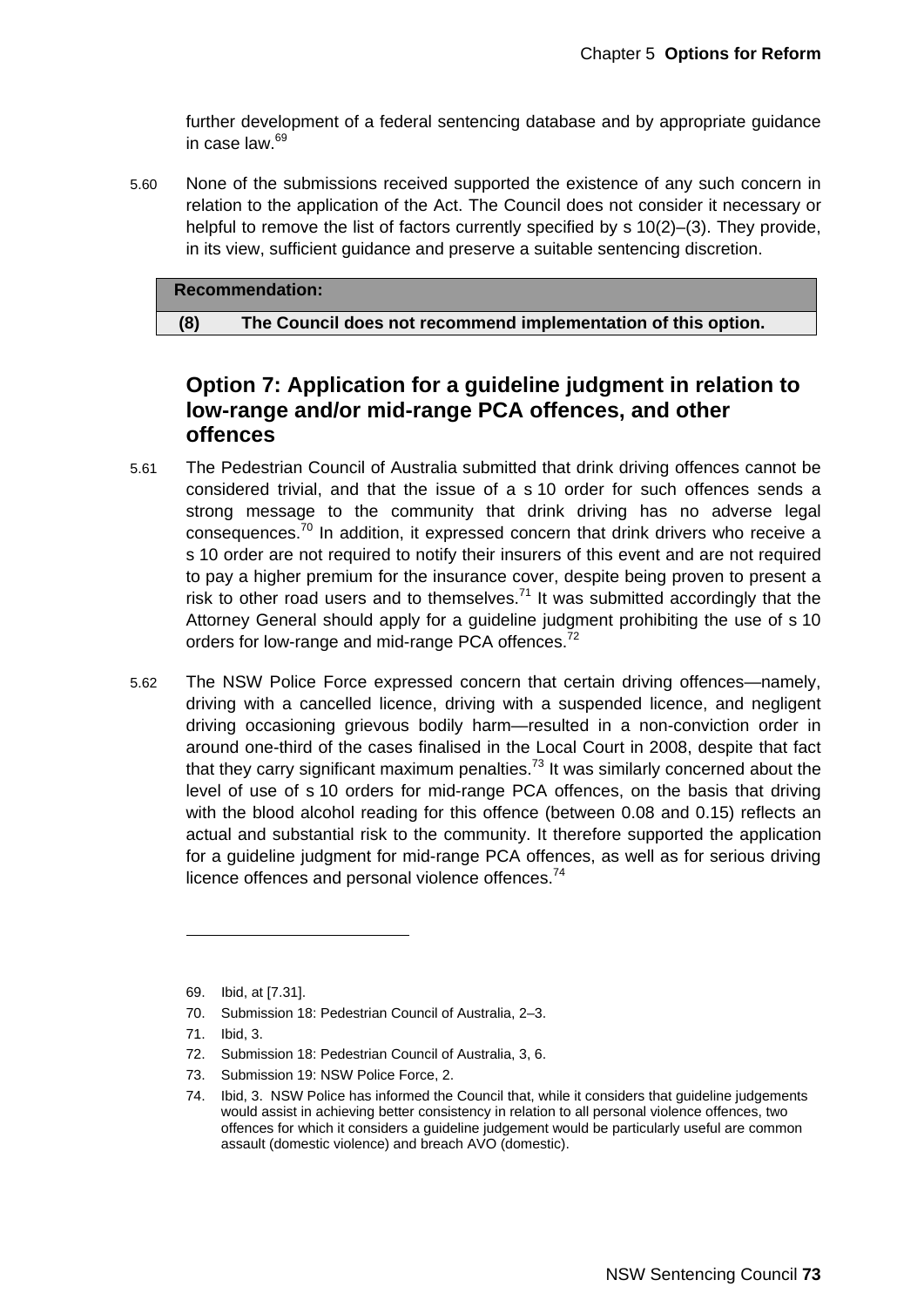- 5.63 The Law Society of NSW, while noting the non-significant decline in the use of s 10 orders for low-range PCA offences in 2007 (in contrast to the significant decline in use of the order for high-range and mid-range PCA offences), opposed the issue of a guideline judgment for the use of s 10s for low range PCA.<sup>75</sup>
- 5.64 As discussed in Chapter 3, statistics shows that the proportion of offenders who received a s10 order for novice-range and low-range PCA offences is only significant for first time offenders, and that proportion who receive such an order drops to below 10% for offenders with a prior record.
- 5.65 The Council does not consider that it is inappropriate to use s 10 for first time low-level PCA offenders, in particular for those who have not committed any significant traffic offences for the past five years.
- 5.66 As for mid-range PCA offences, the incidence of s 10 orders for low-range PCA offences as shown in the statistics is low. As indicated in Chapter 3, in 2010, a s 10 bond was used for 34.8% of low-range PCA offences, and 13.5% of mid-range PCA offences. In that same year, only 7.5% of low-range PCA offences and 0.9% of mid-range PCA offences attracted a s10 dismissal.<sup>76</sup> Additionally, BOCSAR statistics presenting the numbers and percentages of s 10 orders for all PCA cases finalised in the Local Court between 2004 and 2008 show that the majority of s 10 orders were made for novice and low-range PCA offences—43% and 41% of all penalties respectively.77
- 5.67 As indicated above and in Chapter 3, the Council does not consider, on the basis of the statistics outlined in Chapter 3, that there is inappropriate or disproportionate use of bonds or non-conviction orders in either the Local Court or higher courts, which necessitates a guideline judgement in relation to low-range PCA or mid-range PCA offences, or other offences.
- 5.68 The Council notes two important points in this respect. Firstly, as noted by the Chief Magistrate in his submission, the offence of low-range PCA may be considered to be relatively minor in nature when its objective seriousness is measured by reference to the maximum legislative penalty of a fine of \$1,100 for a first offence and \$2,200 for a second or subsequent offence.<sup>78</sup> Secondly, the Council notes the research conducted by BOCSAR, $^{79}$  indicating the flow-on effects of the Guideline Judgement for high-range PCA offences to mid-range PCA offences, which found that the use of s 10 orders for mid-range PCA offences declined by almost eight percent, from 25.5% to 17.9% in the post-guideline period

 $\overline{a}$ 

<sup>75.</sup> Submission 16: Law Society of NSW, 6.

<sup>76.</sup> Judicial Commission of NSW, *Unpublished statistics* (2010).

<sup>77.</sup> NSW Bureau of Crime Statistics and Research, *Unpublished statistics* (2010).

<sup>78.</sup> Submissions 13A and 21: Chief Magistrate of the Local Court.

<sup>79.</sup> Bureau of Crime Statistics and Research, Crime and Justice Bulletin 123 '*The impact of the high range PCA guideline judgement on sentencing for PCA offences in NSW*' (2008).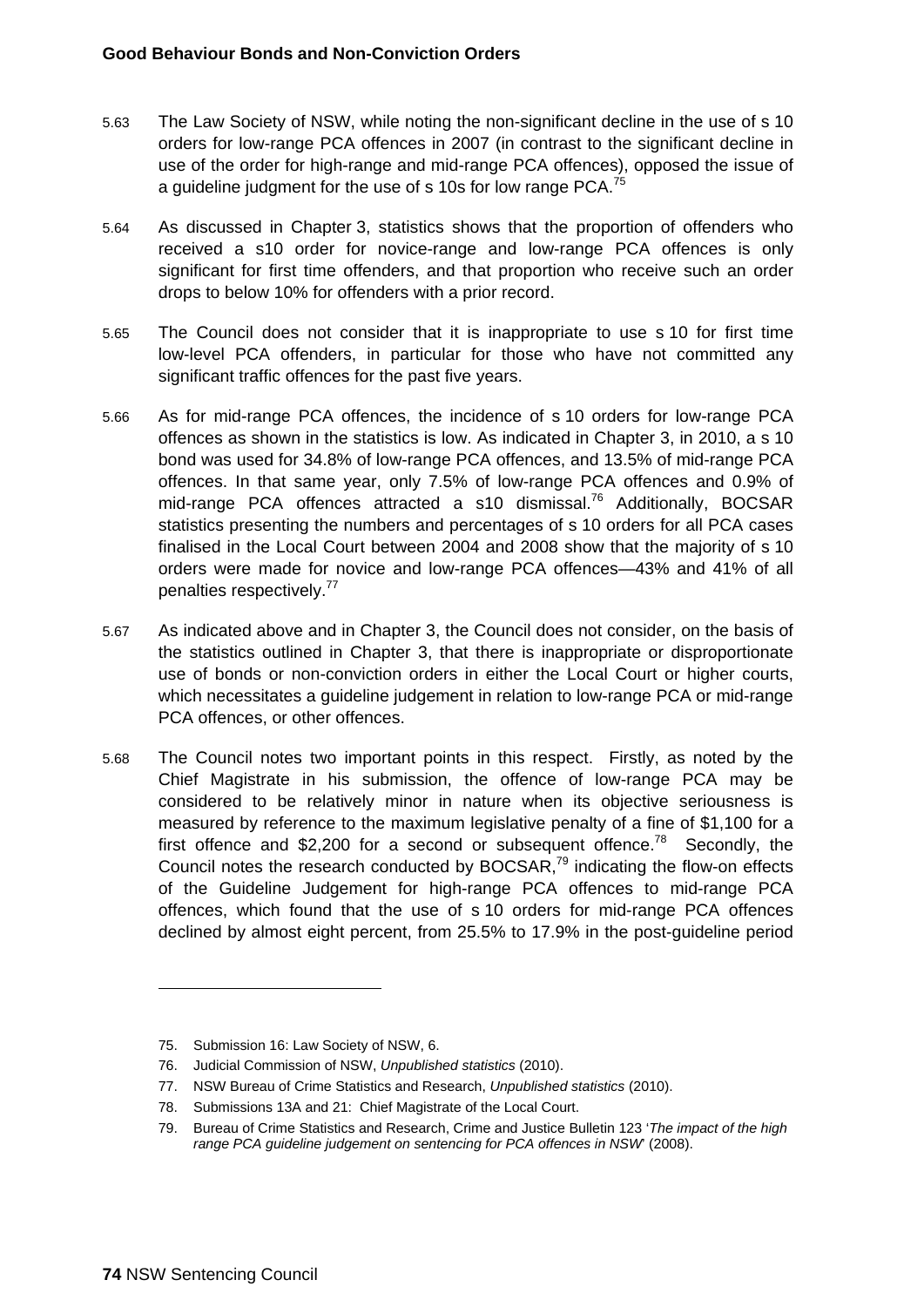considered.<sup>80</sup> As noted by BOCSAR, the decline in the use of s 10 orders for mid range PCA offences is similar to that observed in relation to high range PCA offences.

5.69 Therefore, in the absence of any statistical data indicating inappropriate or disproportionate use of s 10 orders, the Council considers that a guideline judgement is unnecessary. The Council does however note that, in the course of its annual review of sentencing trends, it does look for aspects of sentencing that might justify further consideration of the desirability of applying for a guideline judgment.

#### **Recommendation:**

| (9) |                     |  | The Council does not recommend any application for a |  |  |
|-----|---------------------|--|------------------------------------------------------|--|--|
|     | guideline judgment. |  |                                                      |  |  |

### **Option 8: Provide guidance to magistrates**

- 5.70 It has been suggested that further guidance should be provided to magistrates on the use of s 10 orders, $81$  in a manner that supports enforcement agencies, with a view to reducing the asserted overuse of such orders.<sup>82</sup> One local council suggested in this respect that guidance be provided to magistrates as to the importance of public safety matters when sentencing. $83$  It was argued that this would reflect the Parliament's intention, for example in increasing fines and demerit points for school zone offences to indicate that parking in such places gives rise to significant safety concerns, especially for children and pedestrians.<sup>84</sup>
- 5.71 The Council however notes that there is no evidence of any significant or systemic misuse of s 10 orders or any reason to suppose that magistrates are unaware of the relevance of community protection as a sentencing objective in accordance with s 3A of the Act.
- 5.72 One submission did, however, attach a transcript which recorded a particular magistrate as having indicated an intention to apply a blanket approach to the use of s 10 orders for minor parking offences that would involve their use in all such cases. $85$  While the adoption of a blanket approach to a particular type of offence would be inappropriate, the Council notes that as far as it is aware, this was one case out of a very significant volume of cases dealt with by the Local Court each

<sup>80. 8</sup> September 2004 – 8 September 2006; Ibid, 2.

<sup>81.</sup> Submission 12: The Australian Institute of Local Government Rangers (inc.), 1; Submission 14: City of Sydney Council, 2. See also Submission 18: Pedestrian Council of Australia, 1, which supported the development of strict guidelines on the use of s 10 orders.

<sup>82.</sup> Submission 12: The Australian Institute of Local Government Rangers (inc.), 1.

<sup>83.</sup> Submission 14: City of Sydney Council, 2.

<sup>84.</sup> Ibid.

<sup>85.</sup> Ibid, attachment.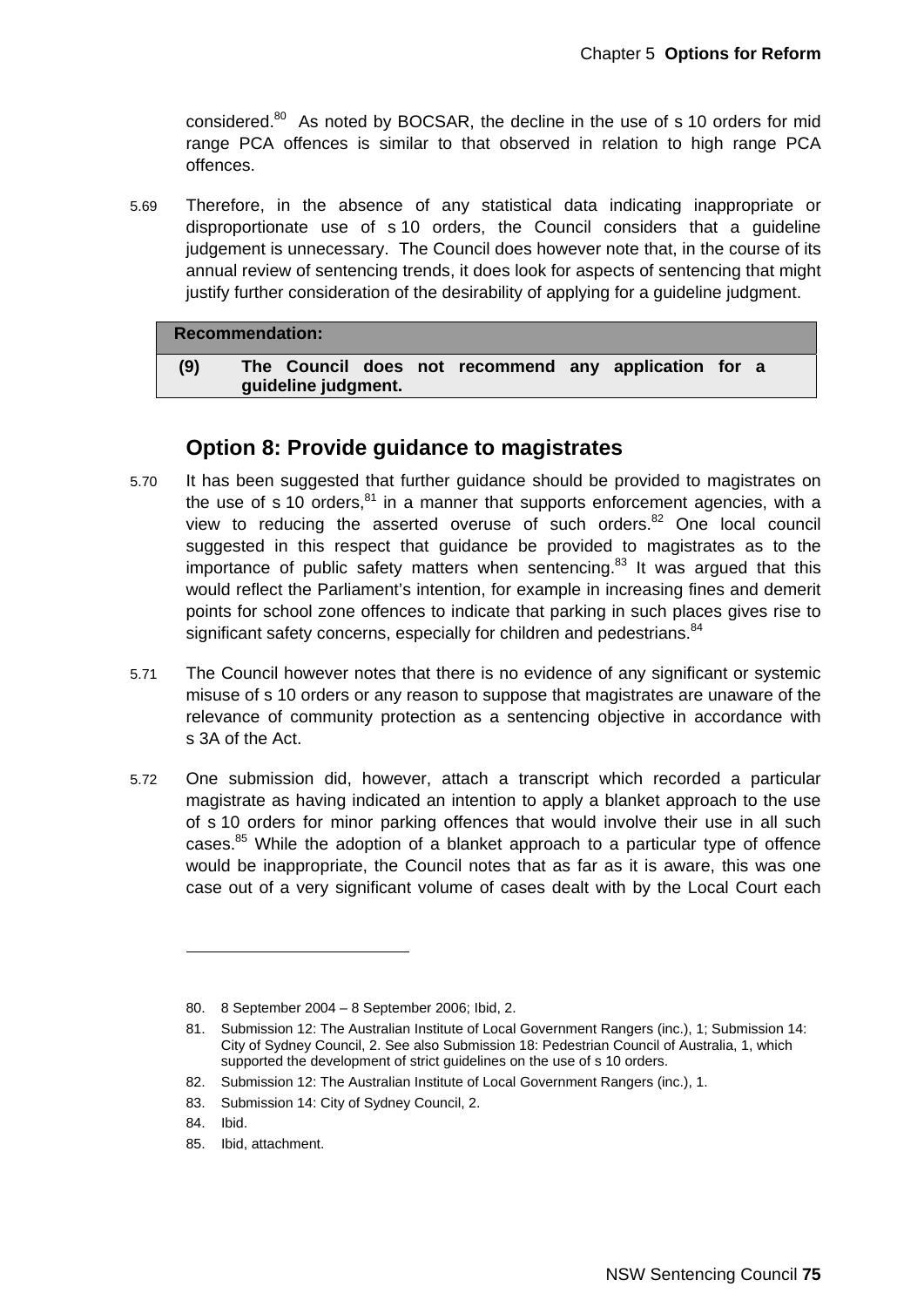$year<sub>6</sub><sup>86</sup>$  and it cannot be taken to indicate a significant or systemic problem. Accordingly, the Council does not see a need to provide guidance to magistrates on the use of s 10, beyond expecting them to refer to relevant appellate decisions, to the terms of the section and to the Sentencing Bench Book.

5.73 In general terms the Council considers that it would be undesirable if a sentencing practice were adopted in the Local Court that failed to reflect the legislative intent that parking infringements attract a fine by reason of the need for deterrence. It would similarly be undesirable to send a message that the fine could be avoided by having the matter dealt with by a court having regard to the possible impact on its caseload.

#### **Recommendation:**

 **(10) The Council does not recommend implementation of this option.** 

## **Option 9: State reasons for issuing s 10 dismissals**

- 5.74 The City of Sydney Council suggested that, in the interest of transparency, magistrates should be required to state their reasons for disposing of a case pursuant to s10, since this would demonstrate that the judicial discretion has been exercised appropriately in the circumstances of the case.<sup>87</sup>
- 5.75 The Council notes that courts are already required by legislation to record its reasons for imposing a non-custodial sentence for Table offences—ie, certain serious offences listed in the Table to Part 4 Division 1A of the Act.<sup>88</sup> At common law, the obligation to give reasons is considered a normal incident of the judicial process.<sup>89</sup> The Council understands that, while decisions in the Local Court are typically given on an ex tempore basis, reasons are provided for decisions handed down in that Court, including decisions where s 10 orders are imposed, and transcripts in relation to such decisions are available on request.
- 5.76 Given the lack of evidence to show any misuse of s 10 orders, the Council does not consider it necessary to impose a legislative requirement on magistrates to record additional or more detailed reasons for any decision to impose a s 10 order.

-

<sup>86.</sup> The latest NSW criminal courts statistics shows that in 2008, 138,872 persons were charged and 246,196 charges were determined in the NSW Local Court: NSW Bureau of Crime Research and Statistics, *NSW Criminal Court Statistics 2008* (2009) 20.

<sup>87.</sup> Submission 14: City of Sydney Council, 2.

<sup>88.</sup> *Crimes (Sentencing Procedure) Act 1999* (NSW) s 54C(1). The court must also give reasons where it: sentences an offender to imprisonment for 6 months or less; does not impose a lesser penalty despite the offender's guilty plea; decides that there are special circumstances for fixing a balance of the term of the sentence that exceeds one-third of the non-parole period; or declines to set a non-parole period for a sentence of imprisonment: *Crimes (Sentencing Procedure) Act 1999* (NSW) ss 5(2), 22(2), 44(2), 45(2).

<sup>89.</sup> *Pettitt v Dunkley* [1971] 1 NSWLR 376, 387; *Public Service Board of NSW v Osmond* (1986) 159 CLR 656, 667.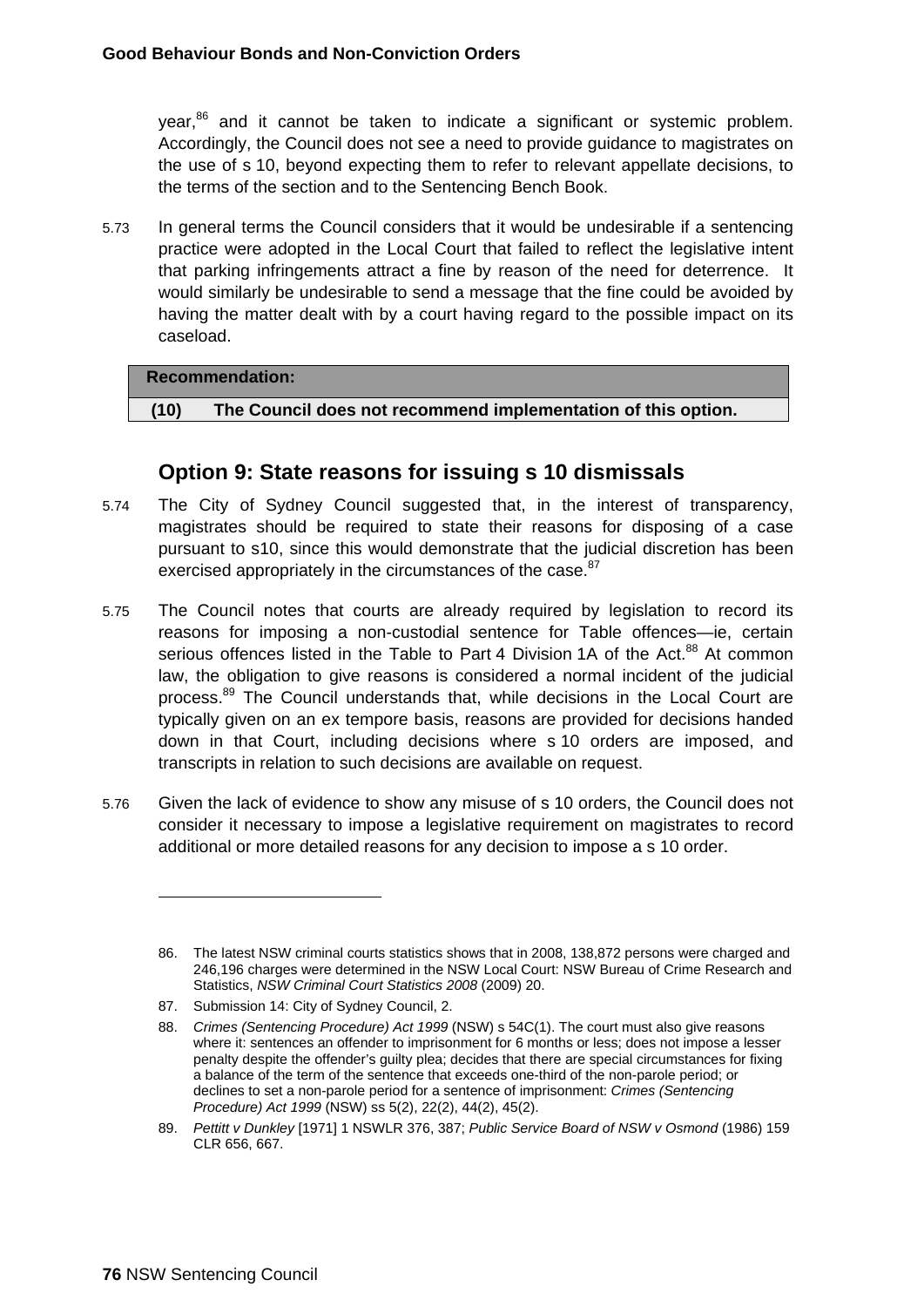**Recommendation:** 

 **(11) The Council does not recommend implementation of this option.** 

## **Option 10: Limit the adverse effects of s 10 orders in certain circumstances**

- 5.77 As concerns have been raised in submissions that s 10 orders are treated as a conviction for various purposes,  $90$  a possible option for reform considered by the Council is to limit the range of matters for which a s 10 order is treated as a conviction.
- 5.78 The Illawarra Legal Centre Inc expressed concern that a non-conviction order, discharging a person on condition that he or she enters a good behaviour bond, can adversely affect a person's employment opportunities because that order will remain on a person's criminal record for the duration of the bond. No other submissions were received that identified any similar concern.
- 5.79 As discussed in Chapter 2, under the *Criminal Records Act 1991* (NSW), while a s 10(1)(a) dismissal order is spent immediately after the finding of guilt is made, a conditional discharge order under s 10(1)(b) or (c) is spent upon satisfactory completion of the good behaviour bond or satisfactory compliance with the intervention program or conditions. Additionally, despite the fact that a person is not required to disclose a finding of guilt which is spent, a s 10 order may have to be disclosed under certain circumstances, for example, as indicated by the Illawarra Legal Centre, in relation to positions subject to the requirements of ss 33D and 33E of the *Commission for Children and Young People Act 1998* (NSW).
- 5.80 The Council is aware that the Legislative Council Standing Committee on Law and Justice has considered the issue raised by Illawarra Legal Centre in its report 'Spent Convictions for Juvenile Offenders', and recommended,

That the Attorney General ensure that the NSW legislation to implement the Model Spent Convictions Bill provides that where a court finds a person guilty of an offence without proceeding to conviction under section 10 of the Crimes (Sentencing Procedure) Act 1999, including for a sexual offence, the finding is spent immediately after it is made.<sup>91</sup>

5.81 The Council understands that the Government will be providing a response to the Committee's report in due course.

<sup>90.</sup> Submission 11: Public Interest Advocacy Centre, 7–11.

<sup>91.</sup> Legislative Council Standing Committee on Law and Justice, Parliament of NSW, *Spent Convictions for Juvenile Offenders*, Report 42 (2010), Recommendation 3.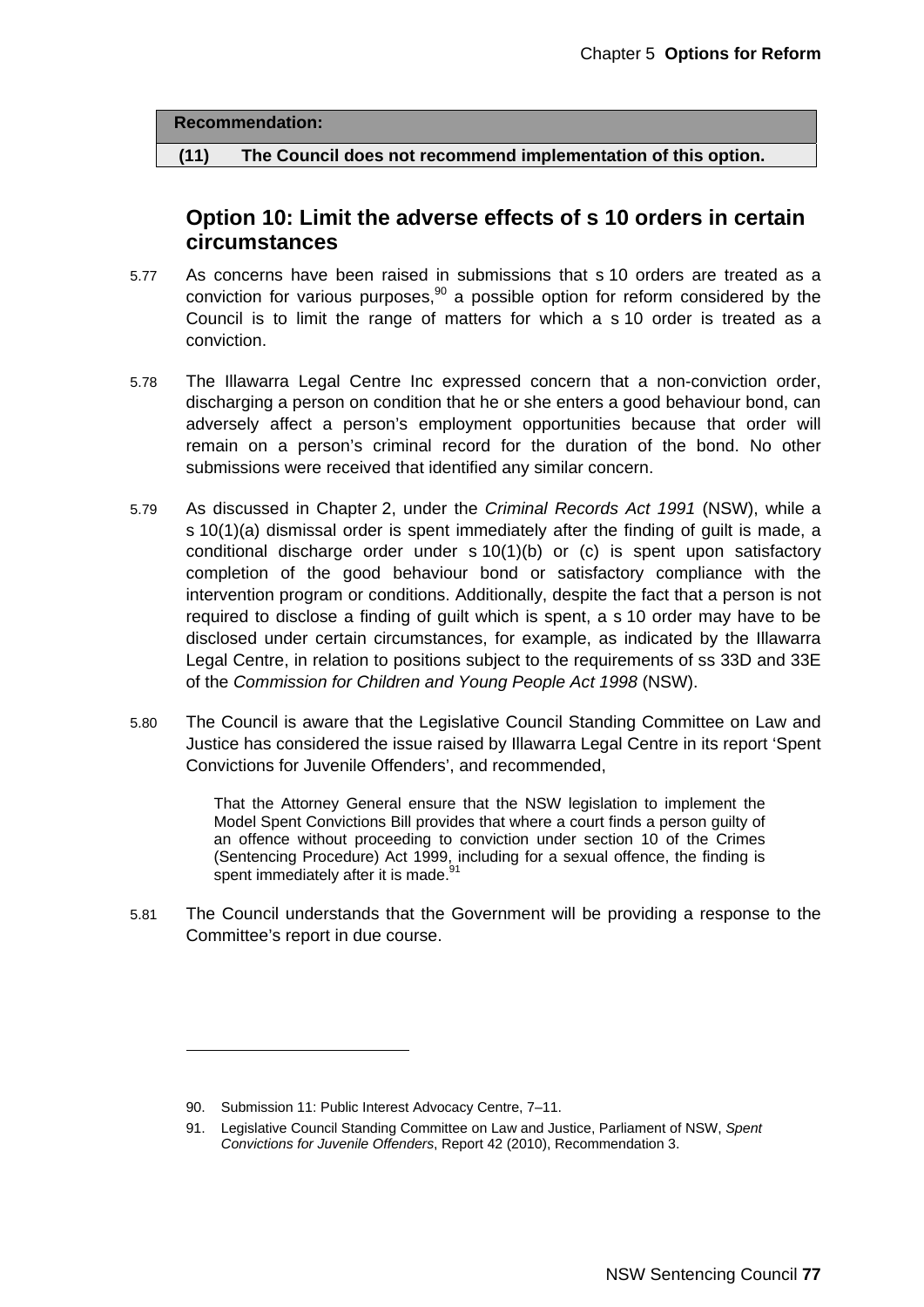## **Option 11: Allow prosecuting bodies to apply for costs where a s 9 or s 10 order is made**

- 5.82 Several local councils raised concerns about the costs of prosecuting cases where the offender ultimately receives a s 9 or s 10 order.<sup>92</sup> Ballina Shire Council submitted that, while the making of ss 9 and 10 orders in appropriate cases was not its major concern because it is not highly litigious, $93$  in most cases, local councils would engage legal counsel to conduct matters before a court, the cost of which would ultimately be funded by ratepayers.<sup>94</sup> The Council submitted that where a s 9 or s 10 order is imposed, prosecuting bodies (including local councils and the NSW Police Force) should be allowed to make an application to the court for professional costs, to be heard and determined by the presiding magistrate in accordance with appropriate guidelines.<sup>95</sup>
- 5.83 The Council does not see any need for further legislative action in this respect. Provision is already made in s 215 of the *Criminal Procedure Act 1986* (NSW) whereby costs can be ordered against a defendant, including cases where a s10 order has been made, dependent on an exercise of the Court's discretion.<sup>96</sup> While Police and the DPP do not ordinarily apply for costs orders, that is not necessarily the case for informants such as Councils and other statutory agencies. Where costs are awarded, that occurs on a compensatory basis and not by way of punishment.<sup>97</sup>

#### **Recommendation:**

 **(12) The Council does not recommend any further legislative change to implement this option.** 

- 93. Submission 5: Ballina Shire Council, 1.
- 94. Ibid, 1–2.
- 95. Ibid.

-

- 96. *Criminal Procedure Act 1986* (NSW) s 215(4).
- 97. *Latoudis v Casey* (1990) 170 CLR 534, 543.

<sup>92.</sup> Submission 5: Ballina Shire Council, 1–2. In relation to s 10 orders specifically, see Submission 6: Camden Council, 1, attachments; Submission 7: Leichhardt Municipal Council, 2; Submission 15: North Sydney Council, 1.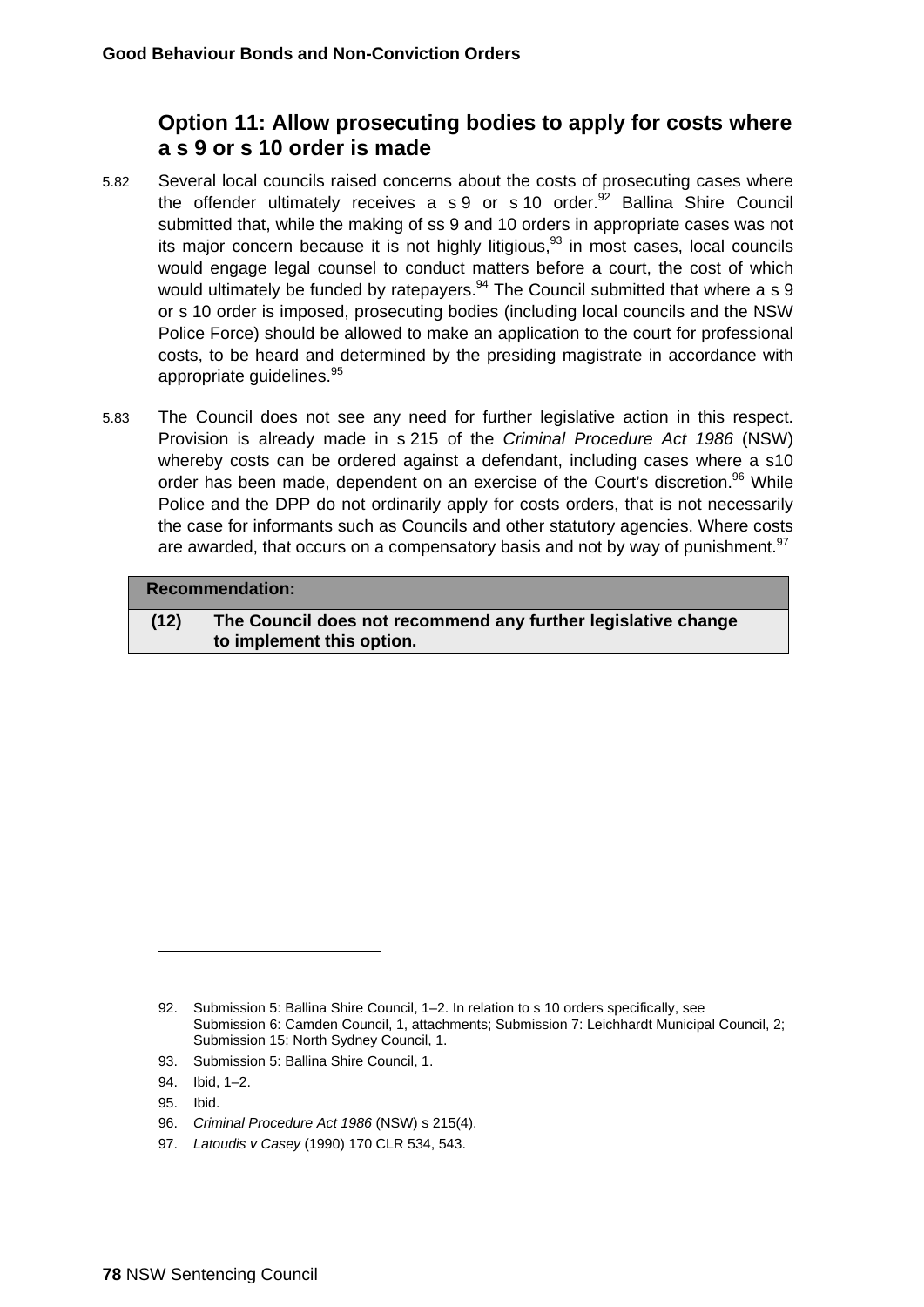# **6. APPENDIX A: TWENTY MOST COMMON PROVEN STATUTORY OFFENCES**

### **Table 8: Most common proven statutory offences in NSW Local Court in 2010**

| Rank           | <b>Offence</b>                                                      | Legislation                                                                                                      | Number of<br>cases | % of cases |
|----------------|---------------------------------------------------------------------|------------------------------------------------------------------------------------------------------------------|--------------------|------------|
| 11             | Mid range PCA                                                       | Road Transport (Safety and Traffic Management) Act<br>1999, s 9(3)                                               | 9.872              | 9.5        |
| $\overline{2}$ | Common assault                                                      | Crimes Act 1900, s 61                                                                                            | 7,491              | 7.2        |
| 3              | Low range PCA                                                       | Road Transport (Safety and Traffic Management) Act<br>1999, S9(2)                                                | 6,769              | 6.5        |
| 4              | Possess prohibited drug                                             | Drug Misuse and Trafficking Act 1985, s 10(1)                                                                    | 6,516              | 6.3        |
| 5              | Drive whilst disqualified                                           | Road Transport (Driver Licensing) Act 1999, s 25A(1)                                                             | 5.123              | 4.9        |
| 6              | Assault occasioning actual bodily<br>harm                           | Crimes Act 1900, s 59(1)                                                                                         | 4,333              | 4.2        |
| 17             | Drive whilst suspended                                              | Road Transport (Driver Licensing) Act 1999, s 25A(2)                                                             | 3,834              | 3.7        |
| 8              | Knowingly contravene AVO                                            | Crimes (Domestic and Personal Violence) Act 2007,<br>s $14(1)$ <sup>a</sup>                                      | 3,782              | 3.7        |
| 9              | Larcenv                                                             | Crimes Act 1900, s 117                                                                                           | 3.713              | 3.6        |
| 10             | Malicious destruction/damage                                        | Crimes Act 1900, s 195(1)(a)                                                                                     | 3.695              | 3.6        |
| 11             | High range PCA                                                      | Road Transport (Safety and Traffic Management) Act<br>1999, S9(4)                                                | 3,517              | 3.4        |
| 12             | Never licensed person drive on road                                 | Road Transport (Driver Licensing) Act 1999, s 25(2)                                                              | 3,444              | 3.3        |
| 13             | Stalk or intimidate w/i to cause fear of<br>physical or mental harm | Crimes (Domestic and Personal Violence) Act 2007,<br>$s$ 13(1) $b$                                               | 2,249              | 2.2        |
| 14             | Assault with intent on certain officers                             | Crimes Act 1900, s 58                                                                                            | 2,141              | 2.1        |
| 15             | Drive without being licensed                                        | Road Transport (Driver Licensing) Act 1999, s 25(1)                                                              | 2,102              | 2.0        |
| 16             | GBH)                                                                | Negligent driving (not causing death or Road Transport (Safety and Traffic Management) Act<br>1999, s $42(1)(c)$ | 1,621              | 1.6        |
| 17             | Drive unregistered vehicle                                          | Road Transport (Vehicle Registration) Act 1997,<br>s 18(1)                                                       | 1.617              | 1.6        |
| 18             | Drive whilst licence suspended under<br>s 66 Fines Act 1996         | Road Transport (Driver Licensing) Act 1999,<br>$s$ 25A(3A)(a)                                                    | 1.481              | 1.4        |
| 19             | Goods in custody                                                    | Crimes Act 1900, s 527C(1)                                                                                       | 1,314              | 1.3        |
| 20             | Special range PCA                                                   | Road Transport (Safety and Traffic Management) Act<br>(1999, s 9(1))                                             | 1,184              | 1.1        |
|                | Total for top twenty offences                                       |                                                                                                                  | 75.798             | 73.2       |
|                | All remaining offences                                              |                                                                                                                  | 27,809             | 26.8       |
|                | <b>Total</b>                                                        |                                                                                                                  | 103,607            | 100        |

**<sup>a</sup>** includes a small number of cases dealt with under repealed ss 562ZG(1) and 562I(1) of the Crimes Act 1900

**<sup>b</sup>** includes a small number of cases dealt with under repealed ss 545AB(1) and 562AB(1) of the Crimes Act 1900

*Source: Judicial Commission of NSW, Unpublished Statistics (2011)*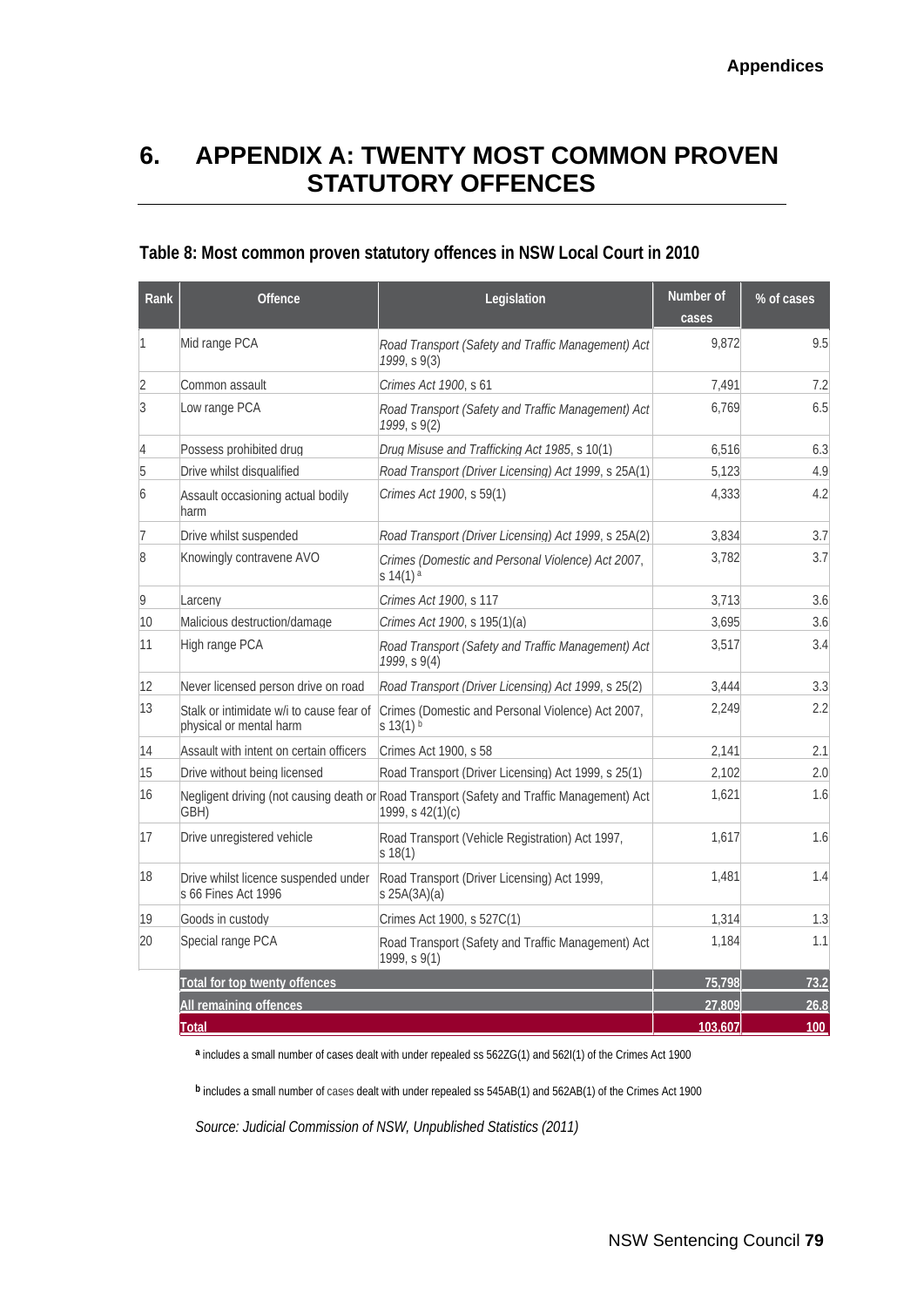# **7. APPENDIX B: USE OF s 10 BONDS FOR OFFENDERS WITH PRIOR CONVICTIONS**

#### **Offence type and prior convictions† in previous 2 years Offence description** Number of people found **guilty % receiving a s 10 bond with no prior conviction % receiving a s 10 bond with prior conviction** Assault 14068 20.2 2.8 Sexual assault 276 4.1 1.2 Driving under the influence of alcohol 761 9.8 3.8 Dangerous or negligent operation of a vehicle 3617 3617 4.5 2.0 Robbery/burglary 1248 4.3 0.5 Motor vehicle theft and related offences and the state of the state of the state of the state of the state of the state of the state of the state of the state of the state of the state of the state of the state of the stat Illegal use of motor vehicle 60.6 (a)  $\frac{504}{2}$  504 8.4 0.6 Theft (except motor vehicles) 2087 16.1 16.1 1.5 Theft from retail premises 2258 2258 21.2 1.3 Receiving or handling proceeds of crime 1604 1604 11.1 1.1 1.2 Obtain benefit/credit card fraud 448 7.5 0.6 Fraud etc. **1870** 9.7 **1.4** Dishonest conversion/Bribery 15.7 and 15.7 and 15.7 and 15.7 and 15.7 and 15.7 and 15.7 and 1.2 Other deception offences 227 11.4 2.1 Deal, traffic, import or export illicit drugs and server that the server of the server of the server of the server of the server of the server of the server of the server of the server of the server of the server of the se Manufacture or cultivate illicit drugs and the state of the state of the state of the state of the state of the state of the state of the state of the state of the state of the state of the state of the state of the state Possess illicit drugs and the contract of the contract of the set of the set of the set of the set of the set of the set of the set of the set of the set of the set of the set of the set of the set of the set of the set of Use illicit drugs and the control of the control of the control of the control of the control of the control of the control of the control of the control of the control of the control of the control of the control of the c Other illicit drug offences and the control of the control of the control of the control of the control of the control of the control of the control of the control of the control of the control of the control of the contro Weapons charges 6.2 21.6 1.1 2.2 2.1.6 2.2 2.1.6 2.2 2.1.6 2.2 2.1.6 2.2 2.1.6 2.2 2.1.6 2.2 2.1.6 2.2 2.1.6 2.2 2.1.6 2.2 2.1.6 2.2 2.1.6 2.2 2.1.6 2.2 2.1.6 2.2 2.1.6 2.2 2.1.6 2.2 2.1.6 2.2 2.1.6 2.2 2.1.6 2.2 2.1.6 2.2 Property damage by fire 86 5.9 0.0 Other miscellaneous offences and the control of the control of the control of the control of the control of the control of the control of the control of the control of the control of the control of the control of the contr Property damage other the contract of the contract of the 4321 21.9 3.2 Environmental pollution/speeding/other driving and the control of the 237 1.6 1.6 0.0  $T$ respass  $\begin{array}{ccc} 3.7 & 932 & 18.6 & 3.7 \end{array}$ Offensive language 2.9 Offensive behaviour and the contract of the contract of the contract of the contract of the contract of the contract of the contract of the contract of the contract of the contract of the contract of the contract of the co  $Criminal$  intent  $356$   $5.9$   $0.5$ Other public order offences and the set of the set of the set of the set of the set of the set of the set of the set of the set of the set of the set of the set of the set of the set of the set of the set of the set of the Driving with cancelled licence 11662 22.1 7.0 Driving without licence **7431** 5.8 5.2 Road vehicle registration and roadworthiness offences  $\sim$  2200 0.8 0.8 0.2 Exceeding alcohol limit 6.9 and 2.4938 22.6 5.9 Regulatory driving offences and the control of the control of the control of the control of the control of the control of the control of the control of the control of the control of the control of the control of the contro Escape custody/Breach prison regs 242 7.8 0.0

### **Table 9: Persons sentenced by NSW magistrates, 2008**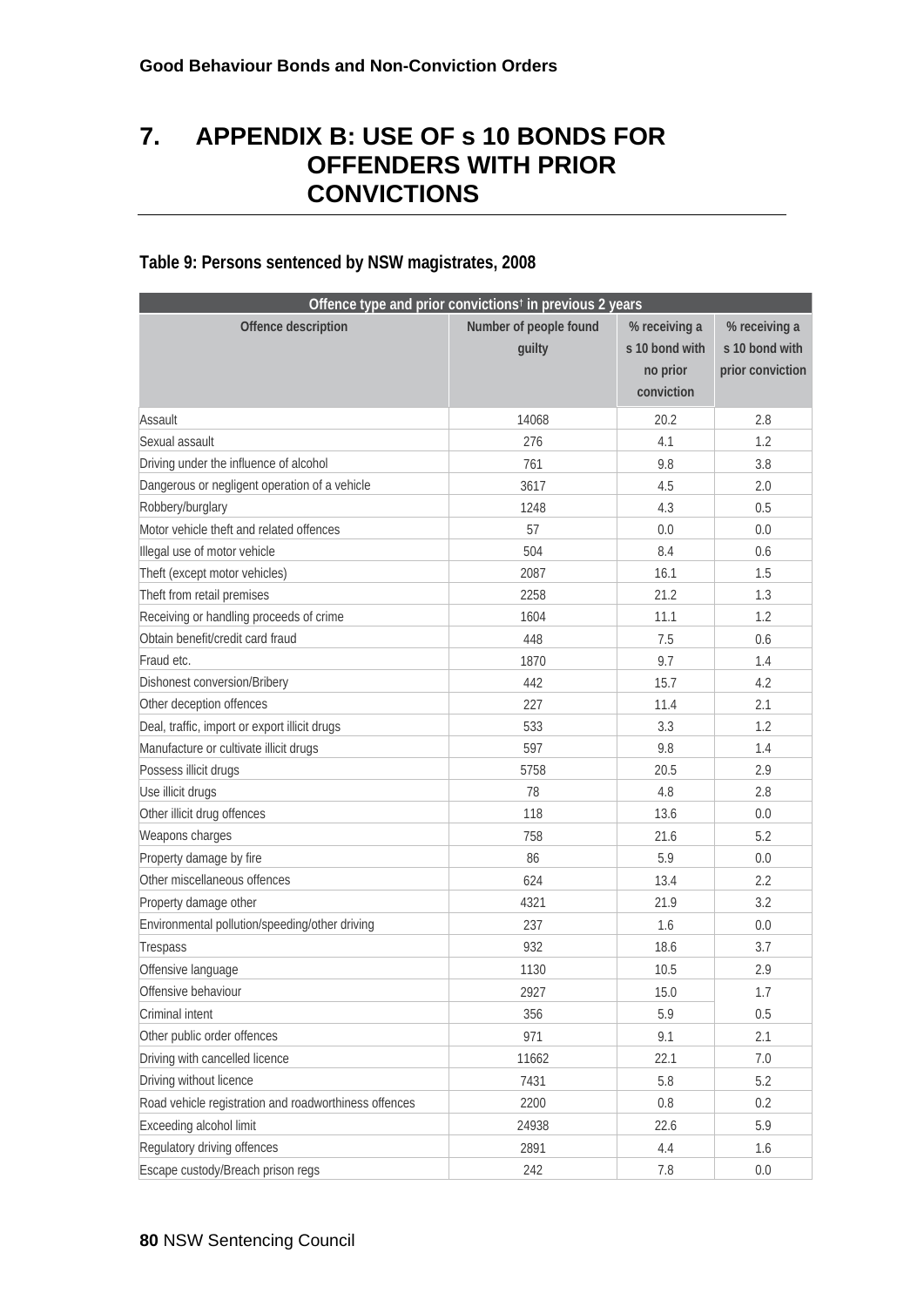| Breach bail                                        | 365    | 3.9  | 0.4 |
|----------------------------------------------------|--------|------|-----|
| Breach domestic violence order                     | 2961   | 14.6 | 3.2 |
| Other breach justice order                         | 2592   | 3.1  | 0.4 |
| Offences vs justice procedures nec                 | 264    | 7.7  | 1.1 |
| Resist or hinder police                            | 2828   | 14.0 | 2.8 |
| Offences against government security or operations | 808    | 3.9  | 0.7 |
| Harassment and related offences                    | 1252   | 14.6 | 1.7 |
| Threatening behaviour                              | 559    | 15.1 | 0.8 |
| Public health, safety, financial offences          | 1348   | 3.0  | 0.6 |
| Total                                              | 111985 | 16.5 | 3.4 |

† Priors refer to any offence, not necessarily a prior offence of the same nature as the current offence.

*Source: NSW Bureau of Crime Statistics and Research, Unpublished Statistics (2010)*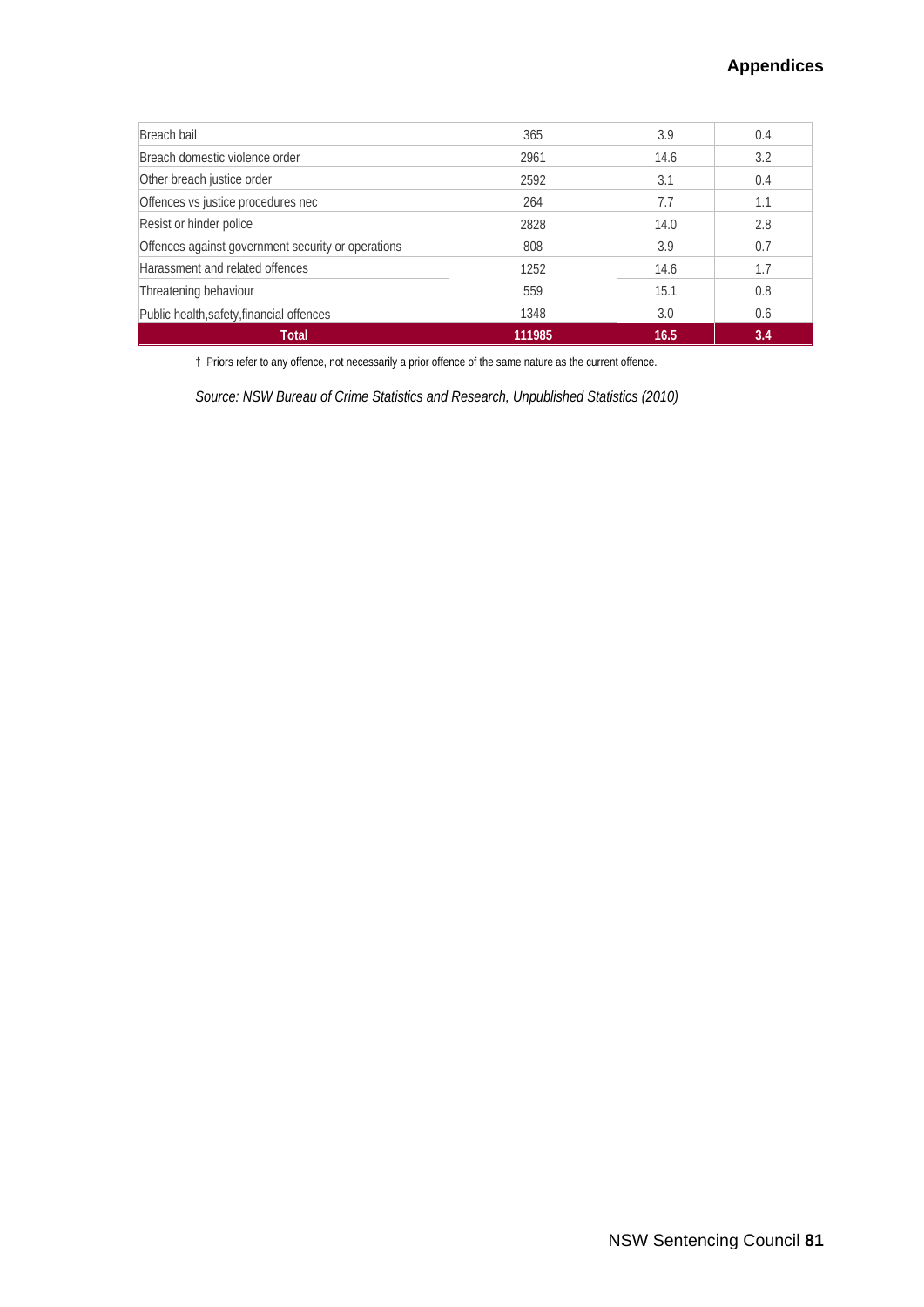# **8. APPENDIX C: USE OF s 9 AND 10 ORDERS IN NSW LOCAL COURT LOCATIONS**

### **Table 10: Number of persons receiving a section 9 or 10**† **order for their principal offence, by court location\***

|                    | 2004-2008      |                         |                |                         |                                  |  |
|--------------------|----------------|-------------------------|----------------|-------------------------|----------------------------------|--|
| Location           | s 10<br>orders | % of total<br>penalties | S 9 orders     | % of total<br>penalties | <b>Total number of penalties</b> |  |
| <b>Albion Park</b> | 145            | 15.9                    | 101            | 11.1                    | 910                              |  |
| Albury             | 887            | 14.0                    | 1329           | 20.9                    | 6346                             |  |
| Armidale           | 360            | 13.0                    | 694            | 25.1                    | 2765                             |  |
| Ballina            | 404            | 14.8                    | 407            | 14.9                    | 2737                             |  |
| Balmain            | 578            | 17.1                    | 458            | 13.5                    | 3389                             |  |
| Balranald          | 135            | 22.7                    | 78             | 13.1                    | 594                              |  |
| Bankstown          | 1946           | 23.0                    | 1251           | 14.8                    | 8472                             |  |
| Batemans Bay       | 404            | 17.7                    | 352            | 15.4                    | 2281                             |  |
| Bathurst           | 642            | 15.9                    | 432            | 10.7                    | 4042                             |  |
| Bega               | 445            | 21.2                    | 374            | 17.8                    | 2100                             |  |
| Bellingen          | 126            | 19.8                    | 76             | 11.9                    | 636                              |  |
| Belmont            | 1483           | 30.4                    | 738            | 15.1                    | 4874                             |  |
| Bidura CC          | 1              | 100.0                   | $\mathbf 0$    | 0.0                     | 1                                |  |
| Blacktown          | 2851           | 19.4                    | 2683           | 18.2                    | 14710                            |  |
| Blayney            | 56             | 17.8                    | 34             | 10.8                    | 314                              |  |
| Boggabilla         | 126            | 18.7                    | 172            | 25.5                    | 674                              |  |
| Bombala            | 43             | 20.7                    | 34             | 16.3                    | 208                              |  |
| Bourke             | 155            | 14.6                    | 224            | 21.1                    | 1062                             |  |
| Bowral             | 9              | 25.0                    | $\mathfrak{Z}$ | 8.3                     | 36                               |  |
| Brewarrina         | 77             | 12.6                    | 163            | 26.7                    | 611                              |  |
| <b>Broken Hill</b> | 614            | 19.1                    | 479            | 14.9                    | 3214                             |  |
| Burwood            | 5562           | 21.3                    | 4532           | 17.3                    | 26169                            |  |
| <b>Byron Bay</b>   | 969            | 24.5                    | 468            | 11.8                    | 3951                             |  |
| Camden             | 743            | 26.1                    | 490            | 17.2                    | 2844                             |  |
| Campbelltown       | 2473           | 15.3                    | 3865           | 23.9                    | 16155                            |  |
| Casino             | 275            | 10.8                    | 602            | 23.7                    | 2540                             |  |
| Central            | 134            | 2.3                     | 457            | 7.7                     | 5898                             |  |
| Cessnock           | 625            | 18.2                    | 856            | 25.0                    | 3427                             |  |
| Cobar              | 210            | 33.4                    | 120            | 19.1                    | 629                              |  |
| Coffs Harbour      | 1115           | 16.2                    | 946            | 13.8                    | 6864                             |  |
| Condobolin         | 94             | 16.9                    | 128            | 23.0                    | 556                              |  |
| Cooma              | 416            | 26.3                    | 150            | 9.5                     | 1579                             |  |
| Coonabarabran      | 117            | 19.0                    | 103            | 16.7                    | 616                              |  |
| Coonamble          | 107            | 15.9                    | 156            | 23.2                    | 671                              |  |
| Cootamundra        | 134            | 10.7                    | 134            | 10.7                    | 1254                             |  |
| Corowa             | 108            | 18.5                    | 125            | 21.4                    | 584                              |  |
| Cowra              | 192            | 11.0                    | 210            | 12.0                    | 1751                             |  |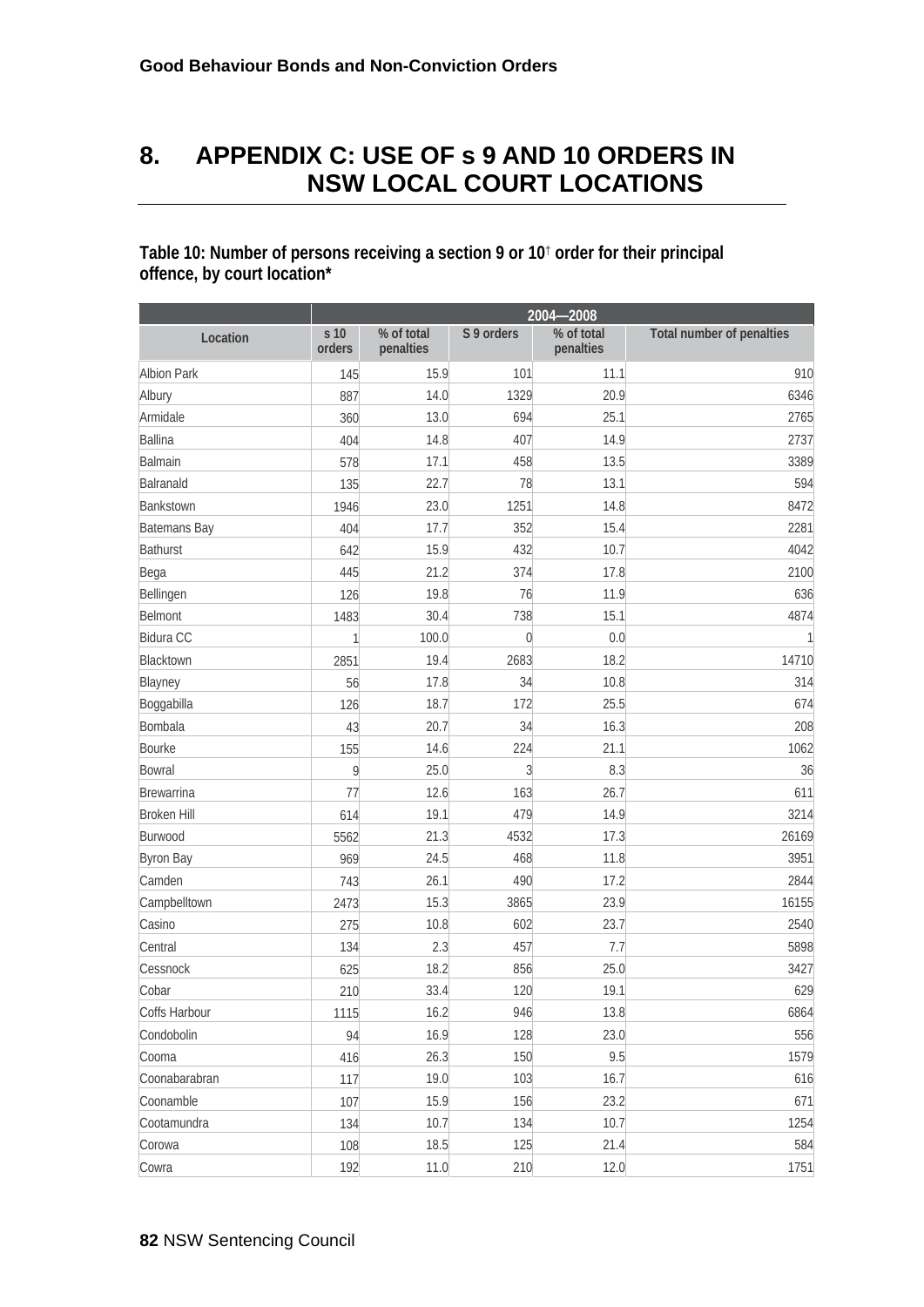| Crookwell       | 30 <sup>°</sup> | 24.8 | 37             | 30.6 | 121   |
|-----------------|-----------------|------|----------------|------|-------|
| Deniliquin      | 188             | 12.2 | 214            | 13.9 | 1537  |
| Dubbo           | 521             | 11.5 | 868            | 19.1 | 4549  |
| Dunedoo         | 20              | 18.0 | 17             | 15.3 | 111   |
| Dungog          | 34              | 18.5 | 26             | 14.1 | 184   |
| East Maitland   | 1               | 16.7 | $\overline{0}$ | 0.0  | 6     |
| Eden            | 120             | 22.6 | 95             | 17.9 | 532   |
| Fairfield       | 1675            | 13.6 | 1773           | 14.4 | 12287 |
| Finley          | 200             | 19.2 | 142            | 13.6 | 1041  |
| Forbes          | 216             | 21.8 | 221            | 22.3 | 989   |
| Forster         | 300             | 11.2 | 405            | 15.1 | 2677  |
| Gilgandra       | 98              | 20.6 | 114            | 23.9 | 476   |
| Glen Innes      | 103             | 10.7 | 269            | 28.0 | 962   |
| Gloucester      | 58              | 22.4 | 70             | 27.0 | 259   |
| Gosford         | 2564            | 19.0 | 1937           | 14.4 | 13498 |
| Goulburn        | 1218            | 19.9 | 831            | 13.6 | 6117  |
| Grafton         | 323             | 9.9  | 505            | 15.4 | 3275  |
| Grenfell        | 37              | 12.1 | 29             | 9.5  | 305   |
| Griffith        | 436             | 11.3 | 608            | 15.8 | 3854  |
| Gulgong         | 44              | 20.2 | 23             | 10.6 | 218   |
| Gundagai        | 89              | 17.8 | 101            | 20.2 | 501   |
| Gunnedah        | 233             | 18.5 | 269            | 21.4 | 1258  |
| Hay             | 63              | 8.2  | 101            | 13.2 | 766   |
| Hillston        | 35              | 17.2 | 29             | 14.2 | 204   |
| Holbrook        | 61              | 16.8 | 31             | 8.5  | 363   |
| Hornsby         | 1807            | 18.7 | 1269           | 13.1 | 9689  |
| Inverell        | 458             | 22.5 | 505            | 24.8 | 2035  |
| Junee           | 67              | 14.8 | 87             | 19.2 | 454   |
| Katoomba        | 246             | 16.2 | 373            | 24.6 | 1514  |
| Kempsey         | 296             | 7.5  | 664            | 16.8 | 3950  |
| Kiama           | 100             | 19.4 | 58             | 11.3 | 515   |
| Kogarah         | 880             | 16.5 | 817            | 15.3 | 5346  |
| Kurri Kurri     | 239             | 21.6 | 285            | 25.7 | 1109  |
| Kyogle          | 70              | 12.8 | 136            | 24.8 | 548   |
| Lake Cargelligo | 58              | 14.8 | 87             | 22.2 | 392   |
| Leeton          | 149             | 10.2 | 208            | 14.2 | 1462  |
| Lightning Ridge | 101             | 20.6 | 113            | 23.0 | 491   |
| Lismore         | 701             | 10.3 | 1498           | 22.0 | 6815  |
| Lithgow         | 251             | 14.4 | 377            | 21.6 | 1744  |
| Liverpool       | 3261            | 13.2 | 3831           | 15.5 | 24640 |
| Lockhart        | 8               | 40.0 | $\overline{3}$ | 15.0 | 20    |
| Macksville      | 214             | 15.6 | 215            | 15.7 | 1373  |
| Maclean         | 206             | 14.0 | 245            | 16.6 | 1473  |
| Maitland        | 630             | 10.5 | 1257           | 20.9 | 6024  |
| Manly           | 2605            | 23.5 | 1551           | 14.0 | 11097 |
| Milton          | 169             | 10.7 | 143            | 9.1  | 1579  |
| Moama           | 64              | 12.2 | 51             | 9.8  | 523   |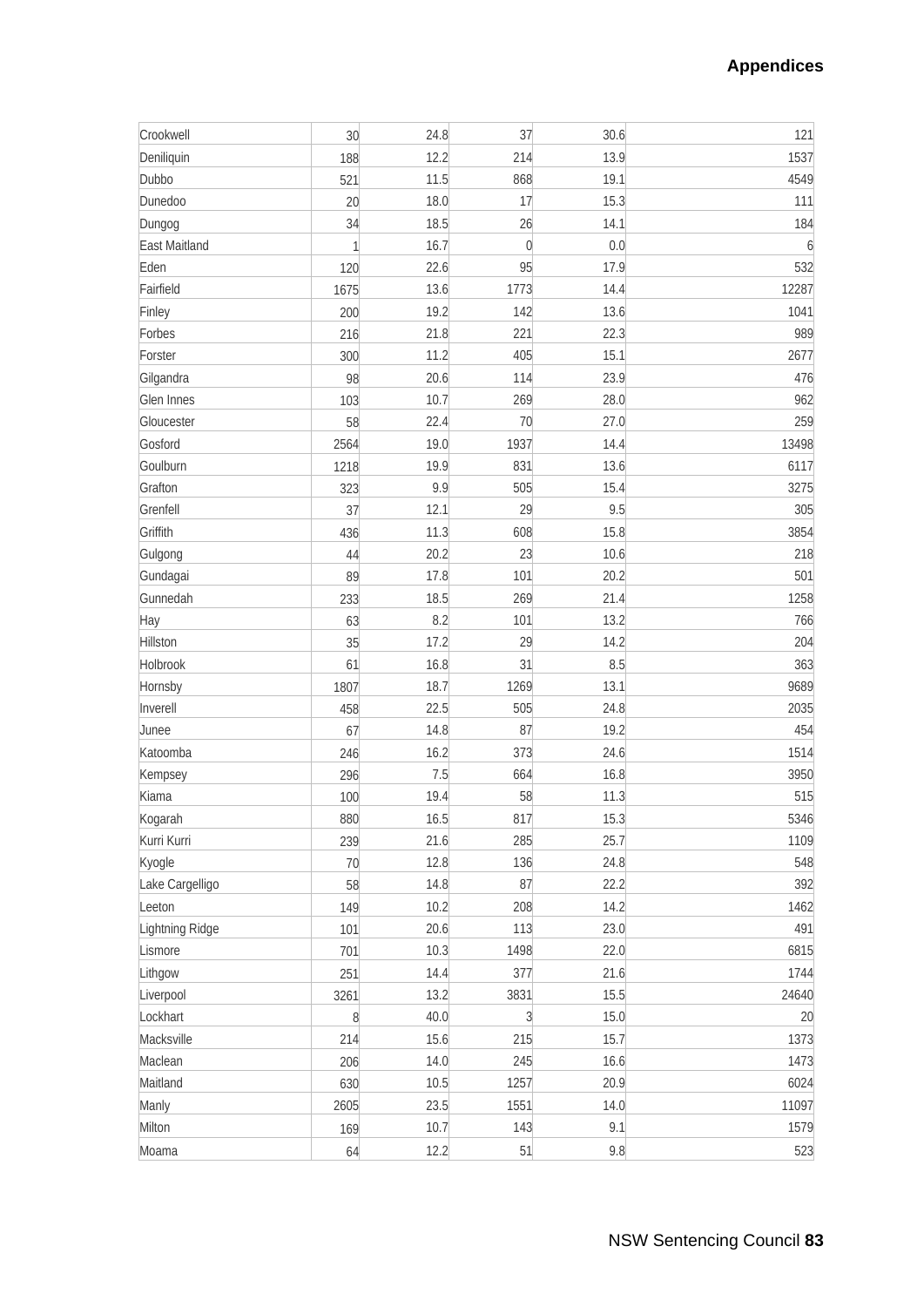### **Good Behaviour Bonds and Non-Conviction Orders**

| Moree              | 506  | 18.0 | 624            | 22.2 | 2806  |
|--------------------|------|------|----------------|------|-------|
| Moruya             | 146  | 17.1 | 161            | 18.8 | 855   |
| Moss Vale          | 530  | 16.8 | 416            | 13.2 | 3160  |
| Moulamein          | 23   | 50.0 | $\overline{5}$ | 10.9 | 46    |
| Mudgee             | 282  | 17.8 | 205            | 12.9 | 1585  |
| Mullumbimby        | 239  | 25.8 | 182            | 19.7 | 926   |
| Mungindi           | 30   | 19.7 | 37             | 24.3 | 152   |
| Murwillumbah       | 342  | 23.1 | 301            | 20.3 | 1480  |
| Muswellbrook       | 399  | 21.2 | 542            | 28.8 | 1880  |
| Narooma            | 109  | 17.8 | 89             | 14.6 | 611   |
| Narrabri           | 147  | 15.4 | 250            | 26.2 | 955   |
| Narrandera         | 89   | 9.6  | 131            | 14.2 | 923   |
| Narromine          | 138  | 22.9 | 134            | 22.3 | 602   |
| Newcastle          | 3941 | 22.2 | 2553           | 14.4 | 17774 |
| Newtown            | 1216 | 17.9 | 1163           | 17.1 | 6797  |
| North Sydney       | 1018 | 26.6 | 492            | 12.8 | 3832  |
| Nowra              | 476  | 7.3  | 665            | 10.2 | 6522  |
| Nyngan             | 88   | 23.3 | 91             | 24.1 | 377   |
| Oberon             | 49   | 19.8 | 19             | 7.7  | 247   |
| Orange             | 966  | 21.9 | 1292           | 29.3 | 4409  |
| Parkes             | 360  | 27.5 | 283            | 21.6 | 1309  |
| Parramatta         | 2912 | 14.3 | 2700           | 13.3 | 20316 |
| Peak Hill          | 41   | 24.7 | 37             | 22.3 | 166   |
| Penrith            | 1998 | 9.5  | 3674           | 17.4 | 21099 |
| Downing Centre     | 7391 | 18.8 | 5478           | 14.0 | 39236 |
| Picton             | 189  | 15.4 | 182            | 14.8 | 1226  |
| Port Kembla        | 489  | 15.9 | 473            | 15.4 | 3067  |
| Port Macquarie     | 444  | 8.1  | 829            | 15.0 | 5513  |
| Queanbeyan         | 1213 | 21.9 | 723            | 13.1 | 5540  |
| Quirindi           | 200  | 38.2 | 70             | 13.4 | 524   |
| Raymond Terrace    | 1146 | 22.2 | 1321           | 25.6 | 5159  |
| Redfern            | 136  | 13.8 | 149            | 15.2 | 983   |
| Ryde               | 1372 | 26.7 | 810            | 15.7 | 5145  |
| Rylstone           | 43   | 17.8 | 35             | 14.5 | 241   |
| Scone              | 177  | 24.8 | 150            | 21.0 | 714   |
| Singleton          | 182  | 10.8 | 360            | 21.4 | 1686  |
| Sutherland         | 3336 | 15.9 | 3295           | 15.7 | 20955 |
| Tamworth           | 1202 | 22.2 | 1142           | 21.1 | 5413  |
| Taree              | 404  | 8.7  | 754            | 16.2 | 4649  |
| Temora             | 65   | 12.5 | 69             | 13.2 | 521   |
| Tenterfield        | 86   | 12.6 | 189            | 27.8 | 680   |
| Toronto            | 1618 | 23.0 | 1341           | 19.1 | 7034  |
| Tumbarumba         | 21   | 14.2 | 25             | 16.9 | 148   |
| Tumut              | 167  | 14.1 | 176            | 14.9 | 1181  |
| <b>Tweed Heads</b> | 1431 | 21.3 | 1164           | 17.3 | 6734  |
| Wagga Wagga        | 1622 | 20.4 | 1561           | 19.7 | 7937  |
| Walcha             | 47   | 27.8 | 46             | 27.2 | 169   |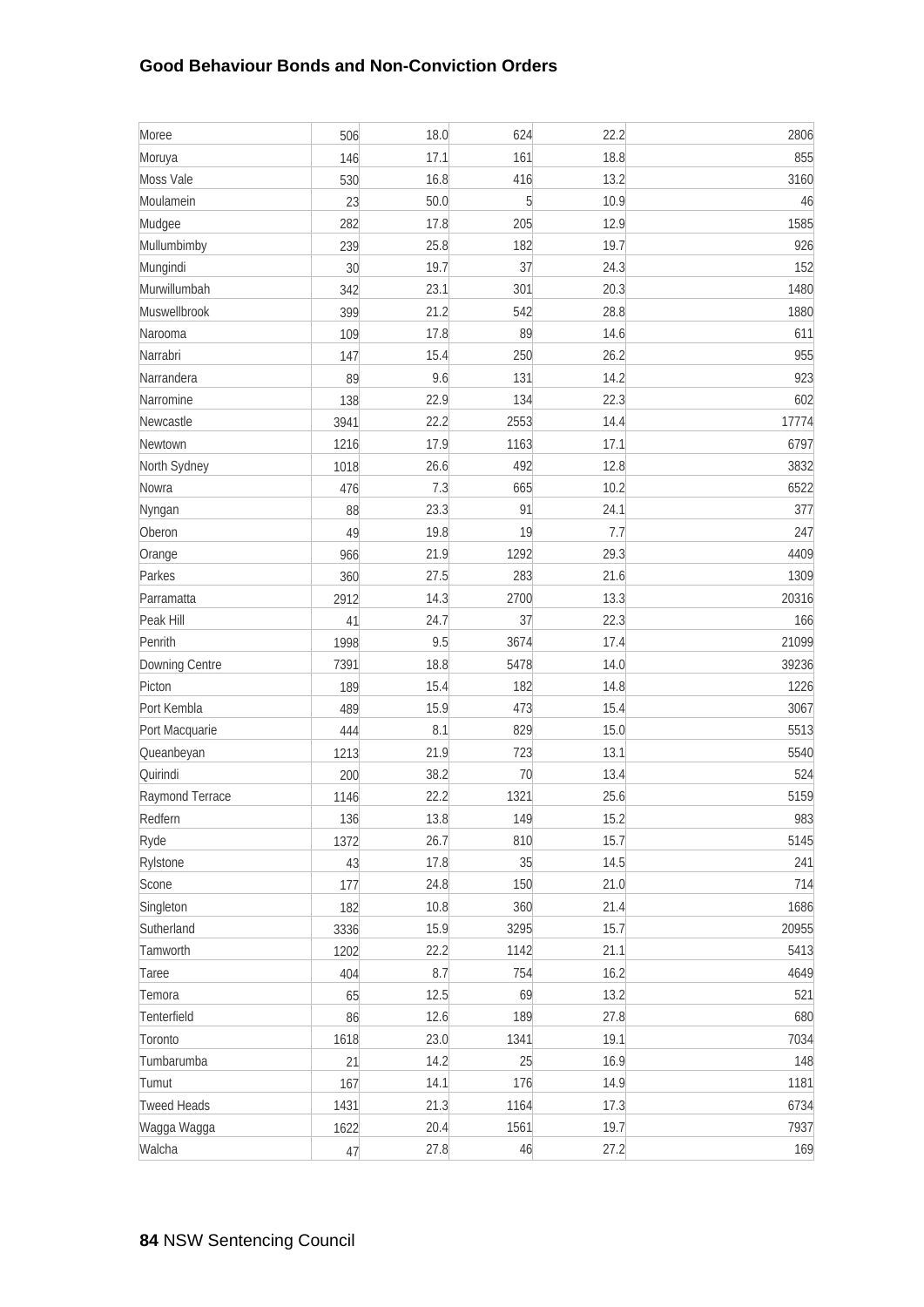### **Appendices**

| Walgett                 | 228   | 18.2 | 347   | 27.6 | 1255   |
|-------------------------|-------|------|-------|------|--------|
| Warialda                | 33    | 27.3 | 39    | 32.2 | 121    |
| Warren                  | 107   | 25.7 | 103   | 24.7 | 417    |
| Wauchope                | 40    | 11.8 | 68    | 20.1 | 339    |
| Waverley                | 3329  | 22.7 | 2681  | 18.3 | 14670  |
| Wee Waa                 | 118   | 22.7 | 130   | 25.0 | 519    |
| Wellington              | 190   | 22.2 | 248   | 29.0 | 855    |
| Wenthworth              | 307   | 22.4 | 262   | 19.1 | 1369   |
| West Wyalong            | 138   | 21.2 | 70    | 10.8 | 651    |
| Wilcannia               | 47    | 11.8 | 98    | 24.6 | 398    |
| Windsor                 | 704   | 16.1 | 689   | 15.8 | 4373   |
| Wollongong              | 2210  | 13.4 | 2769  | 16.8 | 16491  |
| Woy Woy                 | 593   | 21.1 | 553   | 19.7 | 2811   |
| Wyong                   | 2073  | 18.4 | 2391  | 21.2 | 11277  |
| Yass                    | 291   | 25.5 | 212   | 18.6 | 1140   |
| Young                   | 179   | 10.9 | 209   | 12.7 | 1649   |
| Licensing Court         | 230   | 16.2 | 9     | 0.6  | 1422   |
| Mount Druitt            | 896   | 13.8 | 1242  | 19.1 | 6495   |
| <b>All Local Courts</b> | 96747 | 17.1 | 94420 | 16.7 | 563885 |

\*Where a person has been found guilty of more than one offence, the offence that received the most serious penalty is the principal offence

† A section 10 order includes a penalty imposed under section 10(1)(a) 'No conviction', 10(1)(b) 'Bond no conviction recorded', and 10A 'Conviction with no other penalty' of the *Crimes (Sentencing Procedure) Act1999* (NSW)

*Source: NSW Bureau of Crime Statistics and Research, Unpublished Statistics (2009)*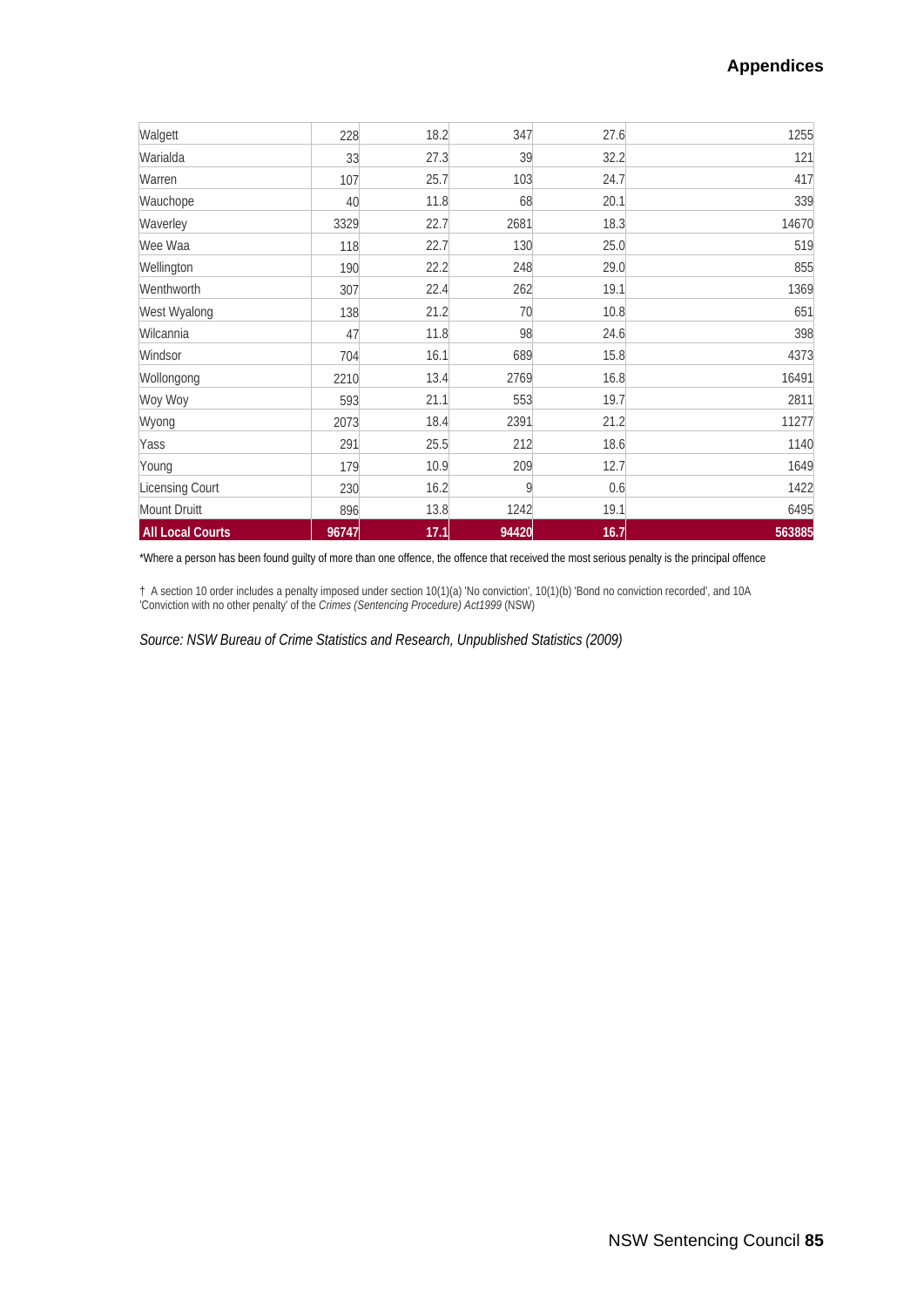# **9. APPENDIX D: PROGRAM AVAILABILITY IN NSW LOCAL COURT LOCATIONS**

|                    | Program      |                      |                      |                     |                                      |               |
|--------------------|--------------|----------------------|----------------------|---------------------|--------------------------------------|---------------|
| Location           | <b>MERIT</b> | <b>Alcohol MERIT</b> | Circle<br>Sentencing | Forum<br>Sentencing | <b>Traffic Offender</b><br>Programs* | <b>CREDIT</b> |
| <b>Albion Park</b> | $\checkmark$ |                      |                      |                     | $\checkmark$                         |               |
| Albury             |              |                      |                      |                     | $\checkmark$                         |               |
| Armidale           |              |                      | $\checkmark$         |                     | ✓                                    |               |
| Ballina            | $\checkmark$ |                      |                      |                     |                                      |               |
| Balmain            |              |                      |                      | $\checkmark$        |                                      |               |
| Balranald          |              |                      |                      |                     |                                      |               |
| Bankstown          | $\checkmark$ |                      |                      |                     | $\checkmark$                         |               |
| Batemans Bay       |              |                      |                      |                     |                                      |               |
| Bathurst           | $\checkmark$ | $\checkmark$         |                      |                     | $\checkmark$                         |               |
| Bega               |              |                      |                      |                     |                                      |               |
| Bellingen          |              |                      |                      |                     |                                      |               |
| Belmont            |              |                      |                      | $\checkmark$        | $\checkmark$                         |               |
| Blacktown          | $\checkmark$ |                      |                      |                     | $\overline{\checkmark}$              |               |
| Blayney            | $\checkmark$ |                      |                      |                     |                                      |               |
| Boggabilla         |              |                      |                      |                     |                                      |               |
| Bombala            |              |                      |                      |                     |                                      |               |
| Bourke             |              |                      | ✓                    |                     |                                      |               |
| Brewarrina         |              |                      | $\checkmark$         |                     | $\checkmark$                         |               |
| <b>Broken Hill</b> | $\checkmark$ | $\checkmark$         |                      |                     | $\checkmark$                         |               |
| Burwood            | $\checkmark$ |                      |                      | $\checkmark$        | ✓                                    | $\checkmark$  |
| <b>Byron Bay</b>   | ✓            |                      |                      | $\checkmark$        |                                      |               |
| Camden             | ✓            |                      |                      | $\checkmark$        |                                      |               |
| Campbelltown       | ✓            |                      |                      | $\checkmark$        | $\checkmark$                         |               |
| Campbelltown CC    |              |                      |                      |                     |                                      |               |
| Casino             | ✓            |                      |                      |                     |                                      |               |
| Central            | $\checkmark$ |                      |                      |                     |                                      |               |
| Cessnock           | $\checkmark$ |                      |                      |                     | ✓                                    |               |
| Cobar              |              |                      |                      |                     |                                      |               |
| Coffs Harbour      |              |                      |                      |                     | $\checkmark$                         |               |
| Condobolin         |              |                      |                      |                     |                                      |               |
| Cooma              | $\checkmark$ |                      |                      |                     |                                      |               |
| Coonabarabran      |              |                      |                      |                     |                                      |               |
| Coonamble          |              |                      |                      |                     |                                      |               |
| Cootamundra        |              |                      |                      |                     |                                      |               |
| Corowa             |              |                      |                      |                     |                                      |               |
| Cowra              |              |                      |                      |                     |                                      |               |
| Crookwell          |              |                      |                      |                     |                                      |               |

## **Table 11: Courts at which intervention and diversionary programs operate**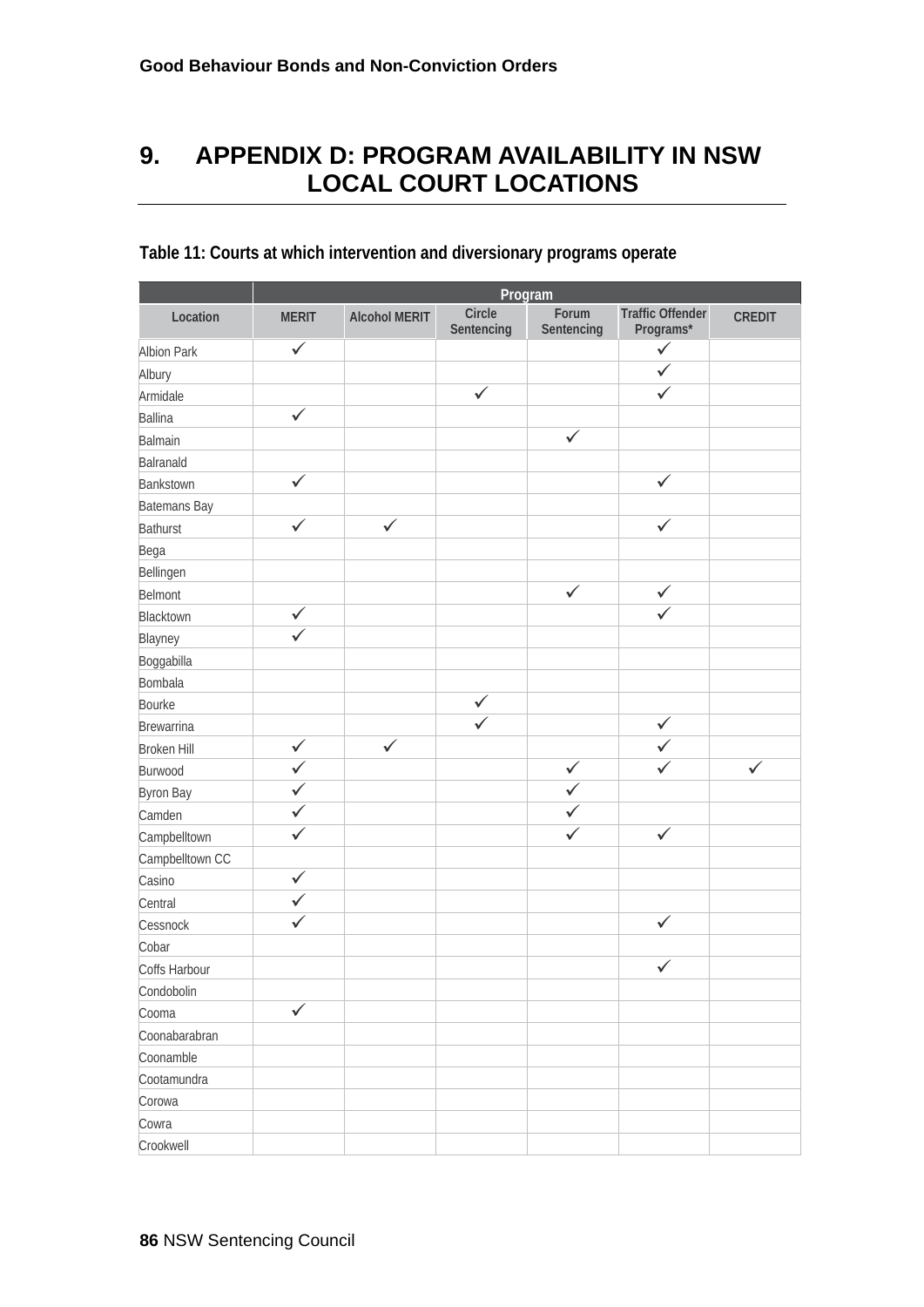| Deniliquin      |                         |              |              |              |                         |  |
|-----------------|-------------------------|--------------|--------------|--------------|-------------------------|--|
| Downing Centre  | $\checkmark$            |              |              |              |                         |  |
| Dubbo           | $\checkmark$            | $\checkmark$ | $\sqrt{ }$   |              | $\checkmark$            |  |
| Dunedoo         |                         |              |              |              |                         |  |
| Dungog          |                         |              |              |              |                         |  |
| Eden            |                         |              |              |              |                         |  |
| Fairfield       | $\checkmark$            |              |              | $\checkmark$ | $\bar{\sqrt{}}$         |  |
| Finley          |                         |              |              |              |                         |  |
| Forbes          | $\checkmark$            |              |              |              |                         |  |
| Forster         |                         |              |              |              |                         |  |
| Gilgandra       |                         |              |              |              |                         |  |
| Glen Innes      |                         |              |              |              |                         |  |
| Gloucester      |                         |              |              |              |                         |  |
| Gosford         | $\sqrt{ }$              |              |              | $\checkmark$ | $\checkmark$            |  |
| Goulburn        |                         |              |              |              | $\overline{\checkmark}$ |  |
| Grafton         | $\checkmark$            |              |              |              |                         |  |
| Grenfell        |                         |              |              |              |                         |  |
| Griffith        |                         |              |              |              |                         |  |
| Gulgong         |                         |              |              |              |                         |  |
| Gundagai        |                         |              |              |              |                         |  |
| Gunnedah        |                         |              |              |              | $\checkmark$            |  |
| Hay             |                         |              |              |              |                         |  |
| Hillston        |                         |              |              |              |                         |  |
| Holbrook        |                         |              |              |              |                         |  |
| Hornsby         | $\checkmark$            |              |              |              | $\checkmark$            |  |
| Inverell        |                         |              |              |              |                         |  |
| Junee           | $\checkmark$            |              |              |              |                         |  |
| Katoomba        | $\checkmark$            |              |              |              |                         |  |
| Kempsey         | $\checkmark$            |              | $\checkmark$ |              | $\overline{\checkmark}$ |  |
| Kiama           | $\checkmark$            |              |              |              |                         |  |
| Kogarah         | $\checkmark$            |              |              |              |                         |  |
| Kurri Kurri     |                         |              |              |              |                         |  |
| Kyogle          | $\checkmark$            |              |              |              |                         |  |
| Lake Cargelligo |                         |              |              |              |                         |  |
| Leeton          |                         |              |              |              |                         |  |
| Lidcombe        |                         |              |              |              |                         |  |
| Lightning Ridge |                         |              |              |              |                         |  |
| Lismore         | $\checkmark$            |              | $\checkmark$ |              | $\checkmark$            |  |
| Lithgow         |                         |              |              |              | $\checkmark$            |  |
| Liverpool       | $\overline{\checkmark}$ |              |              | $\checkmark$ | $\checkmark$            |  |
| Lockhart        |                         |              |              |              |                         |  |
| Macksville      |                         |              |              |              |                         |  |
| Maclean         | $\checkmark$            |              |              |              |                         |  |
| Maitland        | $\checkmark$            |              |              |              | $\checkmark$            |  |
| Manly           | ✓                       | $\checkmark$ |              |              |                         |  |
| Milton          | $\checkmark$            |              |              |              |                         |  |
|                 |                         |              |              |              |                         |  |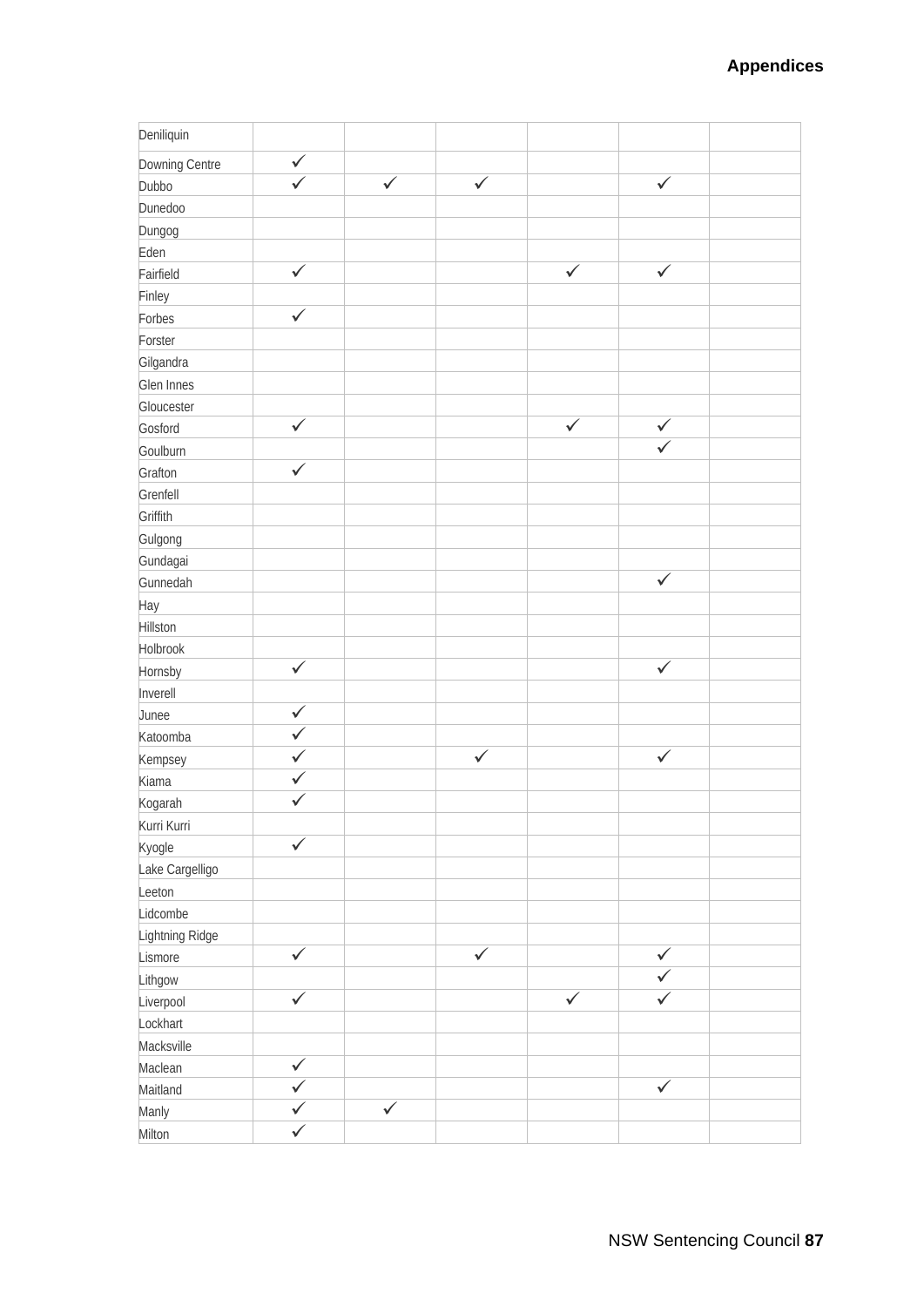### **Good Behaviour Bonds and Non-Conviction Orders**

| Moama           |                  |              |              |              |                  |              |
|-----------------|------------------|--------------|--------------|--------------|------------------|--------------|
| Moree           |                  |              | $\checkmark$ |              | $\checkmark$     |              |
| Moruya          |                  |              |              |              |                  |              |
| Moss Vale       |                  |              |              | $\checkmark$ |                  |              |
| Moulamein       |                  |              |              |              |                  |              |
| Mt Druitt       | $\checkmark$     |              | $\checkmark$ |              | $\checkmark$     |              |
| Mudgee          |                  |              |              |              | $\checkmark$     |              |
| Mullumbimby     | ✓                |              |              | ✓            |                  |              |
| Mungindi        |                  |              |              |              |                  |              |
| Murwillumbah    | $\checkmark$     |              |              | $\checkmark$ |                  |              |
| Muswellbrook    | ✓                |              |              |              | $\checkmark$     |              |
| Narooma         |                  |              |              |              |                  |              |
| Narrabri        |                  |              |              |              |                  |              |
| Narrandera      |                  |              |              |              |                  |              |
| Narromine       |                  |              |              |              |                  |              |
| Newcastle       | $\checkmark$     |              |              | $\checkmark$ | $\checkmark$     |              |
| Newtown         | ✓                |              |              | $\checkmark$ | $\checkmark$     |              |
| North Sydney    | $\checkmark$     |              |              |              | $\checkmark$     |              |
| Nowra           | ✓                |              | $\checkmark$ |              | $\checkmark$     |              |
| Nyngan          |                  |              |              |              |                  |              |
| Oberon          | $\checkmark$     |              |              |              |                  |              |
| Orange          | $\checkmark$     | $\checkmark$ |              |              | $\checkmark$     |              |
| Parkes          | $\checkmark$     |              |              |              | $\checkmark$     |              |
| Parramatta      | ✓                |              |              |              | $\checkmark$     |              |
| Peak Hill       |                  |              |              |              |                  |              |
| Penrith         | $\checkmark$     |              |              |              | $\checkmark$     |              |
| Picton          |                  |              |              | $\checkmark$ |                  |              |
| Port Kembla     | ✓                |              |              |              |                  |              |
| Port Macquarie  | $\checkmark$     |              |              |              | $\checkmark$     |              |
| Queanbeyan      |                  |              |              |              |                  |              |
| Quirindi        |                  |              |              |              |                  |              |
| Raymond Terrace | $\bar{\sqrt{2}}$ |              |              |              | $\bar{\sqrt{ }}$ |              |
| Ryde            |                  |              |              |              |                  |              |
| Rylstone        |                  |              |              |              |                  |              |
| Scone           |                  |              |              |              |                  |              |
| Singleton       | $\checkmark$     |              |              |              | $\checkmark$     |              |
| Sutherland      | $\checkmark$     |              |              |              | $\checkmark$     |              |
| Tamworth        | $\checkmark$     |              |              |              | $\checkmark$     | $\checkmark$ |
| Taree           |                  |              |              |              | $\checkmark$     |              |
| Temora          |                  |              |              |              |                  |              |
| Tenterfield     |                  |              |              |              |                  |              |
| Toronto         | $\checkmark$     |              |              | $\checkmark$ |                  |              |
| Tumbarumba      |                  |              |              |              |                  |              |
| Tumut           |                  |              |              |              |                  |              |
| Tweed Heads     | $\checkmark$     |              |              | $\sqrt{ }$   | $\checkmark$     |              |
| Wagga Wagga     | $\checkmark$     |              |              |              | $\checkmark$     |              |
| Walcha          |                  |              |              |              |                  |              |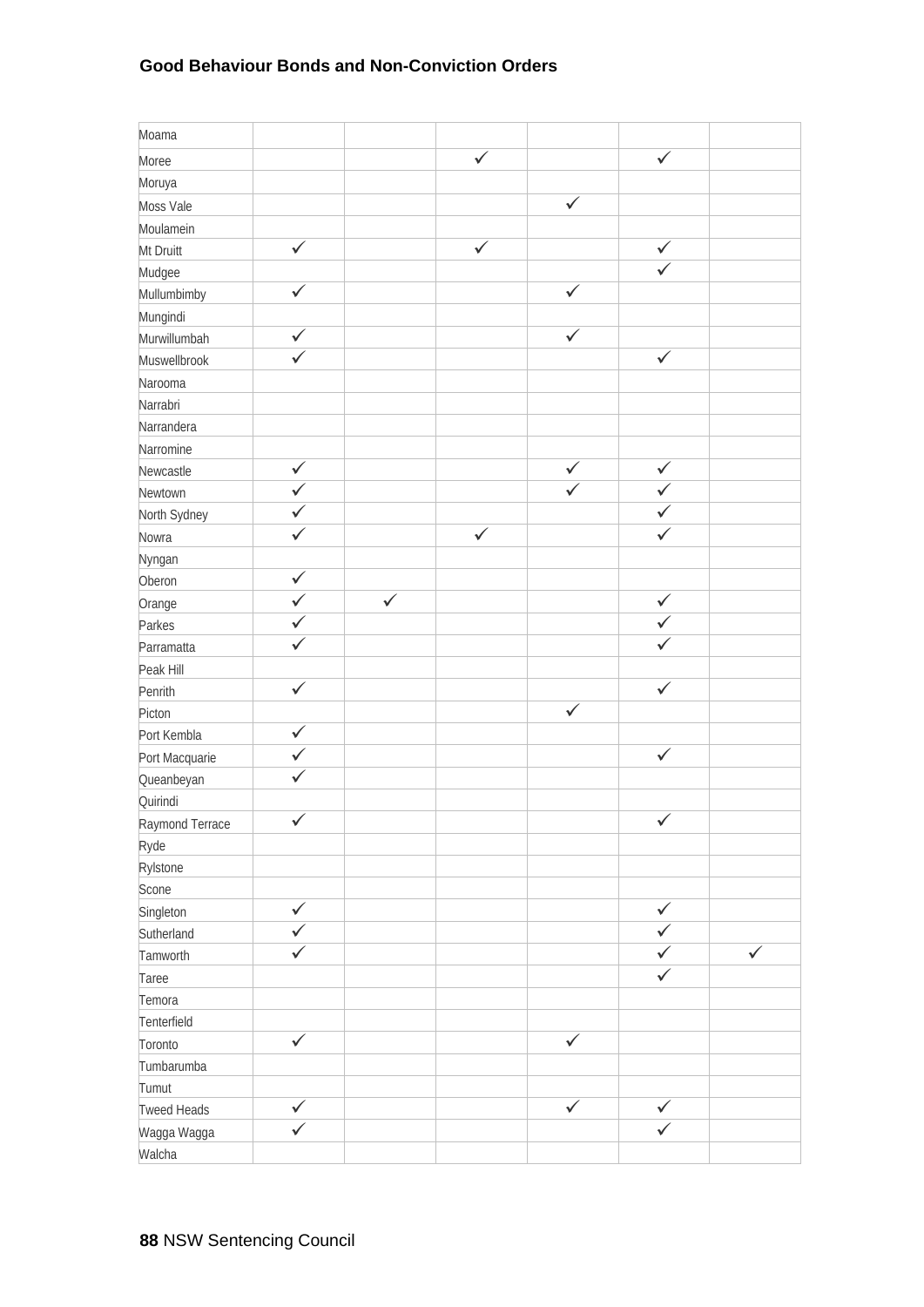| Walgett      |              |              | $\checkmark$ |              |              |  |
|--------------|--------------|--------------|--------------|--------------|--------------|--|
| Warialda     |              |              |              |              |              |  |
| Warren       |              |              |              |              |              |  |
| Wauchope     | ✓            |              |              |              |              |  |
| Waverley     | $\checkmark$ |              |              |              | $\checkmark$ |  |
| Wee Waa      |              |              |              |              |              |  |
| Wellington   | $\checkmark$ | $\checkmark$ |              |              | $\checkmark$ |  |
| Wenthworth   |              |              |              |              |              |  |
| West Wyalong |              |              |              |              |              |  |
| Wilcannia    | $\checkmark$ | $\checkmark$ |              |              |              |  |
| Windsor      |              |              |              |              |              |  |
| Wollongong   | $\checkmark$ | $\checkmark$ |              |              | $\checkmark$ |  |
| Woy Woy      |              |              |              | $\checkmark$ | $\checkmark$ |  |
| Wyong        | $\checkmark$ |              |              | $\checkmark$ |              |  |
| Yass         |              |              |              |              |              |  |
| Young        |              |              |              |              | $\checkmark$ |  |

\* Courts listed as having Traffic Offender Programs available are those with an authorised course provider in the locality.

*Source: Submission 21, His Honour G Henson, Chief Magistrate of the Local Court.of NSW*